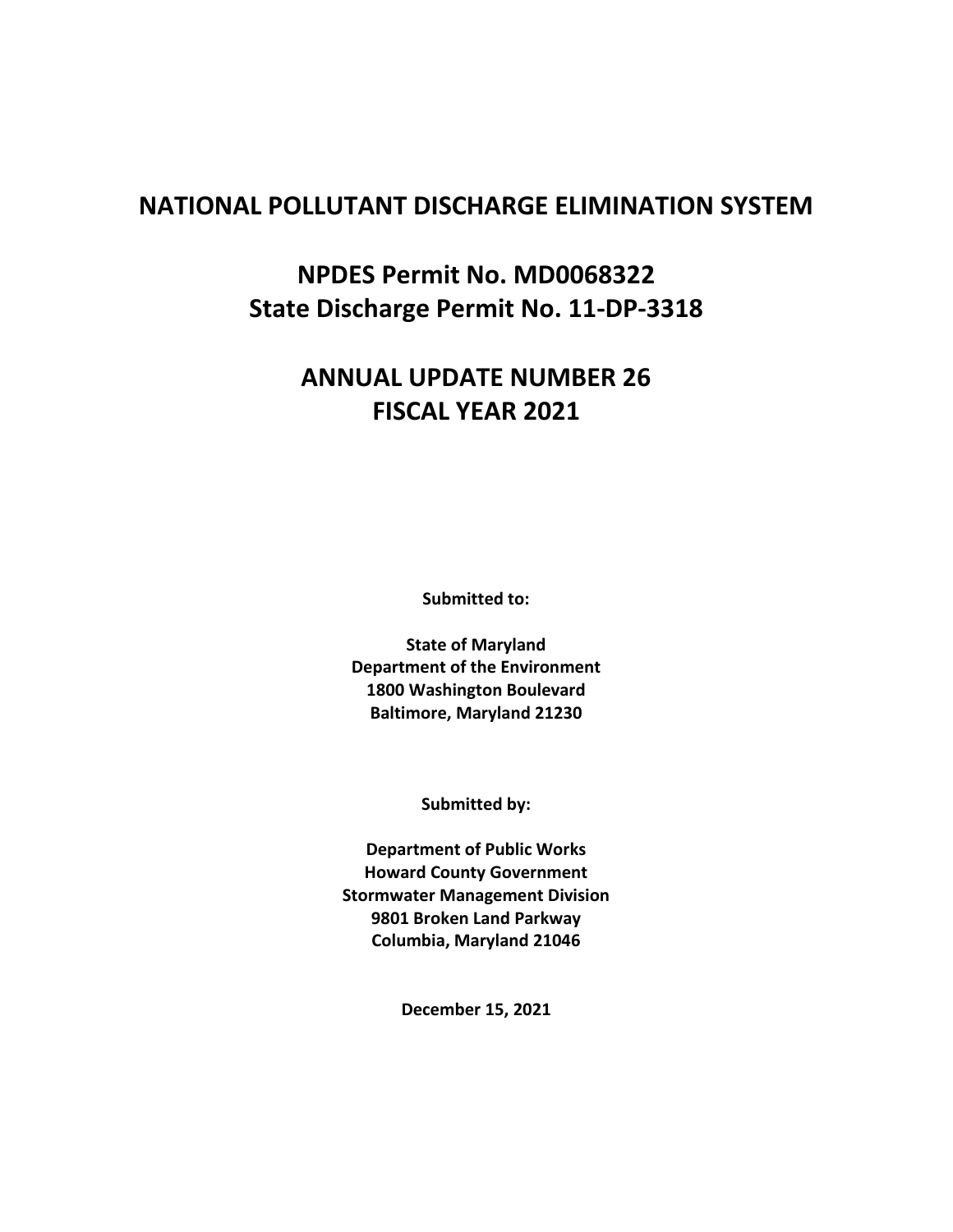# **Table of Contents**

| А.                         |                                                                                                                                             |                      |
|----------------------------|---------------------------------------------------------------------------------------------------------------------------------------------|----------------------|
| В.                         |                                                                                                                                             |                      |
| C.                         |                                                                                                                                             |                      |
|                            |                                                                                                                                             |                      |
| А.                         |                                                                                                                                             |                      |
| В.                         |                                                                                                                                             |                      |
| C.                         |                                                                                                                                             |                      |
| D.                         |                                                                                                                                             |                      |
| 1.<br>2.<br>3.<br>4.       | Stormwater Management<br><b>Erosion and Sediment Control</b><br>Illicit Discharge Detection and Elimination<br><b>Litter and Floatables</b> | 6<br>9<br>11<br>14   |
| 5.<br>6.<br>E.             | Property Management and Maintenance<br><b>Public Education</b>                                                                              | 25<br>33             |
| 1.<br>2.<br>3.<br>4.<br>F. | <b>Watershed Assessments</b><br><b>Restoration Plans</b><br><b>Public Participation</b><br><b>TMDL Compliance</b>                           | 43<br>44<br>55<br>57 |
| 1.                         | <b>Watershed Restoration Assessment</b><br>a.                                                                                               | 60                   |
|                            | b.                                                                                                                                          |                      |
|                            | c.                                                                                                                                          |                      |
|                            | d.                                                                                                                                          |                      |
| 2.<br>G.                   | <b>Stormwater Management Assessment</b>                                                                                                     | 65                   |
|                            |                                                                                                                                             |                      |
| А.                         |                                                                                                                                             |                      |
| В.                         |                                                                                                                                             |                      |
|                            |                                                                                                                                             |                      |
| А.                         |                                                                                                                                             |                      |
| В.                         |                                                                                                                                             |                      |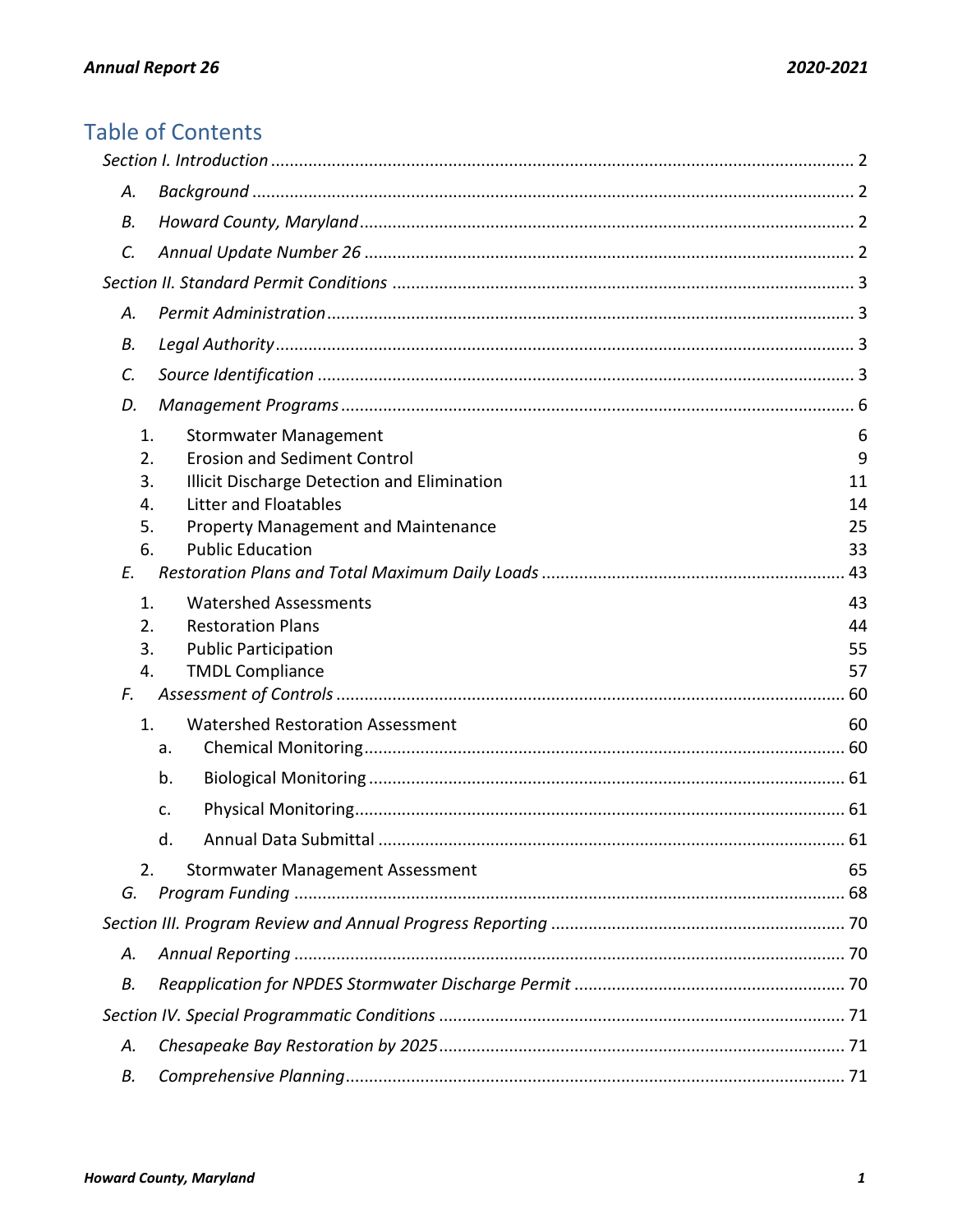# <span id="page-2-0"></span>*Section I. Introduction*

# <span id="page-2-1"></span>*A. Background*

Since passage of the Federal Water Pollution Control Act Amendments of 1972, subsequent amendments have increasingly emphasized the quality control of stormwater runoff. The most recent revision, the Water Quality Act of 1987, establishes permit requirements for both Municipal Separate Storm Sewer Systems (MS4s) and stormwater discharges associated with industrial discharges. Section 402(p) of the Act requires phased permit applications, compliance requirements, and deadlines for application submission and approval.

On November 16, 1990, the final National Pollutant Discharge Elimination System (NPDES) Permit Application Regulations for Storm Water Discharges were published in the *Federal Register*. The Regulations establish Phase I permit conditions for large (serving populations greater than 250,000) and medium (serving populations greater than 100,000 but less than 250,000) MS4s. Included are requirements to effectively prohibit non-stormwater discharges into storm sewers and controls to reduce the discharge of pollutants to the maximum extent practicable. The Regulations also require NPDES permits for stormwater discharges associated with certain industrial activities.

The U.S. Environmental Protection Agency (USEPA) has delegated review and permitting authority for Maryland's large and medium municipalities to the Maryland Department of the Environment (MDE). Within the MDE, the Water and Science Administration is responsible for issuing permits to designated municipalities.

# <span id="page-2-2"></span>*B. Howard County, Maryland*

Howard County, hereafter referred to as "the County", with an estimated population of 326,000 according to the Howard County Department of Planning and Zoning (DPZ) 2020 population data, is one of five medium and five large jurisdictions in Maryland that is regulated by a Phase I MS4 Permit. Additionally, the Maryland State Highway Administration is regulated by a Phase I MS4 Permit. Howard County's first permit, (MS-HO-95-008, which was subsequently renumbered to MD0068322, 99-DP-3318), went into effect on April 17, 1995, and expired on April 17, 2000. During this period, Howard County undertook an extensive effort to improve Maryland's water quality and became a state and national leader in the control of stormwater. Howard County's second permit, (Number MD0068322, 00-DP-3318), went into effect on June 15, 2000, and expired on June 15, 2005. This permit included conditions that reflected Howard County's progress toward stormwater management (SWM) program implementation under its NPDES MS4 permit. The County's third permit (Number MD0068322, 00DP-3318) went into effect on June 20, 2005, and was to expire on June 20, 2010, but due to a delay in the issuance of the County's fourth permit, the County continued to operate under its third permit per MDE until December 18, 2014, when the fourth permit was issued. The conditions of the fourth permit (Number MD0068322, 11-DP-3318), are similar to previous permits. As required by the conditions of the permit, the County must prepare Annual Updates to report on the progress made during the preceding permit year.

# <span id="page-2-3"></span>*C. Annual Update Number 26*

For Annual Update Number 20 (AR20), MDE required breaking out two six-month permit periods to report on permit compliance under the County's third and fourth permits. Therefore, Annual Update Number 21 (AR21) was the first to report on a full year under the County's fourth NPDES MS4 Permit. The fourth permit expired on December 17, 2019, but has been administratively continued. Therefore, Annual Update or Annual Report Number 26 (AR26) is the sixth full-year report but is considered the report for the seventh year under the County's current NPDES MS4 Permit. Information is presented in the following parts and sections: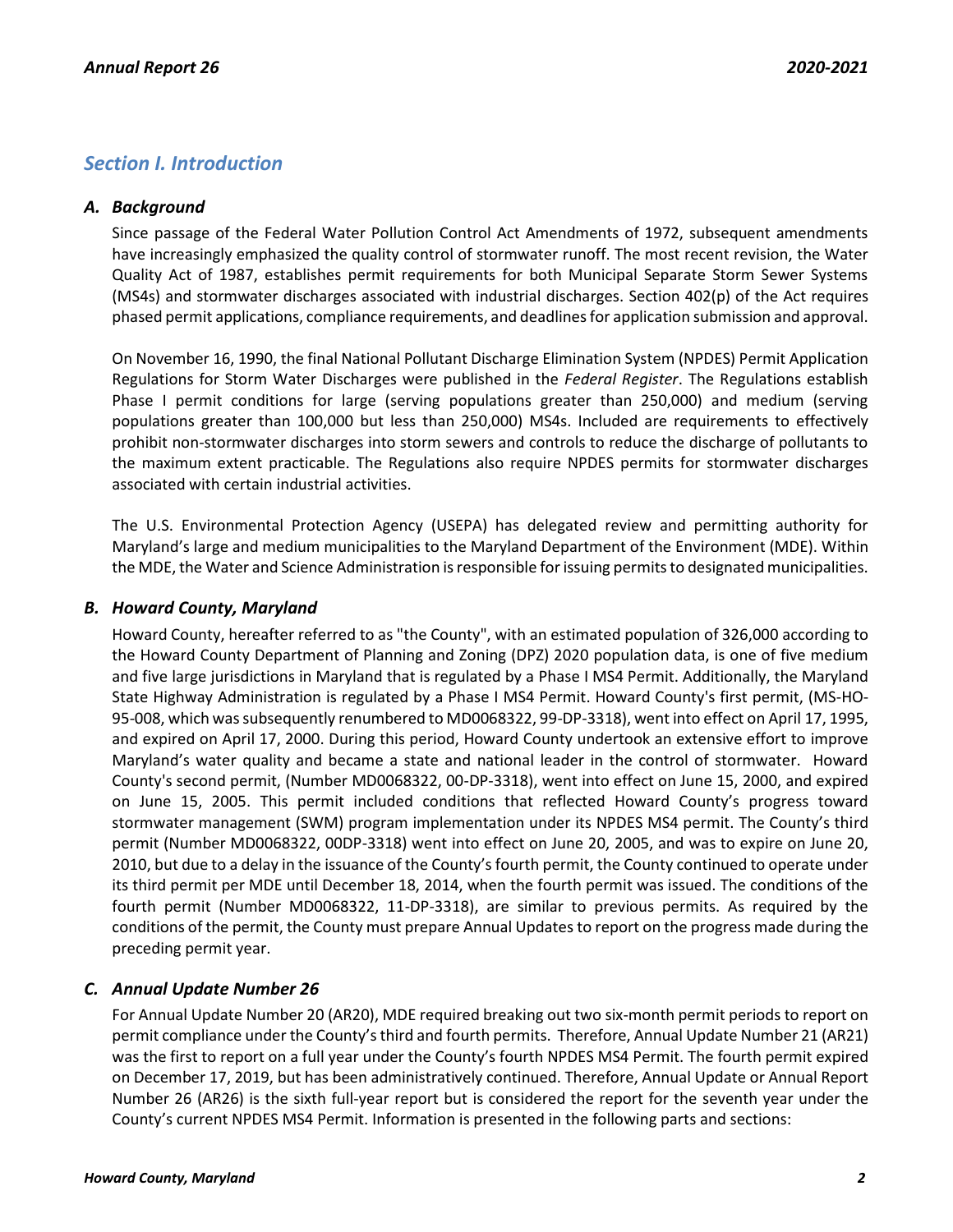Section I. Introduction Section II. Standard Permit Conditions Section III. Program Review and Annual Progress Reporting Section IV. Special Programmatic Conditions

Each section generally begins with the permit conditions, which are denoted in bold italics. Following each permit condition, as applicable, is a description of the progress made toward meeting the permit conditions within the annual update reporting year. Annual data are compiled and reported on a fiscal year basis.

# <span id="page-3-0"></span>*Section II. Standard Permit Conditions*

# <span id="page-3-1"></span>*A. Permit Administration*

*Howard County shall designate an individual to act as a liaison with the Maryland Department of the Environment (MDE) for the implementation of this permit. The County shall provide the coordinator's name, title, address, phone number, and email address. Additionally, the County shall, in its annual reports, submit to MDE an organizational chart detailing personnel and groups responsible for major NPDES program tasks in this permit. MDE shall be notified of any changes in personnel or organization relative to NPDES program tasks.*

# **Annual Update Number 26 Status**

The County has included the current organizational information as a narrative file listed in the geodatabase. Mr. Mark S. Richmond, Chief of the Stormwater Management Division (SWMD), is the liaison with MDE and can be reached at (410) 313-6413 or [msrichmond@howardcountymd.gov.](mailto:msrichmond@howardcountymd.gov)

# <span id="page-3-2"></span>*B. Legal Authority*

*Howard County shall maintain adequate legal authority in accordance with NPDES regulations 40 CFR Part 122.26 throughout the term of this permit. In the event that any provision of its legal authority is found to be invalid, the County shall notify MDE within 30 days and make the necessary changes to maintain adequate legal authority. All changes shall be included in the County's annual report.*

# **Annual Update Number 26 Status**

The County previously submitted a certification from the County Attorney to MDE, which stated that the County possesses the authority to directly perform the activities described in 40 CFR 122.26(d)(2)(i) and the NPDES permit. Specifically, the County Office of Law has certified that the laws of Howard County, Maryland provide adequate legal authority to carry out Howard County's NPDES Permit for Operators of MS4 programs. The legal authority is adequate to implement programs that control the quality as well as the quantity of water that is discharged through its storm sewer system.

# <span id="page-3-3"></span>*C. Source Identification*

*Sources of pollutants in stormwater runoff countywide shall be identified and linked to specific water quality impacts on a watershed basis. The source identification process shall be used to develop watershed restoration plans. The following information shall be submitted annually for all County watersheds within the permit area in geographic information system (GIS) format with associated tables as required in PART V of this permit:*

1. *Storm drain system: all infrastructure, major outfalls, inlets, and associated drainage areas delineated;*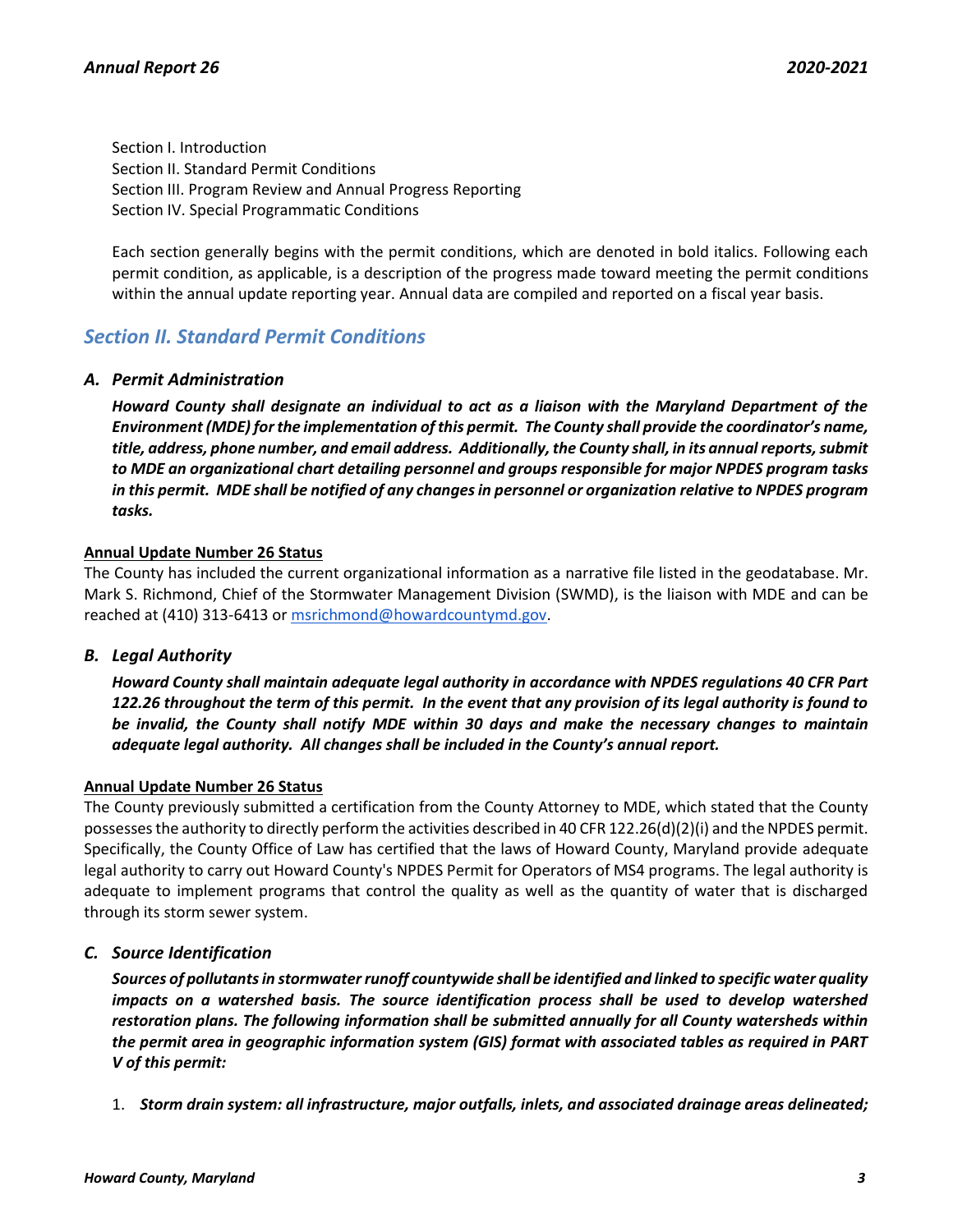- 2. *Industrial and commercial sources: industrial and commercial land uses and sites that the County has determined have the potential to contribute significant pollutants;*
- 3. *Urban best management practices (BMPs): stormwater management facility data including outfall locations and delineated drainage areas;*
- 4. *Impervious surfaces: public and private land use delineated, controlled and uncontrolled impervious areas based on, at a minimum, Maryland's hierarchical eight-digit sub-basins;*
- 5. *Monitoring locations: locations established for chemical, biological, and physical monitoring of watershed restoration efforts and the 2000 Maryland Stormwater Design Manual; and*
- 6. *Water quality improvement projects: projects proposed, under construction, and completed with associated drainage areas delineated.*

# **Annual Update Number 26 Status**

Updated versions of the County's Source Identification GIS data (items  $1. -6$ . above) are provided with the digital download of this Annual Update. Several items related to Source Identification are noted below.

#### **Storm Drain System**

Outfall records are included in the Outfall and OutfallDrainageArea feature classes of the MDE NPDES Geodatabase. Non-major outfalls are added to the Outfall feature class as a result of the IDDE inspections. In order to fully document the inspections in the database, the outfall where an inspection occurred is included in the database regardless of its major/non-major NPDES outfall status. Other County GIS storm drain system layers are also included with the data submittal including outlets, inlets, storm drains and manholes. This is a separate file listed as a narrative file in the MDE NPDES Geodatabase.

The permit requires that drainage areas be delineated to all BMPs in the County. BMP drainage areas are submitted as the BMPDrainageAreas feature class in MDE's NPDES Geodatabase. The difference between the total number of BMPs and the number of BMP drainage areas is attributable to BMPs such as dry wells, and other small single lot LID practices, where it is impractical to delineate a drainage area to such a localized BMP. At present the County has no plans for delineating drainage areas to each of these individual lot BMPs, but these BMPs are factored into the pollutant removal computations discussed later in this Annual Update. Per MDE's database requirements, records stored in the AltBMPLine, AltBMPPoint, and AltBMPPolygon feature classes do not have a corresponding drainage area.

# **Industrial and Commercial Sources**

Howard County obtained State Department of Assessments and Taxation (SDAT) data, which identified 2,662 commercial and industrial parcels in the county for the 2020-2025 permit cycle. All commercial and industrial parcels were then entered into a Commercial/Industrial CRM database. The County set a goal of conducting a visual survey of over 530 sites each year in order to perform a visual survey on each site within the anticipated five-year permit term. The surveys for the five-year permit term of 2014-2019 were completed in FY19. In FY20, 620 sites were surveyed, and in FY21, 397 facilities were surveyed. The surveys are conducted by the four inspectors in the SWMD who also inspect stormwater management facilities and perform illicit discharge field investigations. If inspectors find a discharge during the survey, they photograph the site and try to determine the source. Back in the office, they complete a Field Data Sheet and enter the site information, photos, and scanned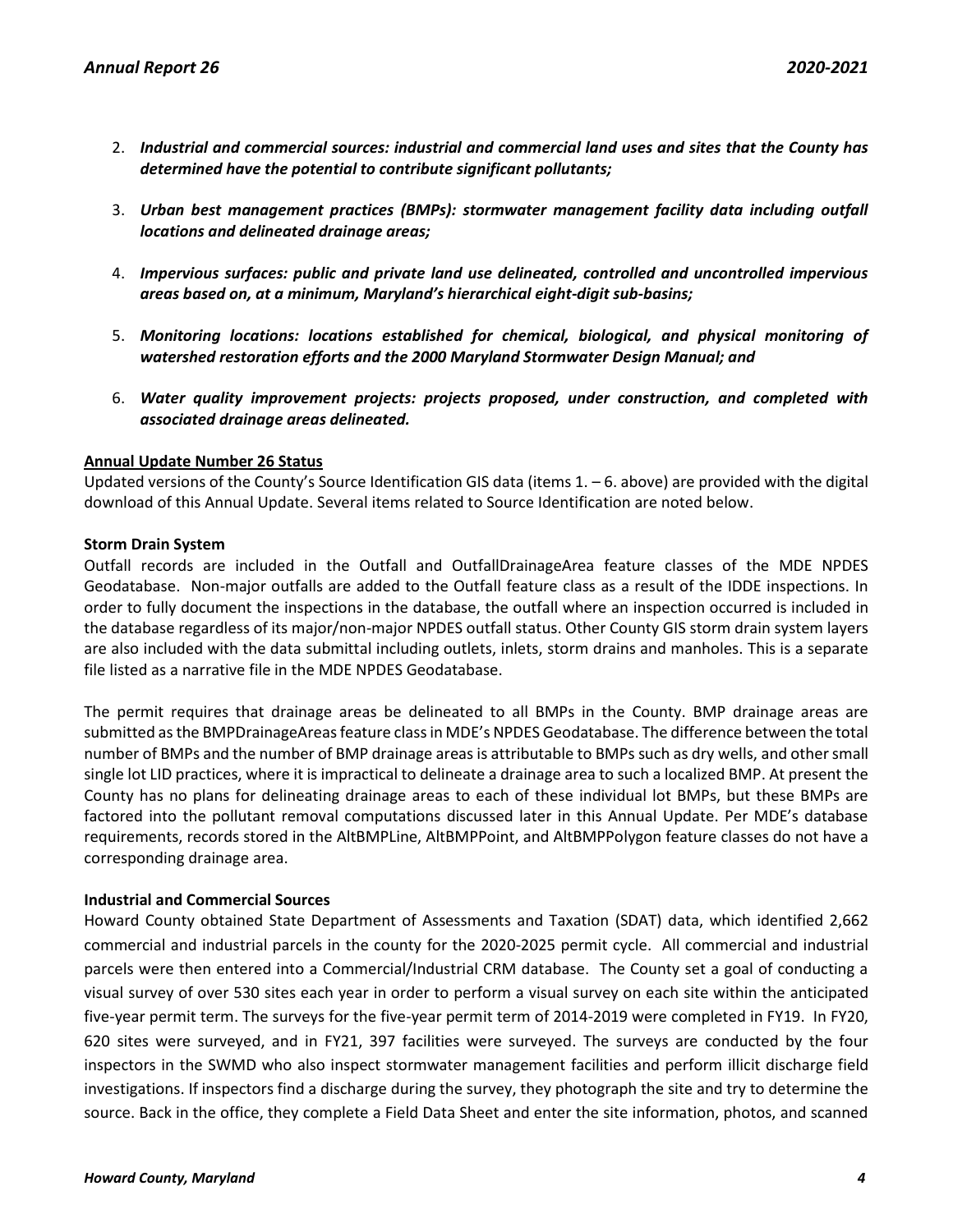Field Data Sheet into the Commercial/Industrial CRM database. Any suspected discharges are referred to the County's IDDE Team Leader and the corresponding Field Data Sheet and photos are saved into the SWMD's shared drive. The IDDE Team Leader then follows up on and resolves the suspected discharge. GIS data representing the potential industrial and commercial sources and the FY21 assessed sites are included as a separate GIS database listed in the narrative files.

# **Urban Best Management Practices (BMPs)**

Urban BMP data are included in multiple feature classes and tables in the geodatabase including BMPPOI, BMP, BMPInspections, AltBMPLine, AltBMPLineInspections, AltBMPPoly, AltBMPPolyInspections, RestBMP, and RestBMPInspections. These feature classes and tables encompass development BMPs, restoration projects, and alternative BMPs.

Howard County currently provides BMP data in the database in the point of investigation or POI format. The method accounts for smaller dispersed BMPs built under MDE's Environmental Site Design (ESD) guidance as required by the Stormwater Management Act of 2007. The POI method accounts for nested BMPs and provides an accounting framework for impervious area treatment that avoids double counting but accounts for volumes treated by upstream BMPs. BMPs within a POI system are linked by their drainage patterns and volumes and impervious surfaces are computed as a system. Portions of the County's stormwater BMP dataset have undergone extensive analysis to combine BMPs into POI groups, identify downstream POI relationships, flow-to relationships, and recompute treated volumes and Pe treated values based on the POI network. Other BMPs in the dataset, while still adhering to the POI database framework are set to a one-to-one relationship between the BMP and POI.

# **Impervious Surfaces**

As a requirement of section PART IV.E.2.a of the NPDES MS4, the County must conduct an impervious area assessment. The assessment defines the County's impervious area baseline and sets the 20% impervious area restoration goal for pre-2002 impervious acres not already restored to the maximum extent practicable (MEP). The restoration was required to be complete by December 2019, the end of the now administratively continued permit term. As part of the impervious area accounting and restoration process, the MS4 Permit provides for each Phase I MS4 municipality to submit an updated and revised impervious baseline in year 4 of the current permit, which for Howard County was 2018. The revised baseline can include changes related to newly documented BMPs, updates to restoration BMP crediting, and improvements in the supporting GIS data and databases.

Per the 2014 MDE guidance, the County completed a thorough analysis and delineated the stormwater conveyance or system of conveyances owned and operated by Howard County in its *Impervious Area Classification and Baseline Accounting* report. To define the delineated MS4, Howard County included the Census Urbanized Area, County-owned property and roadway right of way, and those areas that drain to and through the County's currently mapped stormwater infrastructure including outfalls, storm drains, and stormwater BMPs. Howard County submitted the revised impervious baseline in December of 2018 with the NPDES annual report. Per comments from MDE dated August 2, 2019, MDE generally accepted Howard County's methodology but asked for clarification of the classification of impervious acres deducted from Howard County's baseline.

The *Impervious Area Classification and Baseline Accounting* report was revised and included as a Narrative File with AR24 in November of 2019. This version attempted to address MDE's comments, clarify the impervious area assessment, and finalize the County's baseline. The impervious surfaces used in the analysis were included as a GIS database included with the AR24 FY19 narrative files. A draft of MDE's comments on the November 2019 version were received by the County in April of 2020. A major comment addressed the County's use of a delineated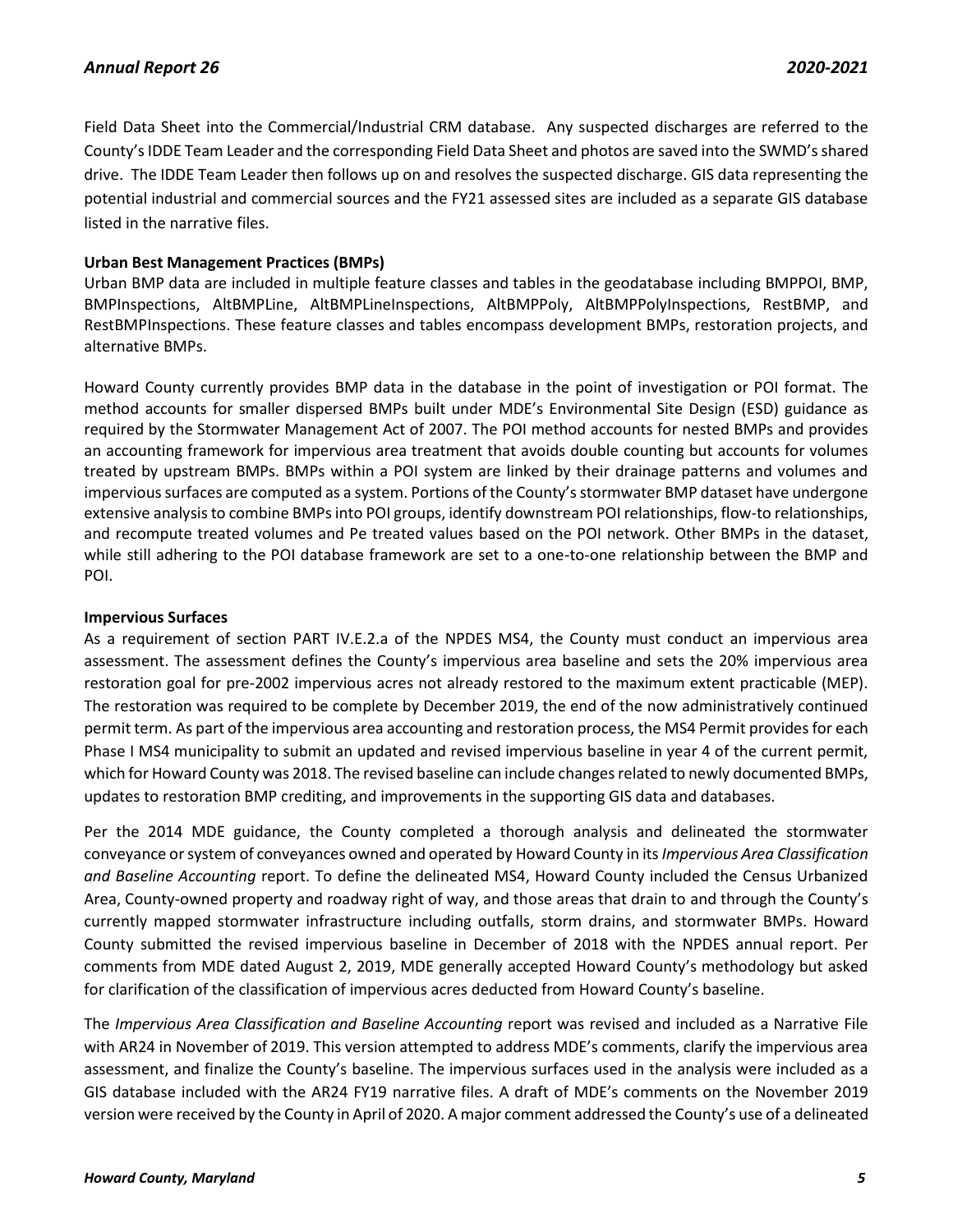MS4 area to define the impervious areas that the County is responsible for in terms of the 20% restoration goal. Following receipt of the comments and additional discussions between Howard County and MDE, Howard County chose to forgo the use of a delineated MS4 boundary and is using the jurisdiction-wide MS4, per MDE direction, for the purposes of setting the baseline, 20% impervious area restoration target, and performing the final impervious area restoration accounting for the permit term ending in 2019. However, the County reserves the right to revisit the issue in the future should it become necessary.

The County submitted a FINAL baseline accounting methodology and results report to MDE in June of 2020. The County also submitted a final version of the *Howard County Impervious Restoration Accounting: Methodology and Results* report, which addresses MDE comments on previous versions of the report and documents the County's impervious restoration through the end of the permit term.

Both reports were included as narrative files included with the AR25 submittal. Additional details are provided in this annual report under the Restoration Plan section.

# **Monitoring Locations**

The County's NPDES monitoring locations and associated drainage areas are included in the database in the MonitoringSite feature class. Monitoring locations include both the biological and chemical monitoring sites for the Wilde Lake subwatershed monitoring and the Red Hill Branch subwatershed monitoring conducted in fulfillment of Part IV.F.1 Watershed Restoration Assessment.

Part IV.F.2 Stormwater Management Assessment is being conducted at the Rumsey Run project site. Locations of the geomorphic monitoring locations are included with the data submittal as a separate GIS layer.

Howard County conducts monitoring at several other sites beyond what the NPDES permit requires. These sites include the Turf Valley and Dorsey Hall monitoring studies which are further described under permit condition IV.F.1 of the annual report. Monitoring site locations for these sites are included in the MonitoringSite feature class of the geodatabase.

# **Water Quality Improvement Projects**

Water quality improvement projects are stored in several features and tables including RestBMP, AltBMPLine, AltBMPPoly, AltBMPPoint and their associated Inspection tables of the MDE NPDES Geodatabase. For this database, the County is using the expiration of its 3rd generation permit date of June 20, 2010, as the cutoff between projects associated with the old, versus the current permit; however, all improvement projects are included in the dataset.

# <span id="page-6-0"></span>*D. Management Programs*

*The following management programs shall be implemented in areas served by Howard County's MS4. These management programs are designed to control stormwater discharges to the maximum extent practicable (MEP) and shall be maintained for the term of this permit. Additionally, these programs shall be integrated with other permit requirements to promote a comprehensive adaptive approach toward solving water quality problems. The County shall modify these programs according to needed program improvements identified as a result of periodic evaluations by MDE.*

# <span id="page-6-1"></span>*1. Stormwater Management*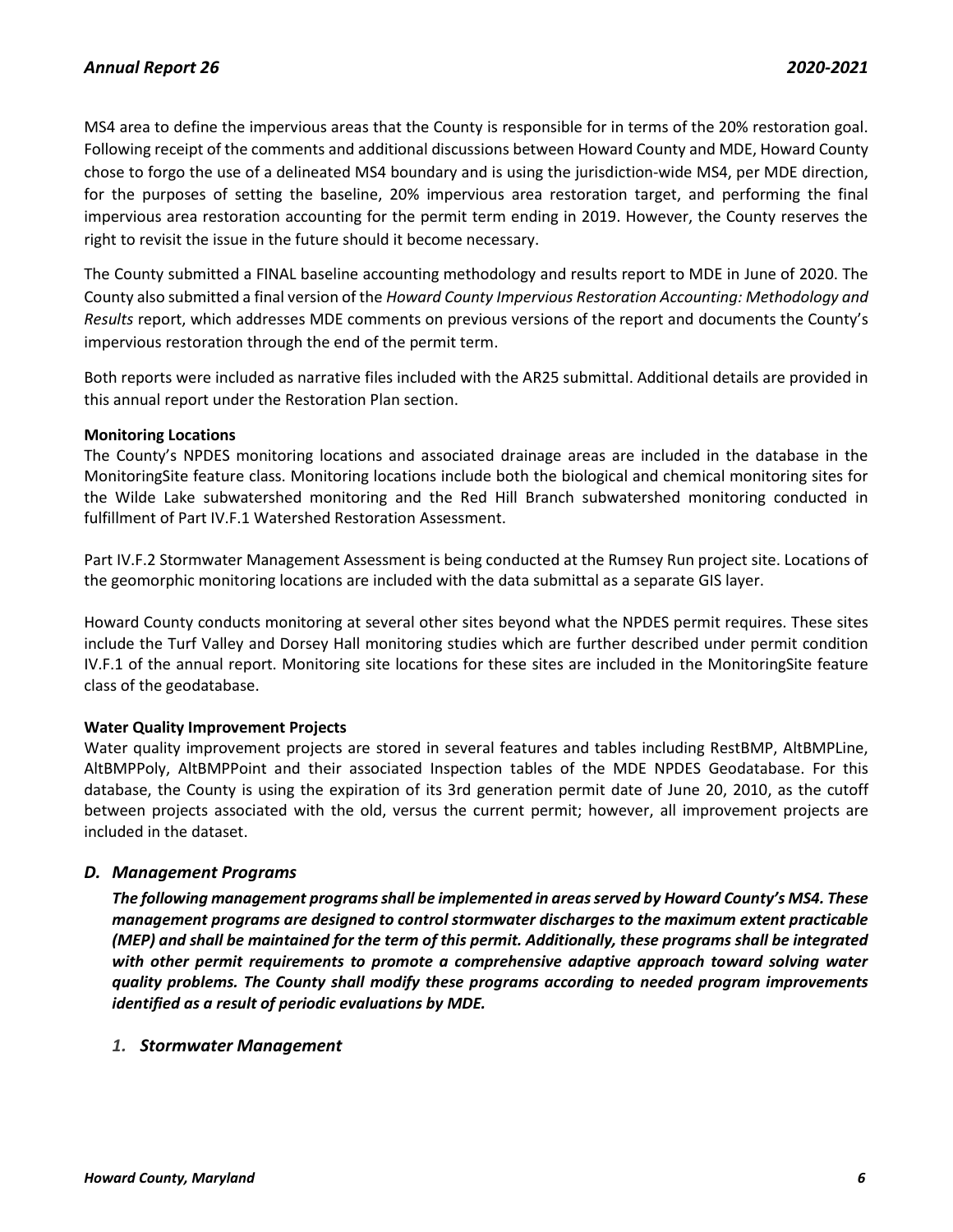*An acceptable stormwater management program shall continue to be maintained in accordance with the Environment Article, Title 4, Subtitle 2, Annotated Code of Maryland. Activities to be undertaken by the County shall include, but not be limited to:*

- *a. Implementing the stormwater management design policies, principles, methods, and practices found in the latest version of the 2000 Maryland Stormwater Design Manual. This includes:*
	- *i. Complying with the Stormwater Management Act of 2007 (Act) by implementing environmental site design (ESD) to the MEP for new and redevelopment projects;*
	- *ii. Tracking the progress toward satisfying the requirements of the Act and identifying and reporting annually the problems and modifications necessary to implement ESD to the MEP; and*
	- *iii. Reporting annually the modifications that have been made or need to be made to all ordinances, regulations, and new development plan review and approval processes to comply with the requirements of the Act.*
- *b. Maintaining programmatic and implementation information including, but not limited to:*
	- *i. Number of Concept, Site Development, and Final plans received. Plans that are re-submitted as a result of a revision or in response to comments should not be considered as a separate project;*
	- *ii. Number of redevelopment projects received;*
- *iii. Number of stormwater exemptions issued; and*
- *iv. Number and type of waivers received and issued, including those for quantity control, quality control, or both. Multiple requests for waivers may be received for a single project and each should be counted separately, whether part of the same project or plan. The total number of waivers requested and granted for qualitative and quantitative control shall be documented.*

*Stormwater program data shall be recorded on MDE's annual report database and submitted as required in PART V of this permit.*

- *c. Maintaining construction inspection information according to COMAR 26.17.02 for all ESD treatment practices and structural stormwater management facilities including the number of inspections conducted and violation notices issued by Howard County.*
- *d. Conducting preventative maintenance inspections, according to COMAR 26.17.02, of all ESD treatment systems and structural stormwater management facilities at least on a triennial basis. Documentation identifying the ESD systems and structural stormwater management facilities inspected, the number of maintenance inspections, follow-up inspections, the enforcement actions used to ensure compliance, the maintenance inspection schedules, and any other relevant information shall be submitted in the County's annual reports.*

#### **Annual Update Number 26 Status**

#### **Stormwater Management Act Compliance**

The County continues to comply with the Act and implement ESD to the MEP for new and redevelopment projects under the current version of the Design Manual, including the 2009 revision for ESD, as well as provide feedback on that version, as necessary. The County has had no modifications to the design manual requirements regarding ESD to the MEP, and there are no programmatic problems to address at this time.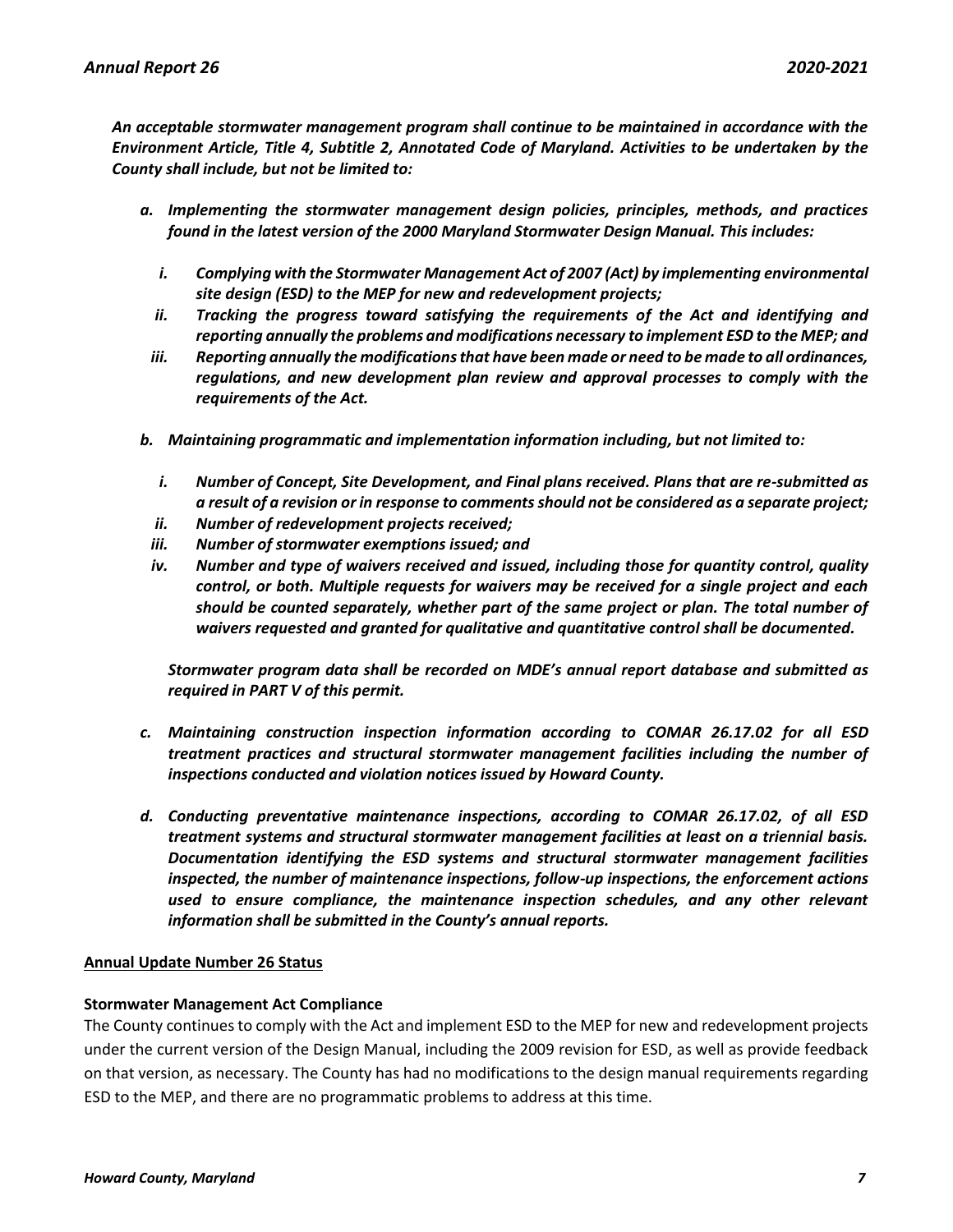In 2017, Council Resolution CR94-2017 revised Volume I (Storm Drainage) of the Design Manual to mandate a specified amount of rainfall for 100-year storms; to clarify provisions related to open channels; to amend provisions related to stormwater management facilities in Howard County; and to make technical changes related to Volume I, Storm Drainage, of the Design Manual. This resolution has not changed MDE requirements for ESD to the MEP.

In 2018, Council Bill CB56-2018 was approved to provide peak stormwater management within the Tiber and Plumtree Branch watersheds. This bill was in response to the historic flooding within historic Ellicott City. This bill requires additional stormwater management beyond the 100-year storm event. There have been no changes to the Howard County requirements to provide ESD to the MEP.

In 2019, Council Resolution 123-2019 revised Volume I of the Design Manual to mandate a 24-hour 100-year and 3.55-hour 6.6" storm event be managed within the Plumtree watershed. Additionally, the resolution mandates the 3.55-hour 6.6" storm event be managed within the Tiber Branch watershed. The 24-hour 100-year event requirement already existed within the Tiber Branch watershed. General drainage requirements were revised within both watersheds to require that the conveyance systems to the storm facilities convey the peak intensities of these storm events.

# **Stormwater Management Programmatic and Implementation Information**

Stormwater management is reviewed for compliance with the Howard County Design Manual, Volume I – Storm Drainage, throughout the development process by Planning and Zoning – Development Engineering Division. The programmatic and implementation information identified as i. – iv. above has been included in this Annual Update in the database under Stormwater Management as required by Part V of the County's MS4 Permit.

# **Construction Inspection**

Stormwater construction inspections are the responsibility of Public Works – Construction Inspection Division. A summary of the stormwater construction inspections and violation notices issued is listed in Table 1 and is listed in the SWM Associated Table in the geodatabase.

| <b>Summary of Inspections and</b><br><b>Violations</b> | Total July 1, 2020 -<br>June 30, 2021 |
|--------------------------------------------------------|---------------------------------------|
| Number of Construction Inspections                     | 8.094                                 |
| <b>Number of Construction Violations</b>               | 107                                   |

# *Table 1: Construction Inspections*

# **Preventative Maintenance Inspections**

The SWMD is responsible for SWM BMP inspections, which continue to be performed for County, Board of Education, and private SWM facilities on a triennial basis. A summary of the inspections from July 1, 2020, through June 30, 2021, is listed in Table 2. There are currently 1,501 County-maintained BMPs, 164 Board of Education BMPs, 3,228 privately owned and maintained BMPs, and 6,019 privately owned and maintained residential ESD BMPs for a total of 10,912 BMPs, which are inspected on a three-year cycle.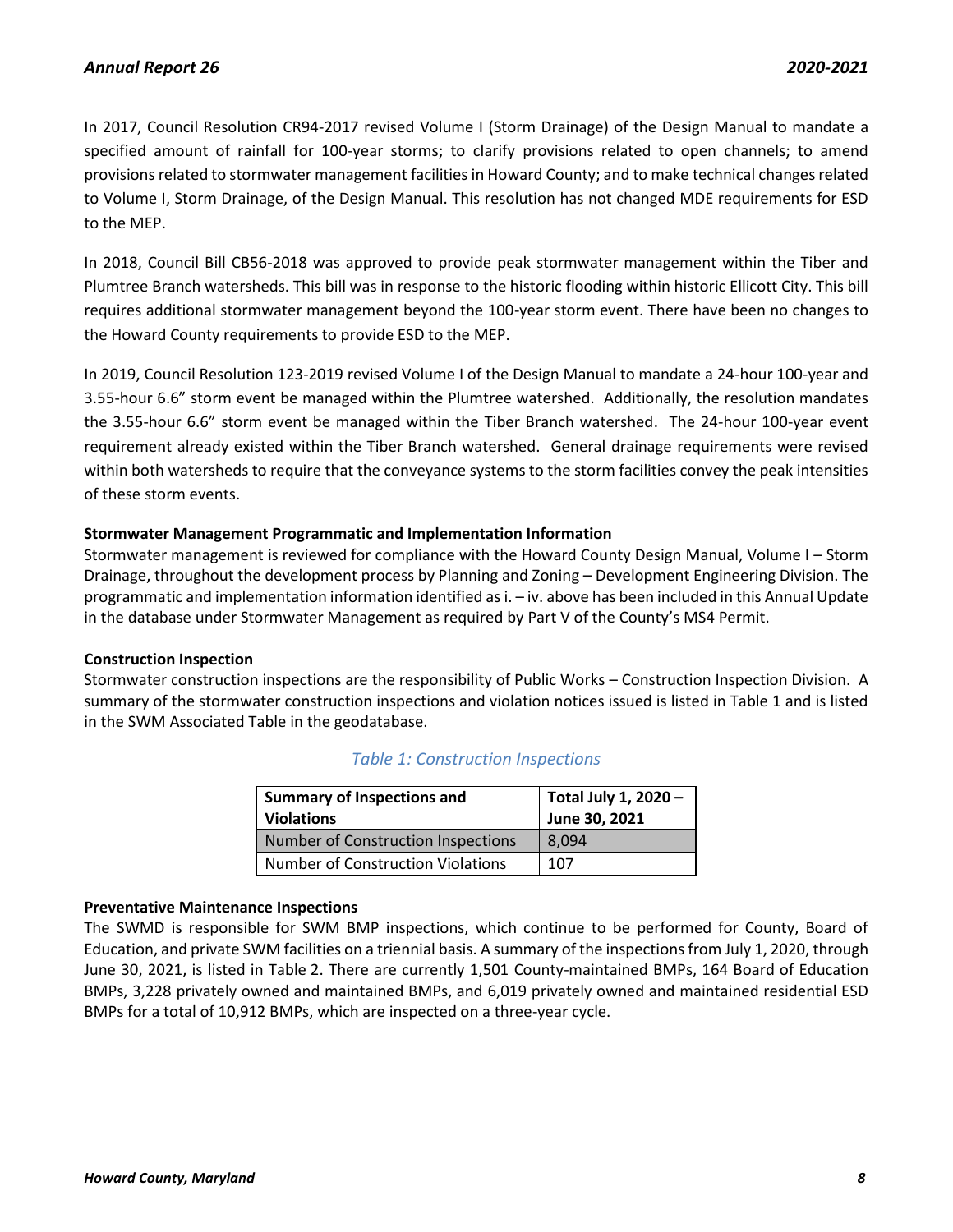| <b>Inspection Detail</b>                  | Inspections July 1, 2020 -<br>June 30, 2021 |  |
|-------------------------------------------|---------------------------------------------|--|
| <b>Maintenance Inspections</b>            | 4,671                                       |  |
| <b>County Maintained BMPs</b>             | 446                                         |  |
| <b>Board of Education Maintained BMPs</b> | 32                                          |  |
| <b>Privately Maintained BMPs</b>          | 1,254                                       |  |
| <b>Residential ESD BMPs</b>               | 2,939                                       |  |
| Follow-up Inspections                     | 461                                         |  |
| Enforcement Actions (Extra Follow Up)     | 0 Citations / 14 NOVs                       |  |
| Total                                     | 5,146                                       |  |

# *Table 2: Preventative Maintenance Inspections*

*\* The inspection cycle for Board of Education Maintained BMPs begins once the students are released for the summer of each year.*

The County sends a letter to the owner of any BMP needing corrective action (structural or non-structural) giving them a deadline for addressing the items. The County performs follow up inspections to verify that compliance is achieved. If the owner does not comply, a citation or NOV is issued. A Notice of Violation is a warning letter providing owner 14 days from the date of the letter to either correct the deficiencies or request an extension in writing. A citation is the legal action taken to initiate an actual fine or civil penalty against the owner. This action takes place if after 14 days, there has been no contact with the owner.

Inspections for tree planting sites are performed by the Department of Recreation and Parks. Inspections are performed according to the P*olicies and Procedures: Reforestation Tree Planting on Public and Private Lands, Inspecting Forest Conservation Easements, and Inspecting Forest Conservation Easements with GIS Tools*. Inspections for voluntary BMPs on private property and those installed by Howard EcoWorks, formerly READY, are performed by the Office of Community Sustainability. Long-term verification inspections for stream restoration projects are performed by the SWMD.

# <span id="page-9-0"></span>*2. Erosion and Sediment Control*

*An acceptable erosion and sediment control program shall continue to be maintained and implemented in accordance with the Environment Article, Title 4, Subtitle 1, Annotated Code of Maryland. Activities to be undertaken by the County shall include, but not be limited to:*

- *a. Implementing program improvements identified in any MDE evaluation of the County's erosion and sediment control enforcement authority;*
- *b. Ensure that construction site operators have received training regarding erosion and sediment control compliance and hold a valid Responsible Personnel Certification as required by MDE;*
- *c. Program activity shall be recorded on MDE's annual report database and submitted as required in PART V of this permit; and*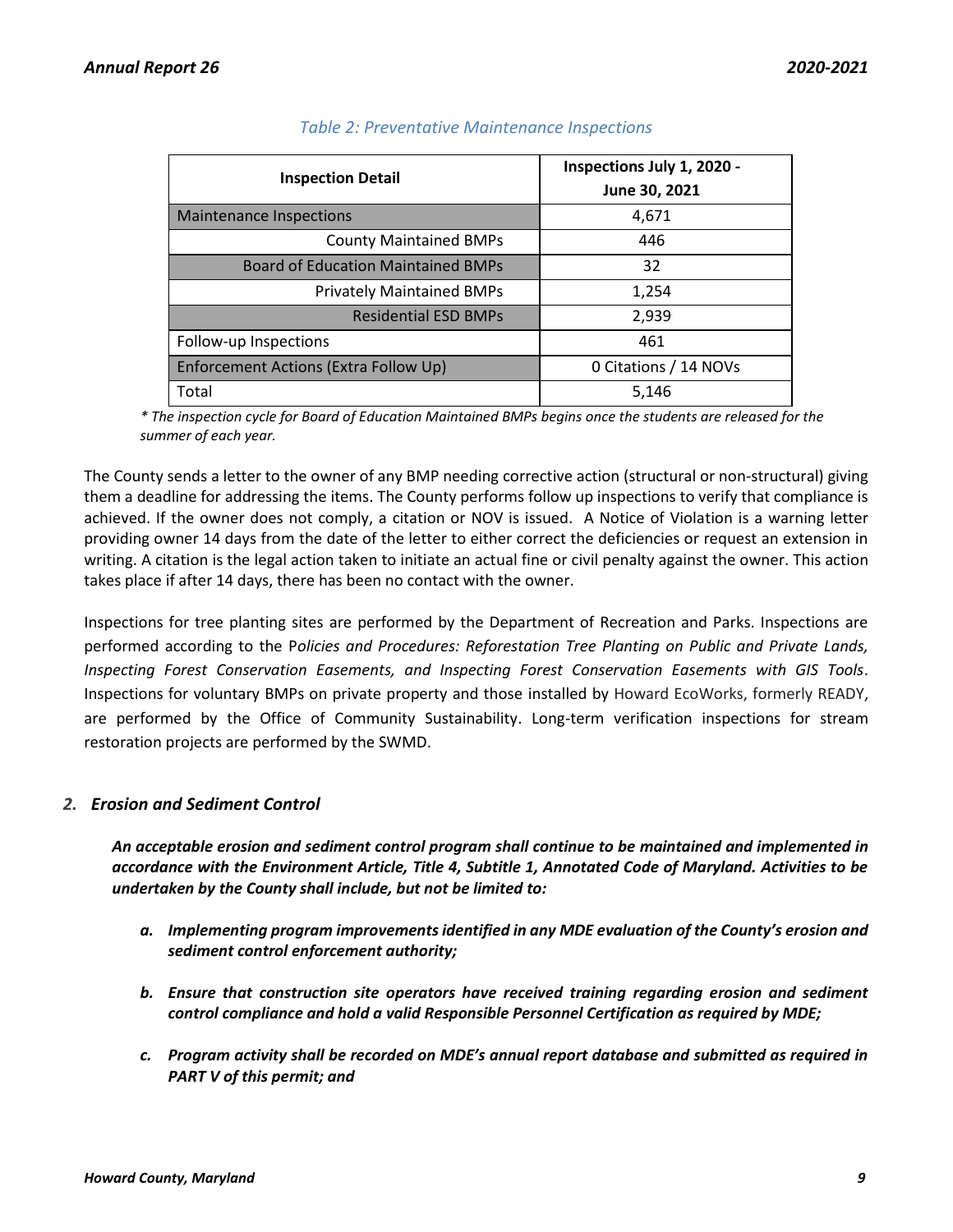*d. Reporting quarterly, information regarding earth disturbances exceeding one acre or more. Quarters shall be based on calendar year and submittals shall be made within 30 days following each quarter. The information submitted shall cover permitting activity for the preceding three months.*

# **Annual Update Number 26 Status**

Howard County submitted its renewal application for delegation of erosion and sediment control enforcement authority on October 8, 2020. MDE conducted a desktop assessment of the submitted documentation for active construction sites between December 2020-January 2021. The review was of 19 active sites totaling 206 acres of earth disturbance. Follow-up site inspection documentation was immediately provided as needed. MDE's written review and re-authorization letter was received on May 21, 2021, granting Howard County delegation authority effective through June 30, 2023.

# **Program Improvements**

To maintain and improve inspection skills and current knowledge of laws and specifications the Construction Inspection Division (CID) requires all inspection staff to participate in self-paced training. Topics include E&S Law, Proper Documentation and Lessons Learned (a historical look at common problems and solutions) and E&S field inspection report review. Site inspections are conducted of each inspectors' sites to evaluate E&S controls and site compliance relative to the approved plans and specifications. Additionally, a review of inspection staff reports is made to evaluate the descriptive and informative information being provide relative to: a) Administrative information, b) Purpose of inspection, c) Description of findings, d) Weather, e) Enforcement Action taken, and f) Certification of report.

The Erosion and Sediment Inspection Manual is updated to reflect applicable changes in laws, specifications and division policy regarding Erosion and Sediment Control.

# **Responsible Personnel Certification**

In accordance with the re-authorization letter issued by MDE on May 1, 2015, the following process is in place relative to the Responsible Personnel certification:

"This training may now be taken on MDE's website and all inquiries should be referred to this on-line application that will now satisfy the County's MS4 permit obligations."

MDE issues the certification online. Required CID staff and consultants have taken the online class, registered in MDE website and acquired their Responsible Personnel Certifications.

# **Program Activity**

The electronic program activity information has been included in this Annual Update, in the database under the Erosion Sediment Control Associated Table as required by Part V of the County's MS4 Permit.

# **Earth Disturbances > 1 acre**

Construction Inspection Division submits quarterly reports for earth disturbances greater than one acre directly to MDE. This information is also included in the Annual Report database under Quarterly Grading Permit Feature Class and Quarterly Grading Permit Information Associated Table as required by Part V of the County's MS4 Permit.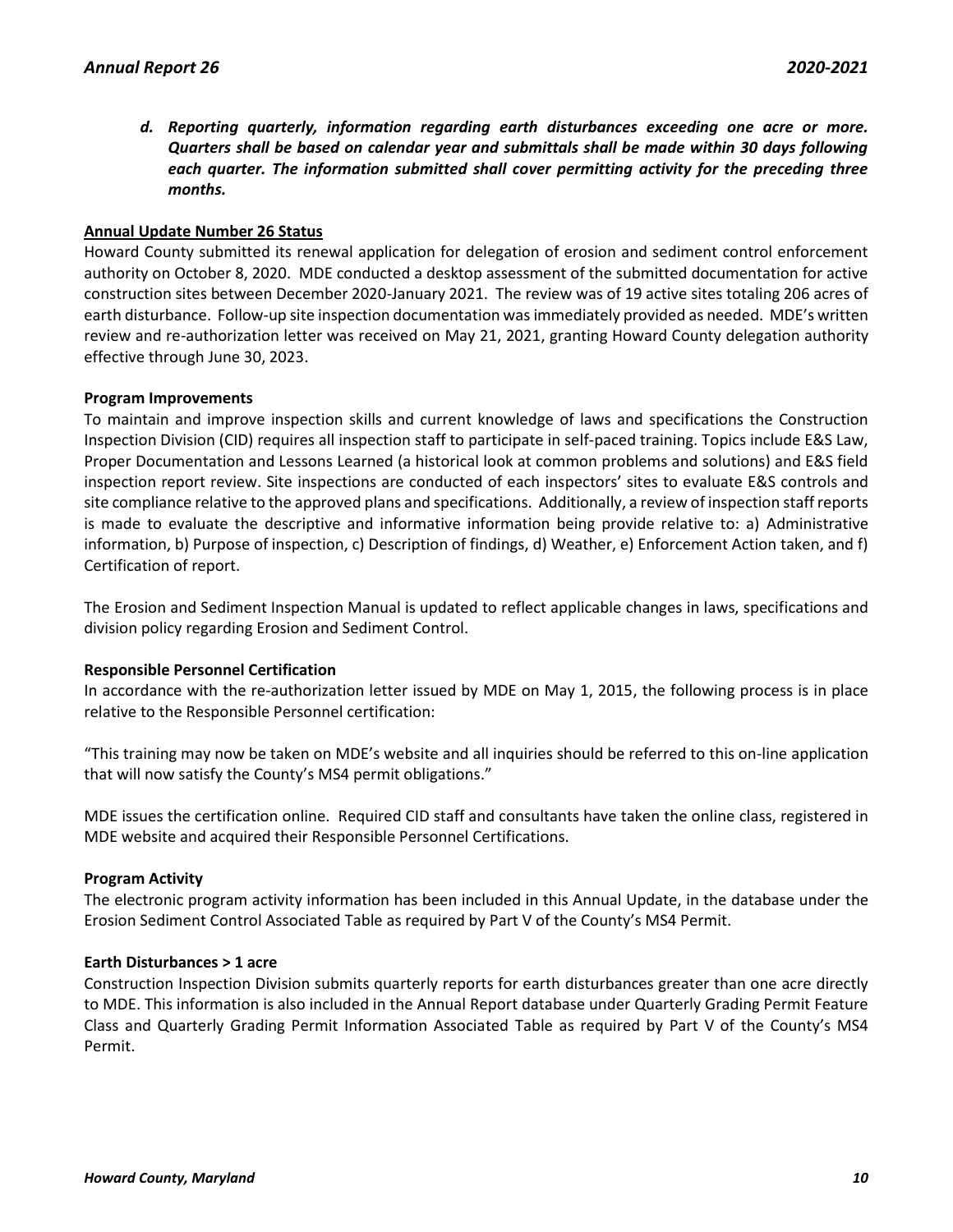# <span id="page-11-0"></span>*3. Illicit Discharge Detection and Elimination*

*Howard County shall continue to implement an inspection and enforcement program to ensure that all discharges to and from the MS4 that are not composed entirely of stormwater are either permitted by MDE or eliminated. Activities shall include, but not be limited to:*

- a. *Field screening at least 100 outfalls annually. Each outfall having a discharge shall be sampled using a chemical test kit. Within one year of permit issuance, an alternative program may be submitted for MDE approval that methodically identifies, investigates, and eliminates illegal connections to the County's storm drain system;*
- b. *Conducting annual visual surveys of commercial and industrial areas as identified in PART IV.C.2 above for discovering, documenting, and eliminating pollutant sources. Areas surveyed shall be reported annually;*
- c. *Maintaining a program to address and, if necessary, respond to illegal discharges, dumping, and spills;*
- d. *Using appropriate enforcement procedures for investigating and eliminating illicit discharges, illegal dumping, and spills. Significant discharges shall be reported to MDE for enforcement and/or permitting; and*
- e. *Reporting illicit discharge detection and elimination activities as specified in PART V of this permit.*

# **Annual Update Number 26 Status**

Howard County's Illicit Discharge Detection and Elimination (IDDE) program incorporates four components to meet the permit requirements:

- Prevention Program
- Detection Program
- Removal and Compliance Program
- Program Management and Reporting

# **Prevention Program**

The County's IDDE Program uses public outreach and in-house employee training to prevent illicit discharges. Outreach is also done at community events such as the annual "GreenFest" event. GreenFest was held virtually this year due to the pandemic. The IDDE section of GreenFest included links to our website and to an IDDE video posted on YouTube. In-house training is conducted for County employees who work at facilities which are regulated under the General Permit for Stormwater Discharges Associated with Industrial Activities (12-SW) or which have a Spill Prevention Control and Countermeasure (SPCC) Plan. Due to the pandemic, training was not conducted in person this year. Instead, the County is developing an online training program which employees will take in the fall of 2021.

In order to prevent deliberate discharge of leaves to the storm drain inlets, Howard County has continued to send letters addressing the several options available for residents to discard unwanted yard waste. We emailed leaf flyers to all HOAs in the County in fall 2020, so that the HOAs could educate their residents on proper handling of leaves. We began research for a targeted outreach program to automotive repair and washing businesses. The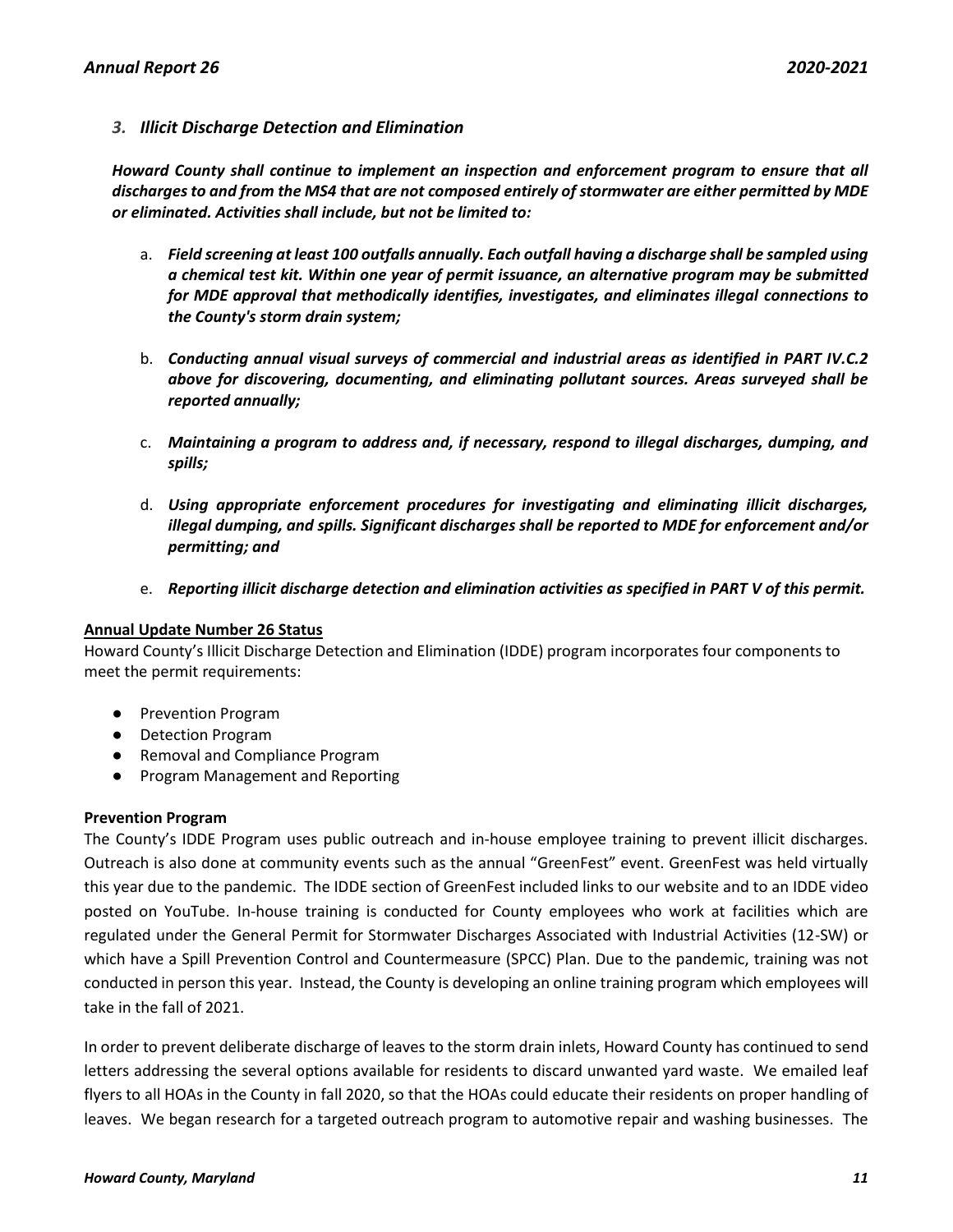County also utilizes an illicit discharge reporting form on its SWMD website with a hotline number for public reporting of an illicit discharge. The web address is:

# <https://www.howardcountymd.gov/report-illicit-dumping-storm-drain>

Illicit discharge complaints can also be reported through the TellHoCo smartphone app. Info entered in the app includes a map, photos, and a description of the possible issue and directly notifies the IDDE manager. In addition, the County is proactively surveying all commercial and industrial properties in the County to identify potential illicit discharges.

# **Detection Program**

Howard County responded to 55 potential discharge cases in FY21. This number is lower than in previous years due to the pandemic. It is believed that the slowdown in industry as well as fewer people out and about reduced the number of discharges reported. A summary of these cases is included as a narrative file in the geodatabase. These were identified through the three programs in place to detect illicit discharges.

- 1. The first program is the inspection of at least 100 outfalls per year. The inspections this year were focused on the Route 40 and Route 1 corridors and the denser commercial areas in Columbia. The County tells the contractor which areas to cover during the inspections. The contractor then identifies at least 100 outfalls to inspect. They visit the outfalls at least 72 hours after a precipitation event and look for flow. If they see any flow, they collect a sample and analyze it for the required analytics. They then trace the discharge up the storm drain system to identify the source. The contractor then calls the County IDDE Team Leader to report the discharge, so the County can follow up with the property owner to stop the discharge. Of the 102 outfalls inspected in this reporting period, one suspected discharge was identified.
	- a. The single outfall found to be out of compliance (outfall 220579) had a very turbid discharge with a pH of 8.9. The contractor traced the discharge to a construction site which was pumping water to the storm drain system. The County's Construction Inspection Division issued a violation to the construction company, which had already discontinued the discharge.
- 2. The second program is a visual survey of commercial/industrial parcels, conducted by County inspectors. If the inspectors see any suspected discharges, they try to identify the source and notify the IDDE Team Leader. In this reporting period the County conducted 397 visual surveys resulting in one illicit discharge that required further action.
	- a. A County inspector conducting a commercial/industrial inspection found grease and other debris in a stormwater inlet behind the restaurant. We sent a NOV on 7/7/21 requiring the property owner to clean the grease from the storm drain and train staff on proper grease disposal. We received an email from the owner on 7/15/21 stating that the drain had been cleaned out and staff were re-trained on proper grease disposal. A County inspector confirmed that the storm drain had been cleared of grease and we closed out the case.
- 3. The third program is a response to reports of illicit discharge received from the public, other Howard County departments, MDE, or EPA. This category also includes happenstance discoveries made by Howard County Stormwater Management inspectors in the course of their duties. Howard County responded to the following complaints/reports in FY21: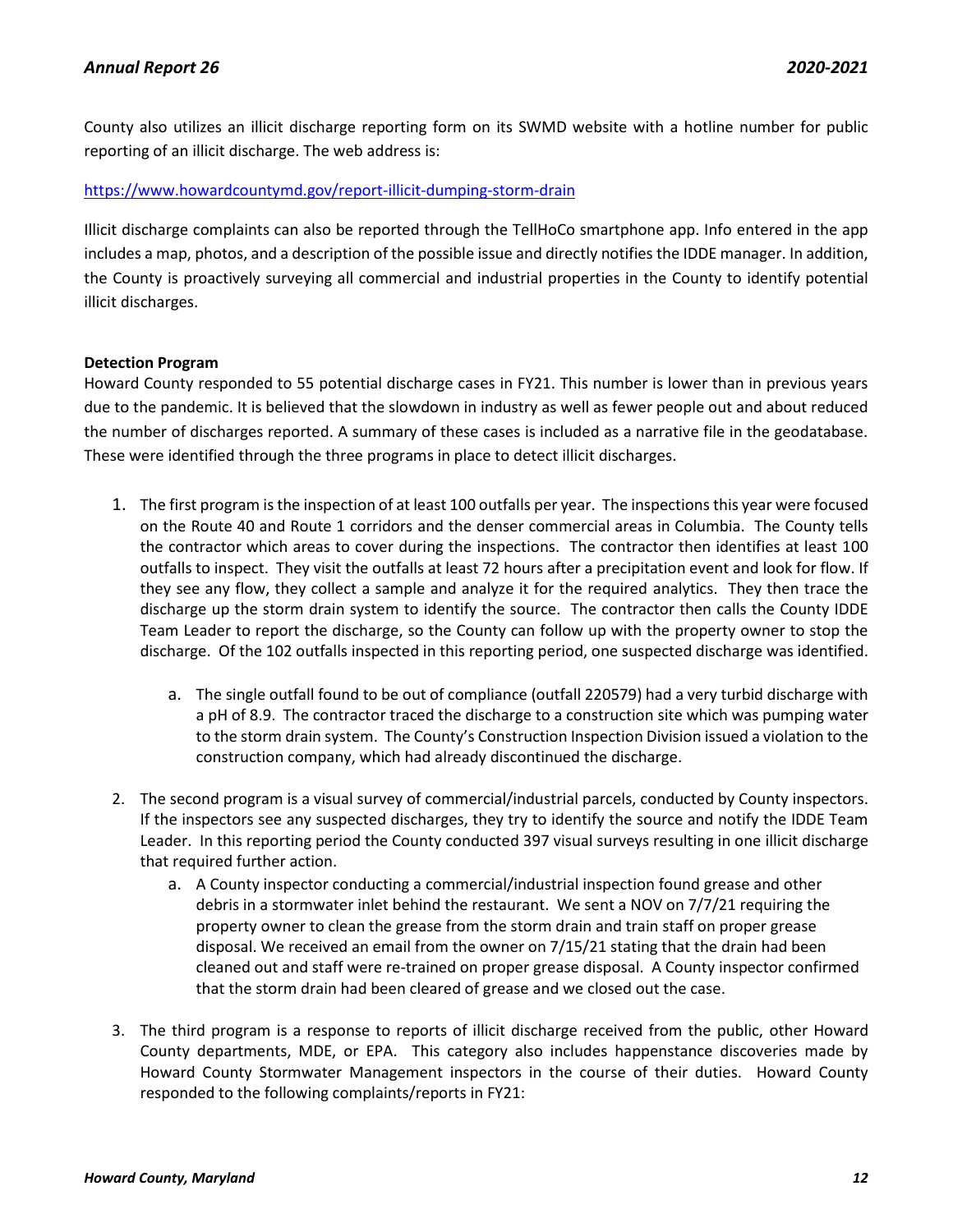- a. 40 reports were received directly from the public via phone, email, postal mail, County website submission, "TellHoCo" web app, or walk-in.
- b. 14 reports were referred by other Howard County agencies.
- c. 1 report was made internally by a stormwater staff member.

# **Removal and Compliance Program**

The County uses the procedure described below to address illicit discharges.

Initial Response: Phone call, email, or inspection. After responding the inspector will complete a Field Inspection Report and leave one copy with the owner if requested. The report will identify any problems identified and actions required, including possible notification, referral, and/or collaboration with other government agencies. This method is used with both industrial/commercial discharges and residential (individual or Homeowners Association) discharges.

Notice of Violation: The County issues a Notice of Violation (NOV) for more serious or repeat discharges. The NOV will require the owner to respond within two weeks with a plan of action, and to perform corrective action within a specified time frame (typically 60 days).

Citation: In the case of very serious or repeat (unabated) discharges, the County will issue a civil citation. Under Howard County Code, prohibited discharges and illicit connections are a criminal misdemeanor subject to a fine not exceeding \$900.00, or imprisonment not exceeding five months or both. Alternatively, or in addition to and concurrent with criminal penalties, the County may enforce prohibited discharges and illicit connections as a Class A civil offense, subject to a minimum fine of \$500 and a maximum fine of \$1000 per day.

Abatement/Compliance Verification: The County will request that all illicit discharge violators submit proof (photos, contractor's inspection notes, e-mail or letter) that compliance was completed within the specified time frame. If necessary, the County will follow up at violation sites to ensure that compliance occurs in a timely and effective manner. Visual observation and, if necessary, monitoring will be performed to verify that the illicit discharge was stopped and/or necessary permit obtained.

Howard County found 32 cases that required abatement. We sent out 11 Notices of Violation. We referred 18 cases to either the Construction Inspection Division, the Bureau of Highways or the Department of Recreation and Parks for further action. We resolved three cases with either verbal onsite contact or an educational letter sent in the mail.

Five types of cases are frequently referred to other Howard County departments:

- 1. Water/sewer leaks (to Bureau of Utilities)
- 2. Construction site erosion & sediment control complaints (to Construction Inspection Division)
- 3. Trash nuisances & dumping, not affecting storm drains or waterways (to Health Department)
- 4. Prohibited vehicle storage not affecting storm drains or waterways (to Department of Planning & Zoning)
- 5. Debris along roadways or other County property (to the Bureau of Highways, or the Department of Recreation and Parks).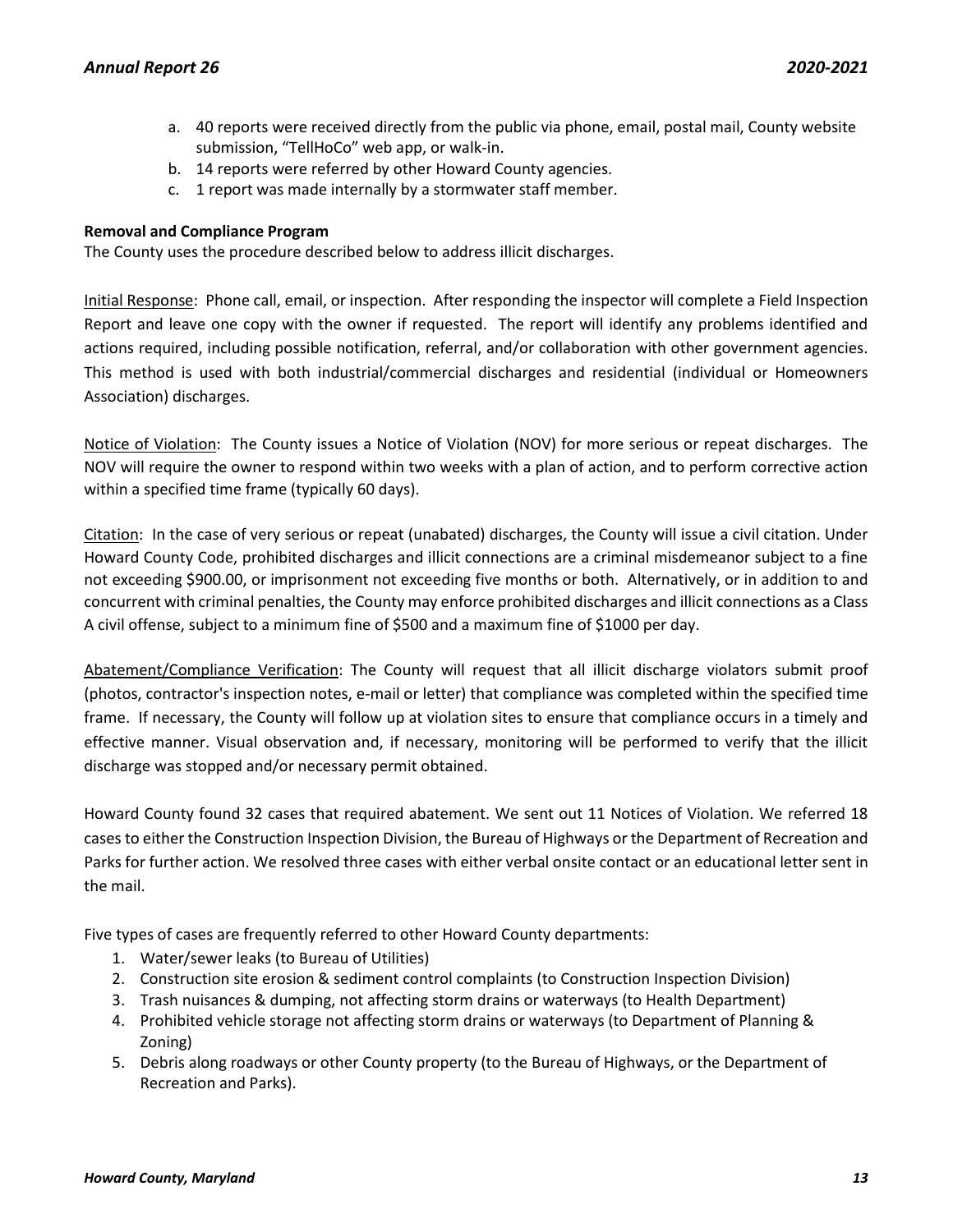Twenty-three cases were investigated but found not to be illicit discharges, generally including:

- 1. Iron floc
- 2. Sump pump discharge
- 3. Groundwater flows
- 4. Small spills/leaks properly cleaned up before reaching a storm drain or waterway
- 5. Allowable pool discharges

# **Program Management and Reporting**

Howard County's IDDE Program has a staff of seven, including one engineer, one planner, four inspectors and the inspection supervisor, who carry out the duties of the IDDE Program. This involves following up on reported illicit discharges and proactively doing commercial and industrial site surveys. The inspectors immediately report any illicit discharges found and the manager follows up with the owner to eliminate and remediate the issue. IDDE field data sheets, inspection photos, and support documents such as e-mails and letters, are saved in hard copy as required by law, and in digital format to the County's IDDE database and/or local network servers. All IDDE screenings, surveys, inspections and enforcement actions are recorded, tracked, and reported to MDE each year in the NPDES MS4 Annual Report.

# **Enhanced IDDE Program**

During the outfall sampling effort, Howard County's contractor was ready to collect grab samples for analysis of nutrient and bacteria pollution from flowing outfalls for potential enhanced IDDE pollution reduction credits. However, the only flowing outfall that was identified had a positive field test only for chloride and detergents, and therefore was not eligible for enhanced IDDE pollution reduction credits.

# **Ongoing Enforcement Efforts**

LKQ: Howard County is coordinating with the MDE Water and Science Administration Compliance Program on this case. MDE and LKQ reached Consent Order CO-21-2691 in January 2021 to address the discharge of pollutants from the site. At that time Howard County withdrew the citations which were under litigation in the Circuit and District Courts. Howard County continues to inspect this site regularly to monitor housekeeping practices and other BMPs. Howard County continues to coordinate closely with MDE on this site.

Roberts Property: Howard County is coordinating with the MDE Water and Science Administration Compliance Program on this case. We understand that MDE is working to bring the site into compliance under the Voluntary Cleanup Program. We will continue to inspect the site periodically to monitor any cleanup progress.

# <span id="page-14-0"></span>*4. Litter and Floatables*

*This section of the permit requires Howard County to address problems associated with litter and floatables in waterways that adversely affect water quality. Increases in litter discharges to receiving waters have become a growing concern both nationally and within Maryland and cannot be ignored. Howard County needs to evaluate current litter control problems associated with discharges from its storm drain system and develop and implement a public outreach and education program as needed on a watershed by watershed basis.*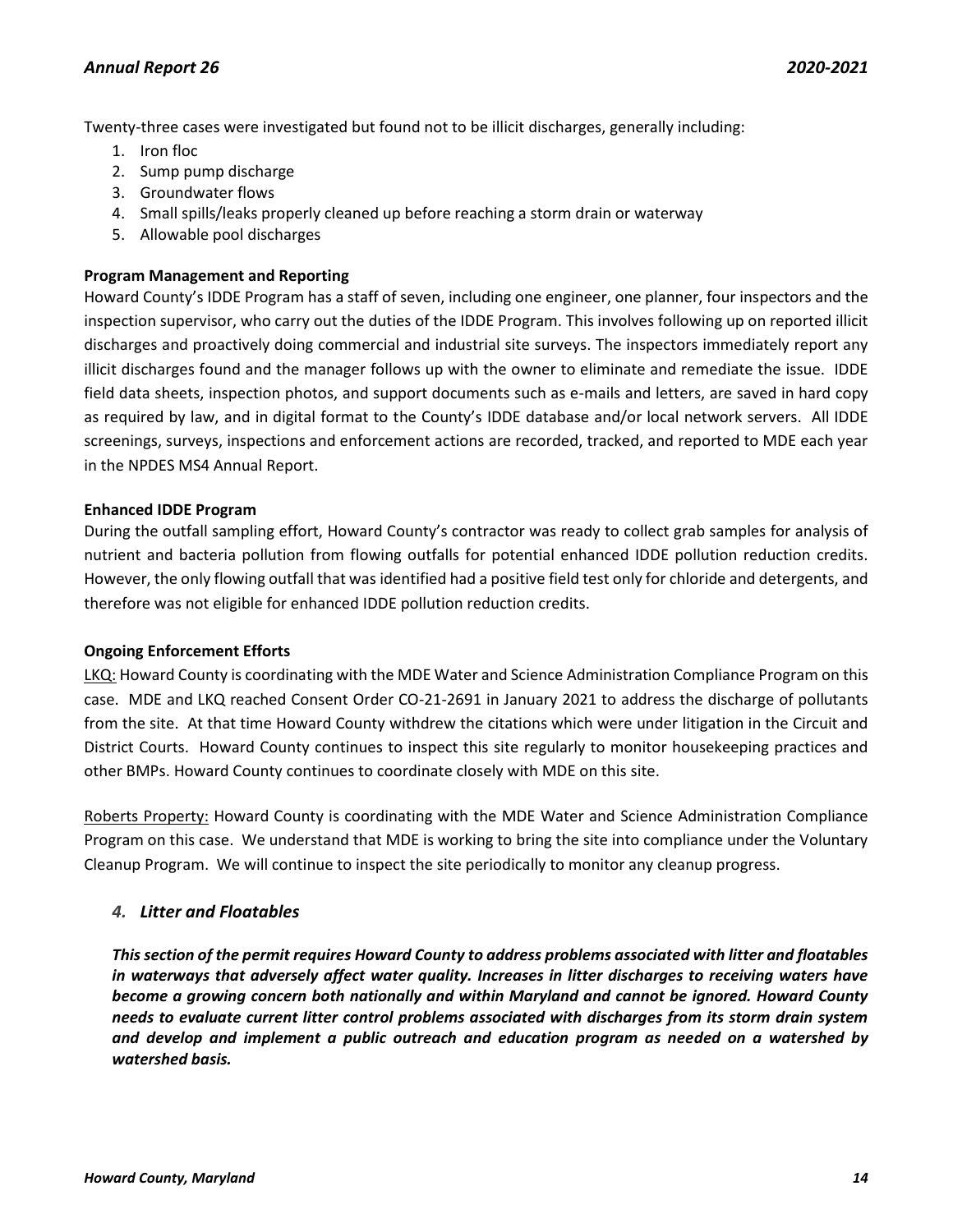- *a. As part of Howard County's watershed assessments under PART IV.E.1 of this permit, Howard County shall document all litter control programs and identify potential sources, ways of elimination, and opportunities for overall improvement.*
- *b. Within one year of permit issuance, as part of the public education program described in PART IV.D.6., Howard County shall develop and implement a public education and outreach program to reduce littering and increase recycling. This shall include:*
	- *i. Educating the public on the importance of reducing, reusing, and recycling;*
	- *ii. Disseminating information by using signs, articles, and other media outlets; and*
- *iii. Promoting educational programs in schools, businesses, community associations, etc.*
- *c. Evaluating annually the effectiveness of the education program.*
- *d. Submit annually, a report which details progress toward implementing the public education and outreach program. The report shall describe the status of public outreach efforts including resources (e.g., personnel and financial) expended and the effectiveness of all program components.*

# **Annual Update Number 26 Status**

# **Recycling Division Programs**

Howard County Recycling Division continues to provide many recycling opportunities and information to County residents and businesses, as well as County government operations. In 2020, a total of 230,071 tons of recyclables were recycled by businesses and residents. Of that, 37,248.07 tons of recyclables were collected curbside and 21,374.51 tons through drop-off programs at Alpha Ridge Landfill.

Weekly residential single stream recycling collection is provided to over 85,000 single family homes, townhouses, mobile home parks and condominiums. Six collection routes also have food scrap collection. The Alpha Ridge Landfill Residents' Convenience Center accepts a wide variety of recyclable materials including paint, reusable household items, food scraps, compressed gas tanks, electronics, rigid plastics, cardboard, mattresses and box springs, reusable building materials, cooking oil, motor oil & filters, anti-freeze, wet cell batteries, clothing & textiles, tires, scrap metal and appliances, reusable bicycles, books and single stream recycling. Wood waste, yard trim, manure, and other organics are collected in separate areas at the landfill for processing. All County residents may use the convenience center with proof of residency. Businesses may also use the center for recycling if the materials originated in the County. On-going recycling events include paper shredding, Christmas tree recycling, backyard composting, and a variety of other education and outreach programs geared toward audiences of all ages. Single stream recyclables are collected from County buildings and facilities on a weekly schedule; County agencies also bring items to Alpha Ridge Landfill for recycling such as wood debris and yard trim.

The County provides education and outreach to the public on the importance of waste reduction, reusing, and recycling and through disseminating information in the following manners:

• During FY21, the Recycling Division distributed a significant amount of recycling and waste reduction literature to households and businesses that emphasize reducing, reusing and recycling. In addition, material was available through local libraries, public buildings and events. Outreach to businesses and residents was also achieved through the County's website, [www.HowardCountyRecycles.org.](http://www.howardcountyrecycles.org/)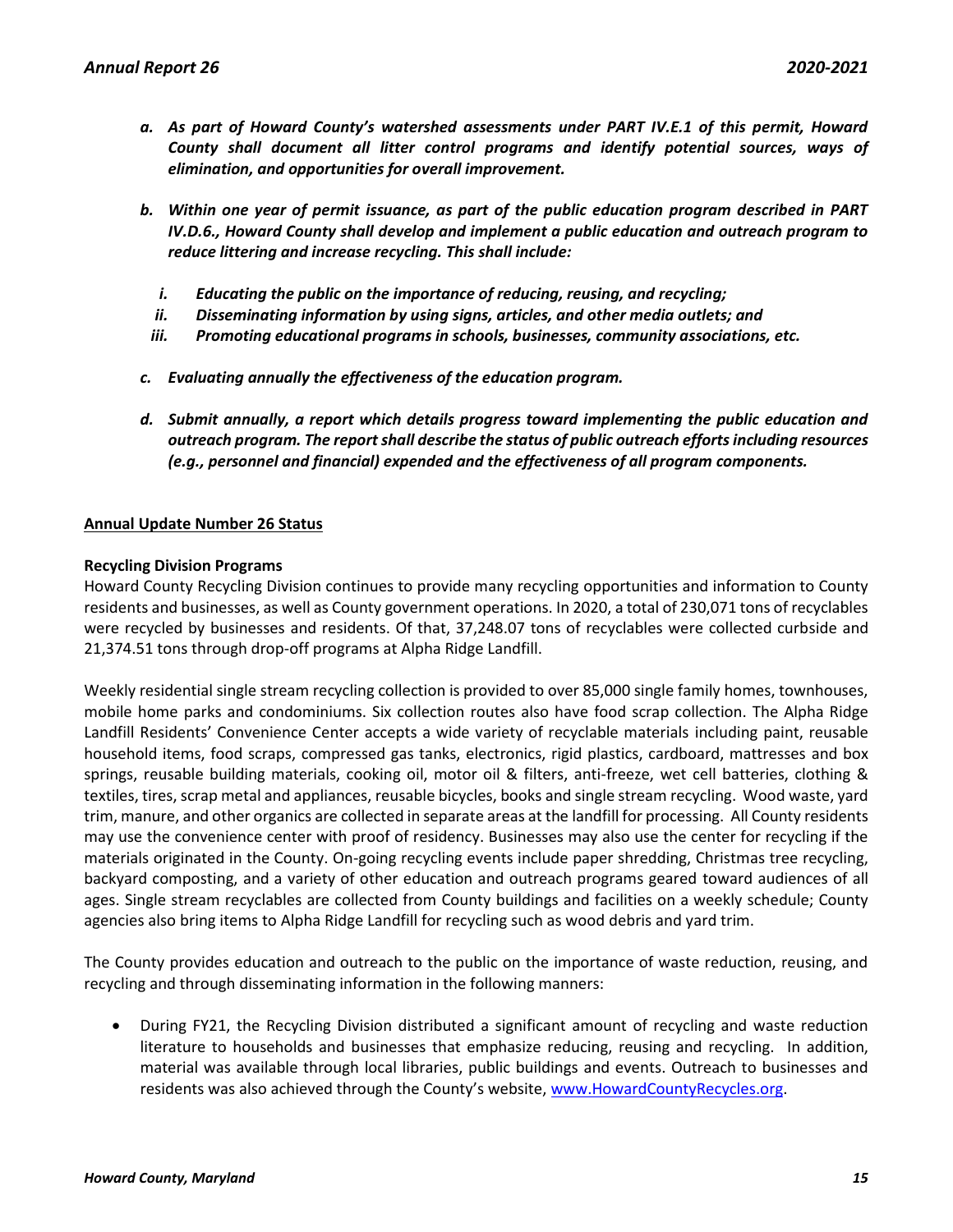- A monthly e-newsletter is sent to 25,330 residents. Residents opt-in to receive this newsletter which highlights holiday schedule changes, shredding events, tips and updates on the recycling program. Recent newsletters can be found a[t https://www.howardcountymd.gov/recycling-e-newsletter](https://www.howardcountymd.gov/recycling-e-newsletter)
- Print ads relevant to the importance of reducing, reusing, and recycling promoted to the public in the following:
	- o Armed Forces Directory
	- o Association of Community Services Guide
	- o Baltimore Sun
	- o Epoch Newspaper
	- o Howard County Chamber of Commerce Directory
	- o Howard County Fair Catalogue
	- o Howard County Visitors Guide
	- o The Beacon
	- o The Parent's Guide to Howard County
	- o Senior Resource Guide
	- o Welcome to the Neighborhood
- Digital ads relevant to the importance of reducing, reusing, and recycling, as well as cleaning up the recycling stream to remove contaminants were run through The Baltimore Sun online.
- Promotional items that encourage recycling and include recycled content are available.
- A virtual tour of the Residents' Convenience Center at Alpha Ridge Landfill was produced and is available online when physical tours are not possible[. www.HowardCountyMD.gov/ARL](http://www.howardcountymd.gov/ARL)
- Recycling and waste reduction literature was distributed at libraries, schools, County buildings, community associations, senior centers, and businesses and directly to individuals. Brochures can also be found on the County's Recycling website at [www.HowardCountyRecycles.org](http://www.howardcountyrecycles.org/)
- Regular outreach through social media such as Twitter, using the Twitter accoun[t @HoCoRecycles](https://twitter.com/HoCoRecycles) promotes recycling, composting and waste reduction.
- The County's Recycling Coordinators provide educational programs in schools, businesses, community associations, etc. These efforts include:
- Participating in community, school and corporate events with a recycling exhibit and educational materials.
- Continued distribution of school recycling information through school programs, brochures and visually appealing lunchroom recycling posters in public and private schools for all age groups.
- Presentations (virtual) and tours at the Alpha Ridge Landfill.
- The School Board and the County continue to collaborate on a collection contract for trash and recycling. Collection is provided weekly for trash and recycling from lidded dumpsters as well as collection from wheeled, lidded carts for single stream recycling at all HCPSS schools and facilities. Seven schools participate in the food scrap collection program; collected food scraps are composted at the County composting facility.
- Technical support provided as requested to businesses throughout Howard County. A section on specialty recycling along with business recycling options has been posted on the website at [www.HowardCountyMD.gov/Business-Recycling.](http://www.howardcountymd.gov/Business-Recycling)
- Continued promotion of recently developed education campaigns to encourage proper recycling [\(www.KnowBeforeYouThrow.org\)](http://www.knowbeforeyouthrow.org/) and reduce wasted food (Food for Thought).
- Development of a new campaign to promote Sustainable Shopping that encourages residents and businesses to choose recyclable or compostable material and navigate the many eco-labels found on products.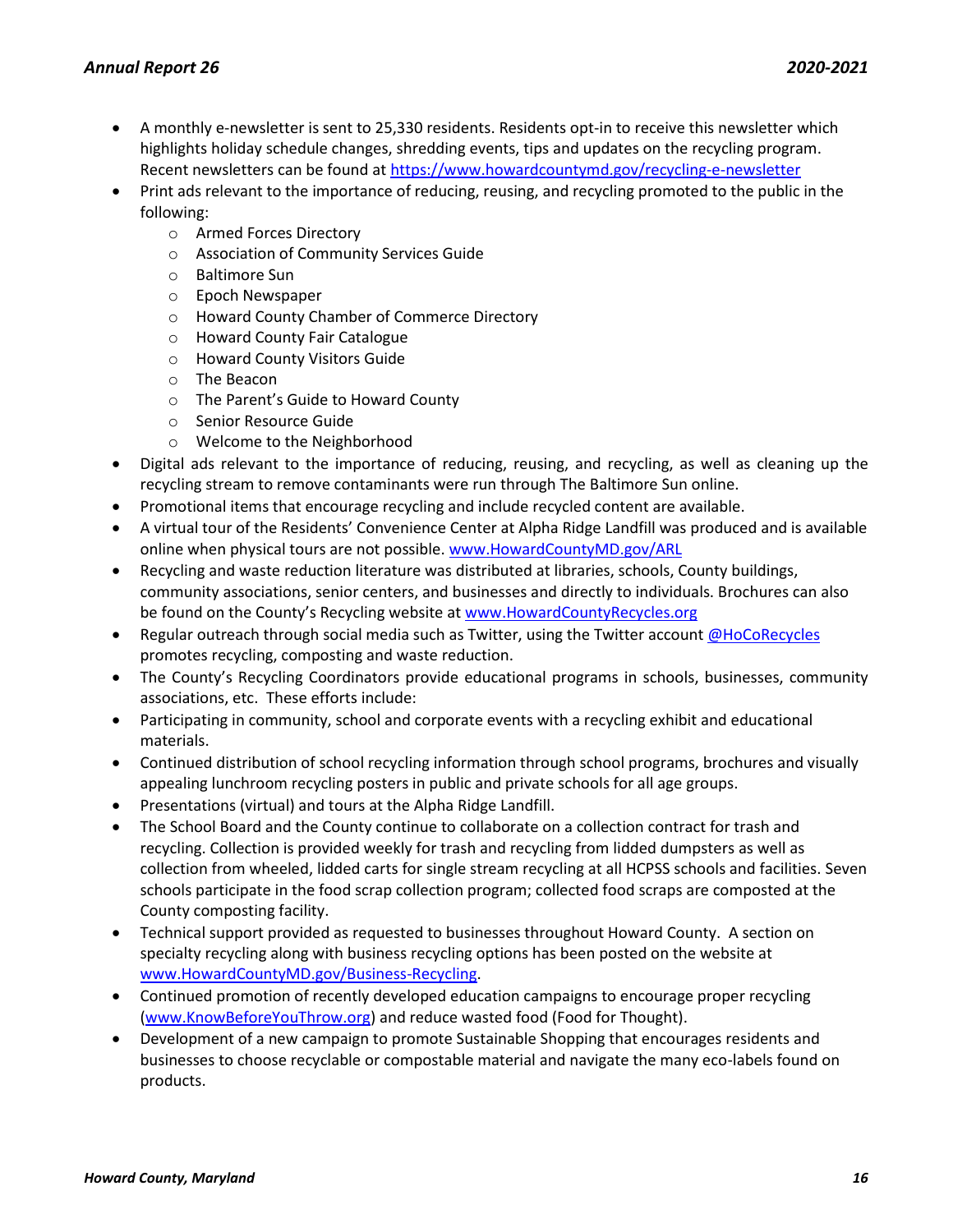# **Adopt-A-Road Program/Waste Removal**

The County "Adopt-A-Road" volunteer program continues to be very successful. The Adopt-A-Road Summary in Table 3 below provides a breakdown of the different zones for the Adopt-A-Road program FY21 that details the amount of trash collected, the mileage of road adopted, and the number of roads adopted by zones. More information about the Adopt-A-Road program can be found on the County's website:

<https://www.howardcountymd.gov/Departments/Public-Works/Bureau-Of-Highways/Adopt-A-Road-Program>

In addition to the Adopt-A-Road program, the Bureau of Highways also conducts litter removal on over 40 different roadways and in streams that are prone to litter concerns on a regular basis and also responds to citizen complaints on other roadways in an as needed basis.

| Program               | <b>Trash Bags Collected</b> | <b>Estimated Miles</b><br><b>Cleaned</b> |
|-----------------------|-----------------------------|------------------------------------------|
| Adopt-A-Road          |                             |                                          |
| <b>Stream Cleanup</b> | 21                          |                                          |
| <b>Waste Removal</b>  | 3,697                       | 102                                      |
| Total                 | 3,722                       | 105                                      |

# *Table 3: Waste Removal Summary*

# **Howard EcoWorks Channel Maintenance Program**

Howard EcoWorks removed 3,460 lbs. of litter from county streams during channel clearing efforts within the reporting period.

Howard EcoWorks regularly collects trash when doing tree maintenance work on County Forest Conservation Areas and stream restoration projects. There are currently 20 sites where Howard EcoWorks has done or continues to do this work. Volume and weight of litter collected are not tracked during these projects.

# **Office of Community Sustainability (OCS) Litter Removal and Education Efforts**

OCS implements the 20 Minute Cleanup, a litter removal and awareness project. From 2016-2019, over 9,660 volunteers participated in this litter removal project. Due to COVID-19 and the Stay at Home Order, the 20 Minute Cleanup was not held in 2020. In spring of 2021 a handful of 20 Minute Cleanup reports were received, but the County did not advertise it, nor hold the annual County event due to COVID. OCS also assists DRP with stream cleanups such as Project Clean Stream and International Coastal Cleanup.

OCS oversees the use of the local version of the storm drain stencil, which reminds residents not to litter or put anything down storm drains with the message "Only Rain Down the Drain. Drains to Patapsco [or Patuxent]." Over 400 drains were stenciled between 2016-2020. The program was put on hold in March of 2020 due to COVID.

# **Department of Recreation and Parks Programs**

# **Natural Resources Division**

# **Stream and Pond Cleanup Program**

● **Because of Covid 19, Project Clean Stream was cancelled in April 2020.**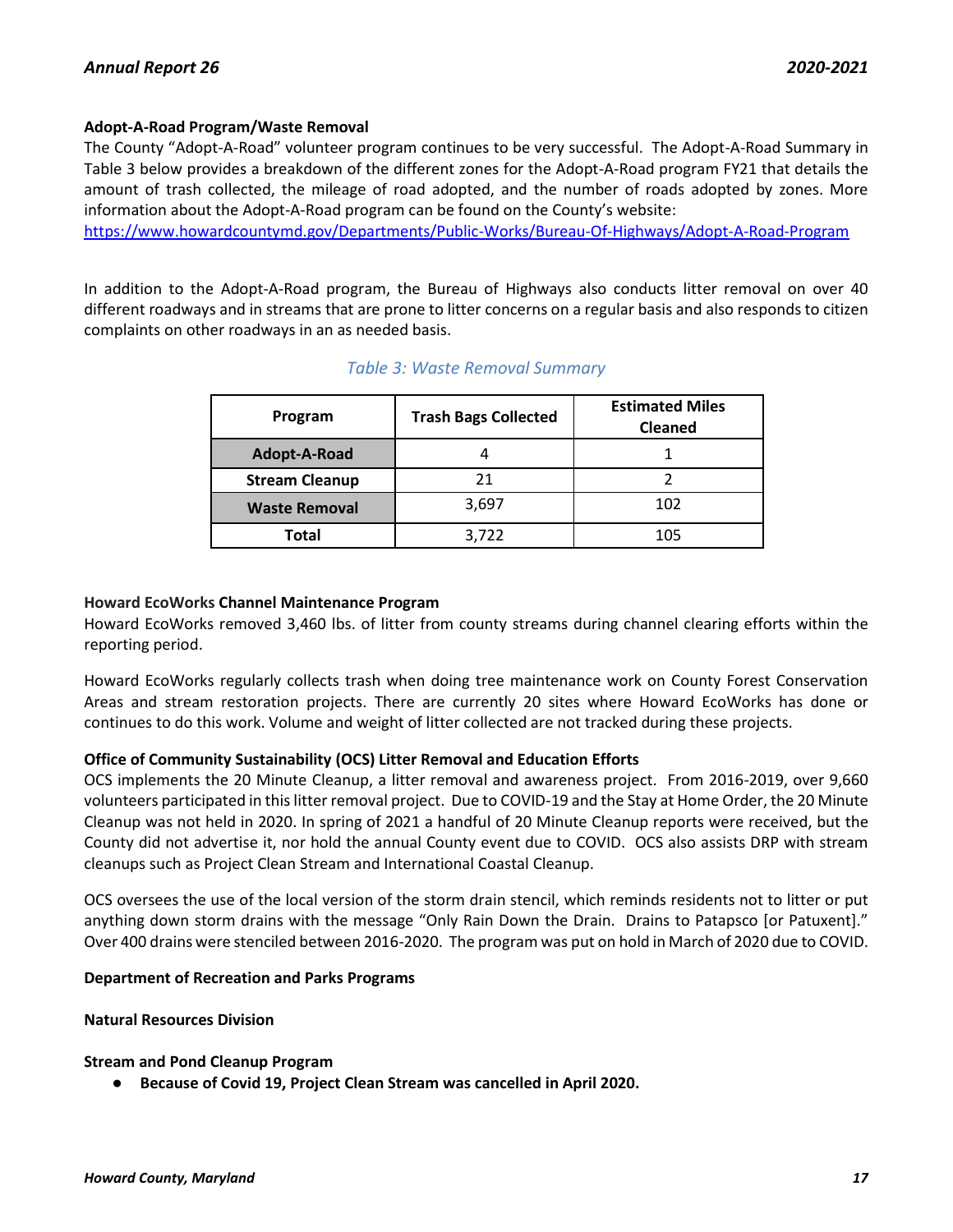● Since 1996, the Department has actively recruited volunteers and tracked their efforts removing trash and other debris from Howard County's waterways. Since 1996, we have had 2,670 people spend 5,937 hours cleaning our waterways. These figures reflect the Department's participation in the Baltimore regional stream and watershed clean-up effort, "Project Clean Stream". Since 2000, 44.36 miles of streams/rivers and 102.2 acres of lakes and ponds areas have been cleaned. Trash collected since 2000 totals 34,466 pounds with an additional 22,944 pounds of trash recycled!

### **Natural and Historic Resources Division**

#### **Park Ranger Programs**

- The Park Ranger Program conducts interpretive programs throughout the year. These programs are an outreach initiative committed to expanding environmental literacy, educating the public on natural resource topics and encouraging stewardship of the environment. Multiple program topics relate to current efforts, including:
- The *Fall Foliage Hike*, which teaches the basics of tree identification, the importance of forest buffers and the benefits of trees, and showcases native species along the Middle Patuxent River
- The *Reptiles Walk* and *Emerging Amphibians Walk* take patrons through wetland parks while exploring the wonderful world of turtles, snakes and frogs, and providing information about the importance of wetlands, indicator species, and factors that influence pollution and flooding.
- *Read with a Ranger*, where Park Rangers read books to children ages 0 8 years relating to conservation and stewardship
- *Mutt Strut*, an engaging walk with Park Rangers, the public, and their dogs, where we take the opportunity to educate dog owners about the importance of responsible ownership and picking up after their pets in order to keep harmful bacterial loads out of our water systems. Mutt Strut is associated with our umbrella program *Bark Ranger* (See also – Proper Pet Waste Management)*.*
- **Trout in the Classroom activities did not take place in the Spring of 2021 due to COVID-19.** Park Rangers assist Trout Unlimited with their *Trout in the Classroom* Program. On field days when students release their trout into the river, we have a river walk and discussion about the importance of riparian buffers, sources of run off, pervious vs impervious surfaces, the water quality aspects that Trout and other species need to thrive, pollution, and ways that the participants can mitigate harmful human behaviors that negatively impact water quality. 300+ students of elementary, middle school, and high school ages participate in Trout in the Classroom annually.

# **Park Ranger Volunteer Events**

Park Rangers manage volunteer trash pickups as part of the Park Watch volunteer program. One of the components of Park Watch is stewardship of natural resources. In 2020 we hosted one trash clean up volunteer event along the Patuxent Branch Trail.

#### **Park Operations**

• Zone 1 has over 7 miles of pathway and natural trails that border waterways in the Middle and Little Patuxent River valleys. Staff spends approximately 300 hours annually keeping trails and paths open, repairing erosion and reducing sedimentation deposits on these arteries. Much of this work is to slow down storm water runoff in riparian areas. In January 2020 in conjunction with DPW zone 1 made repairs to stop storm water erosion deposits resulting in sink hole hazards and clogged stormwater drains from park land runoff caused by outfall from athletic fields. 120 tons of riparian stone were strategically placed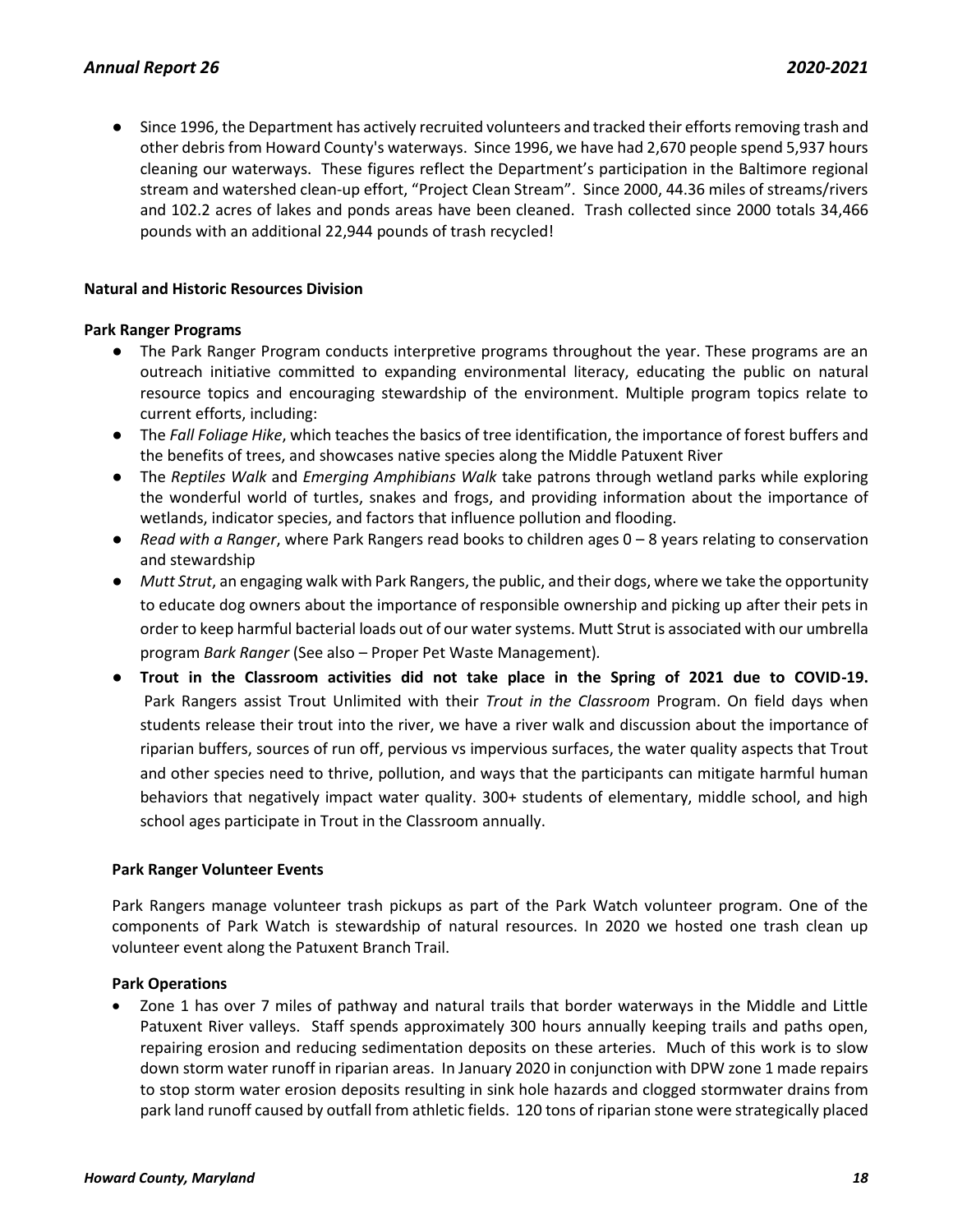in drainage swales to slow down storm water and reduce erosion deposits. Collective effort costs to DPW and Parks budget =  $$6,500.00$ .

- In 2021 park attendance increased 40% requiring 30% increase in trash removal operations because of the pandemic. As attendance increases are projected to level off to 25% above prior years in 2022 maintenance operations planning will be essential to support public users and maintain parklands.
- Zone 2 has 11 pavilions that are rented 7 days a week during the summer. Staff spend 8 hours a day pulling trash and recycle cans from pavilion usage. Additionally, staff pick up loose trash from the roadways and approximately 2.6-mile pathway at Centennial Park. Zone 2 average trash pick per year is 51,000 pounds and 51,000 pounds of recycling.
- Zone 3 handles the refuse task by emptying 157 cans and 87 recycle cans seven days a week. Several man hours are also spent picking up all loose trash within the Zone. This aids in the effort to keep our streams and water ways clean.
- Zone 4 spends over 2,000 hours picking up loose trash annually throughout the parks and emptying lined trash cans into dumpsters. Recycling is emptied from the liner into the recycling dumpster to reduce waste and damage to recycling equipment. The public is provided with an equal number of trash and recycling cans paired throughout each park in the zone, as well as parking lots managed by zone 4.

# **Howard County GreenFest**

● **Because of Covid19, GreenFest 2020 and 2021 became virtual events.**

# **Innovative Recycling Programs and Demonstrations**

# **Robinson Nature Center**

Robinson Nature Center has numerous demonstration areas and partners with local and regional groups to promote programs that recycle organic materials for uses consistent with mitigating storm water runoff and sediment discharge.

# **Demonstration Areas**

Composting Demonstration Area – Robinson Nature Center currently houses a compost demonstration area off our parking lot that shows various methods for composting. Members of the public can join Master Gardeners one day each month from May through October to learn more about composting and receive a free compost bin kit if they reside in Howard County.

Rain Garden Demonstration Area – Robinson Nature Center has four different rain gardens on the property with two of them in locations the public frequently accesses. These rain gardens showcase for our visitors how including this type of landscape feature can reduce storm-water run-off from impervious surfaces as well as reducing runoff that would lead to erosion along steeper grades.

Pervious Paving Demonstration Area – Robinson Nature Center's main parking area is composed of pervious pavement which allows visitors to see the difference between run-off on the main circle drive (asphalt to ensure durability for heavy vehicle traffic) and the pervious pavement.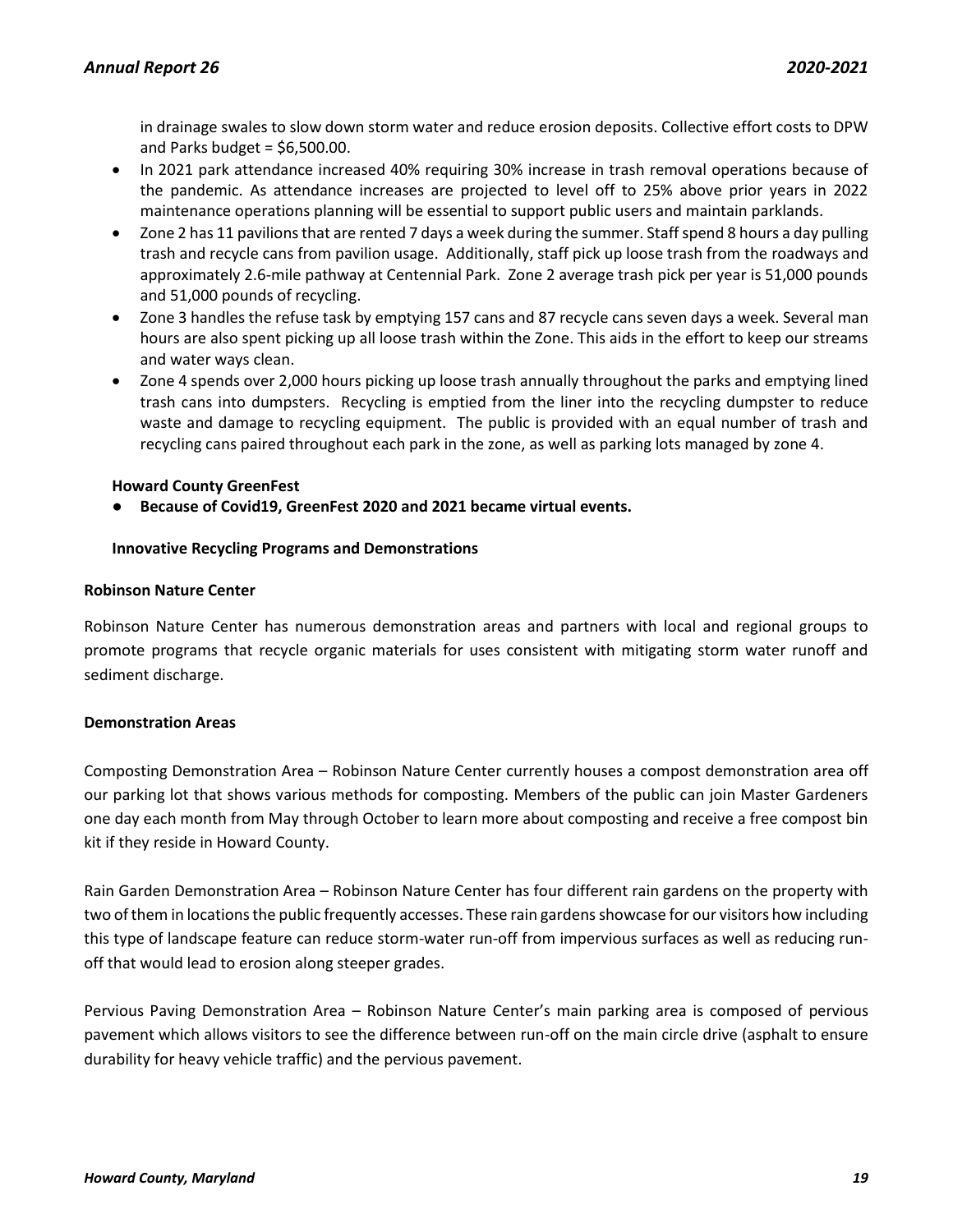- **Recycling and Waste-Reduction Initiatives**
	- **Snack-wrapper Recycling –** Begun at Robinson Nature Center, Howard County Department of Recreation and Parks (HCRP) collected foil-lined wrappers for recycling through The Clif Bar recycling program with TerraCycle. Since beginning collection in 2017, HCRP diverted more than 39,000 wrappers for recycling this way. This program ended in February 2020.
	- o **EcoArt Residency –** After launching in 2018, Robinson Nature Center's Eco-Artist in Residence, Sarah Causey, a painter and illustrator, finished her work completing a total of four pairs of outdoor receptacles for waste in which nature murals draw awareness to landfilling and recycling. Both in the colors used on the bins – brown for trash and blue for recycling, as well as the stencils marking the bins with the trash bins now denoted with the word "Landfill" and the image of a truck dumping garbage, the program aims to encourage low-waste habits through raising the consciousness of visitors to Robinson around the disposal of waste.
	- o **Oyster Shell Recycling -** Since 2013, Robinson Nature Center has partnered with the Oyster Recovery Partnership to be an official drop-site for oyster shell recycling. Members of the public can drop their oyster shells at the Center's shell recycling caddie and staff from the ORP retrieves the shells for use in oyster reef recovery programs in the Chesapeake. The recycled shells provide substrate upon which new oysters can grow, thus helping revitalize the oyster population and its valuable ecosystem service of filtering the waters of the Chesapeake Bay.

As of February 2021, Robinson Nature Center had provided just over 118 bushels of shell for recycling. That's enough shell to grow more than 500,000 baby oysters to be planted back into the Chesapeake Bay.

● **Composting & Compostable dishware**- Since 2013, Howard County Master Gardeners have held free compost demonstrations at the Center during which residents of the County are provided with instructions on how to create and manage their own backyard compost piles. Howard County's Office of Recycling provides free compost bins to residents at these demonstrations. The residential composting operations allow families to use organic, natural fertilizer in place of commercial and chemical fertilizer.

Beginning in January of 2018, Robinson Nature Center switched from disposable to compostable dishware for programming use. Through that initiative, we have composted over 247 pounds of food and dishware waste.

Since April 2019, the Nature Center designed compostable dishware packages for birthday parties and rentals. These packages allow those renting the building for an event or party the option of having the Nature Center supply compostable dishware for their event and reduce the event's waste/ecofootprint. In addition, Robinson installed permanent indoor compost bins in our classroom spaces in June 2021 to allow for the regular separation of compost from other waste during all rentals and public programs.

# ● **Public Programming, School Field Trips and Events at Robinson Nature Center**

In FY2021, Robinson had a major shift in programming as a result of the pandemic. Staff developed five new lines of programming including Camp Came to Me and Take Nature Home kits for families to do at home (53 kits/programs serving 681 People), outdoor-only preschool programming for 4- to 5-year-olds (60 classes, serving 65 Kids), Wednesday drop-off programs for school-aged kids (35 programs, serving 218 kids), virtual field trip programs for schools (43 Field trips, serving 1,190 Students and teachers) and outdoor birthday party programs (11 Birthday parties, serving 258 participants). Mission-driven programming connecting participants to their natural resources is a key component of the Nature Center's goals and promotes environmental stewardship to all generations. Key programs of note contributing to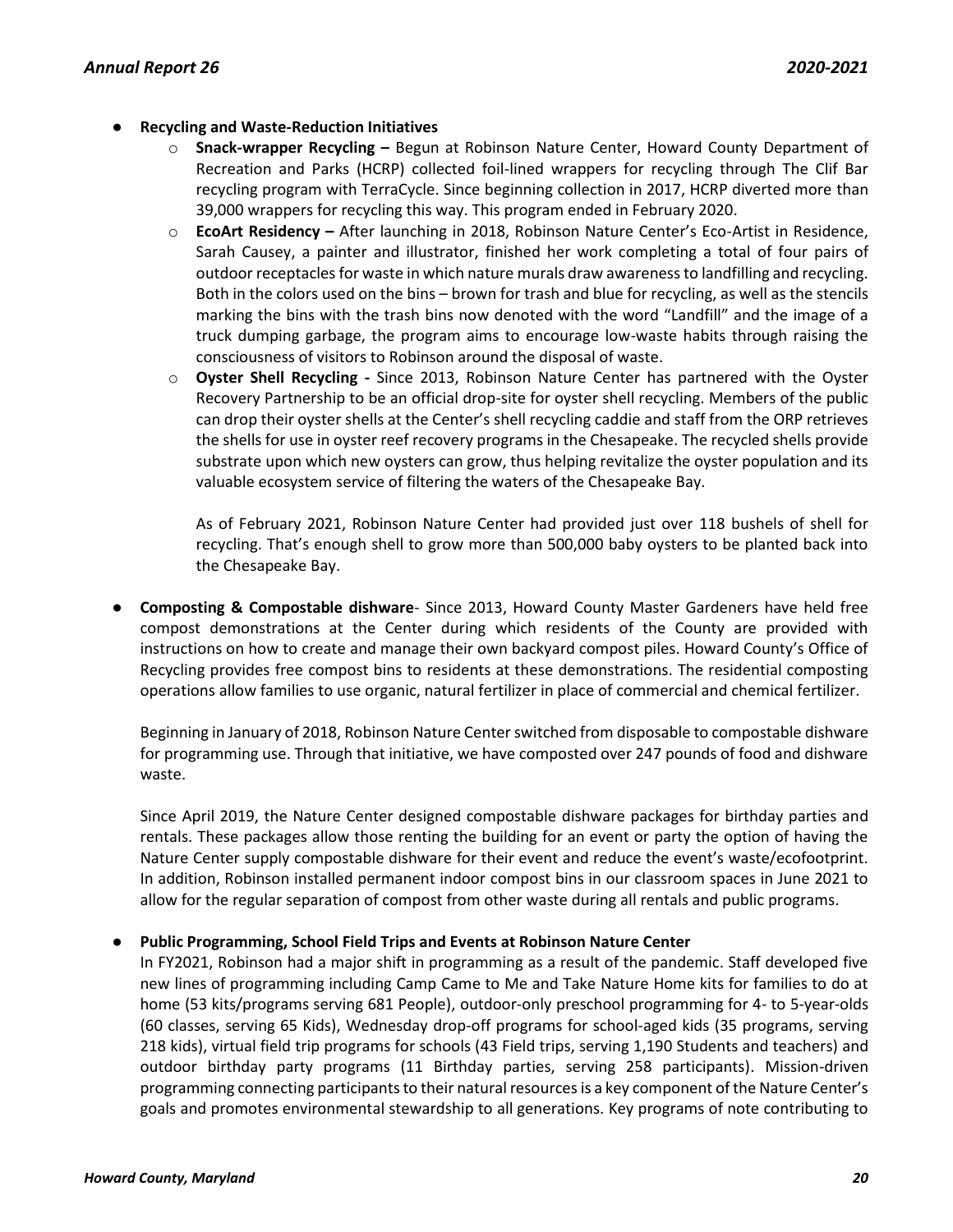education on issues such as stormwater runoff, recycling, pollution management and integrated pest management include:

- o Virtual Field trip developed for secondary students (A *World Deer to Us)*
- o Take Nature Home kits for home schooled children ages 4-5, 6-8 and 9-12. Spring themes included *Taking Care of the Earth, Living Green, Our Ocean Our Trash, Oil Spills* and *Alternative energy sources.*
- o Camp Came to Me kits including *Lil Acorns Exploring my World* and *Lil Pine Cones My Maryland*
- o Summer Camps including *River Explorers, Lil' PineCones – Water Wonders and Awesome Magnified*
- o Special Events including *Native Plant Palooza, Earth Day Extravaganza and Virtual Anniversary Open House* social media posts
- o *Family River Romps* during the summer
- o *Early Childhood Nature Education – Getting Little Feet Wet* teacher training

# **Park Operations**

- Zone 1 is taking steps to comply with new restrictions enacted on recycling by reducing the recycling containers in our park sites and adding regular trash receptacles. Existing recycle containers will be amended to only accept bottles and small articles to eliminate contamination to assist recycling plant operations by reducing contaminants. In 2021 Zone 1 has put out 22 additional 50-gallon trash receptacles most of which were placed in open space areas along trail corridors where attendance increases have been most prominent. This was needed to reduce loose litter deposits from entering our watersheds.
- To promote recycling, Zone 2 maintains thirty-five recycle containers and collected approximately 51,600 pounds of recyclables. Four new water fountains have been installed with water bottle fillers to allow patrons to reuse water bottles and reduce one time use recyclables.
- Zone 3 promotes recycling by frequently updating information in kiosks throughout the parks within the zone. Zone 3 is also taking steps to comply with new restrictions enacted on recycling by reducing the recycling containers in our park sites and adding regular trash receptacles.
- To promote clean recycling within Zone 4, recycle cans are paired with trash cans. Our recycling efforts will soon become limited stream in an attempt to avoid contamination.

# **Disseminating information by using signs, articles, and other media outlets**

- The Robinson Nature Center facility educates the public about green technologies, sustainability, environmental stewardship and techniques that can help reduce stormwater runoff, as well as reducing water and energy consumption:
- Stormwater mitigation is achieved on the property through a pervious concrete parking lot, four separate bioretention/rain gardens and a green roof. These items are highlighted on our LEED tours which we offer by group reservation as well as during special events throughout the year. The parking lot is vacuumed as needed during the year to maintain its pervious nature. Our maintenance staff monitors and maintains the plantings within the four bioretention areas. We have continued to provide annual maintenance of our rain gardens. The pervious concrete parking lot, green roof and rain gardens are also highlighted for visitors with interpretive signs.
- Interpretive signage in the building and on the center's grounds describe to visitors how different features reduce the environmental impact of the building by mitigating stormwater run-off and minimizing water and electricity use.
- A backyard demonstration area shows the public what they can do on their own properties to improve the management of water. Rain barrels demonstrate catchment of water for use in the garden and native plants demonstrate low-maintenance landscaping.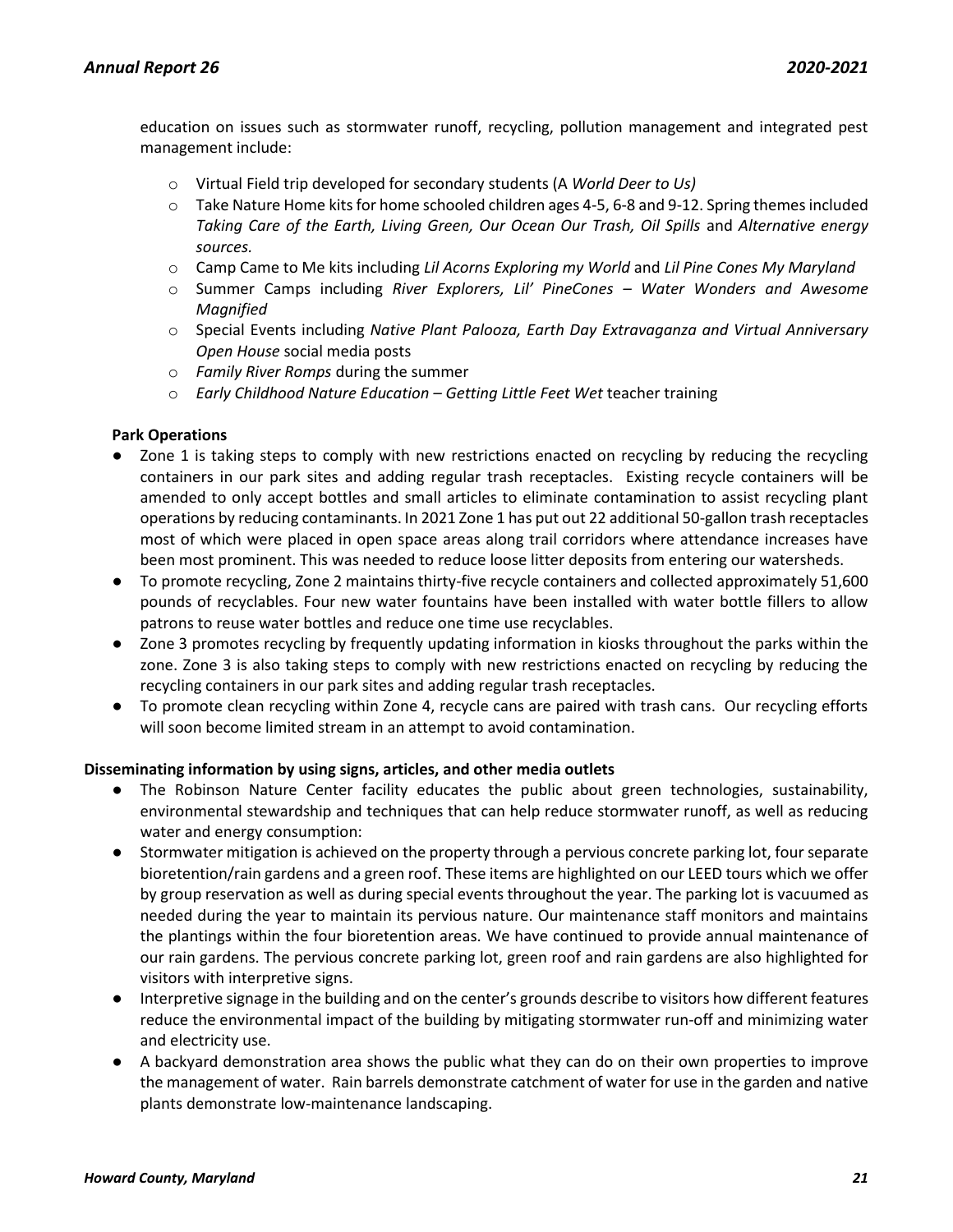- The Chesapeake Bay exhibit (one of three permanent exhibits in the building) educates the public about water quality issues. A scaled reproduction of the Bay covering the floor of the exhibit allows visitors to walk the connections between Howard County and the Bay. Through interactive displays, visitors learn about the importance in restoring the native oyster population, how products they use can contribute to storm water runoff issues and how they can help save the Bay.
- We operate a touch tank filled with aquatic animals in our Children's Discovery room. This tank serves as an extension to our Chesapeake Bay watershed exhibit and further demonstrates how bodies of water are connected to surrounding land. Our educators and volunteers interpret the dependence of aquatic animals on our land use decisions that affect the quality of their habitat. Extensions of these concepts are also shared through discovery carts through which volunteers share stories and information about oysters and horseshoe crabs, two prominent species in the Chesapeake Bay, with our visitors.
- In FY2021, Robinson Nature Center served 12,226 visitors inside our building. These numbers are lower than usual due to the ongoing COVID-19 pandemic.

# **Promoting educational programs in schools, businesses, community associations**

#### **Natural and Historic Resources Division**

**Students Branching Out**

- In the spring of 2013, the Howard County Recreation and Parks partnered with the Office of Sustainability to apply for a grant from the Chesapeake Bay Trust. The purpose of the grant was to combine efforts at improving water quality and stream health with student education. \$373,100 was awarded to be used by June 30th, 2015, for the involvement of students in planting 6,300 trees on a total of 47.5 acres.
- In the fall of 2013 further funding was requested to expand the Students Branching Out project. An additional \$448,000 was granted to plant 8,000 more trees on 40 acres of school property and parkland by 2015. The Department of Public Works and the Howard County School System joined Recreation and Parks and Office of Sustainability to strengthen the outcome of the project by bringing together various areas of expertise.
- While the grant ended in 2015 The Department of Recreation and Parks and the Department of Community Sustainability want to continue planting efforts on school properties, partnering with teachers and students, as funding allows. Funding will come from Turf to Trees and Stream ReLeaf programs, so tree totals will be reported through those programs.
- **During the Fall of 2020, 50 trees were planted at Oakland Mills High School. Student volunteers could not assist in planting due to COVID.** In the Spring of 2021, no new trees were planted due to the cicadas.

| Year        | <b>Students Engaged</b> |
|-------------|-------------------------|
| Spring 2017 | 165                     |
| FY2018      | 125                     |
| FY2019      | 250                     |
| FY2020      | $240*$                  |
| FY2021      | n*                      |
| Total       | 780                     |
|             |                         |

\*Students not present Fall 2020 due to COVID and no plantings took place Spring 2021 due to cicadas

#### **Robinson On the Road Program**

In 2018, Robinson Nature Center began offering in-school/off-site programs. These programs allow us to reach a new demographic from schools that don't have the transportation, staffing or financial resources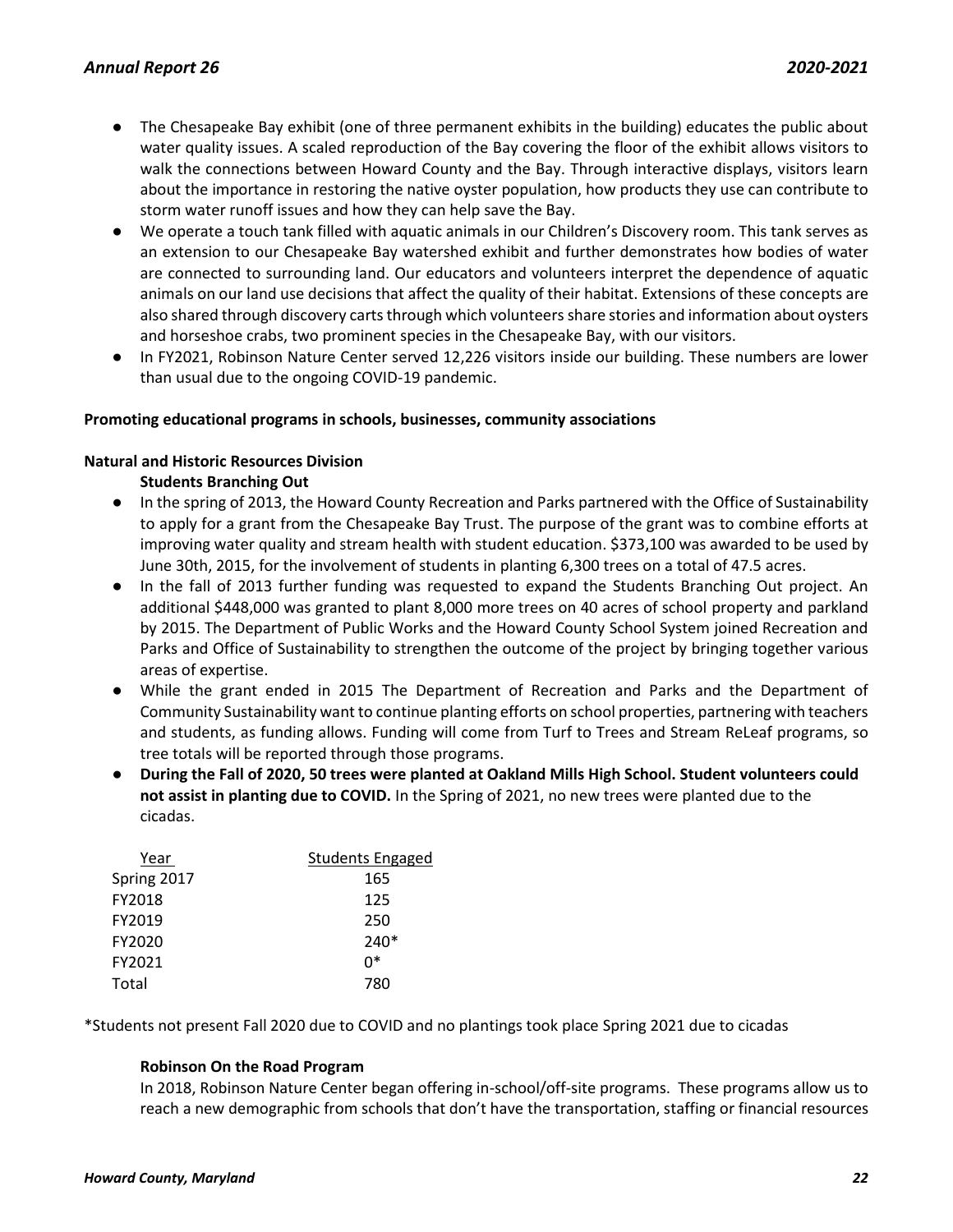to take field trips to the Nature Center. Our 3-5<sup>th</sup> grade program called, "Virtual Power Tour" uses VR goggles to immerse participants into the world of renewable vs non-renewable energy practices. During the VR experience, participants travel to the bottom of the ocean floor, where they learn about oil extraction and discuss conservation of finite resources. **In FY2021, Robinson was unable to run these programs due to the pandemic but will be offering to schools once students have returned to the classroom.**

# **Robinson Nature Center Treasure Chests**

In 2018, Robinson Nature Center began offering a variety of rentable education trunks including a Water Resource and Heritage, Nature Treasure Chest. This trunk provides renters with many educational activities, lessons, learning experiences, and water related artifacts, all centered around the many resources that the Chesapeake Bay provides**. In FY2021, Robinson was unable to offer this opportunity, but will be offering to schools once students have returned to the classroom.**

# **Robinson Nature Center MAEOE Green Leaders**

Green Leaders (Maryland Association for Environmental and Outdoor Educators, Trained Robinson Staff) work with Howard County Schools throughout the year, serving as a source of information and guidance for schools as they complete their Green School Application. A large portion of the Green School Application involves schools embracing student led, sustainable practices, which include Water Conservation/Water Pollution Prevention, Habitat Restoration, and Solid Waste Reduction, among others.

# **Robinson Nature Center Educator/Teacher Trainings**

In the spring of 2021, Robinson staff led two professional development trainings on early childhood emergent learning. These curriculum trainings provide formal and non-formal educators with strategies and lessons to engage young children in lessons focused on water conservation, habitat conservation, and ecology. There was a total of 20 participants.

# **Community Outreach/Partnerships**

- **Howard County/AARP Age-Friendly Community** Age-Friendly workgroups for each domain of livability, as defined by AARP and the World Health Organization, met throughout 2020. Action Steps developed by eight separate groups of community volunteers, leaders, advocates, professionals and County government staff, totaling more than 120 individuals who met over the course of 16 months. Our committed work groups researched and reviewed information and survey results to determine overarching needs in the community related to the eight domains of livability to develop an agefriendly community. The domains are Communication and Information; Health and Community Services; Outdoor Spaces and Buildings; Respect and Social Inclusion; Housing; Social Participation; Transportation; and Work and Civic Engagement. Robinson's Community Liaison co-chaired the "Work and Civic Engagement" committee for this initiative. <https://www.howardcountymd.gov/agefriendly>
- **A paradigm shift has transpired with community outreach!!** Community Liaison transitioned from in person outreach, to virtual and remotely distanced outreach, delivering a WebEx presentation with success! Community Liaison developed an interactive, virtual "Earth Day Hike to Robinson" for HC Office of Aging's "Seniors Together-Low Vision Support Group". For a "green activity", the 20+ attendees were encouraged to attend Robinson's Native Plant Palooza to purchase, learn about and plant native species at home to support the local migration of Monarch Butterflies.
- **A paradigm shift occurred with volunteering!!** Robinson's Volunteers remained engaged onsite and remotely throughout the Pandemic due to innovations staff instituted to strengthen ongoing volunteering efforts, distinguishing RNC's successful volunteer program from others that were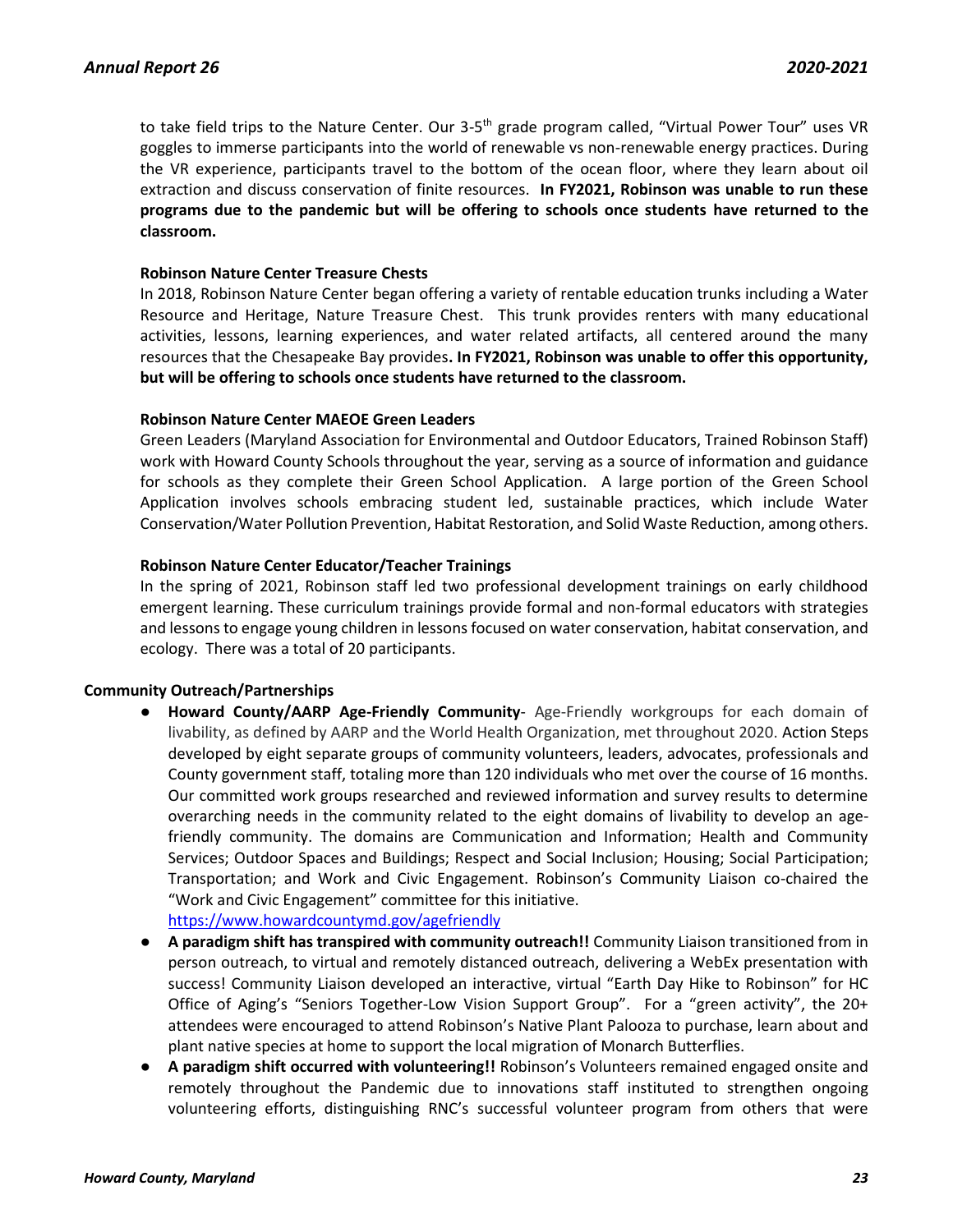canceled! Through efficient communication from Assistant Volunteer Coordinator utilizing "Better Impact" platform, individual volunteers engaged virtually, trained, completed gardening tasks, art projects and small groups of volunteers who met initially with Community Liaison to make crafts for programs at "Craft Corners", continued meeting for "Kit Korner" sessions spearheaded by education staff, to create activity kits to accompany virtual lessons. Volunteers assembled kits at Robinson or took components home to assemble at their own pace and return. Several volunteers assisted with kit distribution to patrons on designated kit pick up days.

- **GreenFest Exhibitor** Supported the County's sustainability initiatives by engaging with residents virtually at GreenFest. R&P Marketing staff collaborated with Community Liaison to create a video to promote the wildly popular New Lil Pinecones Outdoor Classroom, new amenities and programs at Robinson.
- **Freetown Farm and Community Ecology Institute**, Walkable Watershed: Using a Neighborhood's Stormwater Challenges to Build Community and Enhance Education. Staff participated in a ZOOM meeting, reviewed a draft concept plan and added input for improving connectivity and watershed health in a portion of the Hickory Ridge area of Howard County in between the Middle Patuxent and Little Patuxent Rivers, neighboring and on the property of the nature center.
- **Maryland Association of Environmental and Outdoor Education, MAEOE** Virtual Youth Summit. Community Liaison attended two of the three MAEOE virtual events, presented online to acknowledge the schools attaining initial certification and those recertifying for Maryland's "Green School" status. Many interesting projects undertaken by the individual schools were highlighted, such as videos, school community gardens, recycled art projects, and infographics promoting environmental education and sustainable practices. Two HC schools have been certified for the first time, Mount Hebron High and Phelps Luck Elementary. Two schools have recertified four times and thus have achieved "Sustainable Green School" status permanently; Deep Run Elementary and Forest Ridge Elementary
- **Robinson's Ninth Anniversary Open House** Virtual Outreach, Community Liaison and staff spearheaded a virtual week-long Open House event with partners and the public for the first time. A Virtual Star Party hosted by Howard Astronomical League (HAL) kicked off anniversary open house week with "International Observe the Moon" night.
- **ANCA** Government Center Leaders Peer Meeting. Community Liaison attended *Creative Solutions for Challenges at Government Centers* Peer Meeting to discuss and address issues surrounding reopening facilities post pandemic
- **BAHMA Group Sales Meeting**, Community Liaison attended Virtual Meeting for Tourism Industry, with representatives from Baltimore City, Annapolis, Anne Arundel and Howard County, venues were encouraged to share marketing opportunities and summer promotional opportunities
- Community Liaison attended the "**Nature City Forum**", a virtual two-day environmental summit in collaboration with environmental leaders/activists and county representatives. Speakers presented challenges, opportunities and solutions for increasing equitable access to nature and natural places for citizens living in urban areas. A primary focus was on Baltimore City and the current tree planting programs occurring there and in several other counties throughout Maryland to address Climate Change. Megan Mills was a presenter, detailing Howard County's budget and grant funding sources for various tree planting programs and initiatives.
- **MUIH** Staff reached out to partners at **Maryland University of Integrated Health** to discuss ideas for mutual collaboration for wellness programs such as mindfulness walks and forest bathing excursions.
- Community Liaison and Environmental Educator exhibited at the **Howard County Conservancy's** "Bee City Pollinator" event. A fabulous day, meeting new faces and joining with familiar friends, like the HC Bird Club members! We displayed moths and butterflies, had an educational match game activity and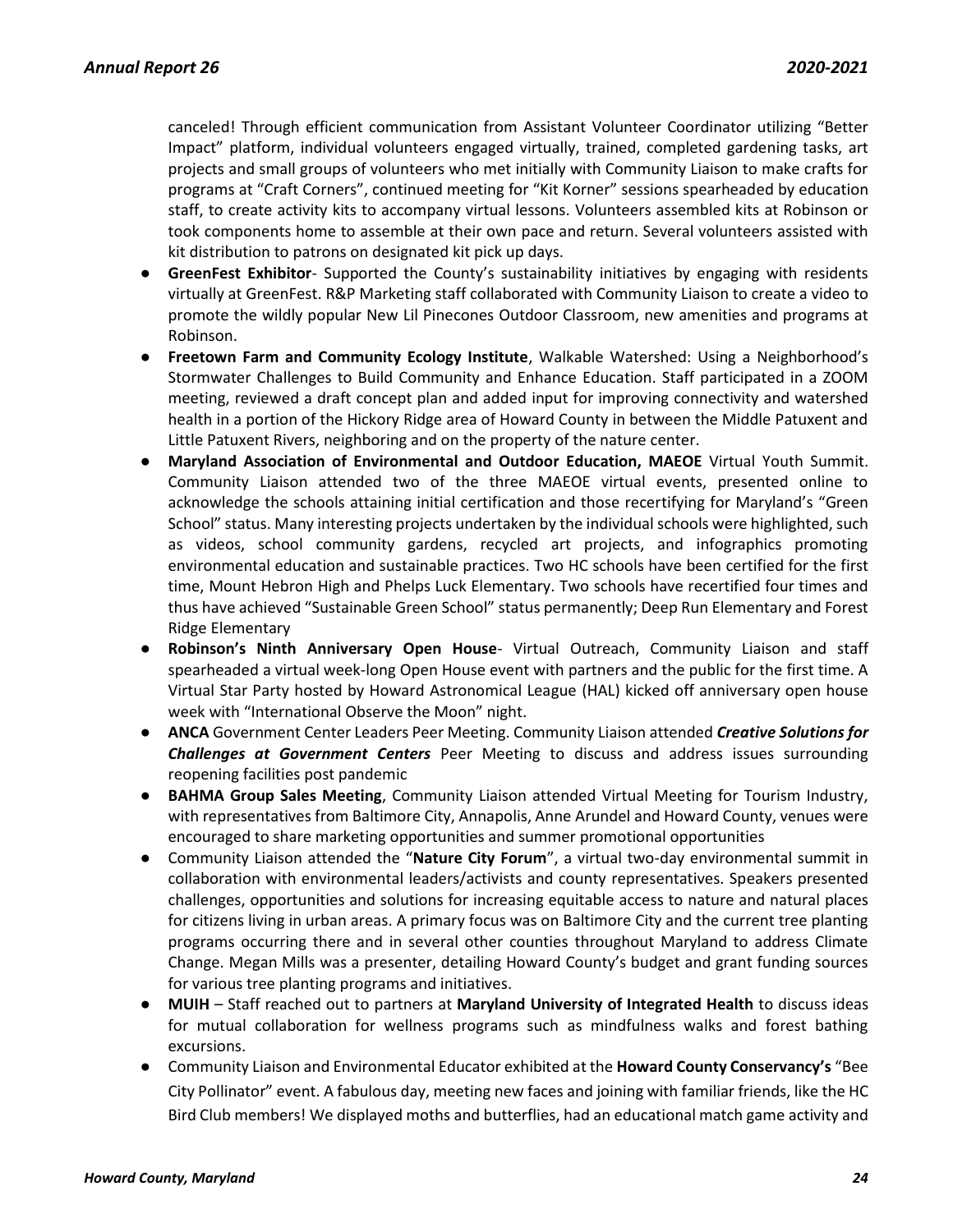provided attendees with materials to make their own pollinating moth craft. Once they made the moths, patrons were encouraged to take pollen (crumbled chalk) from one faux flower and deposit it on to another to demonstrate the pollination process. Many positive comments and wonderful feedback received about Robinson from the **150** attendees.

- **Howard Astronomical League –** Continued collaborating on public programs, virtual engagement
- **Howard County Beekeepers –** Continued collaborating on programs, hive maintenance, training resources and honey sales.
- **Howard County Bird Club –** Continued collaborating on programs and Master Naturalist Training
- Sponsorship funding was secured from two private donations to purchase and install a water bottle filling station on Robinson's grounds, donations collected of \$4,500 from community partners **W.R. Grace and The Columbia-Patuxent Lions Club**. These stations promote bottle reuse and decrease waste and littering in parks. The installation is still on hold.

# <span id="page-25-0"></span>*5. Property Management and Maintenance*

- *a. Howard County shall ensure that a Notice of Intent (NOI) has been submitted to MDE and a pollution prevention plan developed for each County-owned municipal facility requiring NPDES stormwater general permit coverage. The status of pollution prevention plan development and implementation for each County-owned municipal facility shall be reviewed, documented, and submitted to MDE annually.*
- *b. The County shall continue to implement a program to reduce pollutants associated with maintenance activities at County-owned facilities including parks, roadways, and parking lots. The maintenance program shall include these or MDE approved alternative activities:*
	- *i. Street sweeping;*
	- *ii. Inlet inspection and cleaning;*
- *iii. Reducing the use of pesticides, herbicides, fertilizers, and other pollutants associated with vegetation management through increased use of integrated pest management;*
- *iv. Reducing the use of winter weather deicing materials through research, continual testing and improvement of materials, equipment calibration, employee training, and effective decisionmaking; and*
- *v. Ensuring that all County staff receives adequate training in pollution prevention and good housekeeping practices.*

*The County shall report annually on the changes in any maintenance practices and the overall pollutant reductions resulting from the maintenance program. Within one year of permit issuance, an alternative maintenance program may be submitted for MDE approval indicating the activities to be undertaken and associated pollutant reductions.*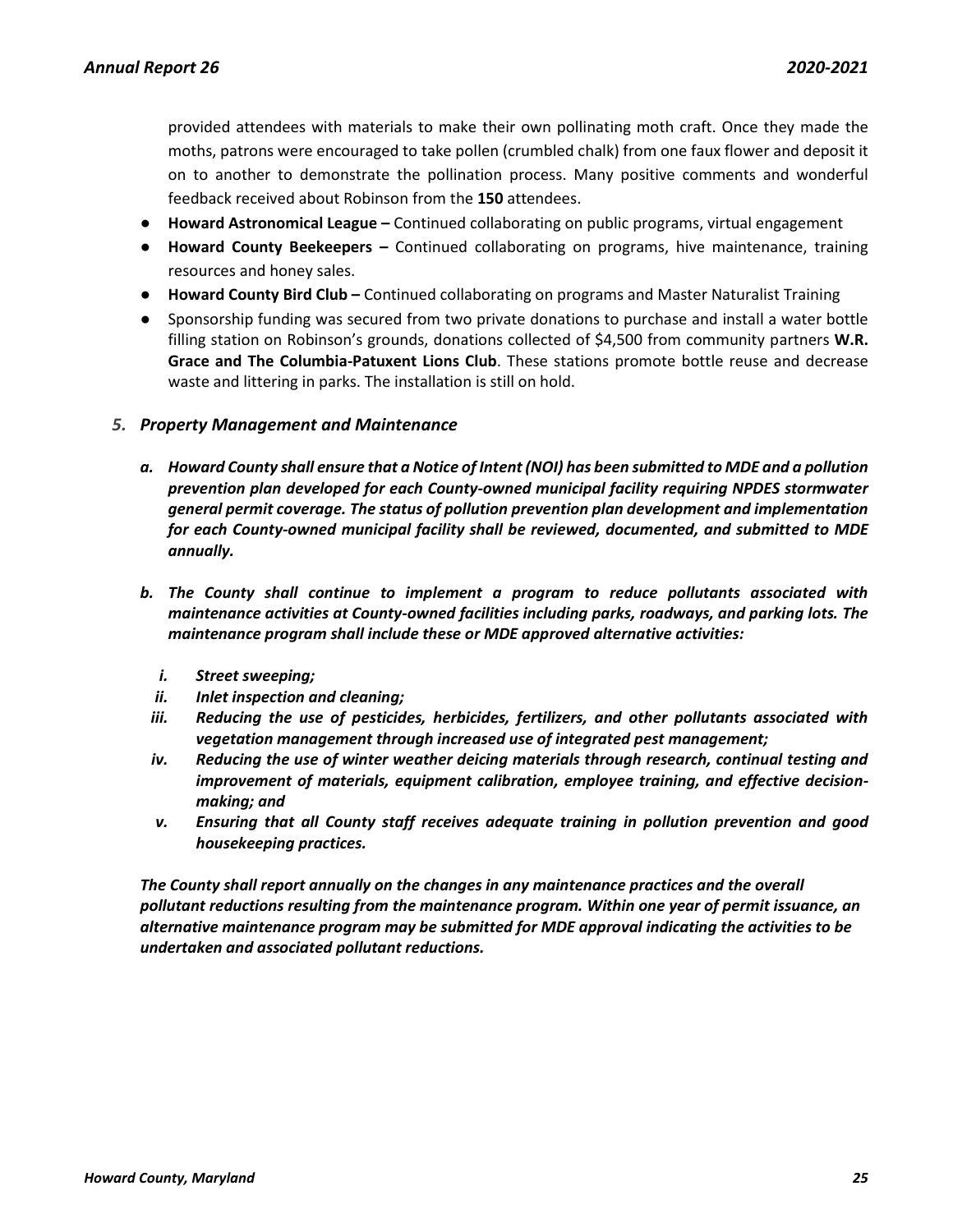# **Annual Update Number 26 Status**

# **Bureau of Environmental Services (BES)**

# **County Facilities – Notice of Intent (NOI)**

The County has identified and listed County owned and municipal sites needing a permit below. Stormwater Pollution Prevention Plans (SWPPPs) are reviewed annually, updated as necessary, and placed in the associated SWPPP binder.

# **County Landfills**

As required by the industrial NPDES discharge permits, Howard County DPW monitors surface discharge from groundwater treatment systems. The County maintains General Industrial NPDES Discharge permits from MDE for New Cut and Carrs Mill landfills and an Individual Industrial NPDES Discharge permit with Stormwater for Alpha Ridge Landfill. Alpha Ridge Landfill is the only site under the NPDES permit that has stormwater requirements. The other two sites do not have stormwater requirements associated with their NPDES permits.

Alpha Ridge – The current State Discharge Permit #13-DP-3224, NPDES Permit #MD0067865 is effective as of 2/21/15 and will expire on 1/31/20. This permit required Howard County to apply for coverage under General Permit 12-SW. Howard County submitted the NOI and SWPPP for General Permit 12-SW on 8/5/15. MDE then assigned Registration of Application No. 12SW3054 and NPDES No. MDR003054 to this site. Howard County submitted a renewal application to MDE for this permit on January 16, 2019. The landfill is still active, but the majority of Howard County's solid waste is transferred out of state to Virginia. Alpha Ridge Landfill still buries a small amount of the overall waste generated within the County. The transfer station has been operational since September 2005. The installation of the groundwater remediation system was completed in 2000 and has been operating since that time.

# **Park Equipment Maintenance Shops and Fueling Facilities**

The MDE Wastewater Permits Program has agreed that the following park maintenance shops and fueling facilities are not required to apply for coverage under General Permit 12-SW. However, Howard County will continue to implement the BMPs identified in the previous SWPPPs at these sites.

- Cedar Lane Park Equipment Maintenance Shop
- Centennial Park Equipment Maintenance Shop
- Corridor Road Fueling Facility
- Rockburn Branch Park Equipment Maintenance Shop
- Savage Park Equipment Maintenance Shop
- Schooley Mill Equipment Maintenance Shop
- Western Regional Park Equipment Maintenance Shop

# **County Facility Wash Racks**

In August 2011 a review of vehicle washing efforts at County fire stations, police stations, and several County parks identified the need for better treatment for vehicle wash water, in particular when vehicles are washed outside. As part of the design the County will harvest rainwater for use in vehicle washing operations. Construction is complete at all seven fire and police station locations. Design is complete for two park locations. The entire budget for design and construction is approximately \$4.8 million.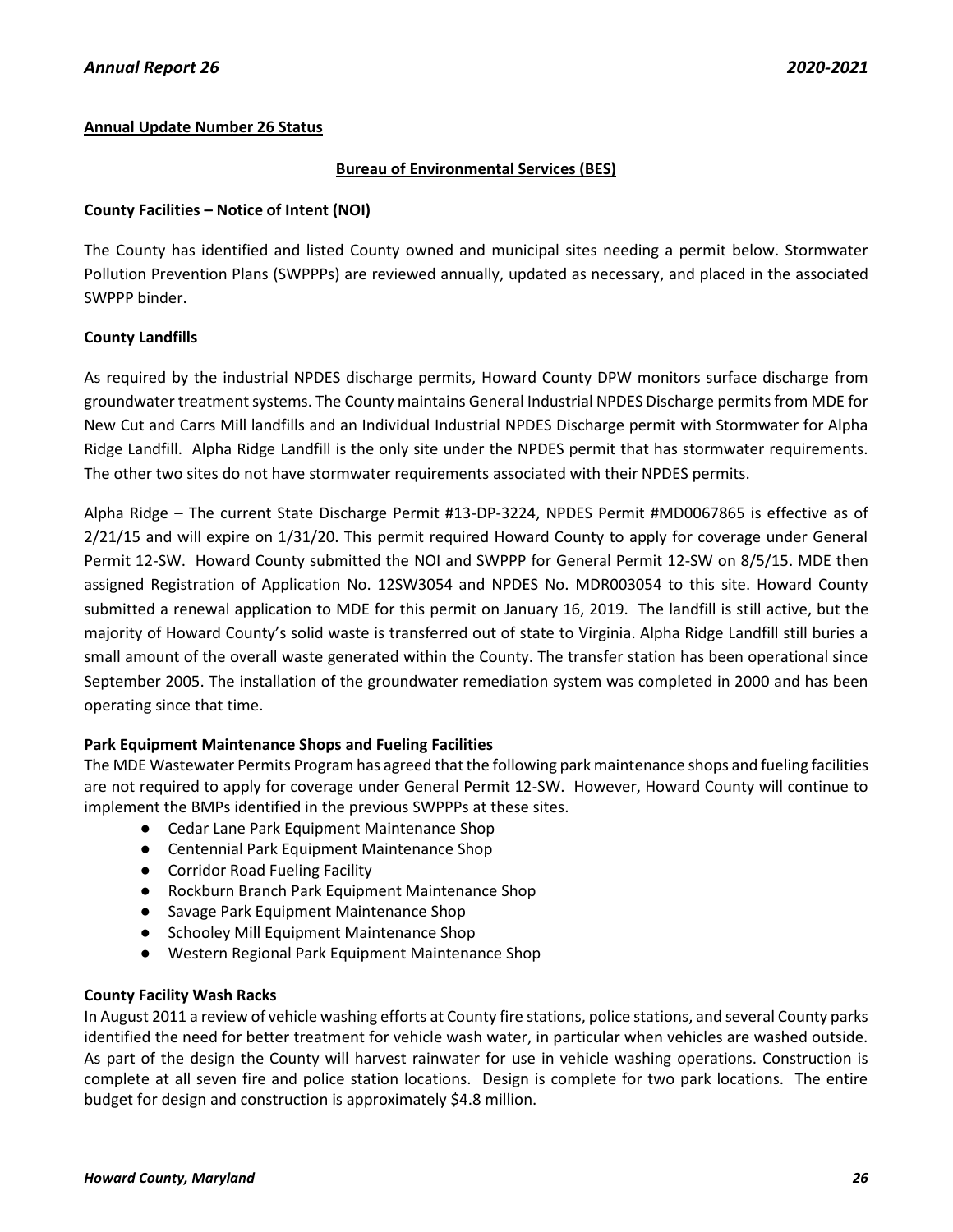See list below of the status of all the vehicle wash pad/rainwater harvesting systems.

| <b>Facility</b>                                                  | <b>Address</b>                               | <b>Vehicle Washing</b>                                                                                | <b>Industrial</b><br><b>Activities</b> |
|------------------------------------------------------------------|----------------------------------------------|-------------------------------------------------------------------------------------------------------|----------------------------------------|
| Alpha Ridge Landfill                                             | 2350 Marriottsville Rd<br>Marriottsville, MD | Y - wash water is directed to<br>sanitary sewer                                                       | Y - SWPPP                              |
| <b>Banneker Fire Station</b><br>(#7)                             | 5815 Banneker Rd<br>Columbia, MD             | Y - indoors only                                                                                      | N                                      |
| <b>Bethany Fire Station</b><br>(#8)                              | 9601 Old Frederick Rd<br>Ellicott City, MD   | Y - wash water is directed to<br>sanitary sewer                                                       | N                                      |
| Cedar Lane Park<br>Maintenance Shop                              | 5081 Cedar Lane<br>Columbia, MD              | N (wash pad under design)                                                                             | N                                      |
| <b>Centennial Park</b><br>Maintenance Shop                       | 10000 Route 108<br>Ellicott City, MD         | Y - wash water is contained,<br>pumped out, and delivered to<br>the Recreation & Parks HQ wash<br>bay | N                                      |
| <b>Central Maryland</b><br><b>Transit Operations</b><br>Facility | 8800 Corridor Rd.<br>Annapolis Junction, MD  | Y - indoors only                                                                                      | Y - SWPPP                              |
| <b>Clarksville Fire Station</b><br>(#5)                          | 5000 Signal Bell Lane<br>Clarksville, MD     | Y - indoors only                                                                                      | N                                      |
| Cooksville Maintenance<br>Shop                                   | 14212 Frederick Rd<br>Cooksville, MD         | Y - wash water is captured and<br>trucked to WWTP                                                     | Y - SWPPP                              |
| Dayton Maintenance<br>Shop                                       | 4301 Route 32<br>Dayton, MD                  | Y-wash water is captured and<br>trucked to WWTP                                                       | Y - SWPPP                              |
| <b>Elkridge Fire Station</b><br>(H1)                             | 5700 Rowanberry Drive<br>Elkridge, MD        | Y-wash water is directed to<br>sanitary sewer                                                         | N                                      |
| <b>Ellicott City Fire Station</b><br>(#2)<br>Ellicott City, MD   | 4150 Montgomery Rd<br>Ellicott City, MD      | Y - wash water is directed to<br>sanitary sewer                                                       | N                                      |
| <b>Glenwood Fire Station</b><br>(H13)                            | 14620 Carrs Mill Rd<br>Woodbine, MD          | Y - wash water is recycled                                                                            | N                                      |
| Lisbon Fire Station (#4)                                         | 1330 Woodbine Drive<br>Lisbon, MD            | Y - indoors only                                                                                      | N                                      |
| Long Reach Fire Station<br>(#9)                                  | 5950 Tamar Drive<br>Columbia, MD             | Y - wash water is directed to<br>sanitary sewer                                                       | N                                      |
| Little Patuxent Water<br><b>Reclamation Plant</b>                | 8900 Greenwood Place<br>Savage, MD           | Y - wash water is directed to<br>sanitary sewer                                                       | Y - SWPPP                              |
| Mayfield Maintenance<br>Shop                                     | 7751 Mayfield Ave.<br>Elkridge, MD           | Y - wash water is directed to<br>sanitary sewer                                                       | Y - SWPPP                              |
| <b>Public Safety Training</b><br>Center                          | 2200 Scott Wheeler Dr<br>Marriottsville, MD  | Y - wash water is directed to<br>sanitary sewer                                                       | N                                      |

# *Table 4: Howard County Vehicle Wash Pad/Rainwater Harvesting Sites*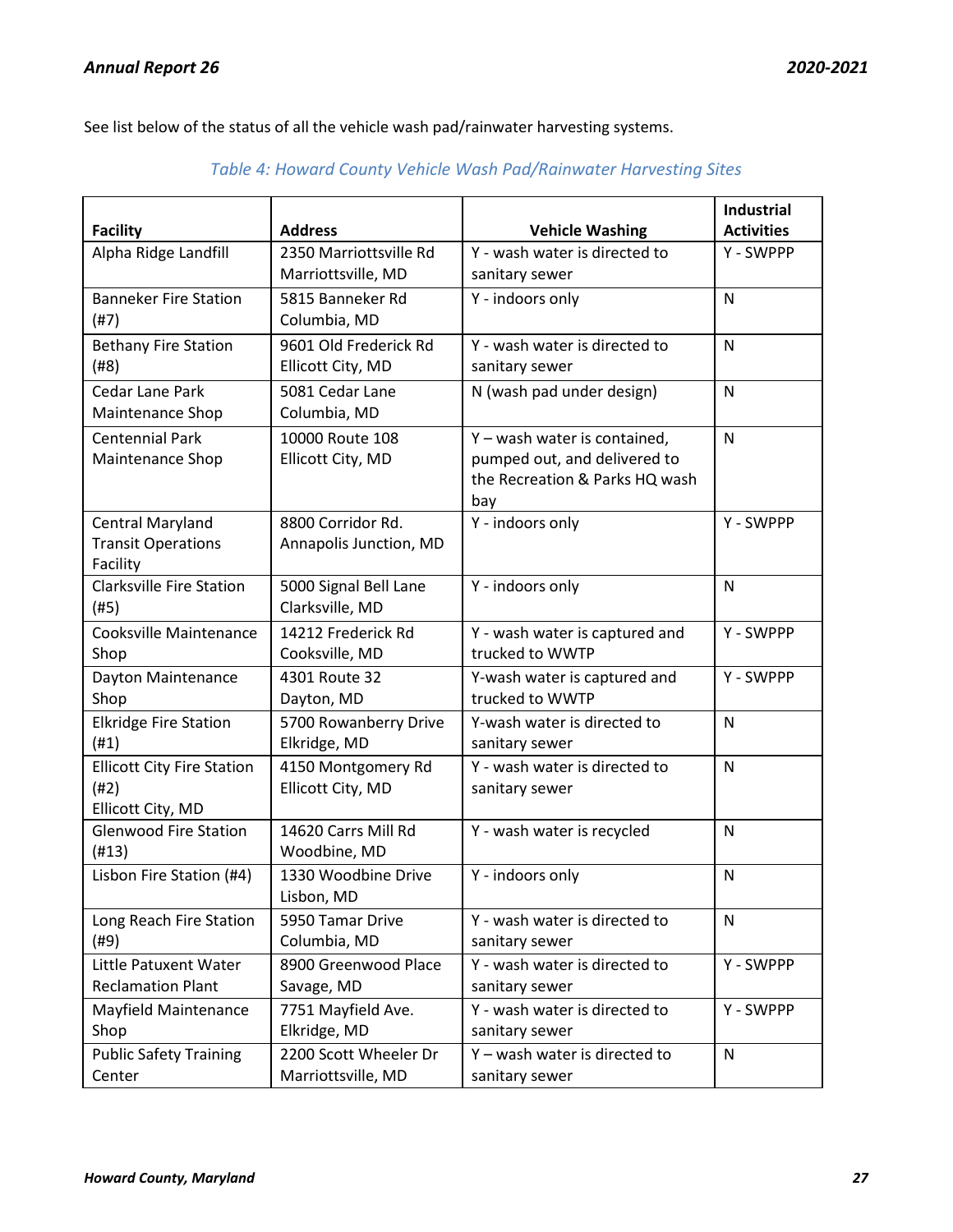| <b>Recreation &amp; Parks</b>    | 7120 Oakland Mills Rd  | Y - indoors only               | Y - SWPPP |
|----------------------------------|------------------------|--------------------------------|-----------|
| Headquarters                     | Columbia, MD           |                                |           |
| Ridge Rd. Maintenance            | 8800 Ridge Rd.         | Y - indoors only               | Y - SWPPP |
| Shop                             | Ellicott City, MD      |                                |           |
| <b>Rivers Park Fire Station</b>  | 10155 Old Columbia Rd  | Y - indoors only, outdoor wash | N         |
| (#10)                            | Columbia, MD           | pad under construction         |           |
| Rockburn Branch Park             | 6105 Rockburn Branch   | N                              | N         |
| Maintenance Shop                 | Park Rd.               |                                |           |
|                                  | Elkridge, MD           |                                |           |
| Savage Fire Station (#6)         | 8521 Corridor Rd       | Y - wash water is directed to  | N         |
|                                  | Savage, MD             | sanitary sewer                 |           |
| Savage Park                      | 8400 Fair St.          | N                              | N         |
| Maintenance Shop                 | Savage, MD             |                                |           |
| <b>Scaggsville Public Safety</b> | 11226 Scaggsville Rd   | Y - wash water is directed to  | N         |
| Complex (#11)                    | Laurel, MD             | sanitary sewer                 |           |
| Schooley Mill Park               | 12975 Hall Shop Rd     | N (wash pad under design)      | N         |
| Maintenance Shop                 | Highland, MD           |                                |           |
| Utilities Maintenance            | 8250 Old Montgomery    | Y - wash water is directed to  | Y - SWPPP |
| Shop                             | Rd                     | sanitary sewer                 |           |
|                                  | Columbia, MD           |                                |           |
| West Friendship Fire             | 12535 Old Frederick Rd | Y - wash water is directed to  | N         |
| Station (#3)                     | Sykesville, MD         | sanitary sewer                 |           |
| <b>Western Regional Park</b>     | 15040 Carrs Mill Rd    | $\mathsf{N}$                   | N         |
| Maintenance Shop                 | Woodbine, MD           |                                |           |

# **County Wastewater Treatment Plant (LPWRP)**

There were three spills from July 1, 2020, through June 30, 2021. All three spills were reported to Maryland Department of the Environment (MDE).

- 1. November 19, 2020 Approximately ten (10) gallons of diesel fuel was spilled on the pavement during a transfer operation between mobile tanks. The spill was surrounded with absorbent material. All material was shoveled up and put into a 55-gallon spill overpack. A gauge on one tank was found to be faulty and was repaired.
- 2. January 10, 2021 approximately 10,500 gallons of anaerobically digested liquid sludge overflowed from the top of the phosphorus precipitation reactor and was spilled. All drains in this area go to the head of the plant. Approximately 5800 gallons entered the plant drains and went back to the headworks of the plant. Approximately 4700 gallons ran across the road and into a stormwater swale. Some of the spill was vacuumed up and dumped at the headworks of the plant and lime was distributed on the area. This was reported to MDE. A faulty sensor was replaced, and an alarm was added.
- 3. January 18, 2021 Approximately 200 gallons of primary clarifier sludge was spilled from an 8" broken pipe in the ground. The broken pipe was excavated, and the contaminated soil was removed and disposed of. Lime was added to the area of the spill. The pipe was repaired and returned to service. This spill was reported to MDE.

There were 205,100,000 gallons of Reclaimed Water sent to the National Security Agency from July 1, 2020, through June 30, 2021.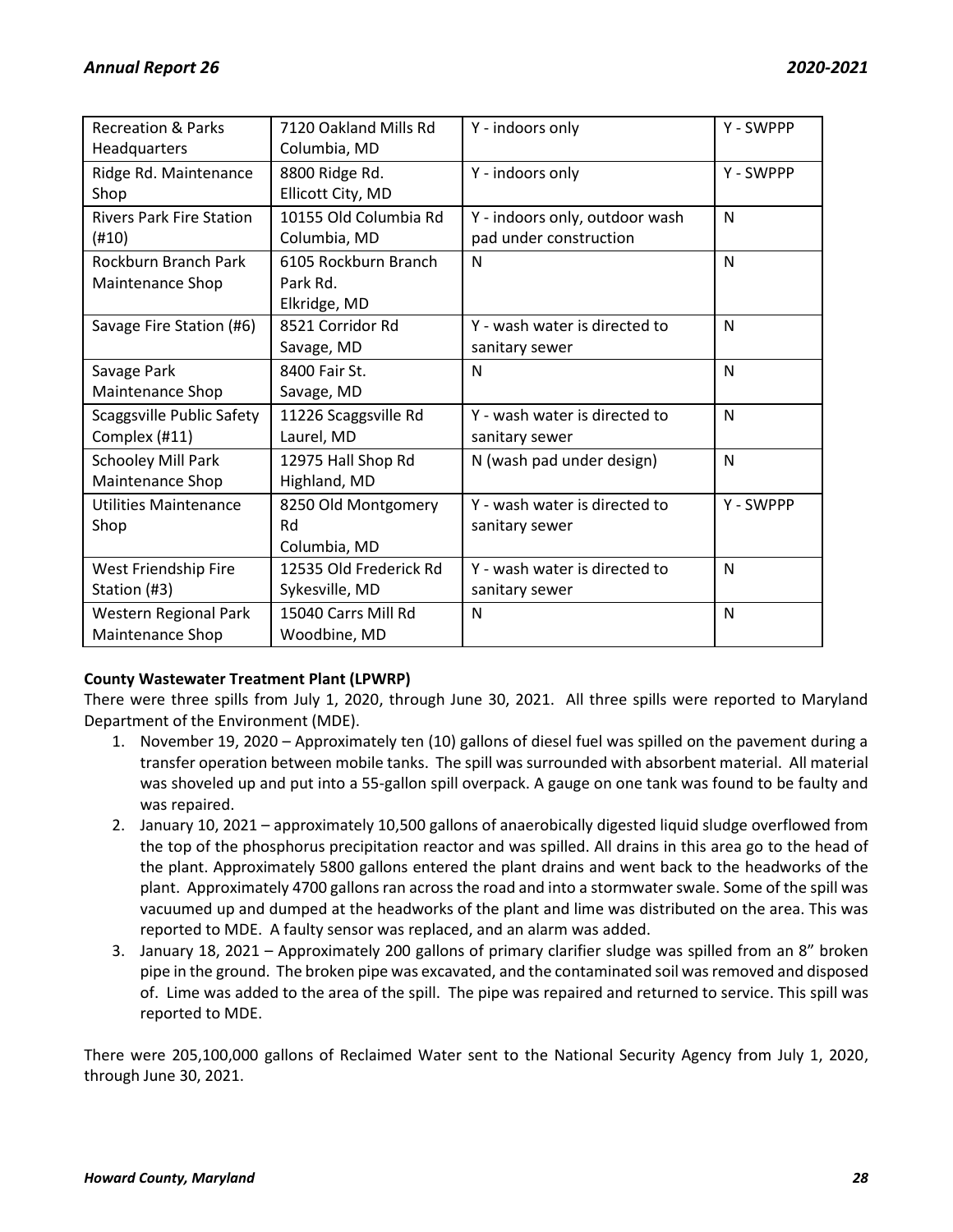# **Annual Inspections**

Plant inspections for the SPCC Plan are completed on a bimonthly schedule by EA in conjunction with plant personnel. Any significant findings are reported to the Bureau of Environmental Services with corrective actions and follow-up correspondence. Each inspection is scanned and saved at LPWRP. There were 12 deficiencies across eight (8) tanks. Below are a couple items that were noted and fixed:

- Tank 002A was reported in the Annual inspection as needing a grounding wire and an emergency vent. This item has been completed.
- Tank 004A was reported in the Annual inspection as needing an anti-syphon valve on both the supply and the product delivery lines. This item has been completed.

All other items reported were minor and fixed immediately.

Plant inspections for the SWPPP are completed on a quarterly basis. All findings are recorded, and reports are sent to Environmental Services and saved at the LPWRP. Below are items that were addressed:

- The Guilford Run waterway was reported as having logs and debris that needs to be removed. These were removed by the plant maintenance department. A completion date of 8/31/20 was recorded.
- Outfall A was reported as having a log that needed to be removed from the discharge pathway. This was removed by the plant maintenance department and a completion date of 8/31/20 was recorded.

# **Pollution Prevention and Good Housekeeping Practices Training**

For all industrial permits listed below, SWPPPs have been developed for each site and employees are trained annually, at minimum. Each year County staff is required to attend training which includes the SPCCs, the SWPPPs, IDDE, and handling hazardous wastes. Due to the pandemic, training was not conducted in person this year. Instead, the County is developing an online training program which employees will take in the fall of 2021.

The following inspections are conducted at the facilities covered by the industrial permits:

- Alpha Ridge Landfill
	- o Weekly inspections of drainage areas which include un-stabilized landfill areas, active land application areas, material storage, and waste exposed to precipitation.
	- o Monthly inspections of the rest of the drainage areas.
	- o Quarterly facility inspections of the entire site.
	- o Quarterly visual monitoring inspections of flow from each outfall. This was required to start in the first full quarter after the County was notified of coverage under 12-SW, which was the fourth quarter of calendar year 2015.
	- o Quarterly Benchmark monitoring of the outfalls from drainage areas that include Sector L: Landfill and Land Application Sites, and Sector C: Chemicals and Allied Products (the composting facility). Benchmark monitoring was required to begin in the first full monitoring period six months after the County was notified of coverage under 12-SW, which was the second quarter of calendar year 2016. With MDE approval, benchmark monitoring was discontinued at three outfalls in the Sector L drainage area because they had met all the benchmark values. Therefore, the County now monitors only one outfall for Total Iron and TSS.
	- o Annual Comprehensive Site Compliance Evaluation (CSCE or Annual Inspection) of the entire site.
- All Other Sites
	- o Quarterly facility inspections of the entire site.
	- o Quarterly visual monitoring inspections of flow from each outfall.
	- o Annual Comprehensive Site Compliance Evaluation (CSCE or Annual Inspection) of the entire site.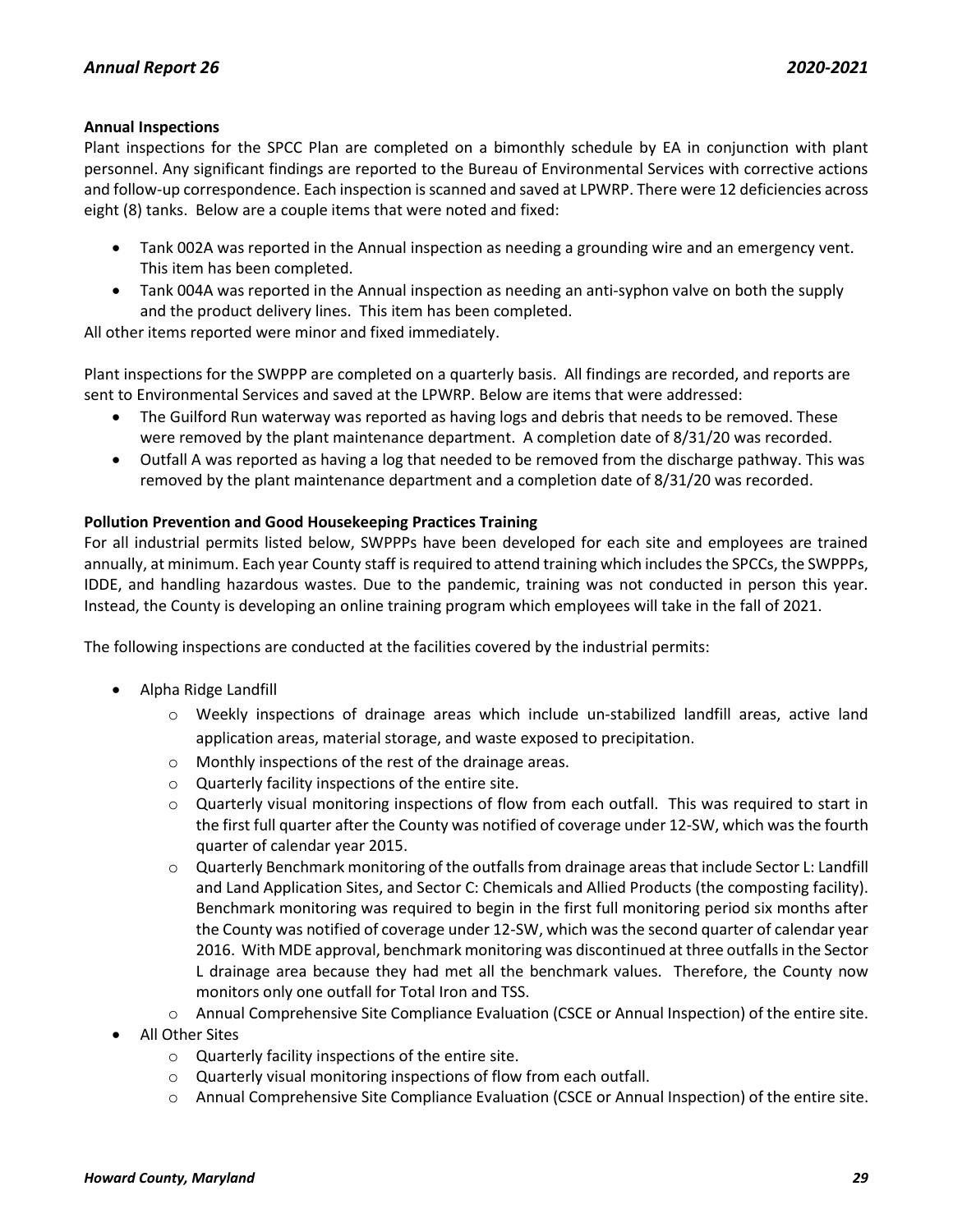Reports of the inspections described above are included as narrative files included in the geodatabase.

# **Bureau of Highways (BOH)**

The Bureau of Highways (BOH) is responsible for addressing a number of issues concerning pavement, sidewalks, storm drains, and trees along more than 1,000 miles of County roads for the convenience and safety of the public. This work includes preservation efforts such as road crack-sealing and tree trimming, and remedial efforts such as County road snow removal and filling potholes. Some of the areas of operation that the BOH has focused on during the current permit year are described below.

#### **Street Sweeping**

The BOH has continued performing street sweeping with the assistance of a private contractor. Street sweeping occurs on 806 miles of the County's approximately 1,376 miles of curbed roadways. During the period of July 1, 2020, through June 30, 2021, the BOH collected approximately 547.34 tons of street debris via street sweeping. Each street is swept three to four times a year. Each sweeping cycle takes from six to nine weeks to complete. Cycles generally begin in the months of January, April, July and September. In general, each cycle begins in the east part of Howard County and moves westward.

# **Inlet and Pipe Cleaning**

The BOH cleans and repairs storm drain inlets and pipes as needed or as complaints are reported. This work is performed by County staff and contractual services throughout the year. The County also uses a Vactor truck for cleaning storm drainpipes and inlets. Additionally, in the fall, the County removes leaf litter from storm drain inlets as needed.

| <b>Work Performed</b>                | <b>Amount</b> |
|--------------------------------------|---------------|
| No. of Inlet Repairs                 | 135           |
| No. of Inlet Cleaned                 | 884           |
| Amount of Debris from Inlet (pounds) | 34,798        |
| No. of Pipe Replacements             | 5             |
| No. of Pipes Cleaned                 | 26            |
| No. of Drainage Swales Cleaned       | 5             |

# *Table 5: FY21 Inlet and Pipe Cleaning*

# **Pesticides, Herbicides and Fertilizer**

The County continues to minimize the amount of pesticides, herbicides and fertilizer used. The chemicals listed in the Chemical Application Associated Table of the geodatabase were used to control vegetation along the county's guard rails.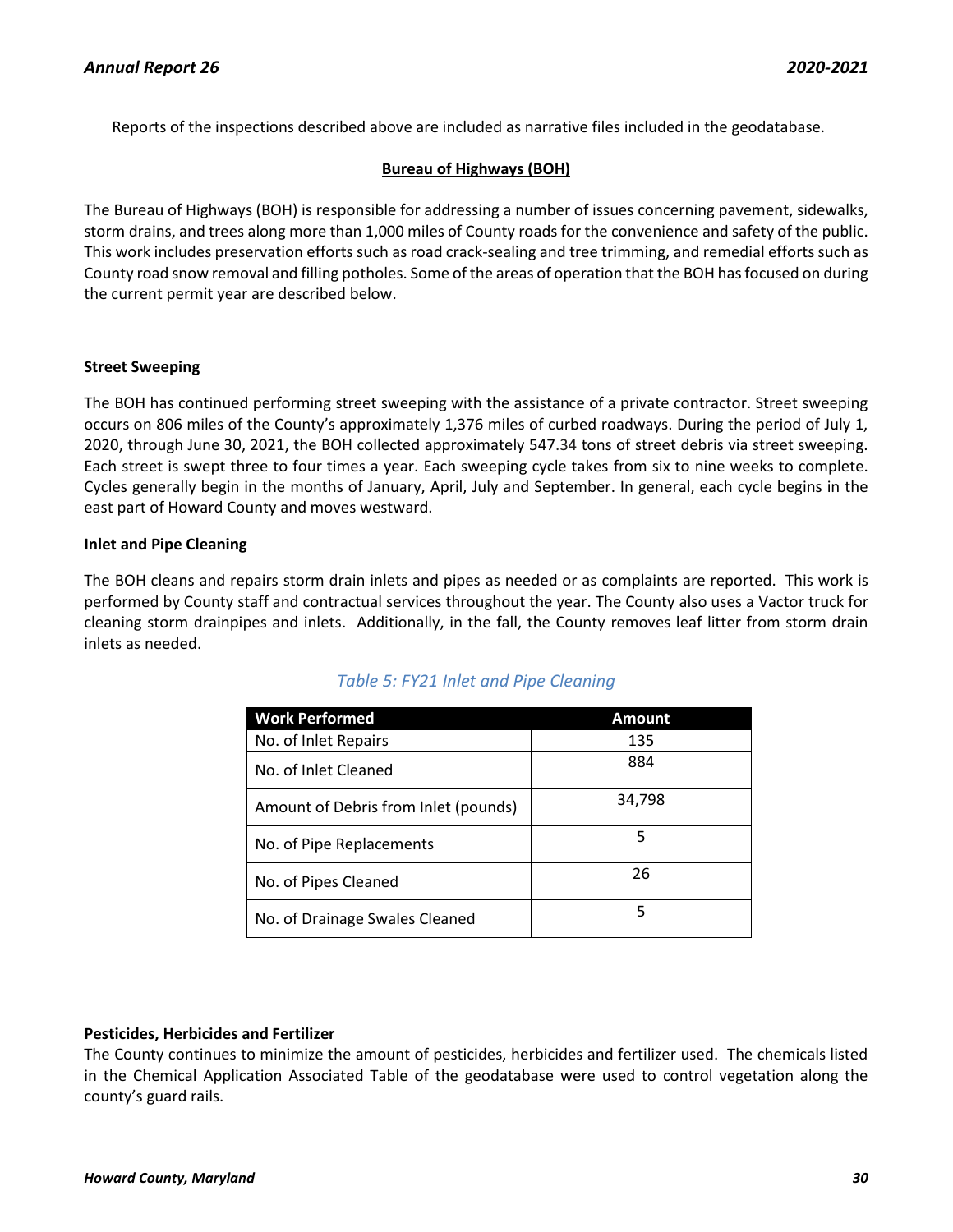# **Snow and Ice Removal**

The BOH continues to utilize and update AVL and GIS technology to record where and when de-icing and antiicing chemicals were applied on county roads during winter storm events. This minimizes the possibility of inadvertent multiple applications of deicing chemicals. The chemicals listed in the Chemical Application Associated Table of the geodatabase were used to for deicing the County's roads in FY21 during eight events. According to the Baltimore, MD, Snowfall data available from the National Weather Service Forecast Office for the Baltimore/Washington area, Howard County received approximately 10.9 inches of snowfall during the 2020- 2021 winter season. MD Snowfall data are available online at:

[http://www.weather.gov/media/lwx/climate/bwisnow.pdf.](http://www.weather.gov/media/lwx/climate/bwisnow.pdf)

# *Table 6: FY21 BOH Snow & Ice Removal Material*

| Salt (tons) |        | Calcium Chloride<br>(pounds) | <b>Salt Brine</b><br>(gallons) |
|-------------|--------|------------------------------|--------------------------------|
| Total:      | 22.731 | 25,226                       | 127,515                        |

# **Snow and Ice Removal Training**

The BOH holds a Snow Rodeo event every October which Highway staff are required to participate. At this event staff use their skills to navigate through a course for them to drive a full-size snowplow through narrow pathways while missing all obstacles. In addition to missing obstacles the crews practice backing up without hitting a barrier, pushing a log into a designated slot. This event is a fun activity that also allows the County snowplow/salt truck drivers to hone their skills and make them more efficient during actual snow/ice events.

# **Department of Recreation and Parks (DRP)**

# **Street Sweeping (RNC and MPEA)**

The parking lot at Robinson Nature Center is vacuumed as needed during the year to maintain its pervious nature. Our maintenance staff monitors and maintains the plantings within the four bioretention areas.

# **Inlets Inspection and Cleaning- Park Operations**

Zone 1 staff maintains a variety of inlets, storm drains, and swales within their respective sites. There are over 40 storm drains that are located within Zone 1. Zone 1 has 9 Bio-retention ponds within park boundaries, most of which are located adjacent to or on paved areas. These retention ponds require maintenance care to remove invasive plants, trash and debris. Staff assists DPW with this collective effort to insure proper function of these retention areas. 120 hours are spent in this effort annually. In 2021 zone 1 directed 90 hrs. of labor and 70 tons of stone to replenish, repair and reinforce stone riparian inlets, swales and outfalls.

Zone 2 has spent 124 hours annually to inspect and clean forty-one inlets receiving drains to maintain storm water systems on park land. Large inlets/storm water pipe outflows are cleared by Department of Public Works, where the scope of work is beyond our capabilities.

Zone 3, The pond crew comes out annually to mow and remove the woody growth from the storm water pond area and swales. Our staff conducts quarterly inspections, approximately 8 hours a year, to check for holes created by burrowing animals, and to ensure there is no evidence of run off from sediments. Inlet box condition are also part of the inspection process.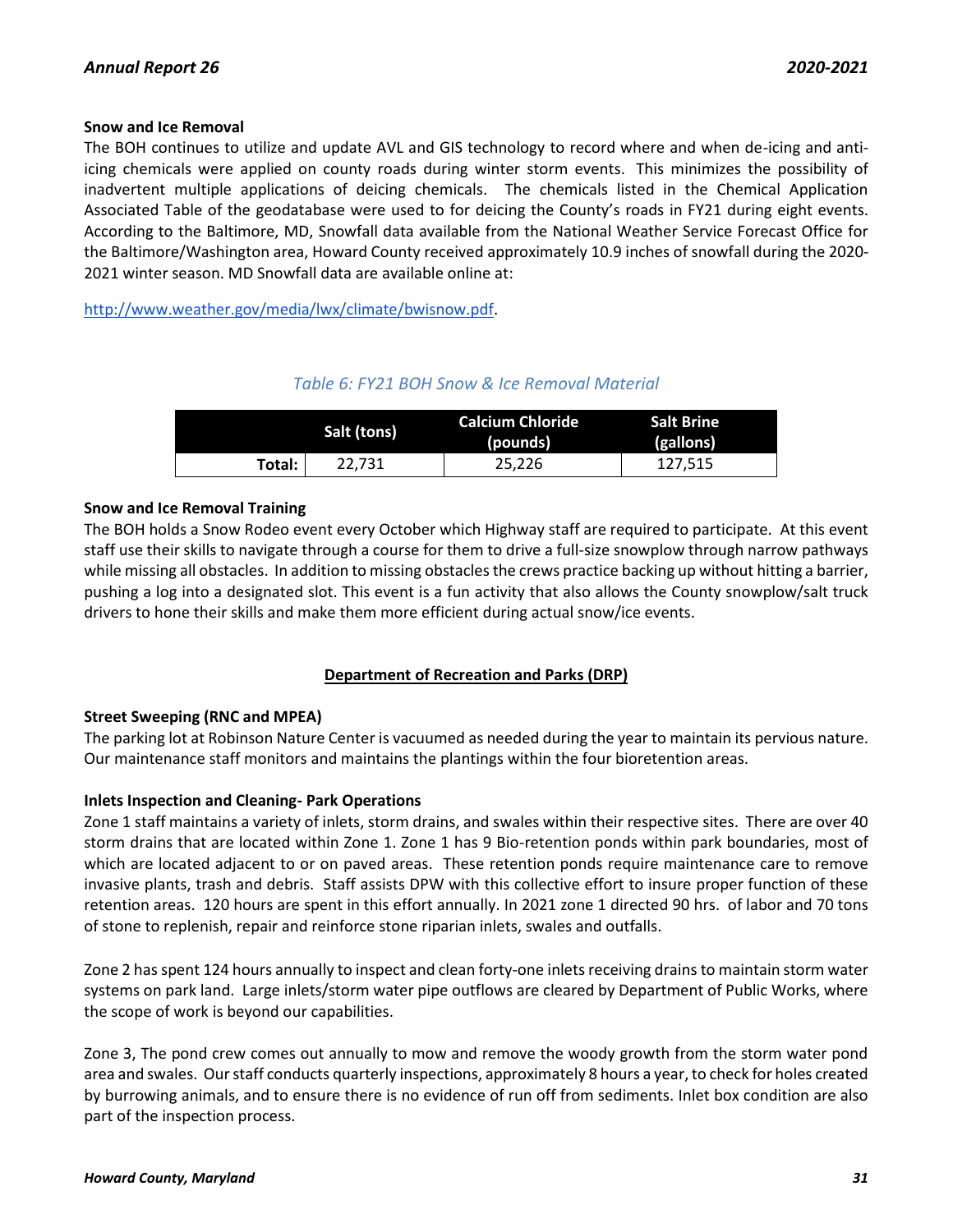Zone 4 spends an average of 120 hours per year (10 hours per month) on inlet inspection and maintenance at Rockburn Branch Park and several community parks. Troy Hill Park, with its addition of numerous bioretention ponds and swales throughout the most recent phases of construction have required over 400 man-hours of maintenance since this time last year. Maintenance on the bioretention structures at Troy Hill Park have been completed by Zone 4 employees and the Land Management Division.

### **Pesticides, Herbicides and Fertilizer**

The Department of Recreation and Parks has eliminated the use Glyphosate.

The Park Operations Division is adhering to recommended fertilizer use requirements in compliance with Maryland Department of Agriculture. Park Managers are tailoring custom management plans for individual fields based on soil analysis. By incorporating granular slow-release nutrients that are dictated by analysis results, managers now have the flexibility to modify and limit inputs to precisely what is necessary for resilient turf.

Zone 1: In 2021 IPM practices were initiated with increased aeration, 320 tons of topsoil/top dressing applied to sports field natural turf areas. With sports events and activities being cancelled due to pandemic restrictions in 2020/2021 natural turf area soil compaction and erosion were eliminated. This allowed for thick and vibrant growth of turf stands eliminating herbicide and pesticide applications completely. Overseeding applications were reduced 50% to one application in fall with a cost savings of \$6,500.00 in turf stand field renovations.

Zone 2: Pesticide usage has been reduced by 50% in regional and community parks. Glyphosate is no longer being used by the Department. Alternative organic solutions are being tested by the Department. Problematic landscape beds were removed, and landscape fabric was installed to reduce frequent herbicide applications. Additionally, Zone 2 has been using mechanical equipment for removal of weeds in curbs and sidewalk areas.

Zone 3 manually removes and spot sprays invasive weeds. Pesticide usage has been reduced by 20% at regional and community parks with no usage of Glyphosate.

- Certified Pesticide Applicators attend a yearly Pesticide Update run by the State.
- Registered Pesticide Applicators attend an "In-House" Pesticide Training annually.
- Certified Nutrient Applicators attend yearly Nutrient Update run by the State.

Zone 4: Since the use of Glyphosate has been eliminated from Department use, Zone 4 has not used any pesticides this season. The zone makes every effort to hand pull or trim weeds. An additional 300 hours of labor have been used to control weeds as a result of the changes.

- Certified Pesticide Applicators attend a yearly Pesticide Update run by the State.
- Certified Nutrient Applicators attend yearly Nutrient Update run by the State.
- **Zone 4 has not applied any fertilizer this fiscal year.**
- Registered Pesticide Applicators attend an "In-House" Pesticide Training annually.

#### **Snow and Ice Removal**

Park Operations used motorized equipment, hand tools, and ice-melt materials to clear snow and ice from park roadways, pathways, ball courts, and school pathways. When possible, an organic corn-cob derivative product called "Dri-Zorb" is used in place of granular calcium chloride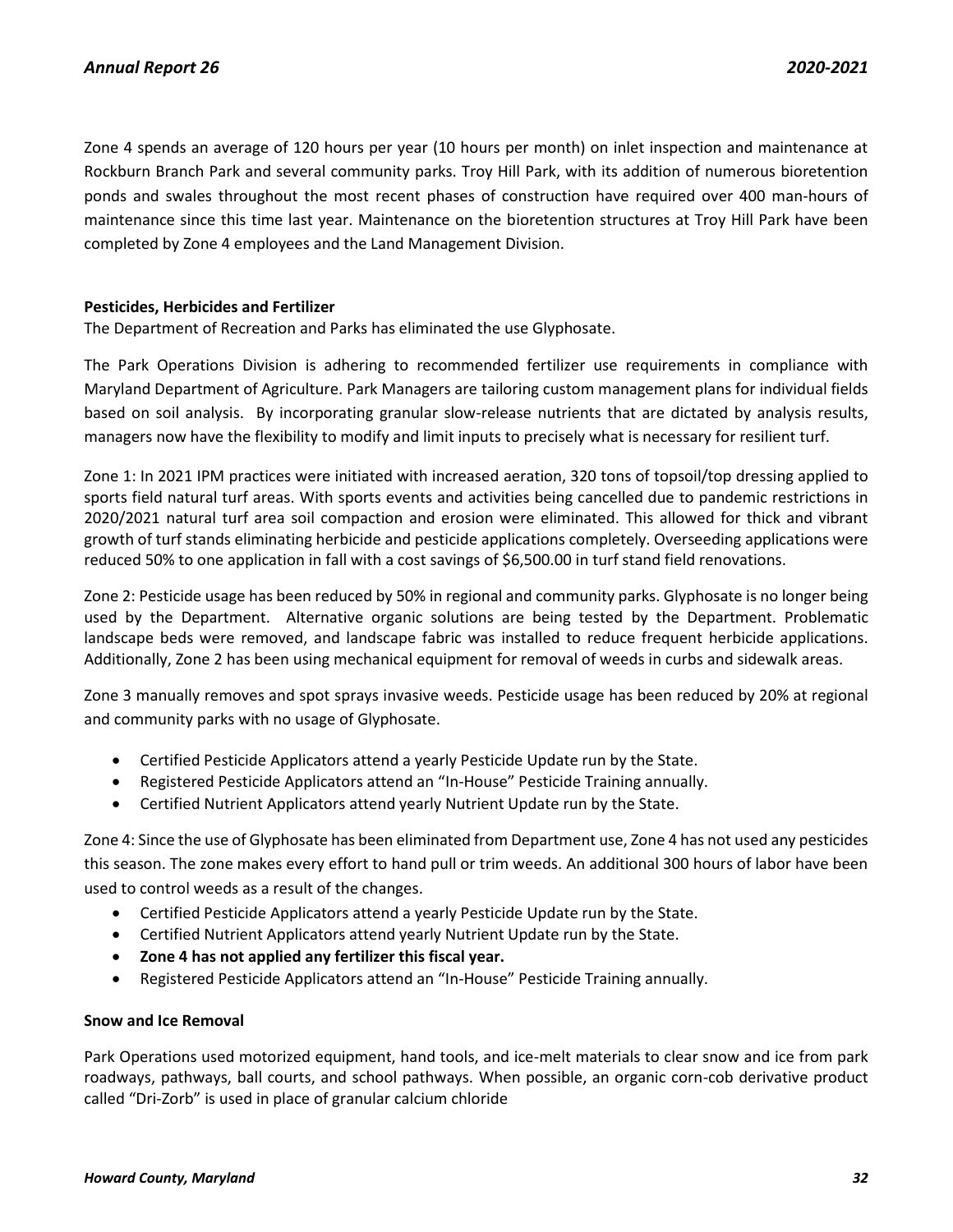School pathway deicing efforts have been handed over to one crew. This crew has been trained in the proper calibration of the equipment used. The formation of this crew has reduced wasted materials as there is one sole group focused on all the areas and they are able to monitor the walks more closely and effectively which maximizes efficiency.

# **No Idle Zone**

In November 2019, Robinson Nature Center implemented a No Idle Zone in our front parking loop. We installed two signs provided as part of this MDE initiative. In all letters confirming field trip bookings, we explained the no idle zone and asked that bus drivers be reminded to turn off their engines while loading and unloading children on field trips. We have also notified and trained all staff to adhere to the No Idle Zone.

# **Pollution Prevention and Good Housekeeping Practices**

- Staff attend annual Site Environmental workshop
- Staff adhere to all standards regarding hazardous material handling and spill response.
- Regular inspections of material storage and spill remediation are conducted though Clean Harbors. This is intended to identify and improve social, economic, and environmental impacts. Adherences to these standards help prevent the release of hazardous material into the environment.
- Centennial Maintenance Shop has installed four spill clean-up stations to collect fluid spills from equipment leaks and fluid fill areas. Vehicles are equipped with small spill kits for spills that could potentially occur during transport of small fluid containers. A monthly SWPPP report is filed with the Waste Management Division. 1,000 pounds of spill waste has been collected and removed from the Maintenance Shop since implementing the stations. (Note- this total reflects a 750-pound reduction in the spill waste from previous year.)
- Vehicles and equipment are cleaned off site at designated facilities equipped with wash bays reducing runoff from park operation maintenance sites.
- SWPPP are in place for the Schooley Mill Park and Western Regional Parks Maintenance Facilities. This is a monthly inspection/report to monitor water runoff from the maintenance yards. This also includes yearly inspection on the condition of the sediment ponds and inlet boxes affiliated with these maintenance yards.
- SWPP (Storm Water Protection Plan) is in place to ensure that runoff around the maintenance shops is eliminated. The plan was created by Environmental Services who conduct inspections 2 times a year and trains staff on proper protocols for maintenance and vehicle cleaning.
- The Zone cleans paint machines in proper locations, and turf carts vs trucks whenever possible; all spills are properly cleaned up and pig mats are used when we are aware of machine leaks.

# <span id="page-33-0"></span>*6. Public Education*

*Howard County shall continue to implement a public education and outreach program to reduce stormwater pollutants. Outreach efforts may be integrated with other aspects of the County's activities. These efforts are to be documented and summarized in each annual report. The County shall continue to implement a public outreach and education campaign with specific performance goals and deadlines to:*

*a. Maintain a compliance hotline or similar mechanism for public reporting of water quality complaints, including suspected illicit discharges, illegal dumping, and spills.*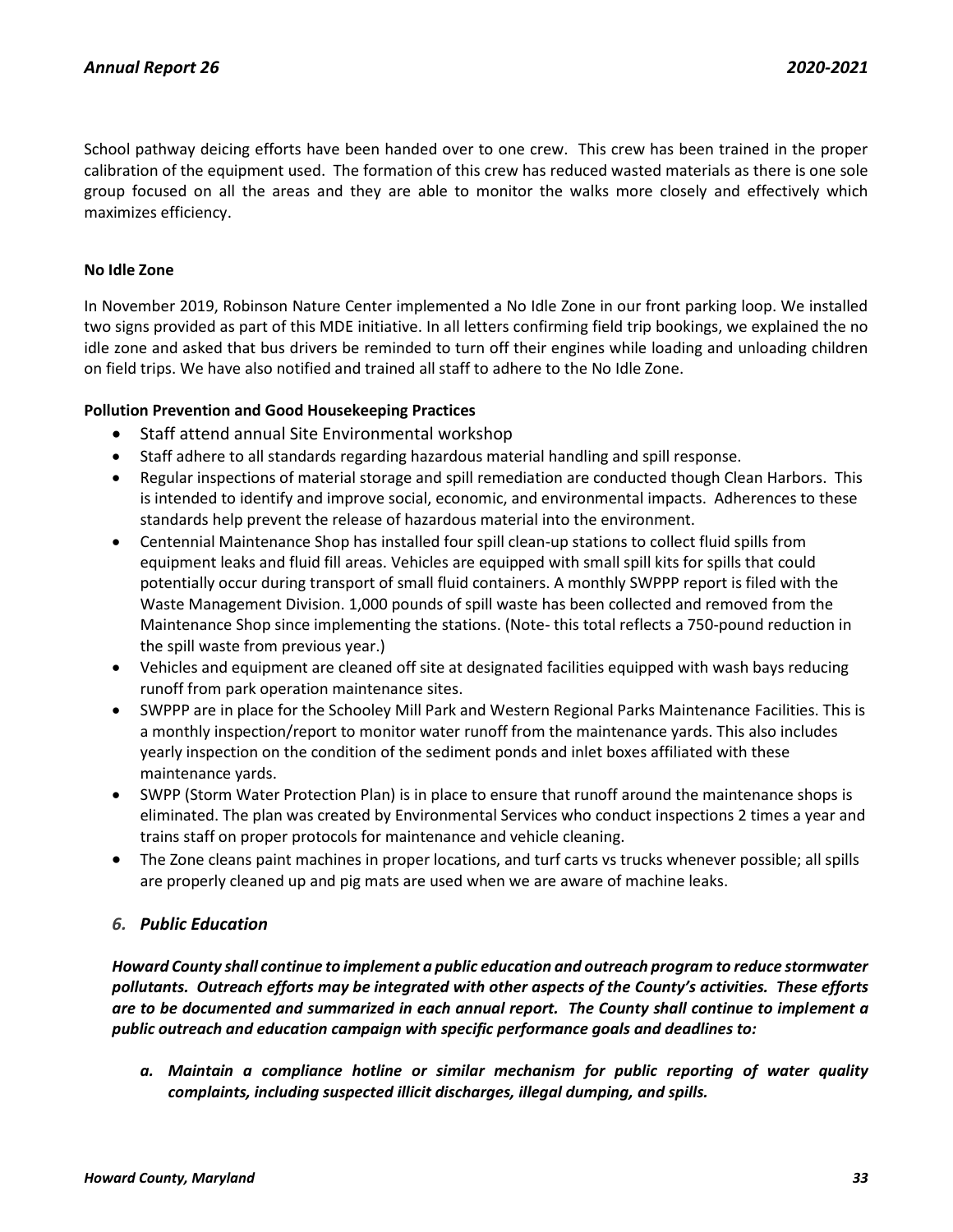- *b. Provide information to inform the general public about the benefits of:*
	- *i. Increasing water conservation;*
	- *ii. Residential and community stormwater management implementation and facility maintenance;*
- *iii. Proper erosion and sediment control practices;*
- *iv. Increasing proper disposal of household hazardous waste;*
- *v. Improving lawn care and landscape management (e.g., the proper use of herbicides, pesticides, and fertilizers, ice control and snow removal, cash for clippers, etc.);*
- *vi. Residential car care and washing; and*
- *vii. Proper pet waste management.*
- *c. Provide information regarding the following water quality issues to the regulated community when requested:*
	- *i. NPDES permitting requirements;*
	- *ii. Pollution prevention plan development;*
- *iii. Proper housekeeping; and*
- *iv. Spill prevention and response.*

# **Annual Update Number 26 Status**

#### **Compliance Hotline**

The Howard County website posts a Hotline number, (410) 313-6447, which residents can call to reach the Bureau of Environmental Services. Managers and inspectors responsible for the County's IDDE program respond to these calls within 24 hours, Monday through Friday. Complaints that come in during the weekend are referred to 911 or the 24-hour MDE Spill Hotline at (866) 633-4686.

Complaints include but are not limited to illicit discharges, dumping, and spills. All complaints are kept in a database. The County website also hosts an illicit discharge form that visitors can fill out and send directly to the manager of the IDDE Program. In addition, the County also is part of Tell HoCo, a customized SeeClickFix smartphone application that allows anyone in Howard County to report an illicit discharge directly to the IDDE Manager.

# **Increasing Water Conservation**

# **Robinson Nature Center**

The Robinson Nature Center, in operation since September 2011, serves as a model of innovative water conservation methods and officially received its LEED Platinum certification by the USGBC in 2012. Innovative water conservation methods incorporated into the building and property include:

- Efficient Landscapes including four rain gardens and a green roof all utilizing indigenous and perennial plants. Native plantings planted throughout the property including in the center's backyard demonstration area serves as an educational model for residents. Existing native plantings continue to be monitored, maintained through regular volunteer weeding events and replaced as needed when predation occurs. These plantings reduce the need for irrigation, pesticides, herbicides, etc., while providing a habitat for wildlife.
- Working with local nurseries and volunteers, the center planted almost 120 new native trees and shrubs along hillsides and surrounding portions of the trail to further enhance soil stabilization in these areas.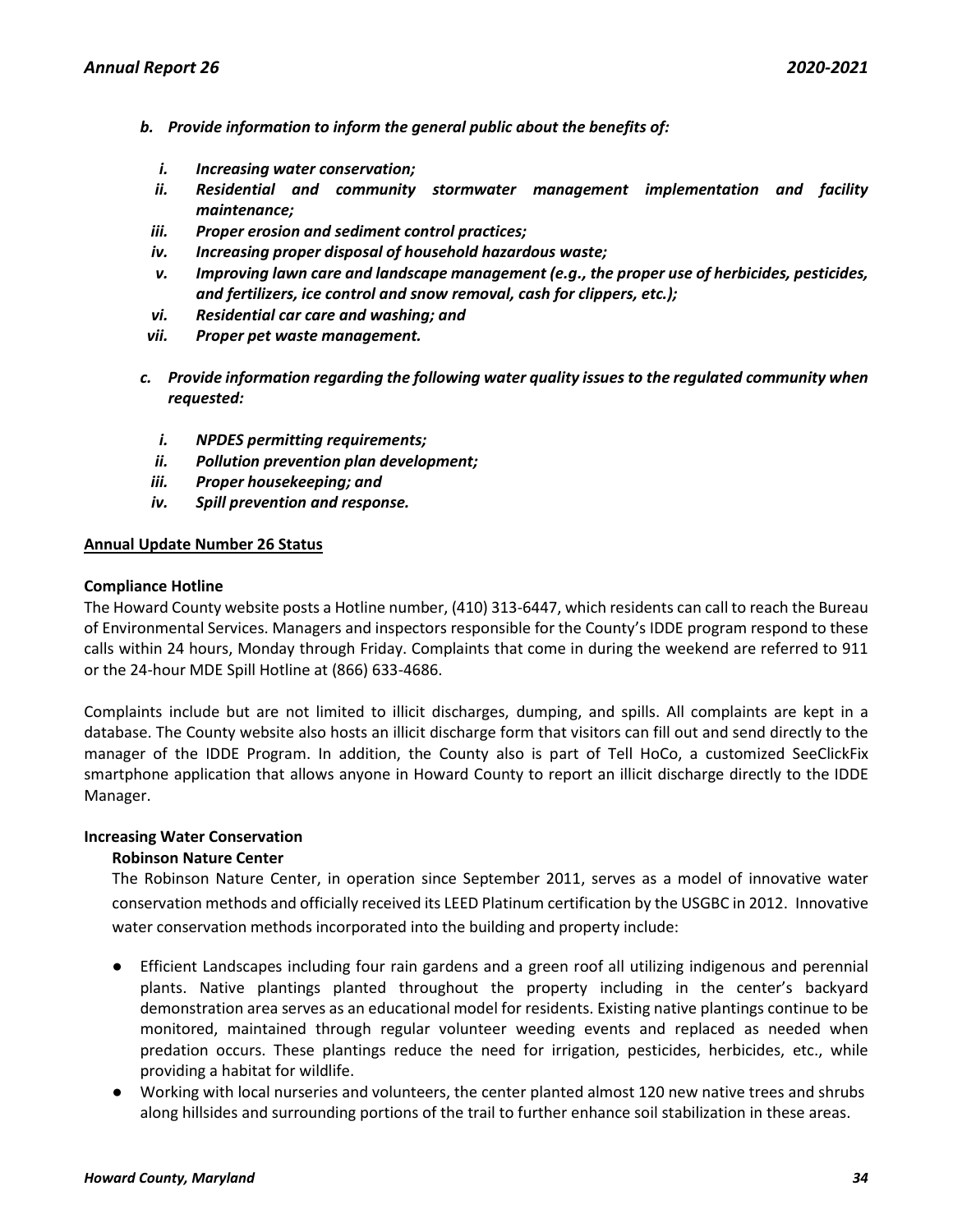- Storm drains located along the Cedar Lane entrance of the Nature Center have "Chesapeake Bay Drainage" stenciled onto them, helping to educate visitors and passersby about the importance of proper disposal of pollutants that could affect local waterways and wildlife.
- Since 2012, the Nature Center had participated as a host site for "Project Clean Stream", a Baltimore regional stream and watershed clean-up effort. During FY21, and still operating under COVID-19 guidelines we were able to arrange a successful clean-up day with volunteers. 10 volunteers assisted Nature Center staff in removing 120 lbs. of trash. Litter was removed from the flood plain, bordering open space land, and from debris that has accumulated and washed downstream from heavy rainfalls into the Middle Patuxent River.
- Using the building as a teaching tool the Robinson Nature Center facility educates the public about green technologies, sustainability, environmental stewardship and techniques that can help reduce stormwater runoff, as well as reducing water and energy consumption. Water use reduction is achieved in the publicly accessed spaces of the building using waterless urinals and high efficiency toilets and faucets.
- Stormwater mitigation is achieved on the property through a pervious concrete parking lot, four separate bioretention/rain gardens and a green roof. These items are highlighted on our LEED tours which we offer by group reservation as well as during special events throughout the year. The parking lot is vacuumed as needed during the year to maintain its pervious nature. Our maintenance staff monitors and maintains the plantings within the four bioretention areas. The pervious concrete parking lot, green roof and rain gardens are also highlighted for visitors with interpretive signs.
- Interpretive signage in the building and on the center's grounds describe to visitors how different features reduce the environmental impact of the building by mitigating stormwater run-off and minimizing water and electricity use.
- A backyard demonstration area shows the public what they can do on their own properties to improve the management of water. Rain barrels demonstrate catchment of water for use in the garden and native plants demonstrate low-maintenance landscaping.
- The Chesapeake Bay exhibit (one of three permanent exhibits in the building) educates the public about water quality issues. A scaled reproduction of the Bay covering the floor of the exhibit allows visitors to walk the connections between Howard County and the Bay. Through interactive displays, visitors learn about the plight of oysters, how products they use can contribute to storm water runoff issues and how they can help save the Bay.
- A touch tank filled with sea creatures is in our Children's Discovery room. This tank serves as an extension to our Chesapeake Bay exhibit and further demonstrates how bodies of water are connected. Our educators and volunteers interpret the dependence of aquatic animals on our land use decisions that affect the quality of their habitat. Extensions of these concepts are also shared through docent carts through which volunteers discuss oysters and horseshoe crabs, two prominent species, in the Chesapeake Bay.
- In FY2021, Robinson Nature Center served 12,226 visitors inside our building. These numbers are lower than usual due to the ongoing COVID-19 pandemic.

# **Environmental Quality Incentives Program (EQIP)**

The USDA, NRCS continued to work with the HSCD to administer EQIP, the main conservation cost-share program available to farmers and farm owners from the federal agriculture department. The following practices were installed in the County through this program:

- (2) 3,730 square feet High Tunnel
- (2) 58.5 acre Forage and Biomass Planting
- (1) 1,961 linear feet Non-Stream Fencing
- (1) 1 each Watering Facility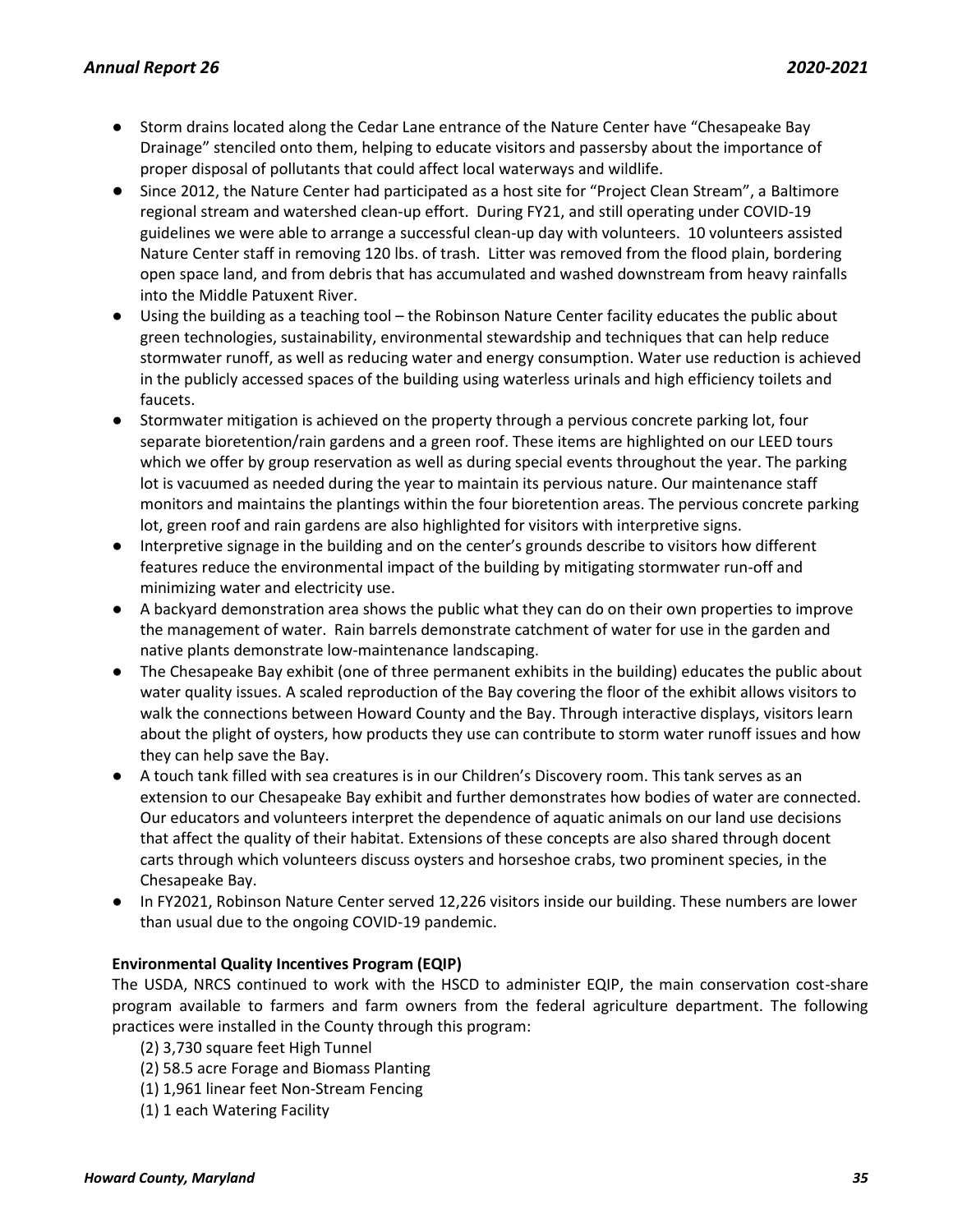- (1) 310 linear feet Livestock Pipeline
- (1) 1 each Sediment Control Pond
- (1) 400 linear feet Diversion
- (1) 1,100 linear feet Dike
- (1) 1 each Grade Stabilization Structure
- (4) 143.5 acre Prescribed Grazing
- (1) 63 linear feet Animal Trails and Walkways
- (1) 1560 linear feet Stream Fencing
- (3) 10.9 acre Critical Area Planting
- (3) 11.8 acre Mulching
- . (1) 0.1 acre Heavy Use Area Protection
	- (2) 4737 linear feet Subsurface Drain
	- (2) 295 linear feet Lined Waterway or Outlet
	- (3) 300 linear feet Underground Outlet

# **Practices Completed with State or Local Cost Share or Without Cost Share Assistance**

These practices were completed with technical assistance from the HSCD. Some projects received cost sharing from either Maryland Agriculture and Water Quality Cost Share (MACS) program or Patuxent Reservoirs Watershed Protection Group local cost-share program while other practices received no cost-share.

- (2) 2 each Grade Stabilization Structure
- (13) 2648.9 acres Cover Crop
- (1) 1 each Stream Crossing
- (3) 4.85 acre Critical Area Planting
- (5) 3.65 acre Grassed Waterway
- (1) 1 each Sediment Control Pond
- (1) 1160 linear feet Stream Fencing
- (2) 2850 linear feet Subsurface Drain

# **Conservation Planning**

In providing technical assistance, the HSCD writes conservation plans. Plans are also written for land that is proposed for the agricultural land preservation program. Also, existing preservation parcels have conservation plans that may be updated. There were 16 new conservation plans on 3184.1 acres and 4 revised conservation plans on 153.8 acres written by the HSCD office.

### **Environmental Stewardship**

Through a partnership with the National Security Agency (NSA), Howard County Little Patuxent Water Reclamation Plant (LPWRP) is delivering highly treated wastewater (reclaimed water) to be utilized as cooling water for national security technology. Much of the water will be evaporated during the cooling process. There were 205,100,000 gallons of Reclaimed Water sent to the National Security Agency from July 1, 2020, through June 30, 2021.

Discussions are on-going with other industrial facilities to utilize reclaimed water for process use which would replace potable water. Additionally, an engineering study has begun to design a reclaimed water distribution system to deliver reclaimed water to those industries.

A carbon-neutral power backup system was created at the Plant, which includes the combination of solar panels and diesel generators to ensure the Plant operates in all weather conditions and avoids potential overflows.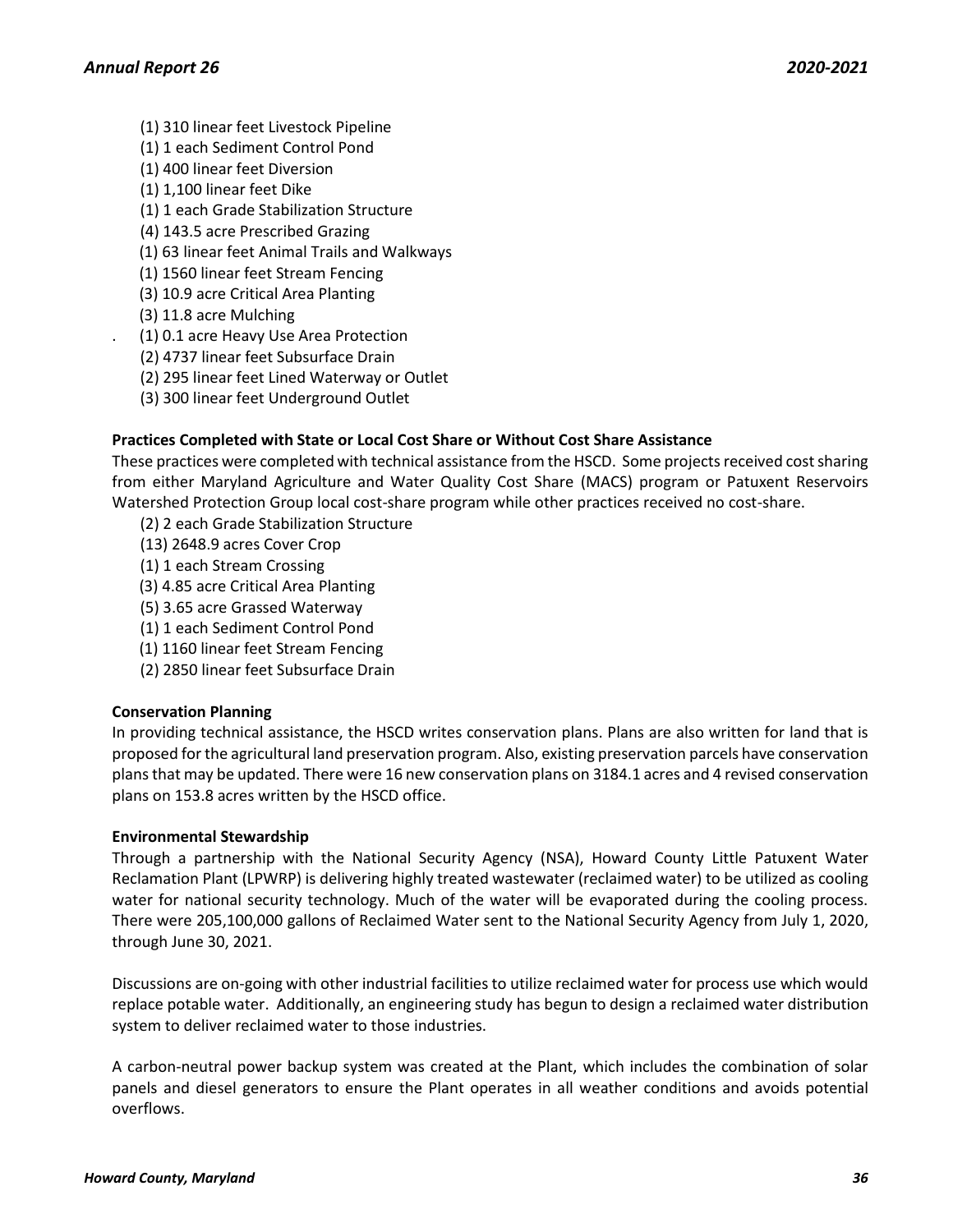LPWRP personnel attend the Howard County Fair and Howard County GreenFest to hand out information on the treatment plant and on how to keep the sewers from getting clogged and causing overflows. This information includes proper disposal of grease, which is a consistent cause of sewer flow issues; proper disposal of prescription drugs; and a "Do Not Flush" campaign for disposable baby wipes.

Stormwater Management – The effort that began in 2016 to review, rehabilitate, and update the stormwater collection system on the LPWRP property was continued in FY2019.

- January 2019 Highways crew cleaned swales and cleared storm drainpipes along perimeter road.
- April 2019 HTI completed replacement of storm drainpipes A and P; installed rip raps on outfalls Q, I, J &K; removal of sediment accumulation on one of the three (3) culvert pipes.
- May 2019 Maintenance crew removed sand and clay from new trench drains.

### **Residential and Community Stormwater Management Implementation and Facility Maintenance**

### **Rain Barrel Program**

The SWMD generally provides residents with free barrels through the County's Rain Barrel Program. Predrilled rain barrels are available free of charge to residents who attend seminars, either at the Alpha Ridge Landfill or at the County's GreenFest event in April. This year, due to COVID-19 restrictions, training and signup for pickup was online. Pickup of barrels were either at GreenFest in April, or from the Alpha Ridge Landfill. Thirty-five rain barrels were given away at GreenFest in FY21, and 37 rain barrels were given away at the Alpha Ridge Landfall.

### **Residential Pool Discharge**

Howard County mailed out three letters to residential pool owners advising them of the requirements for draining pools (correct pH, drain slowly, and lower disinfection levels to less than 0.40 mg/L).

### **Middle Patuxent Environmental Area (MPEA)**

- The MPEA Integrated Natural Resources Management Plan for the 1,021-acre environmental area was initially drafted in June 2000 and was last updated in January 2020. The plan outlines strategies, techniques and protocols for environmental education and research, Nature-related recreation, natural resources management, and administration. The plan is updated annually.
- The implementation of the plan's projects and programs in FY2021 has included the following accomplishments:
	- $\circ$  1,137 volunteer hours were spent maintaining 5 % miles of trails, conducting wildlife surveys and monitoring, controlling invasive exotic vegetation, planting native trees and shrubs, propagating native plants for habitat restoration projects, designing and installing a Monarch Waystation, developing a Pollinator StoryWalk Program, and assisting with the managed deer hunts in the MPEA.
	- $\circ$  Implementation of the MPEA Woodcock Habitat Management Plan to restore breeding habitat for American woodcock and other early successional species within the Middle Patuxent River watershed continued as an ongoing project in FY2021. In fall 2020 and spring 2021, an additional 72 native trees and shrubs were planted in early successional habitat restoration areas to replace removed invasive species. Maintenance included ongoing invasive species control and winter meadow mowing.
	- o MPEA staff and Conservation Stewardship Program volunteers worked to maintain native tree and shrub planting sites from previous seasons. Tree shelter maintenance, invasive removal and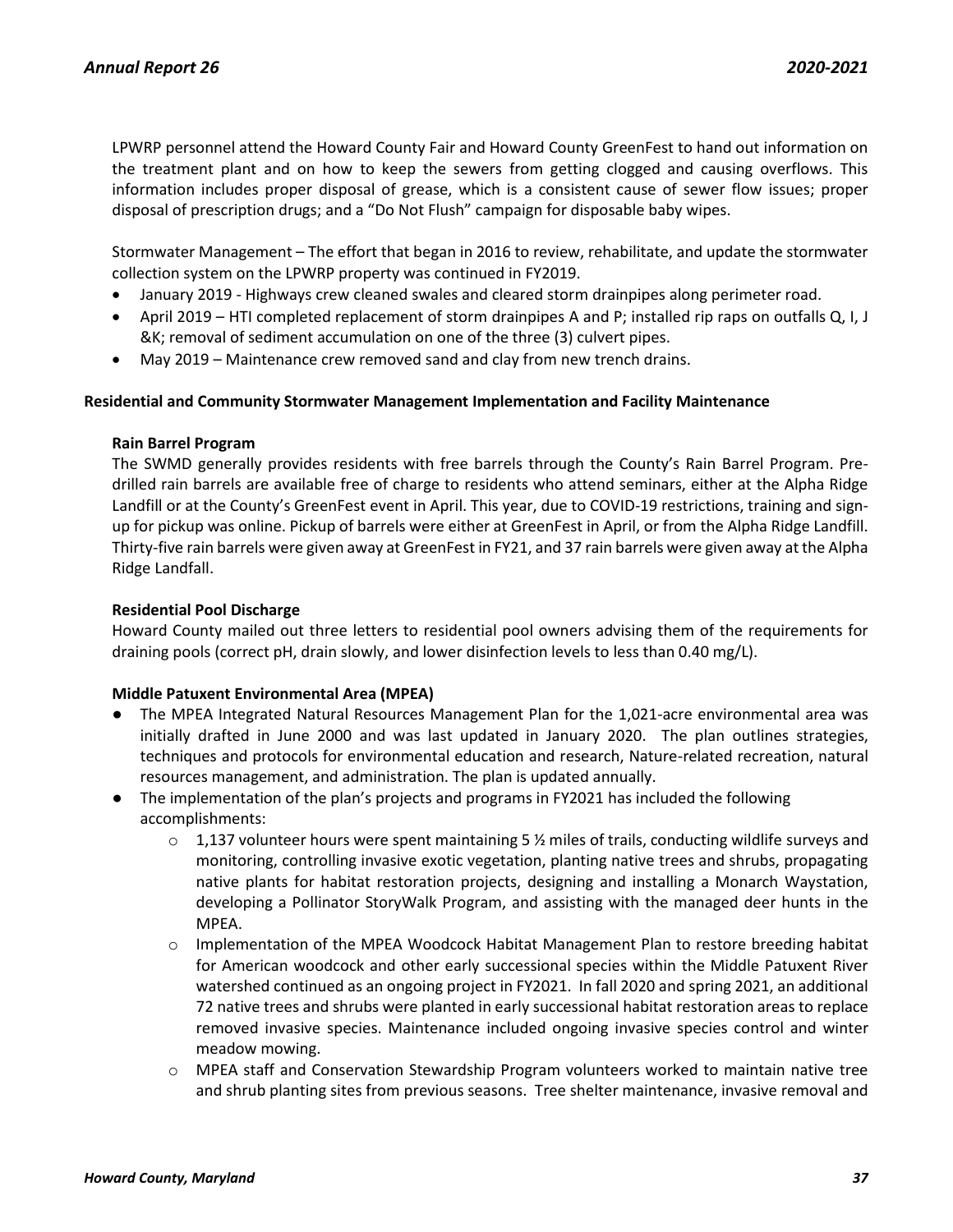monitoring was conducted on 2,996 native trees and shrubs previously planted in MPEA stream buffers and upland habitats.

- $\circ$  The MPEA Independent Trail Maintenance Team volunteer program and group trail work events contributed 494 hours in FY2021, with much of the time being spent on trail brushing and on the installation and maintenance of drainage and erosion control structures. Check dams and water bars were installed and maintained along trails through riparian areas where trail erosion was evident.
- o Between the Conservation Stewardship and the Weed Warriors programs, a total of 301 volunteer hours were contributed to the removal of non-native, invasive plant species and replanting of native trees and shrubs within the environmental area.
- o MPEA staff completed a systematic evaluation of all 35 storm drain outfalls within the environmental area in 2010, and in 2011 an additional 38 storm drain outfalls outside but impacting the area were inspected. Outfalls were placed into severity rating categories as follows: 1 – fairly good (about 50%), 2 – slight to moderate erosion (17%), 3 – slight to moderate erosion with severe stream bank erosion downstream (14%), 4 – moderate to severe erosion; unstable; some impact to infrastructure (14%), 5 – infrastructure damaged/under repair (5%). During the evaluation, one storm drain outfall with severe erosion and infrastructure damage was referred to the Storm Water Management Division and was repaired in 2012 using a regenerative stormwater conveyance design. This project now serves as a demonstration site for innovation in SWM techniques. In 2013, MPEA staff trained volunteers from the Middle Patuxent Environmental Foundation to repeat the original storm drain outfall surveys. 2013 data was compared to the baseline data from 2010 in order to monitor whether the outfalls were stable or if the erosion was progressing and to recommend actions to minimize future erosion. In FY2019, an additional outfall stabilization project was completed at Bright Passage. In FY2021, MPEA staff continued to monitor SDO's for erosion, as well as monitoring the three repaired SDO's at New Country Lane, Great Oak Way, and Bright Passage for function, tree planting success, and invasive species control.

### **Commercial/Non-residential**

### *Commercial Credit and Reimbursement Program*

During this time period, the Office of Community Sustainability continued the commercial credit and reimbursement program. Eligible property owners were awarded a credit against the Watershed Protection Fee for on-site stormwater management. Before the July 2021 Fee was issued, 70 commercial properties had been approved for credit. There have been no commercial reimbursements granted to date.

### *Commercial Stormwater Solutions Work Group*

In the spring of 2016, the Howard County Executive formed a work group of commercial property owners, consulting engineers, commercial property managers, and the University of Maryland Environmental Financing Center. Staff continues to pilot some of the recommendations of the 2016 Commercial Stormwater Work Group. In 2018, the County partnered with Wal-Mart in Ellicott City to retrofit their stormwater pond with continuous monitoring and adaptive control technology. Wal-Mart contributed almost % of the costs toward the project and became the pilot project in the County's Commercial Stormwater Solutions Partnership Program. The County is using this partnership as a model and reaching out to other commercial property owners for more stormwater retrofit partnerships. The County developed relationships with several commercial property owners in regard to their ponds and is in the process of pursuing retrofits at more locations.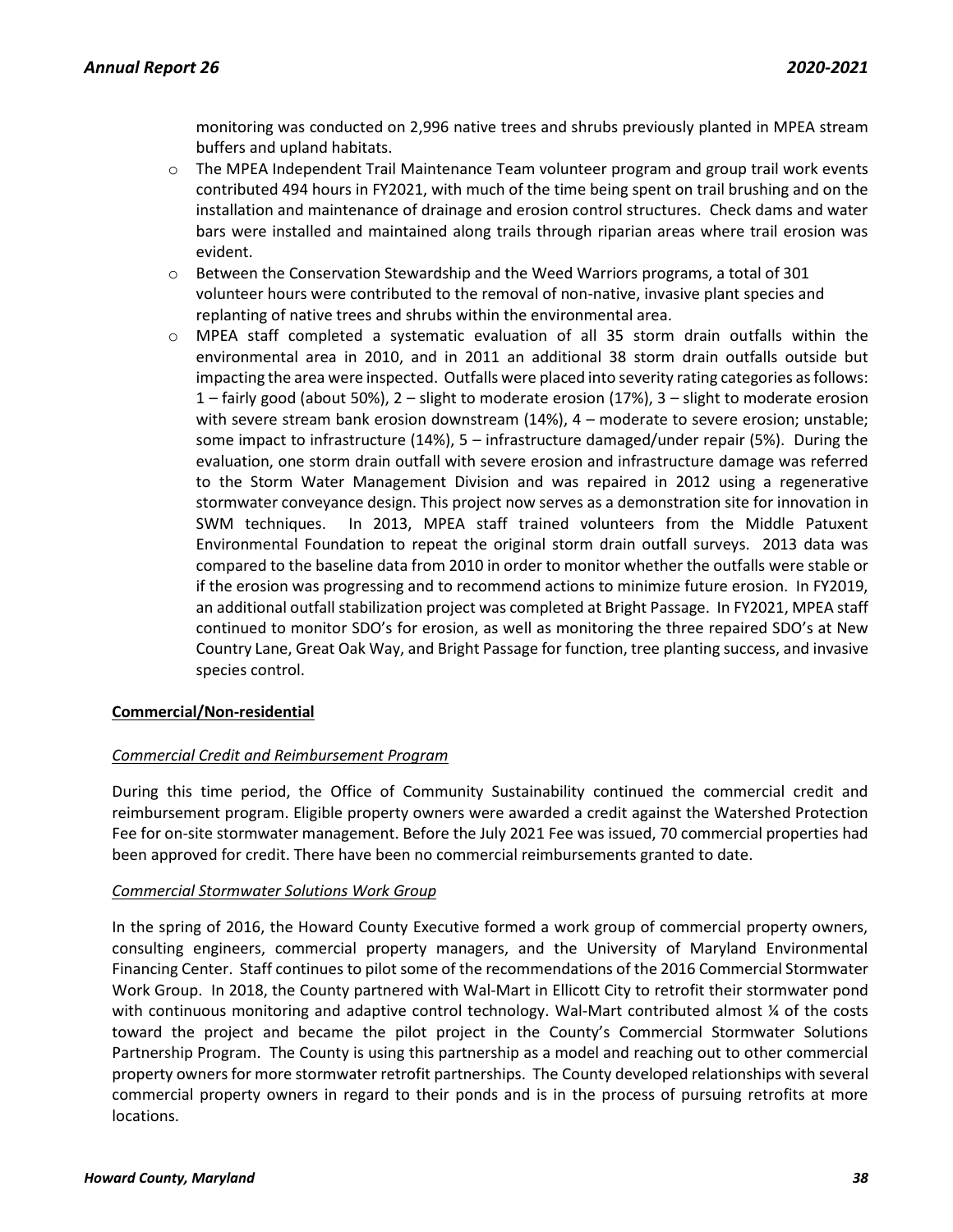## **Non-Profits**

### *Watershed Protection Partnership*

During this period, the Office of Community Sustainability continued the Non-Profit Watershed Protection Partnership (NPWPP). In this Partnership, the County grants a 100% credit to non-profits in exchange for the ability to assess for and implement stormwater management projects on their properties. This program not only accomplishes impervious surface management, but also involves key stakeholders in the stormwater remediation problem, thus increasing public buy-in. There are 238 parcels in the NPWPP, which totaled to approximately \$91,770 of Watershed Protection Fee credits during fiscal year 2021. The County continues to work with nonprofit partners to implement and retrofit stormwater facilities as finances allow.

## **Residential**

## *CleanScapes & Rain Gardens for Clean Water (RG4CW)*

Since an estimated 40% of impervious surface in Howard County is located on residential properties, a residential stormwater program was created. The CleanScapes program, administered by the Office of Community Sustainability, offers County residents reimbursement for installation of stormwater Best Management Practices (BMPs) and credit toward the Watershed Protection Fee. During fiscal year 2021, \$101,124.74 in reimbursements were granted to 25 residents. At the end of fiscal year 2021, a total of \$5,782.86 was credited to 242 residents on their Watershed Protection and Restoration Fee. The CleanScapes program also includes periodic public events and promotional materials to improve public education and buyin. By the end of fiscal year 2021, approximately 6.3 acres of impervious surface were treated by stormwater BMPs on residential lots through the CleanScapes program.

In FY 21, 12 rain gardens were installed through the Rain Gardens for Clean Water (RG4CW) program (an aspect of the CleanScapes program) treating approximately .32 acres of impervious. Over the lifetime of the RG4CW program we have installed 64 gardens treating 1.84 acres of impervious. FY21 was the last year of the RG4CW program; Howard County combined CleanScapes and RGCW into one program. On June 1, 2020, the County Council passed a resolution to increase the reimbursement rates for installing stormwater practices. This increase includes increased maximums for all practices and covers 75% of the project cost, where it was previously 50%.

### *Septic Savers*

The Office of Community Sustainability (OCS) coordinated with the Health Department, Bureau of Utilities and the staff at the water treatment plant to develop the Septic Savers Program that promotes proper septic maintenance. Residents can go to the County's website to learn about the benefits of properly maintaining their septic tanks and can request a \$100 reimbursement when they pump their septic tank every 3-5 years. Septage hauling records from the treatment plant, along with invoices from the haulers are used to verify the residents' request for reimbursement. During FY21, 829 residents received the reimbursement.

### **Proper Erosion and Sediment Control Practices**

### **Construction Inspection Division**

The Construction Inspection Division (CID) responds to citizen complaints as they relate to development projects under construction. Often when addressing citizen complaints, it becomes a public education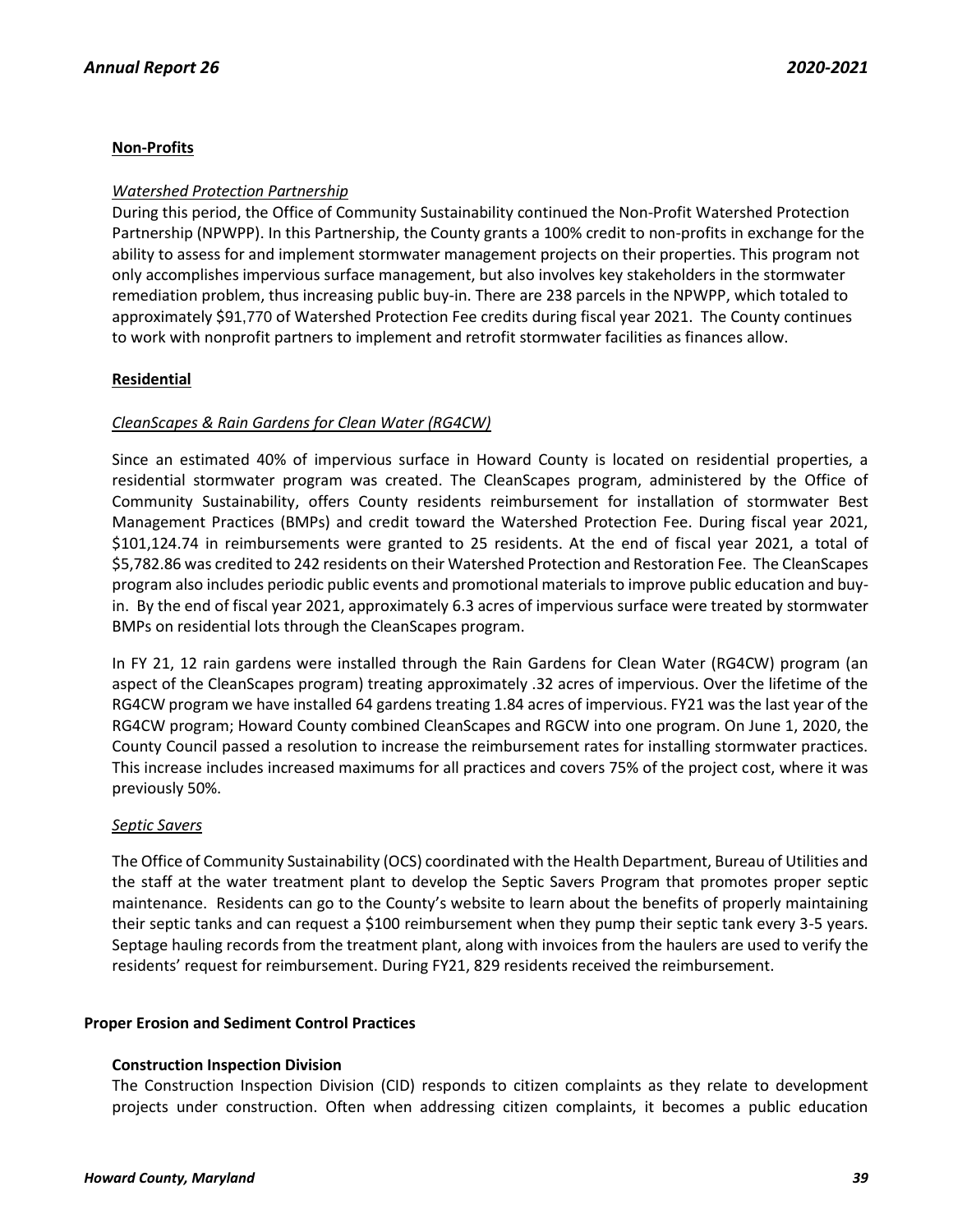opportunity describing the situation, and BMP practices used to address their concerns as they relate to stormwater are explained.

### **Soil Conservation District**

When county residents who reside on private property are having issues with erosion and/or drainage, the Soil Conservation District staff is contacted. A District staff member will meet with the resident to review the issues and consider options. The District will then put together a recommendation report for the resident with recommendations to repair and prevent additional erosion or drainage issues.

### **Increasing Proper Disposal of Household Hazardous Waste**

The County provides a multifaceted approach to proper management and diversion of household generated hazardous waste. These includes a brochure and web page highlighting what is accepted at the County's permanent drop off program at Alpha Ridge Landfill Resident's Convenience Center, along with ways to minimize through safe alternative products other than standard household chemicals. Brochures are available at County buildings and libraries. During the reporting period over 500,700 pounds of hazardous waste was collected from over 11,200 residents at the Alpha Ridge Landfill Resident's Convenience Center.

### **Improving Lawn Care and Landscape Management**

### **Compost Demonstration Program & Compost Bin Give-Away**

Howard County Master Gardeners held virtual compost demonstrations and lessons throughout the County, attendees were instructed on how to create and manage their own backyard compost piles. While in-person demonstrations were paused, Howard County's Recycling Division provided free compost bins to residents at the Alpha Ridge Landfill Resident's Convenience Center throughout the COVID-19 pandemic. In-person demonstrations resumed in June 2021.

#### **Stream ReLeaf**

The Stream ReLeaf Program was initiated by the Howard County Stormwater Management Division (Department of Public Works) in 2003 as part of the implementation of the Little Patuxent River Watershed Restoration Action Strategy. The Program has grown and expanded in scope significantly over the years and is now managed by the Natural Resources Division of the Department of Recreation and Parks.

Stream ReLeaf is a program designed to enhance riparian (stream) buffers by providing free native trees and shrubs to homeowners. The homeowner commits to planting the trees and shrubs on their property and the County delivers the requested plants. Requirements for the program are as follows: the area that the homeowner is willing to plant must be within 75 feet of a stream (right of ways are not eligible); and the homeowner must commit to planting at least 12 trees. Past performance is presented in the table below.

| Year                 | <b>Number of</b>    | <b>Number of</b> |
|----------------------|---------------------|------------------|
|                      | <b>Participants</b> | <b>Trees</b>     |
|                      |                     | <b>Planted</b>   |
| CY 2003              |                     | 103              |
| CY 2004              | 15                  | 468              |
| CY 2005 <sup>1</sup> |                     | 150              |

### *Table 7: Stream ReLeaf Summary*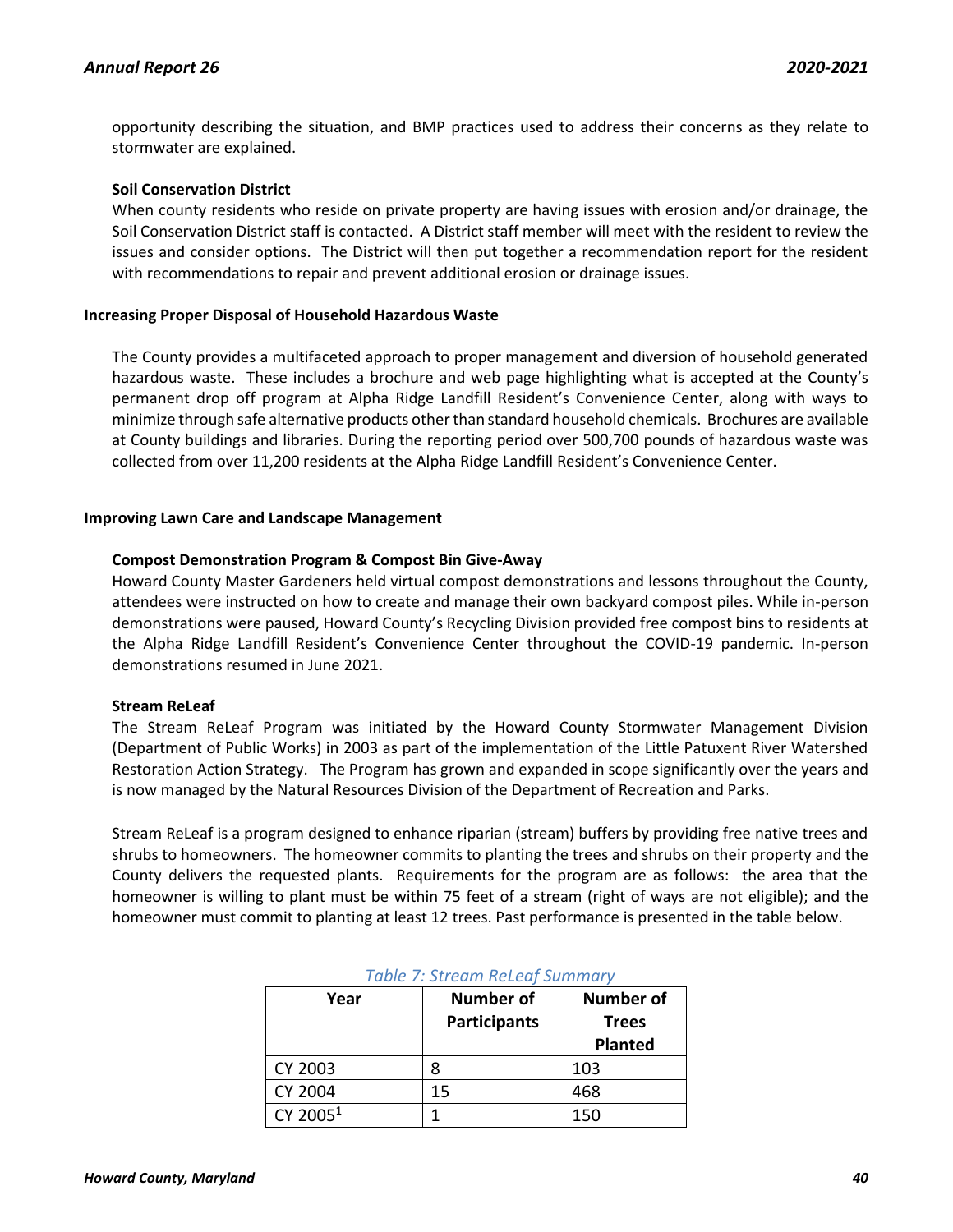| CY 2006              | 37  | 1,374  |
|----------------------|-----|--------|
| CY 2007              | 31  | 1,208  |
| CY 2008 <sup>2</sup> | 28  | 709    |
| CY 2009              | 25  | 1,908  |
| CY 2010 <sup>3</sup> | 11  | 367    |
| CY 2011              | 81  | 1,780  |
| CY 2012              | 32  | 1,166  |
| CY 2013              | 69  | 2,353  |
| CY2014               | 55  | 2,281  |
| CY2015- FY2016       | 32  | 1150   |
| FY2017               | 13  | 700    |
| FY2018               | 9   | 479    |
| FY2019               | 12  | 584    |
| FY2020 *             | 9   | 1,304  |
| FY2021 **            | 4   | 360    |
| Total                | 470 | 18,310 |

**\***No spring 2020 plantings due to COVID-19

\*\*No Spring 2021 plantings due to cicadas

### **Turf to Trees**

The Turf to Trees program was created in 2016 and is a partnership between the Department of Recreation and Parks and the Office of Community Sustainability. The goal of the program is to aid property owners of lots sized 1.5 to 10 acres with little canopy coverage to convert lawn to forest. The Department of Recreation and Parks meets with interested homeowners to create a planting plan, species list and map out the boundaries of the planting. The County provides the trees and planting labor to qualifying homeowners free of cost. The homeowner must commit to the maintenance of the trees.

| Year            | <b>Number of</b><br><b>Participants</b> | <b>Number of Trees</b><br><b>Planted</b> |
|-----------------|-----------------------------------------|------------------------------------------|
| FY2017          | 16                                      | 2,062                                    |
| FY2018          | 14                                      | 1,264                                    |
| FY2019          | 28                                      | 2,195                                    |
| FY2020 *        | 14                                      | 940                                      |
| FY2021<br>$***$ | 24                                      | 1,808                                    |
| <b>Total</b>    | 96                                      | 8,269                                    |

### *Table 8: Turf to Trees Summary*

\*FY2020- Limited spring plantings due to COVID-19 \*\*No Spring 2021 plantings due to cicadas

### **Residential Car Care and Washing**

### **Public Education**

Residential car care and car washing topics are included in presentations to the public and outreach activities at schools. The County has spoken to the Howard County Public Schools regarding the car wash fundraisers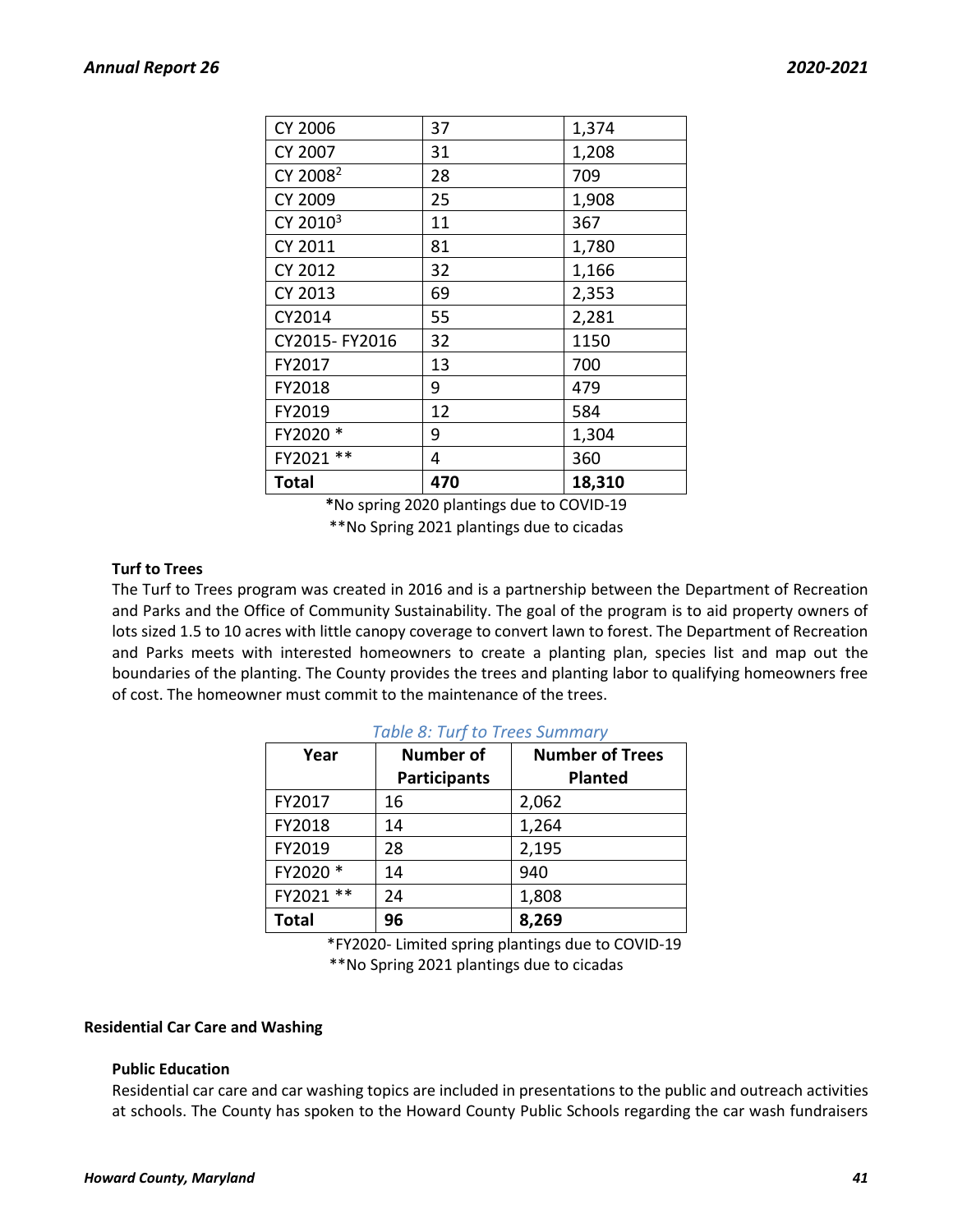that were being done by many schools. An explanation of the IDDE program and what can and cannot enter the storm drain system was provided. In general, school car wash fundraisers have stopped.

### **Proper Pet Waste Management**

### **The Bark Ranger Program**

In the summer of 2013, the Park Rangers of Howard County Recreation and Parks implemented a new educational initiative. "Bark Ranger" encourages patrons to clean up after their pets, specifically dogs, and to use a leash while visiting a Howard County parks. Dog feces left on the ground is unsightly, negatively impacts our ground and surface water, and attracts rodents. It is important to keep your dog on a leash. Not only is it the law, but it is important to protect wildlife, and be considerate to the other park patrons. We encourage the public and their pooches to take the pledge and be committed to protecting our environment. Currently the program has over 3,529 participants signed up that have taken the Bark Ranger pledge:

> *My Human and I care about our environment and the safety of others around us. We pledge to do our "doodie" and clean up after ourselves. I will remain on my leash by my Human's side at all times.*

As part of the Bark Ranger pledge, participants receive a Bark Ranger cloth bandana and a plastic bone which contains baggies to remove pet excrement. Through this initiative, visitors of Howard County Recreation and Parks facilities are made aware of the negative environmental impact that pet feces have. Those who participate are appreciated for the "dirty jobs" of pet-ownership and rewarded with a small token.

### **Information Provided to the Community**

The County provides various stormwater quality information to the community related to:

- NPDES Permitting Requirements
- Pollution Prevention Plan Development
- **Proper Housekeeping**
- Spill Prevention and Response

This information is provided when requested through presentations, mailings, telephone conversations, and one-on-one discussions in person.

### **Other Public Outreach and Education:**

#### *Water Reporter*

The HCPSS Watershed Report Card program for  $9<sup>th</sup>$  grade students successfully utilized Water Reporter in the fall of 2020 to track their water quality monitoring data and share through the interactive map feature. We continue to encourage residents to use Water Reporter to share stream conditions and post Stream Mapper reports.

### *Storm Drain Stenciling*

The Office of Community Sustainability developed a storm drain stencil with a local message, "Only Rain Down the Drain: Drains to Patuxent River/Patapsco River" to remind residents that materials dumped in storm drains will result in degradation of local water bodies. To date, over 460 drains have been stenciled by local groups including: homeowners associations, Eagle Scouts, Boy Scouts, Girl Scouts, Howard Community College, Howard County Public Schools, Howard County Watershed Stewards Academy, Baltimore Aircoil Company, and the READY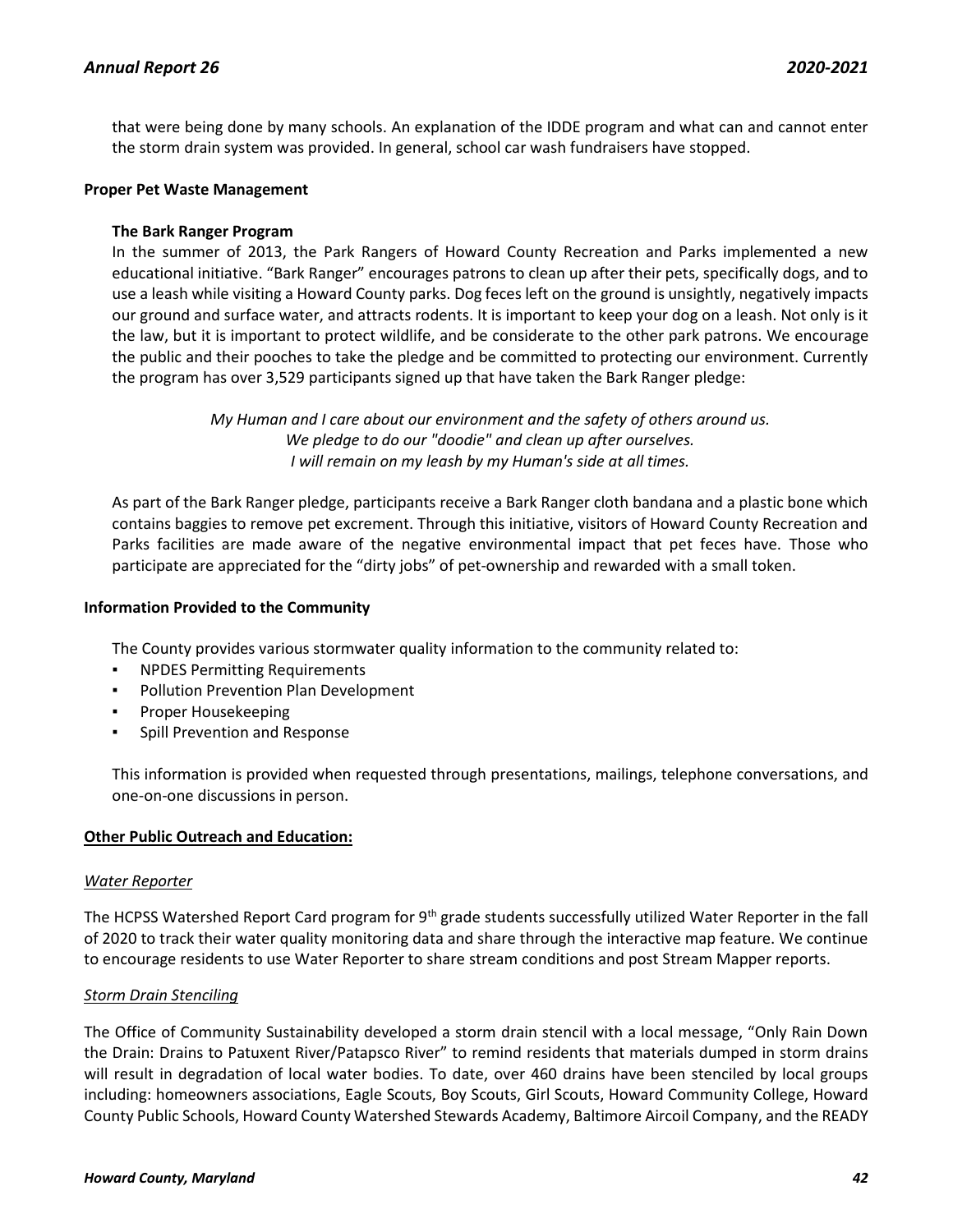program. The message itself will remind passersby not to pollute, but also educate the volunteers stenciling the drains and the communities witnessing the projects. Storm drain stenciling was put on hold in March 2020 due to COVID-19 social distancing requirements.

### *Community Groups*

The Office of Community Sustainability participates in several groups which educate the public about stormwater management, most prominently: Howard EcoWorks, the Howard County Watershed Stewards Academy (WSA), the Watershed Improvement Network (WIN), the Howard County Earth Forum, the Watershed Report Card Program, the Maryland Water Monitoring Council (MWMC), the Sierra Club, and Transition Howard County.

### *Health Department*

The Howard County Health Department continues to maintain information on its webpage noting that old prescriptions and medicines should not be poured down the drain or flushed since it may negatively affect the quality of streams, waterways, and the Bay. As part of the on-going Bay Restoration Fund (BRF) grant program, the Health Department continues to identify, prioritize and inspect qualifying properties with failing septic systems, coordinating the connecting of qualifying homes currently on septic systems within the Metropolitan District, plus evaluating system upgrades for possible acceptance into the grant program. State legislation effective November 2016 enables non-critical area counties (including Howard) the ability to exercise flexibility in requiring Best Available Technology (BAT) units for all new construction. This flexibility has helped enable a better targeted application of BRF funding, while leaving in place public health priorities. This has resulted in a reduction of BAT unit installations in the county since that time. The current grant award of \$259,000 (including an initial and supplemental award) is through June 2021. Proposals to MDE will be prioritized upon readiness to proceed, benefit to the public and groundwater. MDE, through HB12 legislation, has established criteria for additional funding to cover administrative costs of the BRF program for each county based upon county agreed to levels of support. Howard County has secured funding through FY 2022 for the lower-level support (up to \$57,000 each year based upon MDE certification). Howard County received \$57,000 in this additional BRF money in FY2021. During the fiscal year, the Health Department sent letters to homeowners who were overdue for BAT service.

### *E. Restoration Plans and Total Maximum Daily Loads*

*In compliance with §402(p)(3)(B)(iii) of the CWA, MS4 permits must require stormwater controls to reduce the discharge of pollutants to the MEP. By regulation at 40 CFR §122.44, BMPs and programs implemented pursuant to this permit must be consistent with applicable WLAs developed under EPA approved TMDLs (see list of EPA approved TMDLs attached and incorporated as Attachment B).* 

*Howard County shall annually provide watershed assessments, restoration plans, opportunities for public participation, and TMDL compliance status to MDE. A systematic assessment shall be conducted and a detailed restoration plan developed for all watersheds within Howard County. As required below, watershed assessments and restoration plans shall include a thorough water quality analysis, identification of water quality improvement opportunities, and a schedule for BMP and programmatic implementation to meet stormwater WLAs included in EPA approved TMDLs.*

### *1. Watershed Assessments*

*a. By the end of the permit term, Howard County shall complete detailed watershed assessments for the entire County. Watershed assessments conducted during previous permit cycles may be used to comply with this requirement, provided the assessments include all of the items listed in PART*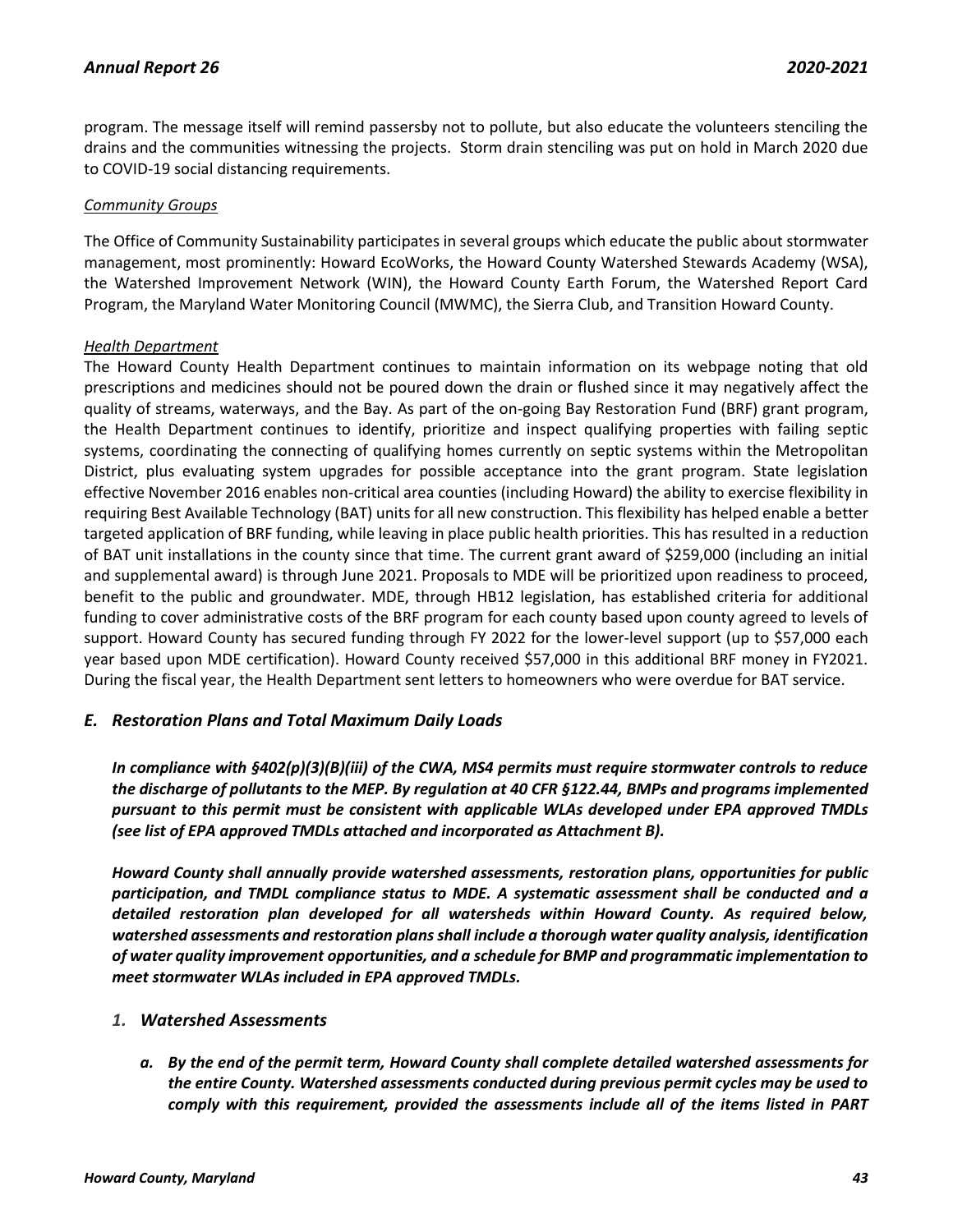*IV.E.1.b. below. Assessments shall be performed at an appropriate watershed scale (e.g., Maryland's hierarchical eight or twelve-digit sub-basins) and be based on MDE's TMDL analysis or an equivalent and comparable County water quality analysis.*

- *b. Watershed assessments by the County shall:*
	- *I. Determine current water quality conditions;*
	- *II. Include the results of a visual watershed inspection;*
	- *III. Identify and rank water quality problems;*
- *IV. Prioritize all structural and nonstructural water quality improvement projects; and*
- *V. Specify pollutant load reduction benchmarks and deadlines that demonstrate progress toward meeting all applicable stormwater WLAs.*

### **Annual Update Number 26 Status**

Under Howard County's current MS4 permit (Part IV.E.1), the County is required to develop Watershed Assessments to assess current conditions and to identify restoration opportunities to address pollutant reductions in approved TMDLs. In accordance with this requirement, Howard County's SWMD sponsored assessments of the Little Patuxent and Middle Patuxent Watersheds in 2015 which were reported on in AR20. In 2016 the County completed assessments in the Patuxent watersheds (Brighton Dam, Patuxent River Upper, and Rocky Gorge Dam) and the Patapsco watersheds (Patapsco River Lower North Branch, Patapsco River South Branch) thereby completing assessments of all the County's watersheds. The County scheduled public meetings in late January of 2017 to introduce the assessment results and provide the assessments for a 30-day comment period. No comments were received. The County continues to perform restoration projects from the Watershed Assessments as projects that will provide water quality improvement and impervious area surface restoration.

### *2. Restoration Plans*

*a. Within one year of permit issuance, Howard County shall submit an impervious surface area assessment consistent with the methods described in the MDE document "Accounting for Stormwater Wasteload Allocations and Impervious Acres Treated, Guidance for National Pollutant Discharge Elimination System Stormwater Permits" (MDE, Jun. 2011 or subsequent versions). Upon approval by MDE, this impervious surface area assessment shall serve as the baseline for the restoration efforts required in this permit.*

*By the end of this permit term, Howard County shall commence and complete the implementation of restoration efforts for twenty percent of the County's impervious surface area consistent with the methodology described in the MDE document cited in PART IV.E.2.a. that has not already been restored to the MEP. Equivalent acres restored of impervious surfaces, through new retrofits or the retrofit of pre-2002 structural BMPs, shall be based upon the treatment of the WQ<sup>v</sup> criteria and associated list of practices defined in the 2000 Maryland Stormwater Design Manual. For alternate BMPs, the basis for calculation of equivalent impervious acres restored is based upon the pollutant loads from forested cover.*

*b. Within one year of permit issuance, Howard County shall submit to MDE for approval a restoration plan for each stormwater WLA approved by EPA prior to the effective date of the permit. The County shall submit restoration plans for subsequent TMDL WLAs within one year of EPA approval. Upon*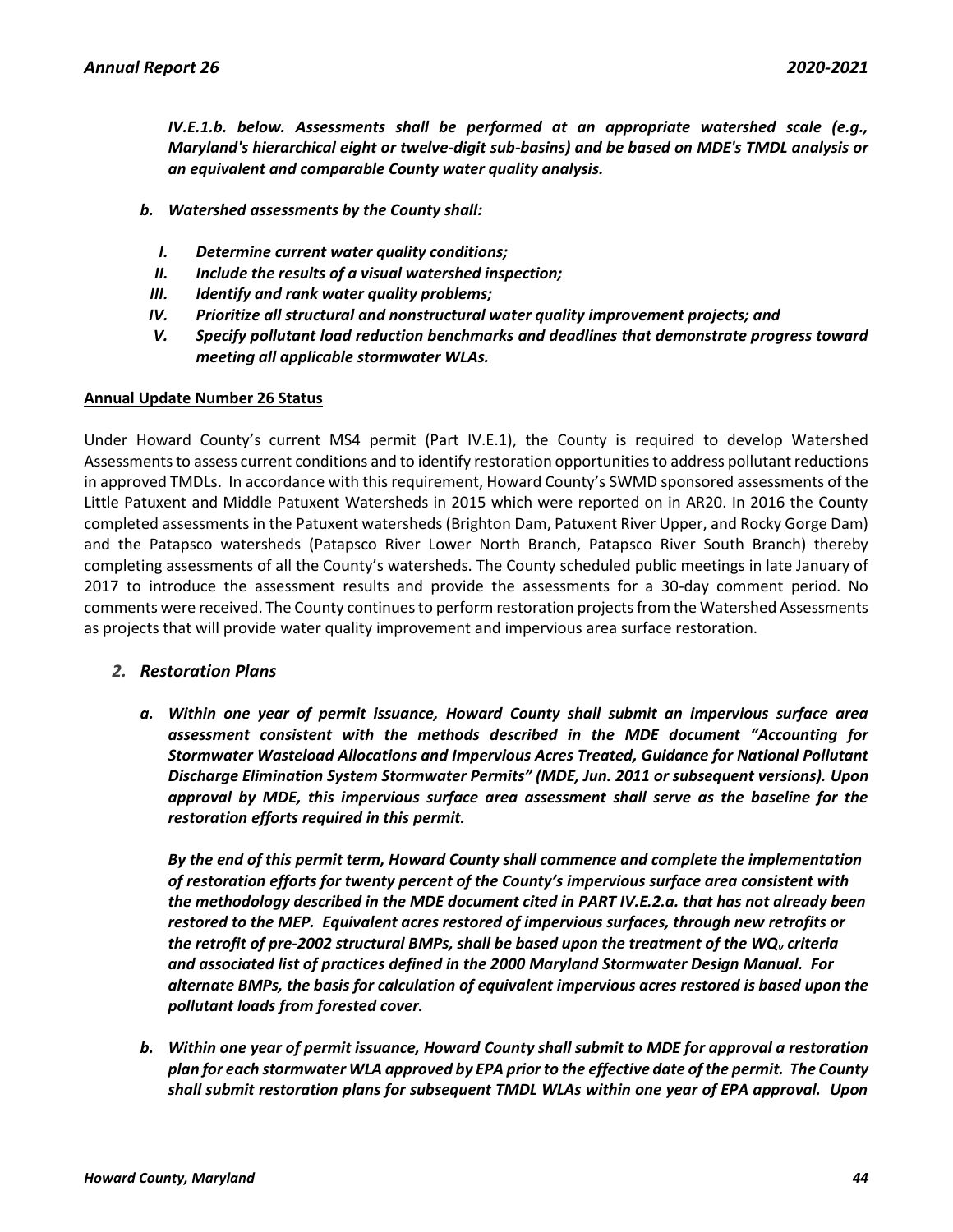*approval by MDE, these restoration plans will be enforceable under this permit. As part of the restoration plans, Howard County shall:*

- *I. Include the final date for meeting applicable WLAs and a detailed schedule for implementing all structural and nonstructural water quality improvement projects, enhanced stormwater management programs, and alternative stormwater control initiatives necessary for meeting applicable WLAs;*
- *II. Provide detailed cost estimates for individual projects, programs, controls, and plan implementation;*
- *III. Evaluate and track the implementation of restoration plans through monitoring or modeling to document the progress toward meeting established benchmarks, deadlines, and stormwater WLAs; and*
- *IV. Develop an ongoing, iterative process that continuously implements structural and nonstructural restoration projects, program enhancements, new and additional programs, and alternative BMPs where EPA approved TMDL stormwater WLAs are not being met according to the benchmarks and deadlines established as part of the County's watershed assessments.*

### **Annual Update Number 26 Status**

To meet the requirements under section IV.E Restoration Plans and Total Maximum Daily Loads, Howard County developed several related projects in 2015-2016. First are the watershed assessments conducted in the Little Patuxent and Middle Patuxent watersheds (2015) and the assessments for the Patuxent and Patapsco watersheds (2016) which were described in previous annual reports. The Countywide Implementation Strategy, or CIS, was developed in 2015 as the County's overall Restoration Plan. The County updated the CIS in December of 2017 based on MDE comments, the County's approved impervious baseline, updates to the County's programs and strategies, and County progress made through FY17.

The CIS included three major elements:

- 1. Impervious Area Assessment to set the County's total jurisdictional impervious area, the total treated impervious area, the baseline untreated impervious area, and the 20% restoration target.
- 2. Impervious Area Restoration the CIS establishes the current progress and the planned project and programs needed to meet the impervious restoration by the end of the permit in December 2019.
- 3. TMDL Restoration the CIS establishes the current progress and the planned project and programs needed to meet the County's stormwater wasteload allocation (SW-WLAs) with cost, schedule, and final dates for meeting each required reduction.

The CIS is not updated and resubmitted with this FY21 annual report. The County is using other planning and reporting mechanisms to continue its planning and tracking efforts including the impervious restoration accounting analysis and reporting (*Howard County Impervious Restoration Accounting: Methodology and Results*), annual MS4 reports that include updates on implementation and modeled pollutant load reductions, and individual TMDL plans for new TMDLs finalized after the CIS update in 2017.

### **Impervious Area Assessment**

As a requirement of section PART IV.E.2.a of the National Pollutant Discharge Elimination System (NPDES) Municipal Separate Storm Sewer System (MS4) Discharge Permit issued by MDE to Howard County, the County must conduct an impervious area assessment. The assessment defines the County's impervious area baseline and sets the 20% impervious area restoration goal for pre-2002 impervious acres not already restored to the maximum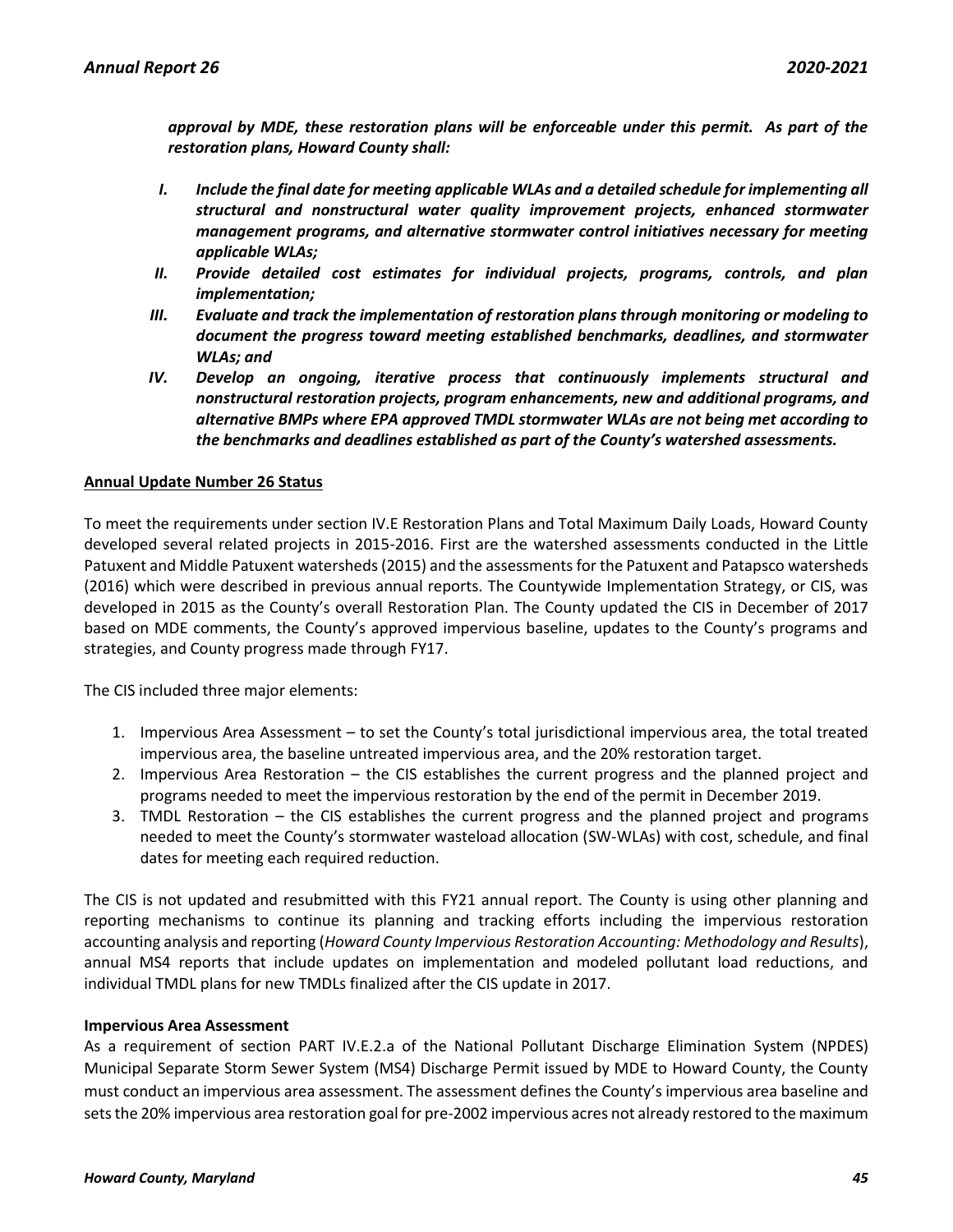extent practicable (MEP). The restoration was required to be complete by December 2019, the end of the administratively continued permit term. As part of the impervious area accounting and restoration process, the MS4 Permit provides for each Phase I MS4 municipality to submit an updated and revised impervious baseline in year 4 of the current permit, which for Howard County was 2018. The revised baseline can include changes related to newly documented BMPs, updates to restoration BMP crediting, and improvements in the supporting GIS data and databases.

# *Previous Assessments*

Howard County submitted the revised impervious baseline report (*Howard County Impervious Area Classification and Baseline Accounting: Methods and Results*) in December of 2018 with the NPDES annual report. Per comments from MDE dated August 2, 2019, MDE accepted Howard County's methodology but asked for clarification of the classification of impervious acres deducted from Howard County's baseline. In response to MDE's comments, the *Impervious Area Classification and Baseline Accounting* report was revised and resubmitted with AR24 in November of 2019. The revisions attempted to address MDE's comments, clarify the impervious area assessment, and finalize the County's baseline. The document followed the Impervious Surface Area Assessment steps laid out in Section II, steps 1 through 5 of MDE's 2014 Accounting Guidance (MDE, 2014) to determine the stormwater conveyance or system of conveyances owned and operated by Howard County and, ultimately, the impervious area that has not already been treated or restored to the MEP, or baseline, and is subject to the 20% restoration requirement. To define the delineated MS4, Howard County included the Census Urbanized Area, County-owned property and roadway right of way, and those areas that drain to and through the County's currently mapped stormwater infrastructure including outfalls, storm drains, and stormwater BMPs. Per the 2014 MDE guidance, the County would have continuous updates to the extent of the delineated MS4 as new development and field verification are implemented throughout the County to maintain an accurate delineated area.

MDE's comments on the November 2019 version were received by the County in April of 2020. A major comment addressed the County's use of a delineated MS4 area to define the impervious areas that the County is responsible for in terms of the 20% restoration goal and stated that the area in question needed to be jurisdiction-wide.

# *Current and Final Assessment*

Following receipt of MDE's comments on the November 2019 baseline accounting and based on additional discussions between Howard County and MDE, Howard County chose to forgo the use of a delineated MS4 boundary and is using the jurisdiction‐wide MS4, per MDE direction, for the purposes of setting the baseline, 20% impervious area restoration target, and performing the final impervious area restoration accounting for the permit term ending in 2019. However, the County reserves the right to revisit the issue in the future should it become necessary.

The County submitted a FINAL baseline accounting methodology and results report to MDE in June of 2020, along with supplemental files and backup. The County also submitted a final version of the *Howard County Impervious Restoration Accounting: Methodology and Results* report, which addresses MDE comments on previous versions of the report and documents the County's impervious restoration through the end of the permit term. Both reports are included as narrative files included with this AR25 submittal.

Based on the MDE accepted methods, the total MS4 impervious surface area under the County's responsibility is 15,223.4 acres as of 2002, the baseline year. The impervious baseline treated area is 4,204.5 acres, and the untreated area or area not treated to the MEP is 11,018.9 acres. Applying the 20% factor to the untreated area yields a 20% restoration target of 2,203.8 acres. These values match those reported and approved by MDE in the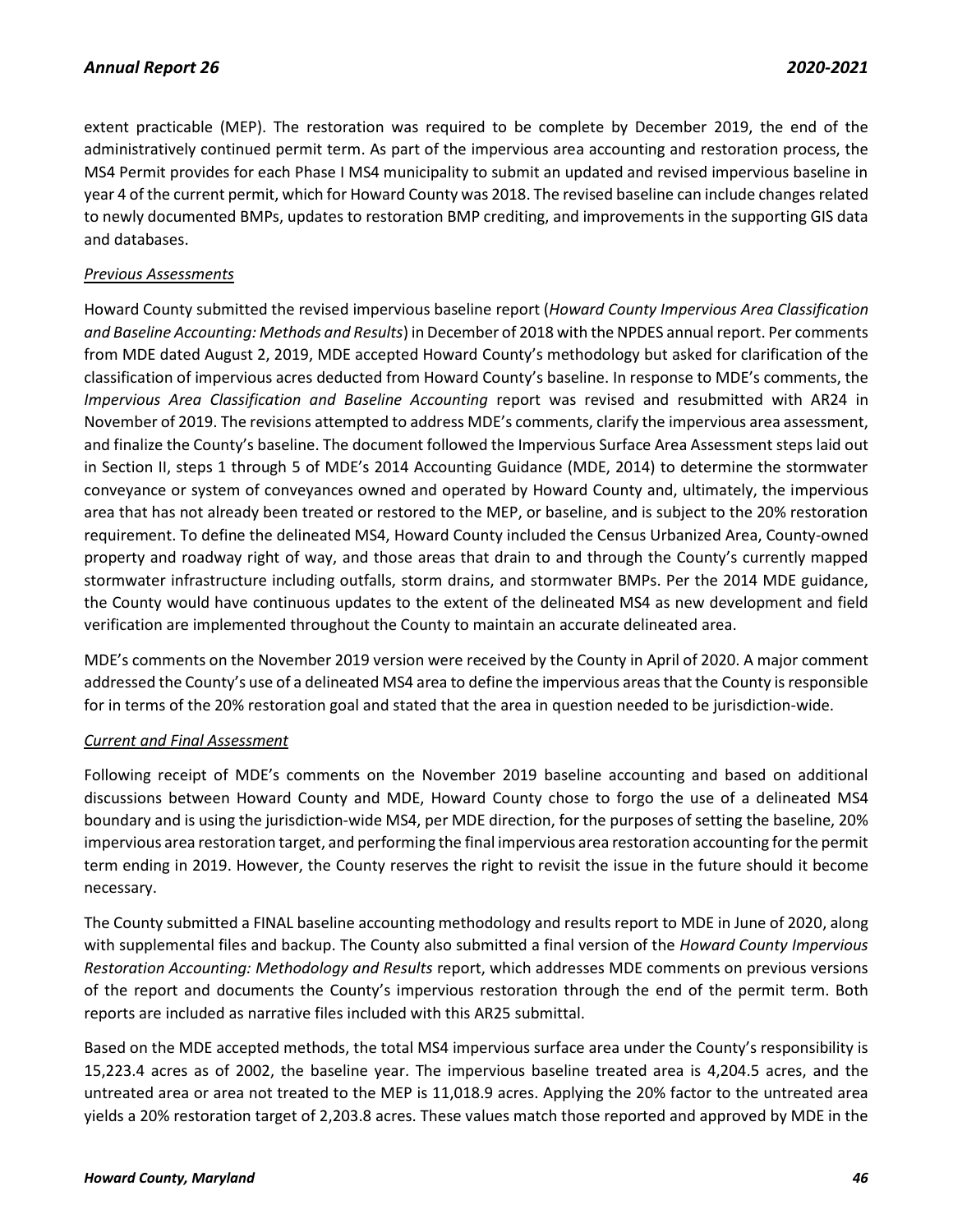June 2020 baseline accounting report. A summary of the assessment per watershed is presented in Table 9. It is noted that the rooftop and non-rooftop disconnects were not analyzed per watershed, therefore the untreated and treated for each subwatershed reported below do not account for the disconnects but the total analysis at the County scale is correct.

| Watershed                                      | <b>Countywide MS4</b><br><b>Impervious Area</b> | <b>Impervious</b><br><b>Baseline Treated</b> | <b>Calculated</b><br><b>Impervious Baseline</b><br><b>Untreated</b> | <b>Restoration</b><br><b>Target (20%)</b> |
|------------------------------------------------|-------------------------------------------------|----------------------------------------------|---------------------------------------------------------------------|-------------------------------------------|
| Triadelphia Reservoir<br>(Brighton Dam)        | 1,377.6                                         | 95.6                                         | 1,282.0                                                             |                                           |
| Little Patuxent River                          | 7,080.1                                         | 1,558.9                                      | 5,521.2                                                             |                                           |
| <b>Middle Patuxent River</b>                   | 2,506.9                                         | 452.1                                        | 2,054.8                                                             |                                           |
| Patapsco River L N Br                          | 2,971.4                                         | 834.2                                        | 2,137.2                                                             |                                           |
| Patuxent River Upper                           | 311.0                                           | 108.8                                        | 202.2                                                               |                                           |
| Rocky Gorge Dam                                | 424.1                                           | 66.2                                         | 357.9                                                               |                                           |
| South Branch Patapsco                          | 552.2                                           | 13.9                                         | 538.3                                                               |                                           |
| Rooftop and Non-<br><b>Rooftop Disconnects</b> | N/A                                             | 1,074.8                                      | N/A                                                                 |                                           |
| Countywide                                     | 15,223.4                                        | 4,204.5                                      | 11,018.9                                                            | 2,203.8                                   |

## *Table 9: Impervious Area Assessment Summary in Acres*

### **Impervious Area Restoration Progress Through December 2019**

A summary of the impervious restoration progress made through the end of the County's permit term (December 17, 2019) by Howard County is included in Table 10 below and detailed in the report submitted with this annual report titled *Howard County Impervious Restoration Accounting: Methodology and Results, Revised June 2020*. Projects and programs completed after June 20, 2010, and up through the end of FY19 (June 30, 2019) and through the end of the permit term in December 2019 are restoration and are applied to meeting the 20% target. Impervious restoration calculations were made following MDE's 2014 Accounting Guidance and associated Bay Program Expert Panel reports.

Through the end of the current permit, the County has achieved credits for restoring 2,912.6 acres or 26.4% of the untreated impervious baseline. Based on these results Howard County has met its responsibility to restore 20% of its baseline within the permit term. Details of the specific projects implemented, and their associated impervious reductions and cost can be found in the County's NPDES geodatabase submitted with this annual report.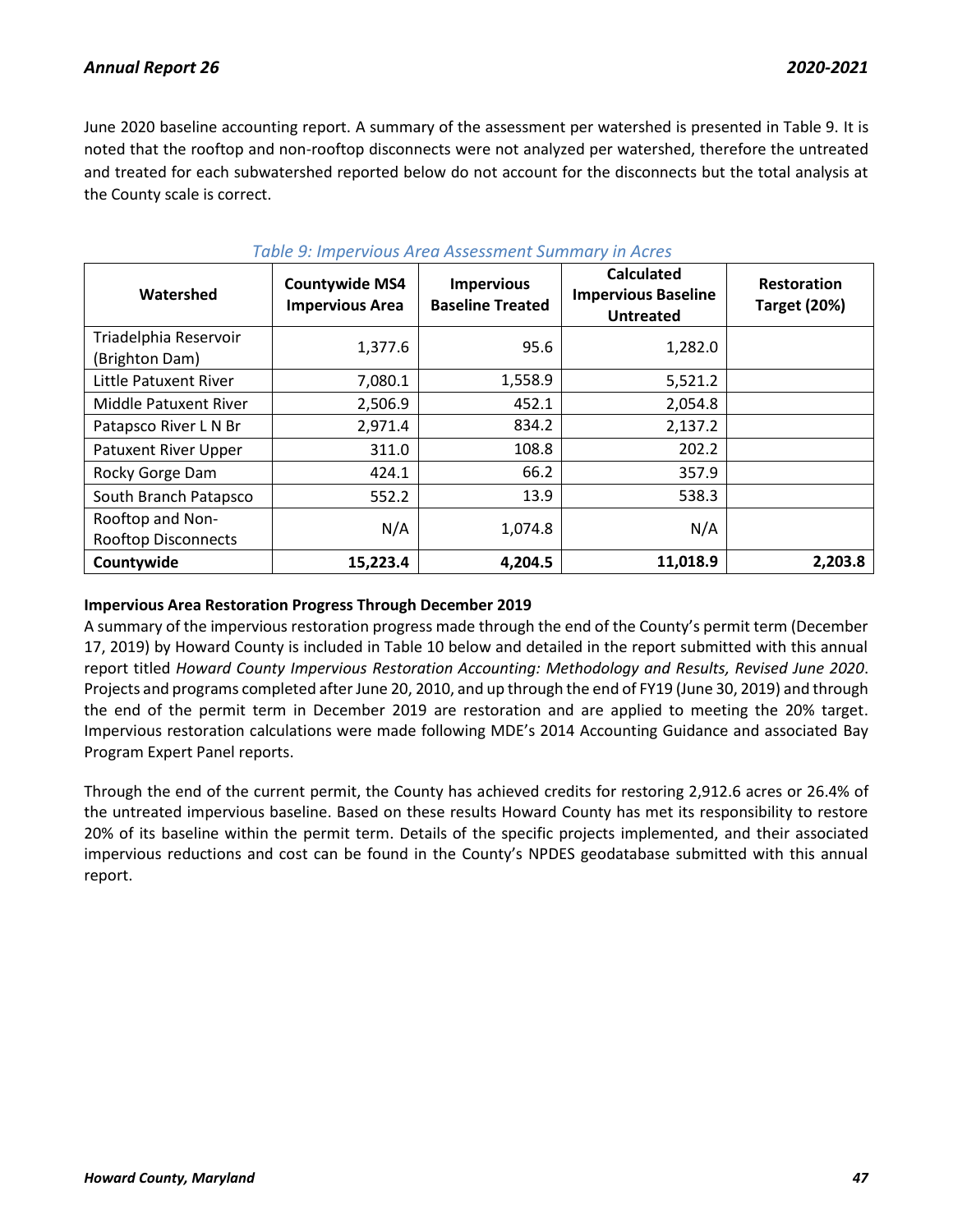|                                                | <b>Restoration Progress</b> | <b>Restoration Progress</b> |
|------------------------------------------------|-----------------------------|-----------------------------|
| Watershed                                      | through End of Permit       | through End of Permit       |
|                                                | Term as of December 2019    | Term to 20% Target          |
| <b>Permanent Credits</b>                       |                             |                             |
| Triadelphia Reservoir (Brighton Dam)           | 192.7                       | 42.9                        |
| Little Patuxent River                          | 1,364.8                     | 1,005.1                     |
| Middle Patuxent River                          | 253.6                       | 143.9                       |
| Patapsco River L N Br                          | 525.3                       | 443.6                       |
| <b>Patuxent River Upper</b>                    | 0.1                         | 0.1                         |
| Rocky Gorge Dam                                | 9.8                         | 7.2                         |
| South Branch Patapsco                          | 6.9                         | 6.5                         |
| <b>Subtotal Permanent Credits</b>              | 2,353.1                     | 1,649.2                     |
| <b>Annual Practice Credits</b>                 |                             |                             |
| Inlet and Pipe Cleaning (average FY17 to end   | 67.8                        | 67.8                        |
| of permit term)                                |                             |                             |
| Street Sweeping (average FY11 to FY19)         | 351.4                       | 351.4                       |
| Septic Pump-outs (5-yr period)                 | 140.3                       | 140.3                       |
| <b>Subtotal Annual Credits</b>                 | 559.5                       | 559.5                       |
| <b>Summary</b>                                 |                             |                             |
| <b>Total Countywide Impervious Restoration</b> | 2,912.6                     | 2,208.8                     |
| % Impervious Treated                           | 26.4%                       | 20.0%                       |
| Remaining Impervious Restoration Acres in      |                             |                             |
| Current (Administratively Continued) Permit    | 0                           | 0                           |
| Term                                           |                             |                             |

*Table 10: Impervious Area Restoration End of Permit Term Progress Summary in Acres*

# **Impervious Area Restoration Planned Progress**

The County has purposely programmed more projects than necessary to reach the 20% impervious surface restoration goal of its current permit as an adaptive management measure, in the event that certain projects would have been delayed or deemed not feasible. In addition, changes in crediting rates and methods throughout the permit term led to adjustments in restoration progress calculations each year. As such, Howard County exceeded its 20% impervious surface restoration goal by 708.8 acres or 6.4%, based on the impervious restoration calculations made following MDE's 2014 Accounting Guidance and associated Bay Program Expert Panel reports.

The County ran an analysis to determine when the 20% goal was reached. To do this, first the annual practice treatments were accounted for, including street sweeping, inlet cleaning, and septic system pump-outs. Then each permanent credit project was ordered sequentially by date of completion. In this analysis it is determined that the 20% goal was reached on March 30, 2018. The last project in the credit sequence overtreated the 20% goal by 5.0 impervious acres making the County's total impervious restoration 2,208.8 impervious acres. Table 10 presents the County's final current permit values, showing restoration progress for permanent practices and annual practices up to the 20% goal. The impervious restoration is also presented in the RESTORED\_ACRES field of the Impervious Surfaces table in the County's NPDES geodatabase. Projects that were completed after the 20% goal was met and those new projects added to the analysis completed in FY21 are included in the geodatabase submitted with this annual report. It is Howard County's intention and MDE has acknowledged that any and all projects completed after the County has met its 20% impervious surface restoration goal and prior to issuance of its next MS4 permit will be credited toward the County's impervious surface restoration goals outlined in the next MS4 permit. Additionally, it is the County's understanding that impervious area restoration calculations for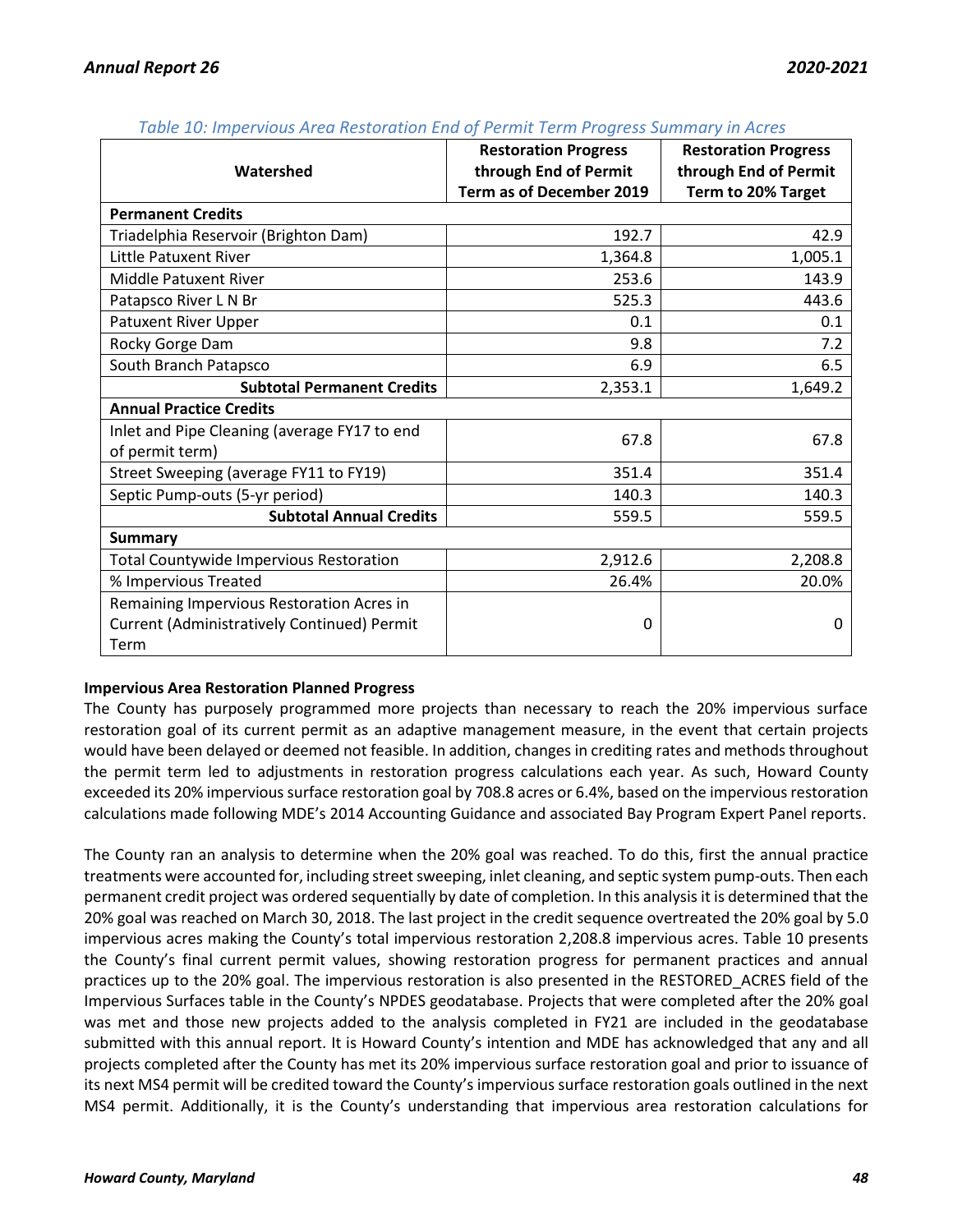projects completed after the 20% is met will be based on MDE's new 2021 Accounting Guidance. At this time, impervious area restoration calculations for projected completed after the 20% is met are following MDE's 2020 Accounting Guidance. The MDE 2020 Guidance is the draft version of the final MDE 2021 Guidance, published on November 5, 2021. The County will be updating credit calculations in FY22 to align with the November 2021 updated guidance. toward All permanently credit projects after March 30, 2018, are credited toward the County's next MS4 permit and can be identified by referring to the PERMIT\_NUM field of the County's NPDES geodatabase and sorting for "21-DP-3318". In addition, as a result of routine database cleanup efforts, there are some projects that were completed before March 30, 2018, that were newly identified and have now been added to the County's datasets. These records are also identified under the Permit Number "21-DP-3318." The County thought it was a cleaner approach to include these projects in crediting toward the next permit rather than changing the final treatment values under the current permit which has been previously submitted and reviewed and approved by MDE. The County has discussed this situation with MDE, and MDE approved of the accounting approach.

### **TMDL Restoration Plan**

### **Local TMDLs**

As a requirement of section PART IV.E.2.b of the County's NPDES MS4 permit, the County developed a restoration plan by December 2015 for each SW-WLA approved by EPA prior to the effective date of the permit. As noted previously, the County developed the Countywide Implementation Strategy (CIS) in 2015 (submitted with AR20) to address this requirement. A revised CIS was included with the County's AR22 submittal in 2017. It is the County's understanding based on draft and tentative determination versions of the next permit, that a *Countywide Stormwater TMDL Implementation Plan* will be required and will be updated annually. The County will complete this plan in the new permit cycle as the next major update to the CIS.

There are currently 10 final approved TMDLs within Howard County with either an individual or aggregate SW-WLA, nine of which were addressed in the CIS. Since completion of the CIS, only one new local TMDL has been adopted, a PCB TMDL for the Patuxent approved by the EPA in September of 2017. Howard County submitted a draft PCB TMDL Restoration Plan for the Tidal Fresh portion of the Patuxent River (PAXTF) to MDE in September 2018. MDE approved the County's plan in a comment letter dated September 23, 2019. Howard County received comments from MDE, held two meetings with MDE to discuss the plan including the source tracking and monitoring elements, and collaborated with Anne Arundel County on a consistent monitoring approach. Howard County addressed the comments and submitted a revised version of the report in April of 2020. Howard County is continuing dialogue with MDE and Anne Arundel County before developing a Sampling and Analysis Plan and initiating field investigations. Howard County and Anne Arundel County also met with KCI and other jurisdictions listed in the PCB TMDL, including Montgomery County, Prince George's County, and Maryland Department of Transportation State Highway Administration, on August 19, 2021, and October 21, 2021, to discuss further collaboration and consistency in approach when developing a Patuxent Sampling and Analysis Plan and initiating field investigations. Because the focus for PCBs is currently on source tracking, MDE has recommended that modeling PCB loads and reductions is not helpful or necessary at this stage. Therefore, after confirming with MDE, the County has not re-modeled PCB loads for the FY21 progress and has included the FY19 modeling results and loads in the submitted geodatabase. MDE held a meeting with the jurisdictions on October 29, 2021, and reviewed the content of their forthcoming PCB Guidance document. The jurisdictions will continue to meet and collaborate after the PCB Guidance is published and in effect.

Table 11 indicates the local TMDLs that the County is currently addressing. Although there are sediment and phosphorus TMDLs established for Centennial Lake (approved April 2002) and a bacteria TMDL established for the lower segment of the Patuxent River Upper (approved August 2011), they do not have SW-WLAs assigned to the Howard County MS4 source sector and are therefore not included in the County's TMDL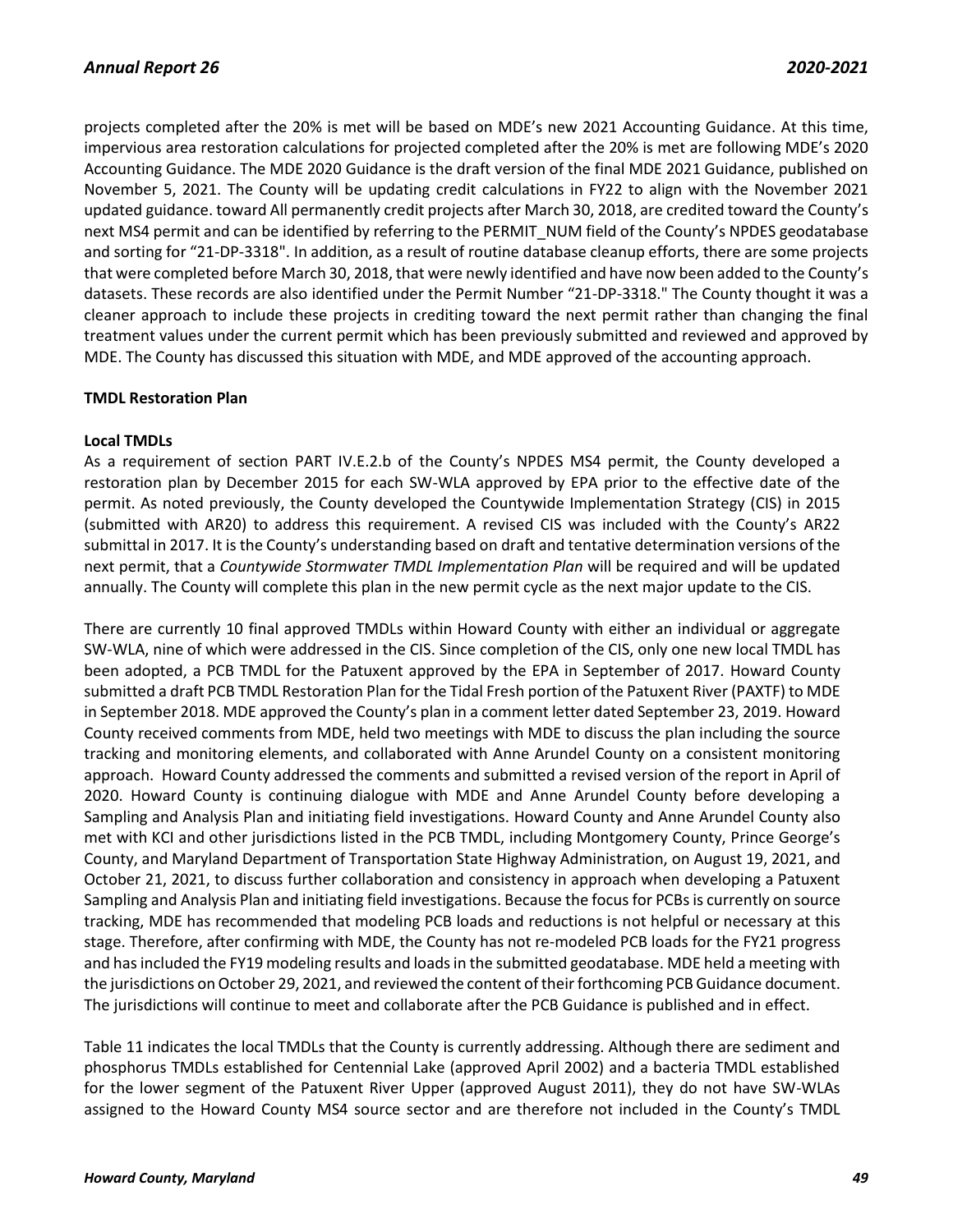requirements. The Triadelphia Reservoir has a sediment TMDL; however, the County MS4 Phase I urban sector requires a 0% reduction in baseline sediment loads and will not be addressed further. South Branch Patapsco does not have a local TMDL, but it is included in the analysis since it, with the Patapsco River Lower North Branch, makes up the Baltimore Harbor watershed. The Middle Patuxent watershed does not have a local TMDL. Attachment B of the County's current permit also lists a mercury impairment in Cash Lake in the Patuxent River Upper Watershed on the list of Howard County TMDLs with applicable SW-WLAs. Cash Lake and its drainage area are located wholly within Prince George's County; therefore, Howard County is not responsible for this TMDL, and it is not included.

Based on MDE guidance, growth in the stormwater load since the TMDL baseline year is not accounted for in the analysis. Local TMDLs are considered met, from a planning perspective, when the load reductions associated with restoration progress coupled with the planned restoration load reductions included in the County's database exceed the load reduction required. Some TMDLs are estimated to be exceeded by a wide margin because removals per pollutant type are not achieved at the same rate. TN removal rates are relatively low compared to TP and TSS on a per project basis. This impacts watersheds with multiple TMDLs and also nested watersheds as in Baltimore Harbor.

In 2021, MDE released their TMDL Implementation Progress and Planning (TIPP) tool which is a local TMDL modeling spreadsheet based on Chesapeake Bay Watershed Model Phase 6 (CBP WM P6). This spreadsheet model was used to model baseline, permit, and FY21 progress scenarios for allthe local TN, TP, and TSS TMDLs. In addition, the local TMDL baseline scenarios developed in 2021 used impervious and turf acres that were translated to baseline conditions following a backcasting land cover methodology developed by Baltimore County and reviewed and approved by MDE. The Chesapeake Assessment Scenario Tool (CAST) CBP WM P6 model was used to model loads for local TMDLsin FY20, and previous modeling up through reporting the FY19 progress had used the Maryland Assessment Scenario Tool (MAST) CBP WM Phase 5.3.2. Using the TIPP spreadsheet, the loads are translated from the values derived by the Bay model version that was used in the development of the TMDLs and translated to the TIPP model, making them compatible with current methods following MDE recommendations. All County completed structural and nonstructural water quality improvement projects, enhanced stormwater management programs, and alternative stormwater control initiatives through 7/18/2014 were modeled in the TIPP to calculate 2014 permit loads. Progress through the end of FY21 was modeled in the TIPP to calculate current progress loads for each TN, TP, and TSS local TMDL.

Table 11 presents translated baseline loads for each SW-WLA to calculate the load reduction required from the baseline value. Refer to the Narrative Files for a comparison of local TMDL baseline and progress loads and percent reductions from the previous two years of reporting (FY19 and FY20) with FY21 results also included. Because the modeling methods changed between FY19 and FY20, and again between FY20 and FY21, we felt it was instructive to see the values in comparison. MDE is aware that switching from CAST modeling to the TIPP spreadsheet tool will affect results. The County will revisit modeling and land cover methodologies again in FY22.

The Patapsco River LNB bacteria TMDL is a 75% reduction in a smaller subwatershed (PAT0148). Loads and load reductions were calculated using data and assumptions from the Watershed Treatment Model (WTM) developed by the Center for Watershed Protection. To estimate the effectiveness of a pet waste program (see description of program in Management Measures below), the calculations integrate bacteria colonies per lb. of dog waste (10 bn MPN/lb.), a 65% die-off factor between source and receiving streams, and estimates of the program's effectiveness in motivating owners to pick up waste. Of the 872.1 lbs. of waste collected, it was assumed that 60% of that waste would have been picked up anyway even without the pet waste stations (WTM documentation, 2001), and that 40% or 348.8 lbs. would be considered "new" pick up.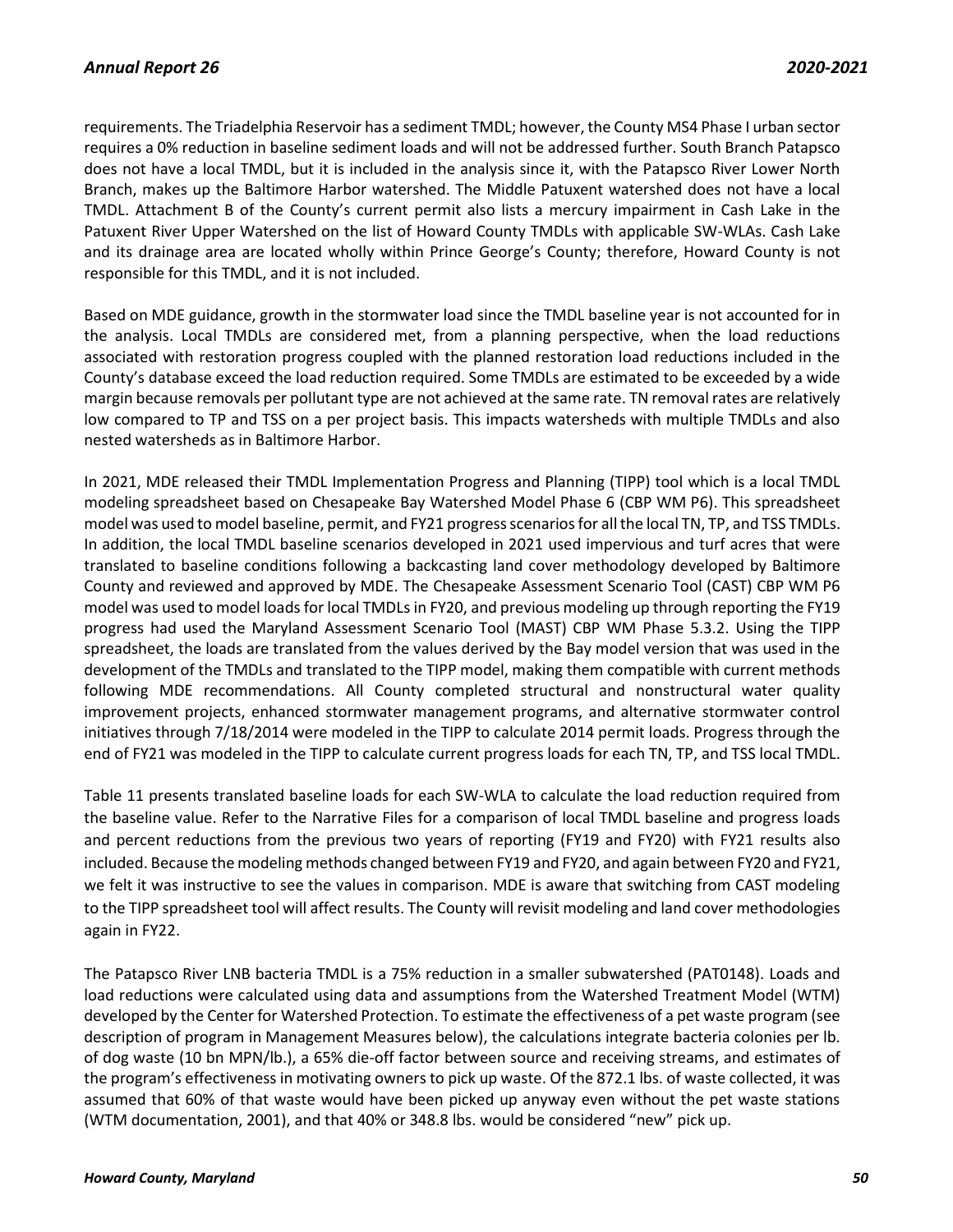| <b>Watershed Name</b>                   | Watershed<br><b>Number</b> | <b>WLA</b><br><b>Type</b> | <b>Pollutant</b><br>and Units       | <b>Baseline</b><br>Year | <b>Baseline Load</b> | <b>MDE</b><br><b>Published</b><br><b>Reduction</b> |
|-----------------------------------------|----------------------------|---------------------------|-------------------------------------|-------------------------|----------------------|----------------------------------------------------|
|                                         |                            | Individual                | Sediment<br>EOS lbs/yr              | 2005                    | 31,877,490           | 10.0%                                              |
| Patapsco River Lower<br>North Branch    | 02130906                   | Aggregate                 | <b>Bacteria</b><br>MPN/100m<br>L/yr | 2005                    | 21,826               | 75%                                                |
|                                         | 02130906                   |                           | Nitrogen                            | 1995                    | 131,496              | 15.0%                                              |
| <b>Baltimore Harbor</b>                 | 02130908                   | Aggregate                 | EOR lbs/yr                          |                         |                      |                                                    |
| (Patapsco R LN Br +<br>S Br Patapsco)   | 02130906                   | Aggregate                 | Phosphorus                          | 1995                    | 9,404                | 15.0%                                              |
|                                         | 02130908                   |                           | EOR lbs/yr                          |                         |                      |                                                    |
| <b>Patuxent River Tidal</b><br>Fresh    | Subshed<br><b>PAXTF</b>    | Aggregate                 | PCB g/yr                            | 2014                    | 208                  | 99.9%                                              |
| <b>Patuxent River Upper</b>             | 02131104                   | Individual                | Sediment<br>EOS lbs/yr              | 2005                    | 1,405,865            | 11.40%                                             |
| Little Patuxent River                   | 02131105                   | Individual                | Sediment<br>EOS lbs/yr              | 2005                    | 48,314,743           | 48.10%                                             |
| Rocky Gorge<br>Reservoir                | 02131107                   | Aggregate                 | Phosphorus<br>EOR lbs/yr            | 2000                    | 1,595                | 15%                                                |
| Triadelphia Reservoir<br>(Brighton Dam) | 02131108                   | Aggregate                 | Phosphorus<br>EOR lbs/yr            | 2000                    | 6,517                | 15%                                                |
|                                         |                            | Aggregate                 | Sediment<br>EOR lbs/yr              | 2000                    | <b>NA</b>            | 0%                                                 |

# *Table 11: Howard County Local TMDL Summary*

# **Chesapeake Bay TMDL**

The Chesapeake Bay TMDL, established by the EPA (EPA, 2010), sets pollution limits for nitrogen, phosphorus, and sediment in the Chesapeake Bay Watershed. While not a requirement in the County's NPDES MS4 permit, strategies provided in County plans to meet local TMDL reduction targets and impervious restoration treatment are also modeled against the Bay TMDL goals in order to calculate progress. The County's MS4 permit is requiring compliance with the Chesapeake Bay TMDL for the stormwater sector through the use of the 20% impervious surface restoration strategy. CAST CBP WM Phase 6 was used to calculate baseline, target, permit and current loads for the Bay TMDL. Because CAST was developed specifically for Bay scale modeling for the Bay TMDL pollutants, it was determined to be the more appropriate modeling tool.

### **Management Measures**

Management measures to reduce pollutant loads and restore impervious surfaces include structural stormwater BMPs, alternative practices, and also non-structural County based and homeowner-implemented programs. These include projects currently identified in the County's Capital Improvement Plan (CIP) list. Details of the specific planned projects and their associated pollutant reductions can be found in the County's NPDES geodatabase.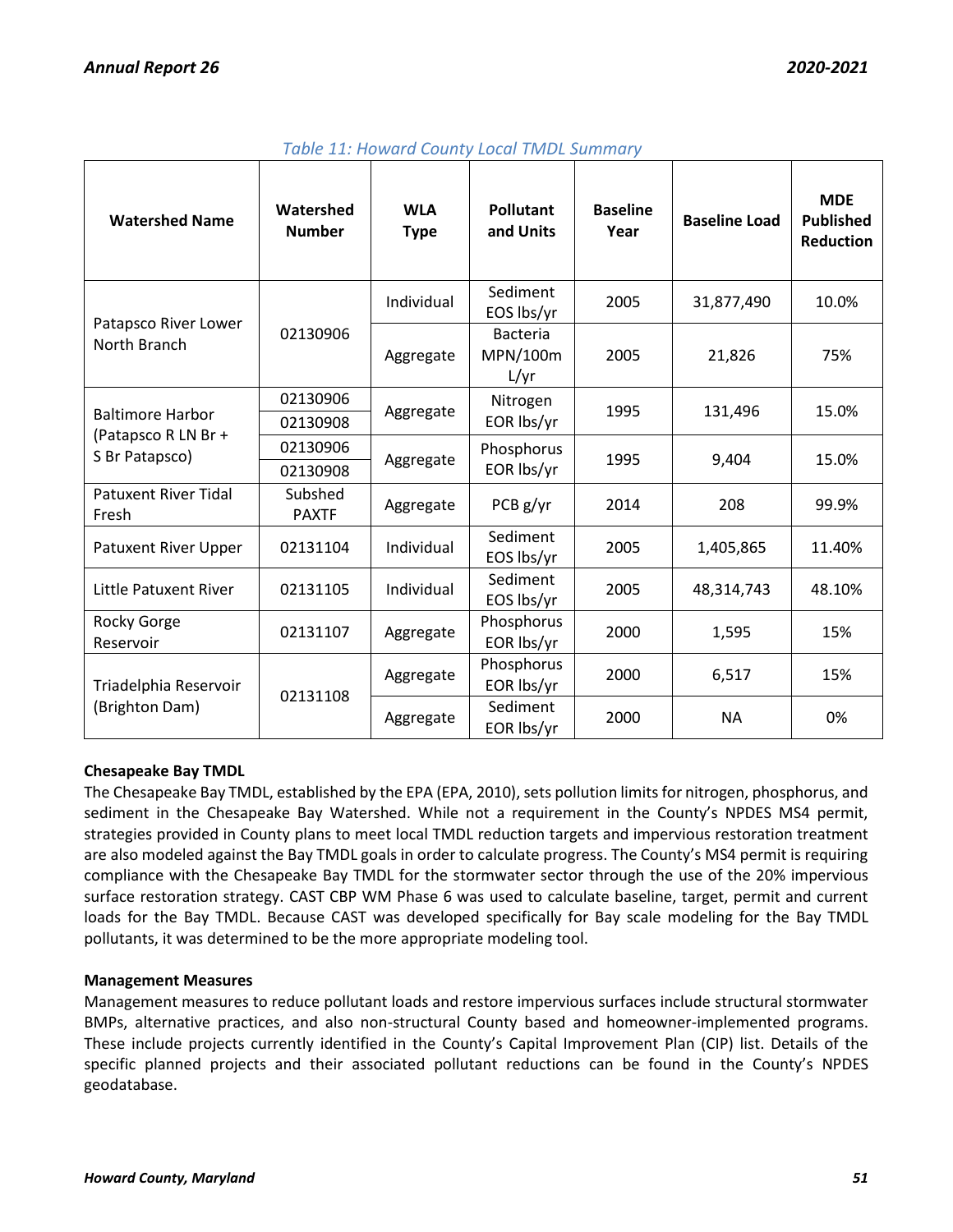Howard County partnered with the Patapsco Heritage Greenway to implement a pet waste program in the Patapsco LNB in the TMDL subwatershed (PAT0148) near Elkridge. Nine total pet waste stations were installed in 2019, eight of them within the TMDL subwatershed. The stations were emptied weekly, and weight of material was measured and tallied. A total of 872 pounds of pet waste was collected in FY21 between July 2020 and September 2020 at the eight stations within the TMDL watershed. These stations proved to be a successful way to encourage more people to pick up after their pets and reduce bacteria inputs to the watershed. However, due to funding constraints, this program has been temporarily put on hold.

### **Load Reductions**

Load reductions achieved from restoration projects implemented from each individual TMDL baseline year through FY21 in the County's NPDES geodatabase are presented in Table 12.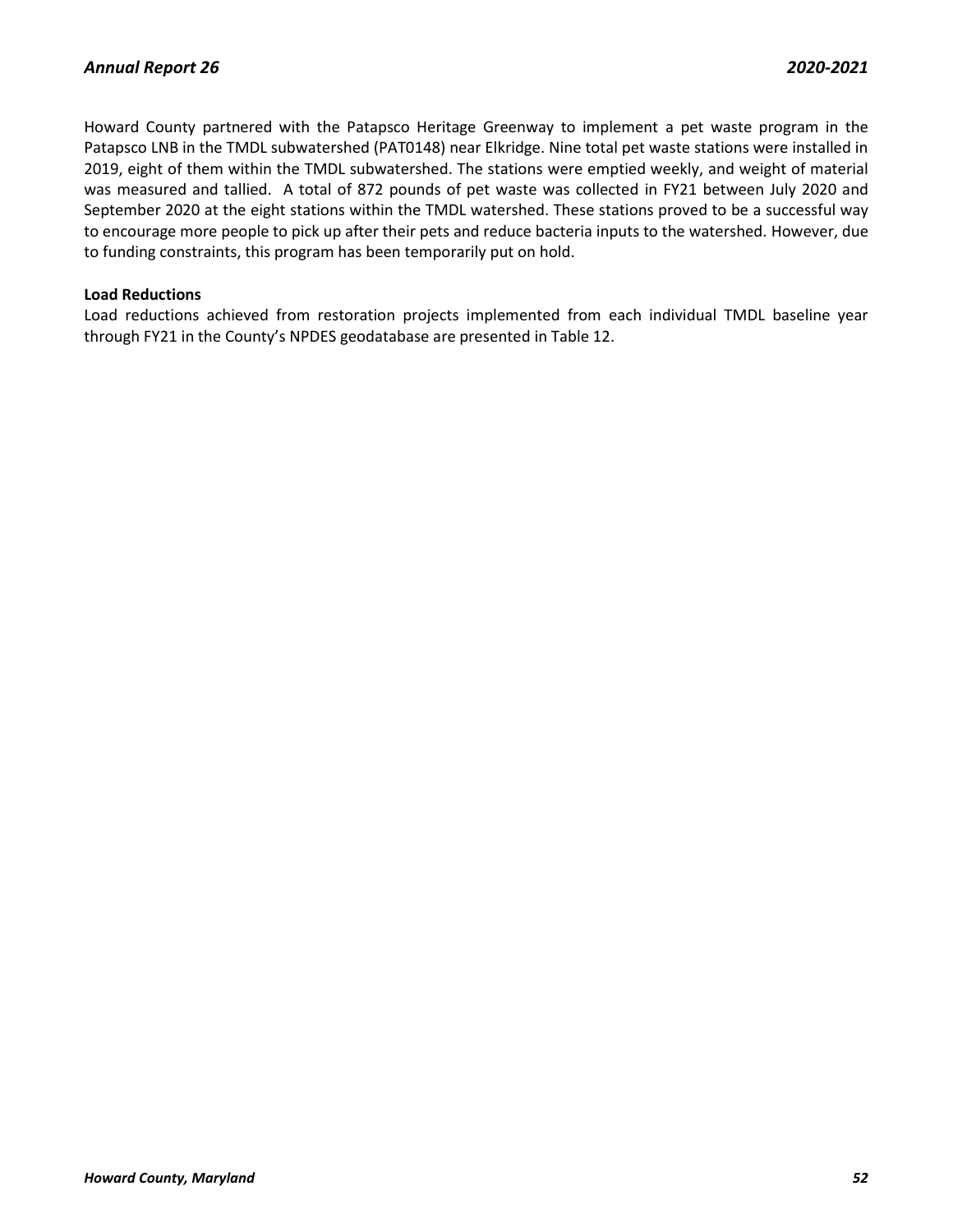# *Annual Report 26 2020-2021*

|                                                         | <b>Baltimore Harbor</b> |                         | Little<br><b>Patuxent</b> | <b>Patapsco R LN Branch</b> |                                | Patuxen<br>t River $1$     | <b>Patuxent R</b><br><b>Upper</b> | <b>Rocky</b><br>Gorge<br><b>Reservoir</b> | <b>Brighton</b><br>Dam  |
|---------------------------------------------------------|-------------------------|-------------------------|---------------------------|-----------------------------|--------------------------------|----------------------------|-----------------------------------|-------------------------------------------|-------------------------|
|                                                         | <b>TN-EOR</b><br>lbs/yr | <b>TP-EOR</b><br>lbs/yr | <b>TSS-EOS</b><br>lbs/yr  | <b>TSS-EOS</b><br>lbs/yr    | <b>Bacteria</b><br>MPN/100mL/y | <b>PCB</b><br>$g/\gamma r$ | <b>TSS-EOS</b><br>lbs/yr          | <b>TP-EOR</b><br>lbs/yr                   | <b>TP-EOR</b><br>lbs/yr |
| <b>Reduction Targets</b>                                |                         |                         |                           |                             |                                |                            |                                   |                                           |                         |
| <b>TMDL Baseline Year</b>                               | 1995                    | 1995                    | 2005                      | 2005                        | 2003                           | 2014                       | 2005                              | 2000                                      | 2000                    |
| <b>Baseline Load</b>                                    | 131,496                 | 9,404                   | 48,314,743                | 31,877,490                  | 21,826                         | 208                        | 1,405,865                         | 1,595                                     | 6,517                   |
| <b>Target % Reduction</b>                               | 15.0%                   | 15.0%                   | 48.1%                     | 10.0%                       | 75.0%                          | 99.9%                      | 11.4%                             | 15.0%                                     | 15.0%                   |
| <b>Calibrated Target</b><br>Reduction                   | 19,724                  | 1,411                   | 23,239,391                | 3,187,749                   | 16,370                         | 208                        | 160,269                           | 239                                       | 978                     |
| Calibrated TMDL<br><b>WLA</b>                           | 111,771                 | 7,993                   | 25,075,352                | 28,689,741                  | 5,457                          | 0.1                        | 1,245,596                         | 1,356                                     | 5,539                   |
| <b>Current Reductions - 2021 Progress</b>               |                         |                         |                           |                             |                                |                            |                                   |                                           |                         |
| Restoration<br>Reductions (from<br>baseline to present) | 9,524                   | 2,205                   | 13,328,324                | 9,398,572                   | 1,483                          | 11                         | 47,289                            | 717                                       | 512                     |
| Restoration<br>Reduction %                              | 7.2%                    | 23.4%                   | 27.6%                     | 29.5%                       | 6.8%                           | 5.4%                       | 3.4%                              | 44.9%                                     | 7.9%                    |
| <b>Reduction Remaining</b>                              | 10,200                  | $-794$                  | 9,911,068                 | $-6,210,823$                | 14,887                         | 197                        | 112,980                           | $-477$                                    | 465                     |
| <b>Reduction Percent</b><br>Remaining                   | 7.8%                    | $-8.4%$                 | 20.5%                     | $-19.5%$                    | 68.2%                          | 94.5%                      | 8.0%                              | $-29.9%$                                  | 7.1%                    |

| Table 12: SW-WLA FY21 Progress Reductions Summary |  |  |  |  |
|---------------------------------------------------|--|--|--|--|
|---------------------------------------------------|--|--|--|--|

 $1$  PCB loads were not modeled in FY20 or FY21. Values presented here represent FY19 modeling results.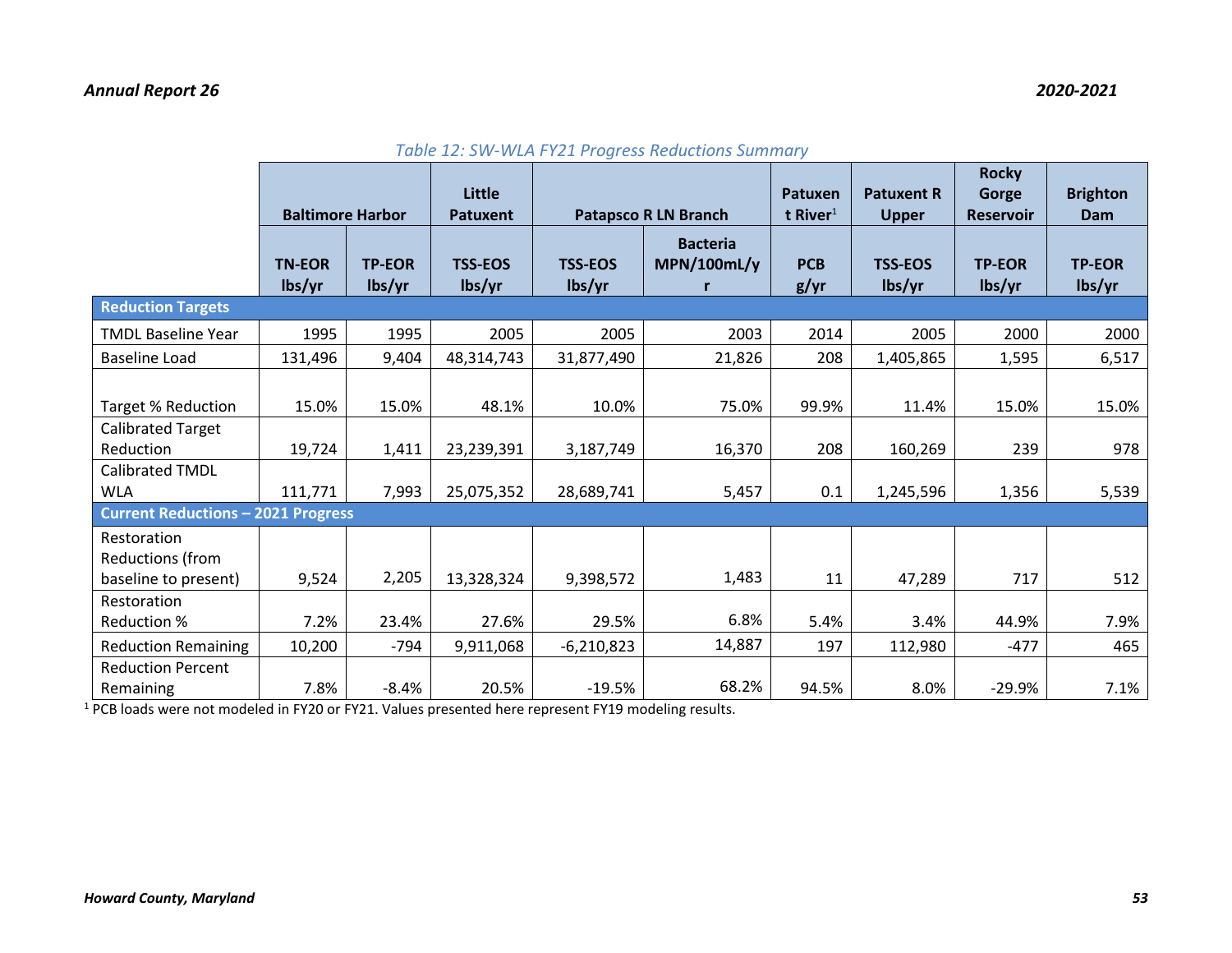## **Cost and Schedule**

Details of the specific planned projects and their associated load reductions and cost can be found in the County's NPDES geodatabase submitted with this annual report. The County's local TMDL implementation schedule with end dates is included in Table 13. These are the timelines that were established in the 2015 and 2017 versions of the CIS, which will be reevaluated as modeling tools are updated and with the County's new permit. As stated in Howard County's PCB TMDL restoration plan for the Patuxent River Tidal Fresh, the final date for meeting the required load reductions will be determined based on the results of the first part of implementation and the Targeted Reduction Strategy.

| Watershed              | <b>Fiscal Year</b> |    |      |      |               |    |    |    |                                              |    |    |    |    |
|------------------------|--------------------|----|------|------|---------------|----|----|----|----------------------------------------------|----|----|----|----|
|                        | 18                 | 19 | 20   | 21   | 22            | 23 | 24 | 25 | 26                                           | 27 | 28 | 29 | 30 |
| <b>Little Patuxent</b> |                    |    |      |      |               |    |    |    | 2025                                         |    |    |    |    |
| <b>Middle</b>          |                    |    |      |      | No local TMDL |    |    |    |                                              |    |    |    |    |
| <b>Patuxent</b>        |                    |    |      |      |               |    |    |    |                                              |    |    |    |    |
| <b>Patuxent River</b>  |                    |    |      |      |               |    |    |    | To be determined after Part I implementation |    |    |    |    |
| ΤF                     |                    |    |      |      |               |    |    |    |                                              |    |    |    |    |
| <b>Patuxent River</b>  |                    |    | 2019 |      |               |    |    |    |                                              |    |    |    |    |
| <b>Upper</b>           |                    |    |      |      |               |    |    |    |                                              |    |    |    |    |
| <b>Rocky Gorge</b>     |                    |    | 2019 |      |               |    |    |    |                                              |    |    |    |    |
| <b>Reservoir</b>       |                    |    |      |      |               |    |    |    |                                              |    |    |    |    |
| <b>Triadelphia</b>     |                    |    |      | 2020 |               |    |    |    |                                              |    |    |    |    |
| <b>Reservoir</b>       |                    |    |      |      |               |    |    |    |                                              |    |    |    |    |
| <b>Baltimore</b>       |                    |    |      |      |               |    |    |    |                                              |    |    |    | 20 |
| <b>Harbor</b>          |                    |    |      |      |               |    |    |    |                                              |    |    |    | 29 |
| South Branch           |                    |    |      |      |               |    |    |    |                                              |    |    |    |    |
| Patapsco               |                    |    |      |      |               |    |    |    |                                              |    |    |    |    |
|                        |                    |    |      |      |               |    |    |    |                                              |    |    |    | 20 |
| Patapsco LNB           |                    |    |      |      |               |    |    |    |                                              |    |    |    | 29 |

## *Table 13: Implementation Schedule with End Dates Indicated*

 $1$  Primary project completion period is shown in green, additional implementation contingent period for each TMDL is in blue.

<sup>2</sup> Baltimore Harbor TMDL includes the South Branch Patapsco and Patapsco Lower North Branch watersheds. There is no local TMDL specifically for the South Branch Patapsco.

### **Adaptive Management**

The MS4 permit calls for an iterative and adaptive plan for implementation. The County will continue to monitor implementation progress on a regular basis and will report progress, load reductions achieved, and impervious surface reductions to MDE with the NPDES Annual Update and at required milestone intervals. If new methods of stormwater treatment are identified, or better approaches to source control are found, the plans can be extended and updated to take these changes into account. Similarly, if some elements of the plans are not as successful as expected, adaptations and improvements will be incorporated in future updates. Plans may also change if pollutant removal crediting methods are modified in the future.

In 2021, the baseline, permit, and progress loads were calculated using MDE's TIPP spreadsheet tool. In addition, the baseline scenario developed in 2021 used impervious and turf acres following a backcasting land cover methodology developed by Baltimore County and reviewed and approved by MDE. Previous loads reported in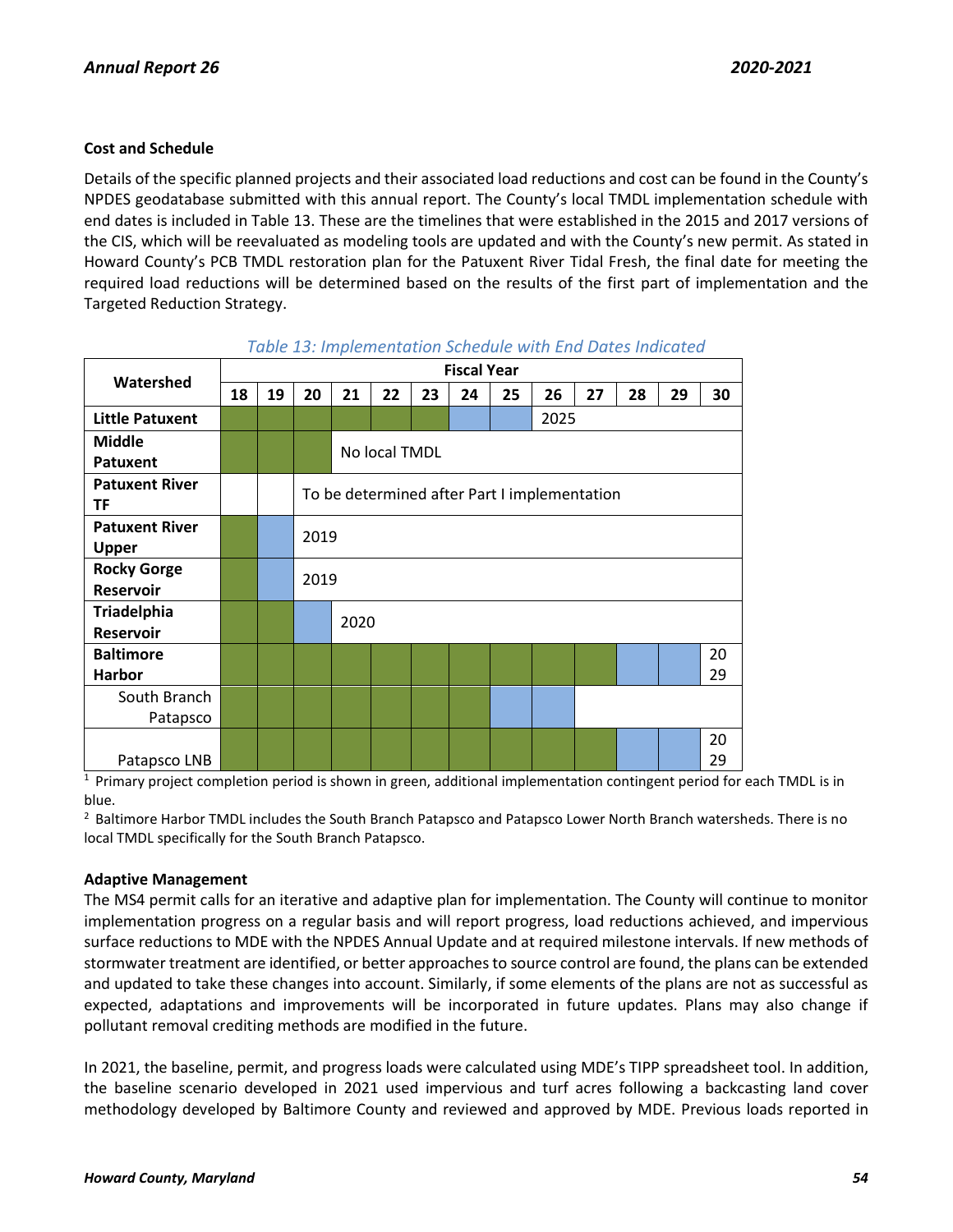FY20 were based on modeling completed in CAST. The changes in modeling methodology changed current local TMDL progress when compared to previous modeling. MDE is aware that switching from CAST modeling to the TIPP spreadsheet tool will affect the results of the County's nutrient and sediment local TMDLs. The County will revisit modeling and land cover methodologies again in FY22.

Additionally, it is the County's understanding that once the County is under its next generation permit, that in addition to the MDE spreadsheet model for local TMDLs, that impervious acre equivalencies will be calculated based on MDE's updated *Accounting for Stormwater Wasteload Allocations and Impervious Acres Treated*  guidance (MDE, 2021) and associated Bay Program expert panel reports.

## *3. Public Participation*

*Howard County shall provide continual outreach to the public regarding the development of its watershed assessments and restoration plans. Additionally, the County shall allow for public participation in the TMDL process, solicit input, and incorporate any relevant ideas and program improvements that can aid in achieving TMDLs and water quality standards. Howard County shall provide:*

- *a. Notice in a local newspaper and the County's website outlining how the public may obtain information on the development of watershed assessments and stormwater watershed restoration plans and opportunities for comment;*
- *b. Procedures for providing copies of watershed assessments and stormwater watershed restoration plans to interested parties upon request;*
- *c. A minimum 30 day comment period before finalizing watershed assessments and stormwater watershed restoration plans; and*
- *d. A summary in each annual report of how the County addressed or will address any material comment received from the public.*

### **Annual Update Number 26 Status**

### **Little Patuxent and Middle Patuxent Watershed Assessments**

For the Little Patuxent and Middle Patuxent Watershed Assessments the County provided public notice in the Howard County Times legal section on June 4, 2015, and November 19, 2015, as well as on the County public meeting webpage and the SWMD webpage. A general press release noting the meetings was also available to local media outlets. The press release and legal ad noted when the watershed assessment and restoration plans would be available to begin the 30-day review period. Public meetings were held on the following:

| Date      | Watershed                | Time                | Location                      |
|-----------|--------------------------|---------------------|-------------------------------|
| 6/17/2015 | Southern Middle Patuxent | 7:00 pm $-$ 8:30 pm | <b>Robinson Nature Center</b> |
| 6/22/2015 | Northern Little Patuxent | 7:00 pm $-8:30$ pm  | Dunloggin Middle School       |
| 6/24/2015 | Southern Little Patuxent | 7:00 pm $-$ 8:30 pm | Hammond High School           |
| 6/30/2015 | Northern Middle Patuxent | 7:30 pm $-9:00$ pm  | Folly Quarter Middle School   |
| Date      | Watershed                | Time                | Location                      |

# *Table 14: Little Patuxent River and Middle Patuxent River Watershed Assessment Public Meeting Schedule*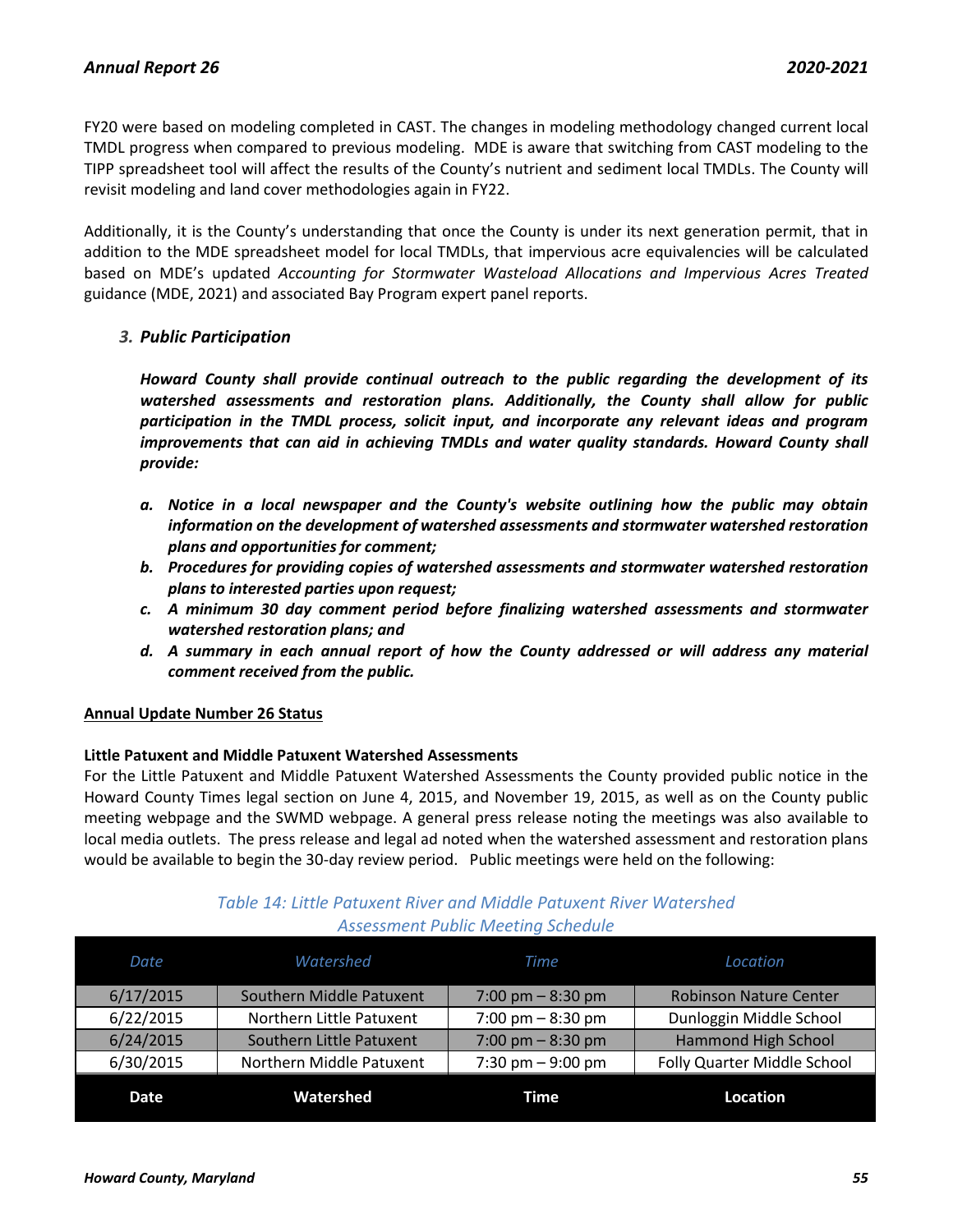| 12/2/2015  | Northern Middle Patuxent | 6:30 pm $-8:00$ pm | Gary J. Arthur Community<br>Center      |
|------------|--------------------------|--------------------|-----------------------------------------|
| 12/3/2015  | Southern Little Patuxent | 6:30 pm $-8:00$ pm | <b>North Laurel Community</b><br>Center |
| 12/9/2015  | Southern Middle Patuxent | 6:30 pm $-8:00$ pm | <b>Robinson Nature Center</b>           |
| 12/10/2015 | Northern Little Patuxent | 6:30 pm $-8:00$ pm | <b>Howard Community College</b>         |

In addition to the public notice provided in the Howard County Times, postcards were mailed with meeting invitation encouraging the residents within the watershed(s) to attend the public meeting(s). All public meeting attendees were given the opportunity to comment on issues and goals of the watershed assessment.

The County investigated any issues raised and reviewed any comments received on the watershed assessments. During the public meetings only comments about specific problems on individual properties were received. All have been followed up on, either by meeting with the property owner and/or by adding the site to the watershed assessment.

After the public meetings, both the watershed assessments and the Countywide Implementation Strategy (CIS) reports were made available for public review and comment for a minimum 30 days. The County received comments on both documents from the Chesapeake Bay Foundation (CBF) and also received comments from a citizen regarding the CIS only. The comments and a summary of how the County addressed them were included in Annual Report 21.

## **Mainstem Patuxent and Patuxent River Watershed Assessments**

Watershed assessments for the Mainstem Patuxent River and Patapsco River Watersheds were performed in 2016. The Mainstem Patuxent River is made up of the Brighton Dam/Triadelphia Reservoir Watershed, the Rocky Gorge Reservoir Watershed, and the Upper Patuxent River Watershed. The Mainstem Patapsco River Watershed is made up of the Lower North Branch and the South Branch Patapsco River Watersheds. For the Mainstem Patuxent River and Patapsco River Watershed Assessments the County provided public notice for round 1 of the public meetings in the Howard County Times legal section on June 9, 2016, and for round 2 on January 5, 2017, as well as on the County public meeting webpage and the SWMD webpage. A general press release noting the meetings was also available to local media outlets. The press release and legal ad noted when the watershed assessment and restoration plans would be available to begin the 30-day review period. Public meetings dates and times for the Mainstem Patuxent River and Patapsco River Watershed Assessments are following:

| Date      | Watershed                                                                 | Time               | Location                                |
|-----------|---------------------------------------------------------------------------|--------------------|-----------------------------------------|
| 6/21/2016 | Rocky Gorge Reservoir and Upper<br><b>Patuxent River</b>                  | 7:00 pm $-8:30$ pm | <b>North Laurel Community</b><br>Center |
| 6/23/2016 | Lower North Branch Patapsco                                               | 7:30 pm $-9:00$ pm | <b>Roger Carter Community</b><br>Center |
| 6/28/2016 | South Branch Patapsco and<br><b>Brighton Dam/Triadelphia</b><br>Reservoir | 7:00 pm $-8:30$ pm | Gary J. Arthur Community<br>Center      |
| Date      | Watershed                                                                 | Time               | Location                                |

# *Table 15: Mainstem Patuxent River and Patapsco River Watershed Assessment Public Meeting Schedule*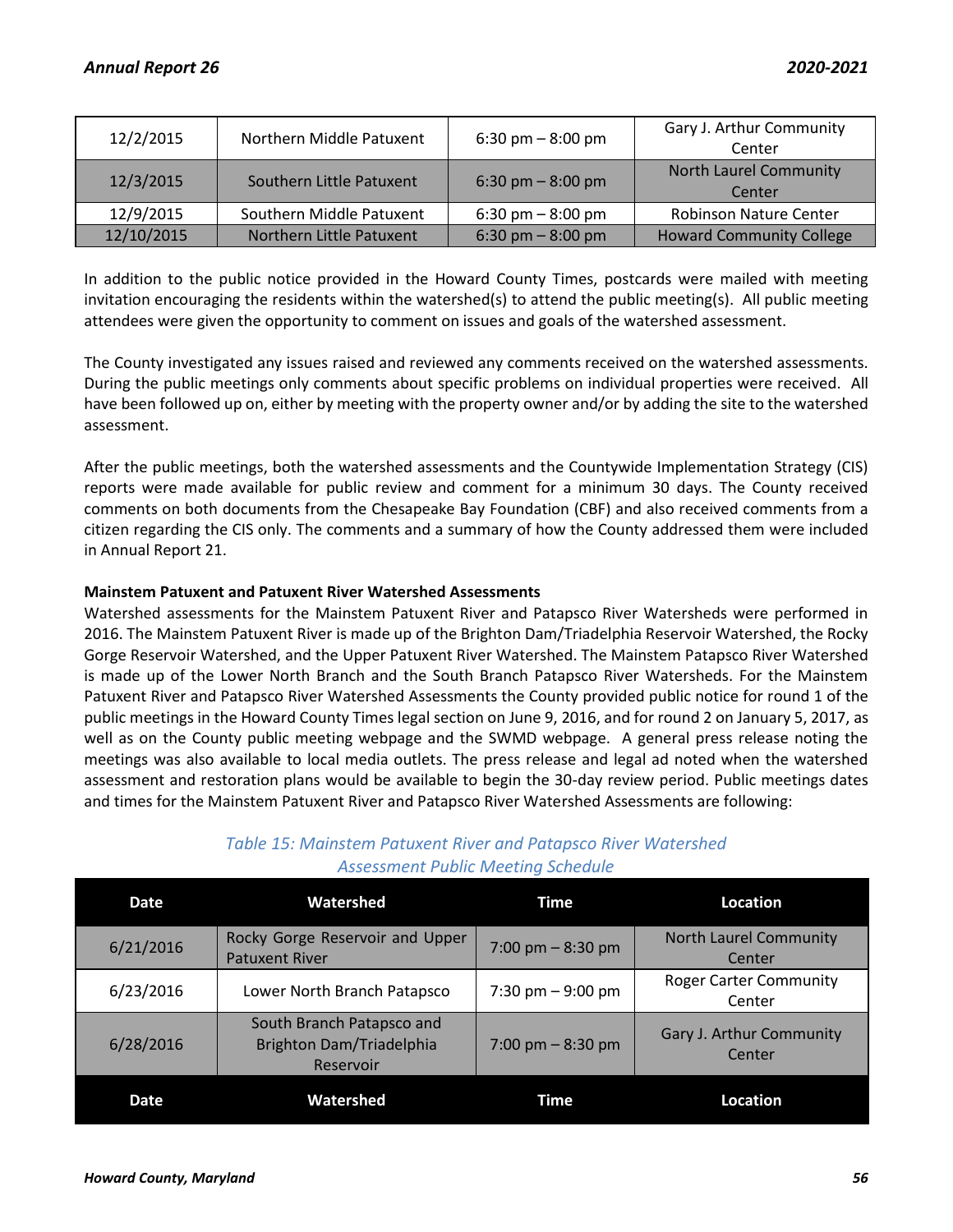| 1/23/2017 | <b>Mainstem Patuxent River</b> | $7:00 \text{ pm} - 8:30 \text{ pm}$ | Gary J. Arthur Community<br>Center      |
|-----------|--------------------------------|-------------------------------------|-----------------------------------------|
| 1/26/2017 | Mainstem Patapsco River        | $7:00 \text{ pm} - 8:30 \text{ pm}$ | <b>Roger Carter Community</b><br>Center |

No public comments were received on the Mainstem Patuxent River and Patapsco River Watershed Assessments themselves. The County investigated any issues brought to our attention at the public meetings, which were limited to comments about specific problems on individual properties. All have been followed up on, either by meeting with the property owner or performing site reviews and relaying the issues to the proper County agencies.

## *4. TMDL Compliance*

*Howard County shall evaluate and document its progress toward meeting all applicable stormwater WLAs included in EPA approved TMDLs. An annual TMDL assessment report with tables shall be submitted to MDE. This assessment shall include complete descriptions of the analytical methodology used to evaluate the effectiveness of the County's restoration plans and how these plans are working toward achieving compliance with EPA approved TMDLs. Howard County shall further provide:* 

- *a. Estimated net change in pollutant load reductions from all completed structural and nonstructural water quality improvement projects, enhanced stormwater management programs, and alternative stormwater control initiatives;*
- *b. A comparison of the net change in pollutant load reductions detailed above with the established benchmarks, deadlines, and applicable stormwater WLAs;*
- *c. Itemized costs for completed projects, programs, and initiatives to meet established pollutant reduction benchmarks and deadlines;*
- *d. Cost estimates for completing all projects, programs, and alternatives necessary for meeting applicable stormwater WLAs; and*
- *e. A description of a plan for implementing additional watershed restoration actions that can be enforced when benchmarks, deadlines, and applicable stormwater WLAs are not being met or when projected funding is inadequate.*

### **Annual Update Number 26 Status**

The reporting items requested under permit condition E.4.a-e are based on the 2021 progress evaluation presented in the County's NPDES geodatabase through the end of fiscal year 2021 (June 30), and the planned management and restoration strategies. A detailed accounting of the stormwater BMPs, alternate practices, and programs implemented through 2021 is included in the County's NPDES geodatabase. Progress results are summarized here to address the permit condition.

### **Pollutant Load Reductions**

Baseline, target, permit, and current loads for nutrient, sediment, and bacteria local TMDLs are presented in the MDE NPDES MS4 geodatabase table LocalStormwaterWatershedAssessment. Countywide baseline, target, permit, and current loads are presented in table CountywideStormwaterWatershedAssessment.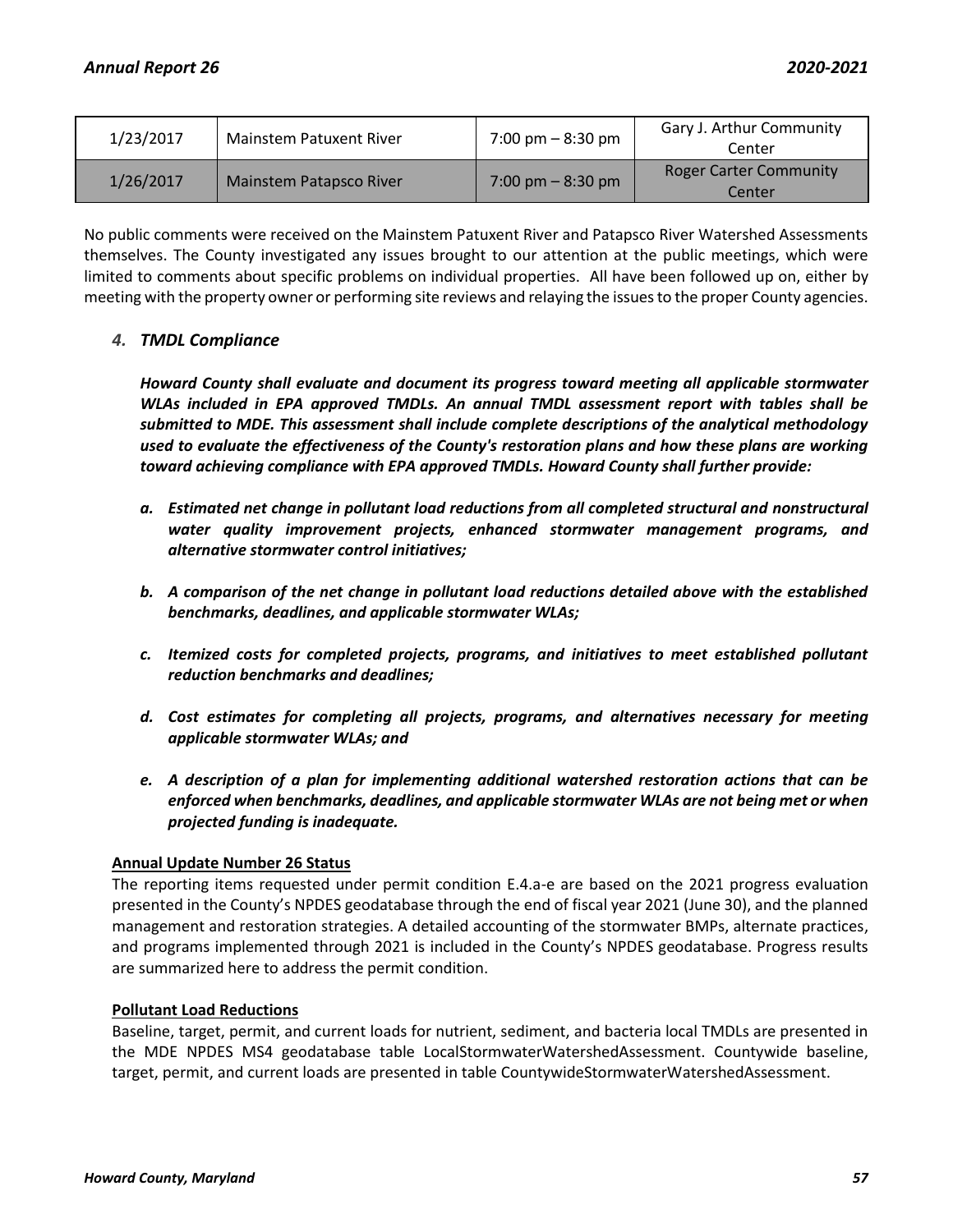In 2021, MDE released their TMDL Implementation Progress and Planning (TIPP) tool which is a local TMDL modeling spreadsheet based on Chesapeake Bay Watershed Model Phase 6. This spreadsheet model was used to model baseline, permit, and FY21 progress scenarios for all the local TN, TP, and TSS TMDLs. In addition, the baseline scenario developed in 2021 used impervious and turf acres following a backcasting land cover methodology developed by Baltimore County and reviewed and approved by MDE. The Chesapeake Assessment Scenario Tool (CAST) Chesapeake Bay Program Watershed Model Phase 6 (CBP WM P6) model was used to model baseline, progress, and planned loads for local TMDLs in FY20, and previous modeling up through reporting the FY19 progress had used Phase 5.3.2 (MAST). Table 16 presents load reduction values from FY21 modeling using the TIPP. Bacteria load reductions are calculated using data and assumptions from the Watershed Treatment Model (WTM). MDE is aware that switching from CAST modeling to the TIPP spreadsheet tool will affect the progress results of the County's nutrient and sediment local TMDLs. The County will revisit modeling and land cover methodologies again in FY22.

Regarding the County's bacteria TMDL in the Patuxent River subwatershed, load reductions have decreased in FY21 when compared to FY20. The County's pet waste program is considered an annual practice and because the program was put on hold during the first quarter of FY21, only 872 pounds of wet waste was collected during FY21 instead of the 3,883 pounds of pet waste collected in FY20.

Item E.4.a requests the net change in pollutant loads reductions from all completed structural and nonstructural water quality improvement projects, enhanced stormwater management programs, and alternative stormwater control initiatives. Additionally, item E.4.b requires a comparison to the County's SW-WLAs. Taken together these requests are focused on the progress made in addressing local TMDL SW-WLAs. Therefore, the County considers this request to include restoration projects and programs completed from the baseline SW-WLA year (which differs between watersheds) to the current year.

| Watershed<br><b>Name</b>                          | Watershed<br><b>Number</b> | <b>Pollutant</b> | Scale <sup>1</sup> | <b>Calibrated</b><br><b>Target</b><br>Reduction <sup>2</sup> | <b>Reduction</b><br>Percent<br><b>Required</b> | 2021<br><b>Progress</b><br>Load<br>Reduction <sup>2</sup> | 2021<br><b>Progress</b><br><b>Reduction</b><br>Percent |
|---------------------------------------------------|----------------------------|------------------|--------------------|--------------------------------------------------------------|------------------------------------------------|-----------------------------------------------------------|--------------------------------------------------------|
| Patapsco                                          |                            | Sediment         | <b>EOS</b>         | 3,187,749                                                    | 10.0%                                          | 9,398,572                                                 | 29.5%                                                  |
| River Lower<br>02130906<br>North<br><b>Branch</b> |                            | <b>Bacteria</b>  | <b>EOS</b>         | 16,370                                                       | 75%                                            | 1,483                                                     | 6.8%                                                   |
| <b>Baltimore</b>                                  | 02130906                   |                  | <b>EOR</b>         | 19,724                                                       | 15.0%                                          | 9,524                                                     | 7.2%                                                   |
| Harbor                                            | 02130908                   | Nitrogen         |                    |                                                              |                                                |                                                           |                                                        |
| (Patapsco R                                       | 02130906                   |                  |                    |                                                              |                                                |                                                           |                                                        |
| $LNBr +$<br>S Br<br>Patapsco)                     | 02130908                   | Phosphorus       | <b>EOR</b>         | 1,411                                                        | 15.0%                                          | 2,205                                                     | 23.4%                                                  |
| Patuxent<br>River <sup>3</sup>                    | <b>PAXTF</b>               | <b>PCB</b>       | <b>EOS</b>         | 207.8                                                        | 99.9%                                          | 11                                                        | 5.4%                                                   |
| Patuxent<br><b>River Upper</b>                    | 02131104                   | Sediment         | <b>EOS</b>         | 160,269                                                      | 11.40%                                         | 47,289                                                    | 3.4%                                                   |

# *Table 16: SW-WLA Progress Reductions as of 2021*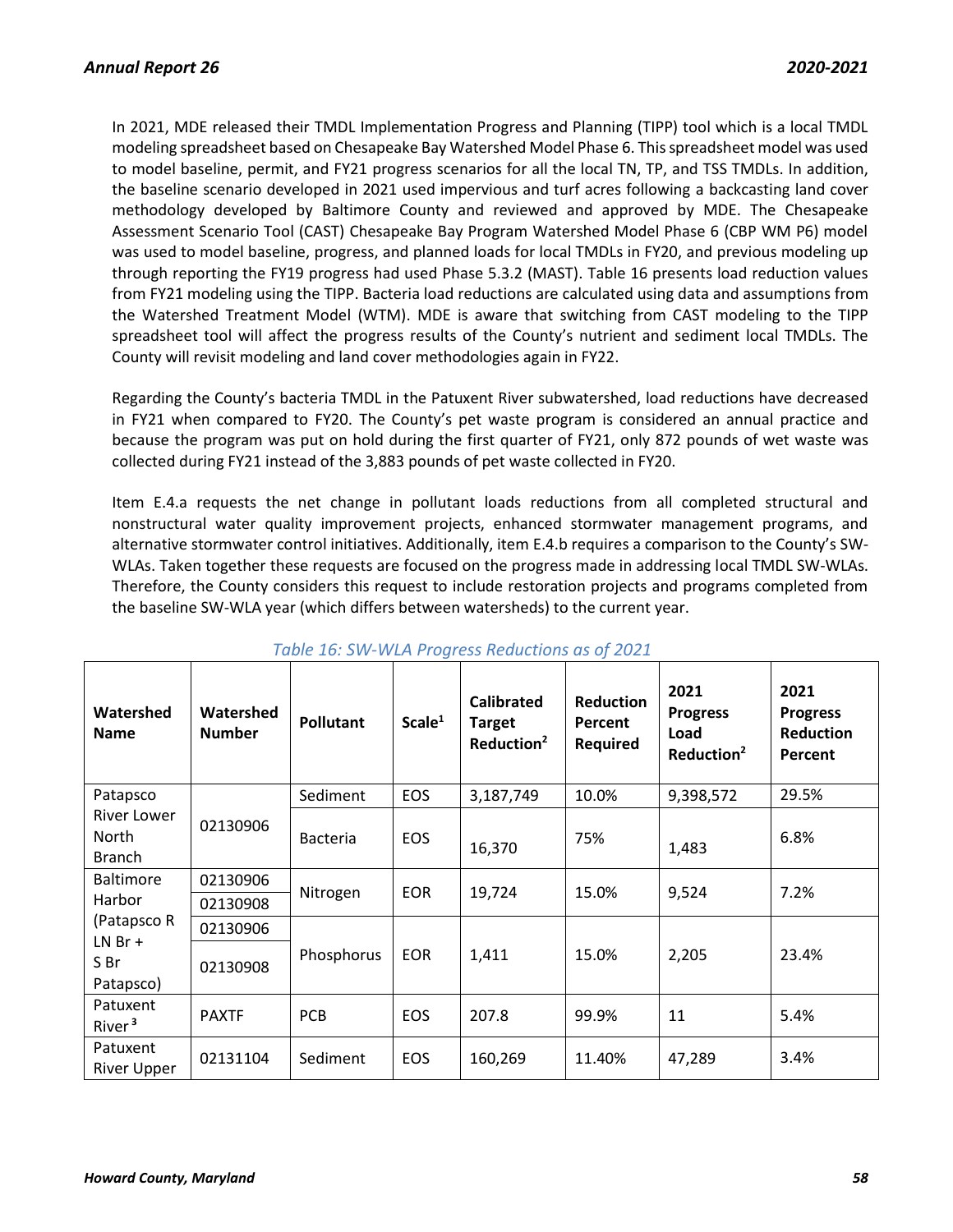| Little<br>Patuxent<br>River    | 02131105 | Sediment   | <b>EOS</b> | 23,239,391 | 48.10% | 13,328,324 | 27.6% |
|--------------------------------|----------|------------|------------|------------|--------|------------|-------|
| Rocky Gorge<br>Reservoir       | 02131107 | Phosphorus | <b>EOR</b> | 239        | 15%    | 717        | 44.9% |
| Triadelphia                    |          | Phosphorus | <b>EOR</b> | 978        | 15%    | 512        | 7.9%  |
| Reservoir<br>(Brighton<br>Dam) | 02131108 | Sediment   | <b>EOR</b> | $- -$      | 0%     | $- -$      | $- -$ |

<sup>1</sup> EOS is Edge of Stream, EOR is Edge of River

<sup>2</sup> All values in lbs/yr except for bacteria which is bn MPN/yr and PCB which is  $g/\gamma r$ .

<sup>3</sup> PCB loads were not modeled in FY20 or FY21. Values presented here represent FY19 modeling results.

See Table 16 above for detailed comparisons between the FY21 progress load reductions and reduction percent and the required reduction and reduction percent. Some TMDLs are projected to be far exceeded because removals per pollutant type are not achieved at the same rate. This generally occurs in watersheds with more than one pollutant type with a SW-WLA, and in nested watersheds. TN removal rates are relatively low compared to TP and TSS on a per project basis. For example, the number of projects needed to meet the Baltimore Harbor TN reduction goal resulted in overachieving on the TP reduction and the TSS reduction in the Patapsco River LNB, which is nested in the Baltimore Harbor watershed.

According to the current TIPP model results with BMP implementation through FY21, three local TMDLs have been met. They are listed here with the CIS planned target completion date:

- Baltimore Harbor phosphorus 2029
- Patapsco LNB sediment 2029
- Rocky Gorge Reservoir phosphorus 2019

The same three local TMDLs above were determined to have been met with CAST modeling in FY20. Modeling prior to and including FY19 progress modeling, was conducted using MAST P5.3.2. FY19 progress modeling resulted in three additional local TMDLs being met. Even with additional progress in these watersheds during FY21, the new modeling results using the TIPP no longer indicate that these TMDLs are being met. These TMDLs include:

- Little Patuxent sediment 2025
- Patuxent River Upper sediment 2019
- Triadelphia Reservoir phosphorus 2020

The County will revisit implementation modeling and reassess TMDL target years in the new permit cycle as part of the next major update to the CIS.

### **Cost of Completed Projects**

The County's FY21 capital budget for restoration projects (pond retrofits, stream restoration) including design and construction was \$28 million. The projected FY22 capital project budget for restoration projects is \$104 million. Annual costs for street sweeping are \$400,000 and for inlet cleaning are \$100,000. To date the County has encumbered approximately \$161.5 million for projects completed through FY21. Cost of individual projects are detailed in the submittal NPDES geodatabase.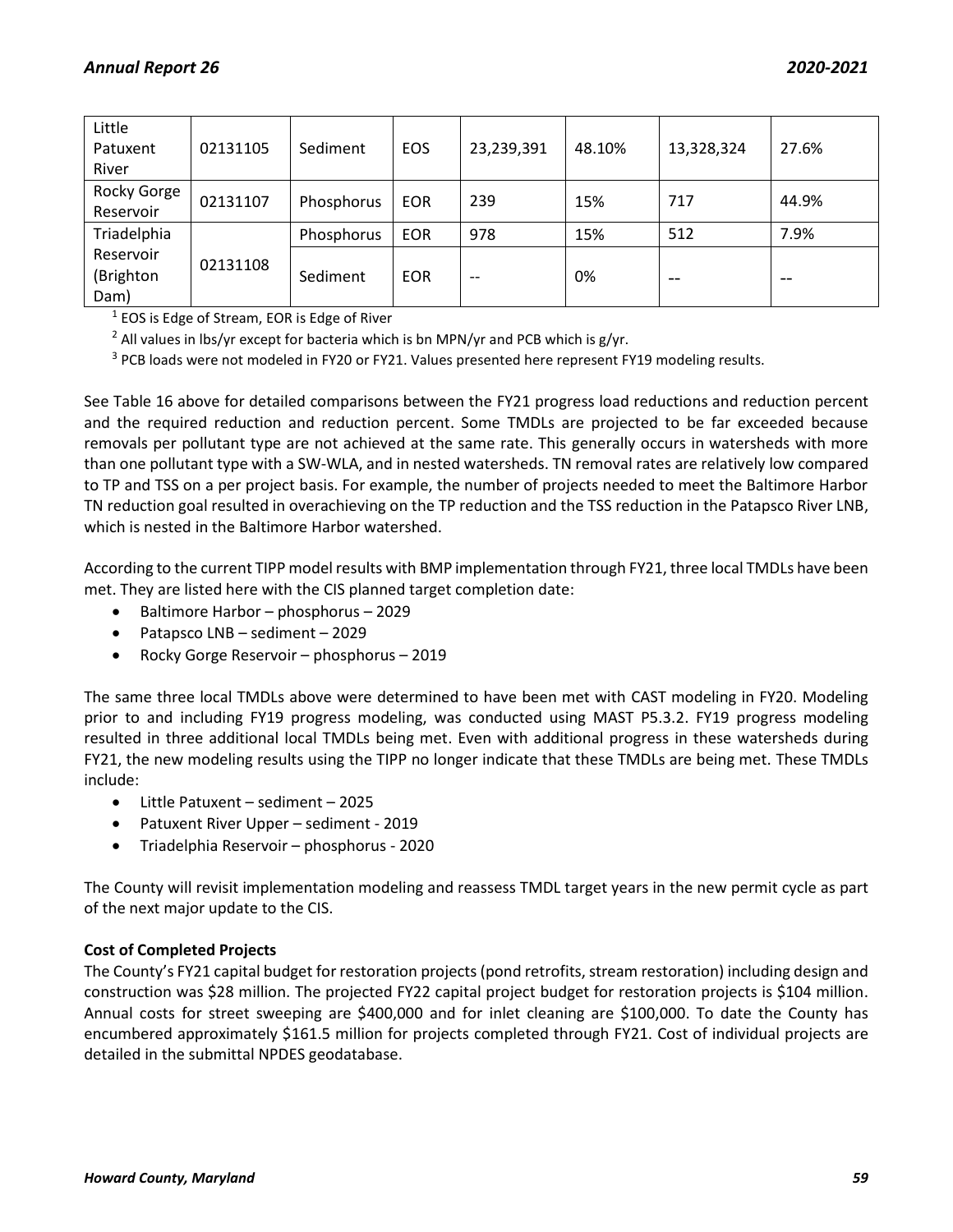### **Cost of Planned Projects and Programs**

The County has allocated \$104 million in capital budget for FY22. A portion of those dollars are marked for design and construction of restoration projects for TMDLs. In addition, the County has budgeted for \$6.1 million in operating budget to support general NPDES compliance.

The County anticipates receiving a new NPDES MS4 permit in the coming year (CY22), which could place different or new requirements on the County with regard to the Bay TMDL, impervious restoration, and targeted reductions for TN and TSS. Additionally, modeling methods and impervious restoration calculation methods have changed with development of MDE's modeling tools for local TMDLs and MDE's *Accounting for Stormwater Wasteload Allocations and Impervious Acres Treated* guidance (MDE, 2021). Changes in loading and reduction rates have changed current local TMDL progress and anticipated load reductions from planned BMPs.

Based on these factors, all local TMDLs will be re-evaluated to assess progress in 2022, and as a consequence, detailed annual fiscal budgets for NPDES and TMDL compliance are not possible. The County plans to update the CIS in the new permit cycle to plan for the next several years of progress toward TMDL goals.

# *F. Assessment of Controls*

*Howard County and ten other municipalities in Maryland have been conducting discharge characterization monitoring since the early 1990s. From this expansive monitoring, a statewide database has been developed that includes hundreds of storms across numerous land uses. Analyses of this dataset and other research performed nationally effectively characterize stormwater runoff in Maryland for NPDES municipal stormwater purposes. To build on the existing information and to better track progress toward meeting TMDLs, better data are needed on ESD performance and BMP efficiencies and effectiveness.*

*Assessment of controls is critical for determining the effectiveness of the NPDES stormwater management program and progress toward improving water quality. The County shall use chemical, biological, and physical monitoring to assess watershed restoration efforts, document BMP effectiveness, or calibrate water quality models for showing progress toward meeting any applicable WLAs developed under EPA approved TMDLs identified above. Additionally, the County shall conduct physical stream monitoring to assess the implementation of the latest version of the 2000 Maryland Stormwater Design Manual. Specific monitoring requirements are described below.*

# *1. Watershed Restoration Assessment*

*The County shall continue monitoring in the Wilde Lake and Red Hill Branch watersheds, or select and submit for MDE's approval a new watershed restoration project for monitoring. Monitoring activities shall occur where the cumulative effects of watershed restoration activities can be assessed. One outfall and an associated in-stream station, or other locations based on a study design approved by MDE, shall be monitored. The minimum criteria for chemical, biological, and physical monitoring are as follows:*

### *a. Chemical Monitoring*

**i.** *Eight (8) storm events shall be monitored per year at each monitoring location with at least two occurring per quarter. Quarters shall be based on the calendar year. If extended dry weather periods occur, baseflow samples shall be taken at least once per month at the monitoring stations if flow is observed;*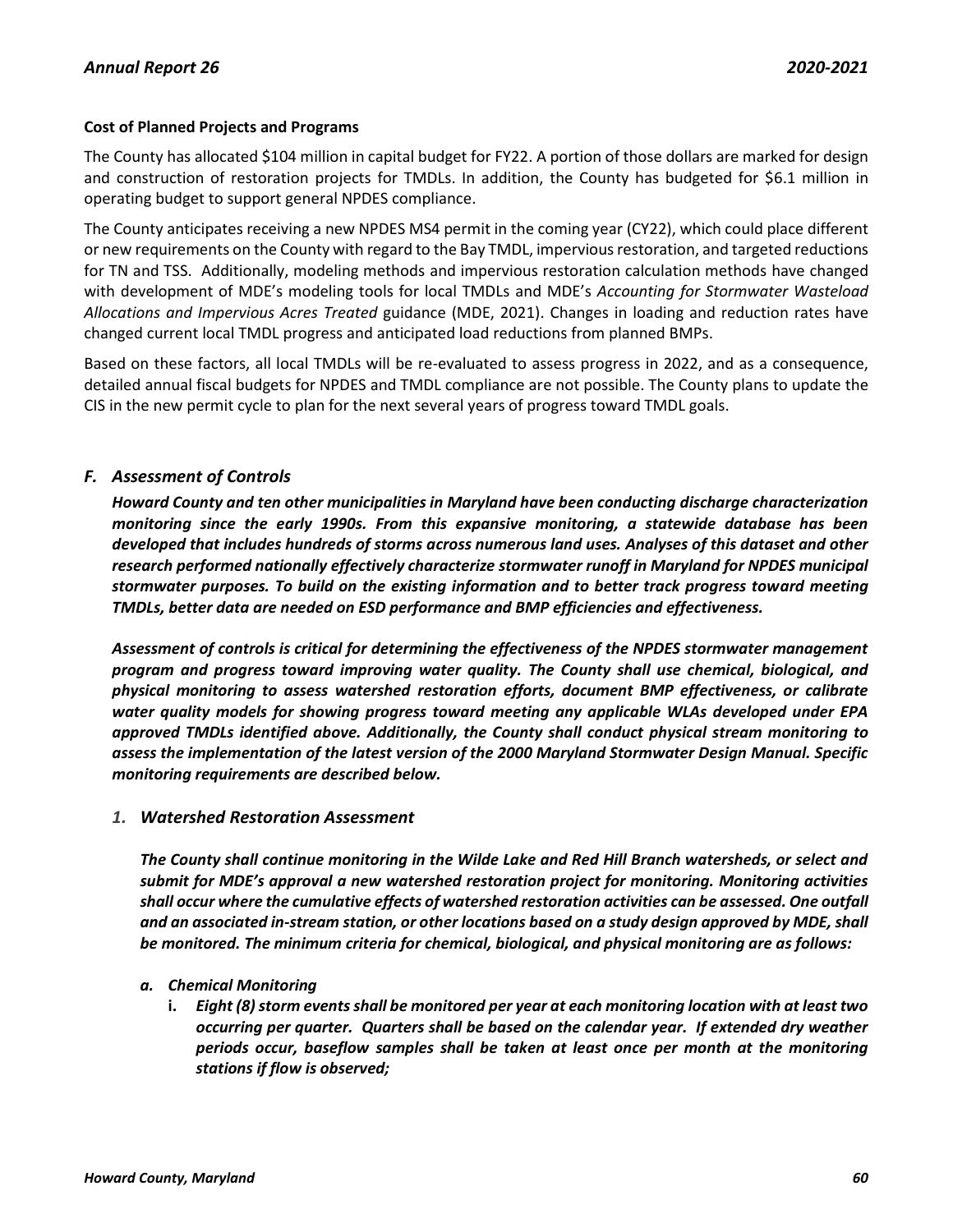- **ii.** *Discrete samples of stormwater flow shall be collected at the monitoring stations using automated or manual sampling methods. Measurements of pH and water temperature shall be taken;*
- **iii.** *At least three (3) samples determined to be representative of each storm event shall be submitted to a laboratory for analysis according to methods listed under 40 CFR Part 136 and event mean concentrations (EMC) shall be calculated for:*

| <b>Biochemical Oxygen Demand (BOD<sub>5</sub>)</b> | <b>Total Lead</b>       |
|----------------------------------------------------|-------------------------|
| <b>Total Kjeldahl Nitrogen (TKN)</b>               | <b>Total Copper</b>     |
| <b>Nitrate plus Nitrite</b>                        | <b>Total Zinc</b>       |
| <b>Total Suspended Solids</b>                      | <b>Total Phosphorus</b> |
| <b>Total Petroleum Hydrocarbons (TPH)</b>          | <b>Hardness</b>         |
| E. coli or enterococcus                            |                         |

- *iv. Continuous flow measurements shall be recorded at both in-stream monitoring stations or other practical locations based on an approved study design. Data collected shall be used to estimate annual and seasonal pollutant loads and reductions, and for the calibration of watershed assessment models. Pollutant load estimates shall be reported according to any EPA approved TMDLs with a stormwater WLAs.*
- *b. Biological Monitoring*
	- *i. Benthic macroinvertebrate samples shall be gathered each Spring between the outfall and instream monitoring locations or other practical locations based on an approved study design; and*
	- *ii. The County shall use the EPA Rapid Bioassessment Protocols (RBP), Maryland Biological Stream Survey (MBSS), or other similar method approved by MDE.*
- *c. Physical Monitoring*
	- *i. A geomorphologic stream assessment shall be conducted in the Red Hill Branch watershed monitoring location or in a reasonable area based on an approved study design. This assessment shall include an annual comparison of permanently monumented stream channel cross-sections and the stream profile;*
	- *ii. A stream habitat assessment shall be conducted using techniques defined by the EPA's RBP, MBSS, or other similar method approved by MDE; and*
	- *iii. A hydrologic and/or hydraulic model shall be used (e.g., TR-20, HEC-2, HEC-RAS, HSPF, SWMM, etc.) in the fourth year of the permit to analyze the effects of rainfall; discharge rates; stage; and, if necessary, continuous flow on channel geometry.*
- *d. Annual Data Submittal*

*The County shall describe in detail its monitoring activities for the previous year and include the following:*

- *i. EMCs submitted on MDE's long-term monitoring database as specified in PART V below;*
- *ii. Chemical, biological, and physical monitoring results and a combined analysis for approved monitoring locations; and*
- *iii. Any requests and accompanying justifications for proposed modifications to the monitoring program.*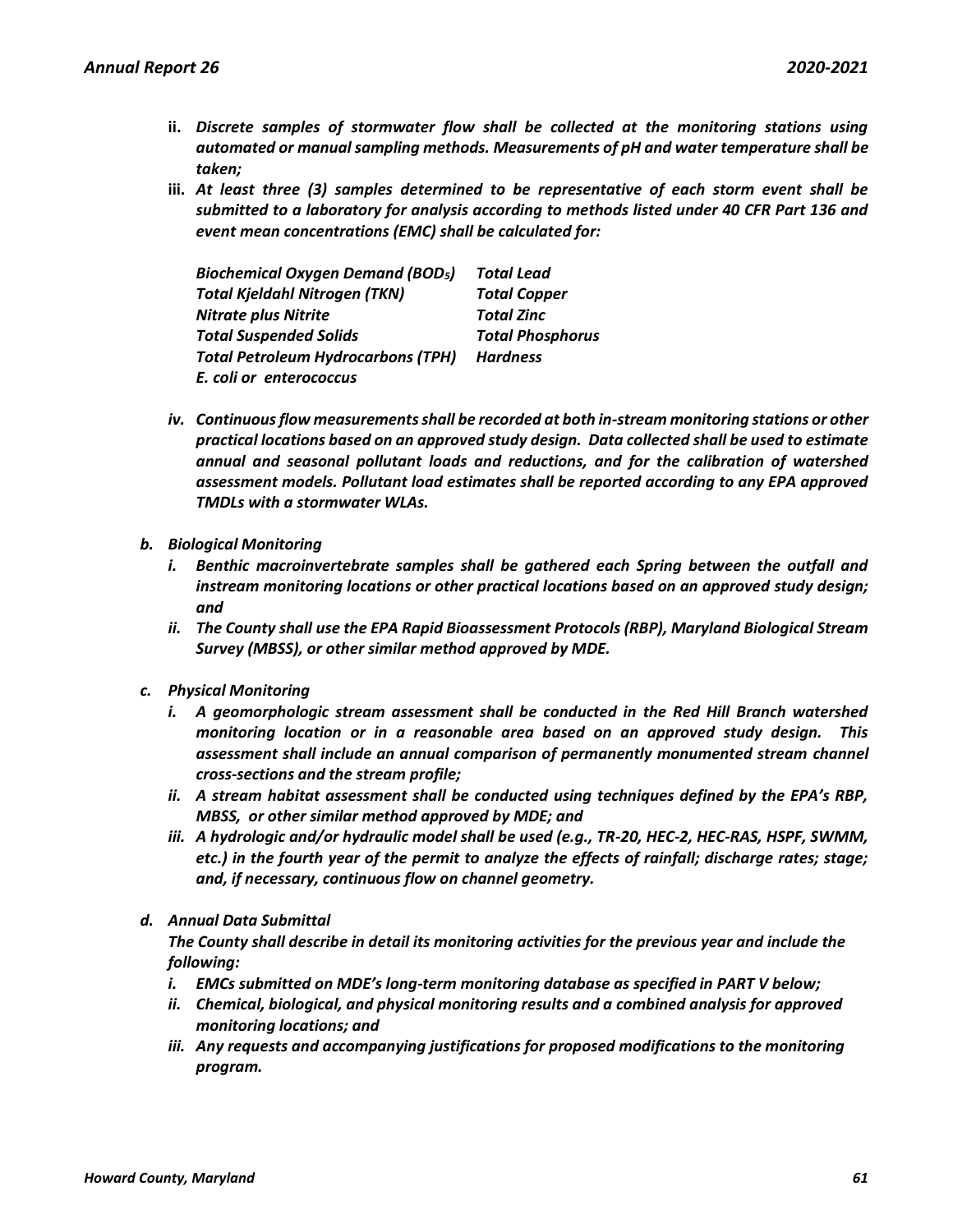### **Annual Update Number 26 Status**

### **Watershed Restoration Assessment**

### **Wilde Lake Monitoring**

In 2006, the County began monitoring in the Wilde Lake watershed, and continued annually through the present reporting year. The Wilde Lake monitoring program includes geomorphic, chemical, physical habitat, and biological assessments conducted throughout the watershed to determine if the restoration efforts outlined in the *Centennial and Wilde Lake Watershed Restoration Plan* (CWP, 2005) are succeeding in reducing pollutant loading and increasing the health of the lakes and streams. The goal of the monitoring strategy is to assess the overall condition rather than focusing on specific sites. Additional detail on monitoring in Wilde Lake and results can be found in *Wilde Lake Watershed Discharge Characterization, Stream Monitoring and Watershed Assessment, Year Sixteen – 2021.*

Stormflow data were collected at Wilde Lake during this reporting period on February 16, March 24, May 26, June 3, June 11, June 22, July 1, and July 8, 2021. Baseflow data were collected on March 5, 2021. Median (2007-2021) concentrations of cadmium, copper, lead, and zinc in storm flows at the Wilde Lake sampling site have been and continue to be consistently below their associated water quality criteria set by MDE. Average concentrations of cadmium, copper, and zinc continue to be below the acute and chronic criteria while average concentration of lead exceeds the chronic criteria, with two of eight storms having an EMC for lead greater than the chronic criteria and no storms greater than the acute criteria. TSS levels in stormflow samples continue to be elevated, but not greater than the published chronic criteria, as would be expected during storm events in urban streams. E. coli counts from stormwater were well above the published water quality criteria during 2015-2021, similar results to previously analyzed fecal coliform counts (2006-2015) which were also consistently high.

Biological monitoring was conducted in Spring 2021 at five sites in the Wilde Lake watershed. This was the 16th consecutive year of monitoring at Wilde Lake, which began in the spring of 2006. Sites sampled in 2021 were repeat visits of sites sampled in 2011 and again in 2016. Results of the Year 16 biological and physical habitat assessments in Wilde Lake indicated that the streams varied in habitat quality but were only marginally capable of supporting aquatic life. Benthic macroinvertebrate sampling results from 2021 were similar to 2020, 2019, 2018 and 2017 with all sites showing a degraded urban stream condition with four of the five sites in the lowest possible 'Very Poor' category and the remaining site at 'Poor'. Three of the five sampling sites had RBP habitat that rated 'Partially Supporting' and two rated 'Not Supporting'. MBSS's Physical Habitat Index (PHI) rated two sites as 'Severely Degraded', one site as 'Degraded', and two sites 'Partially Degraded'. Overall, the stream system in the Wilde Lake watershed exhibits evidence of the urban stressors affecting it and has not demonstrated measured improvement over the sixteen years of monitoring.

Since 2006, a yearly geomorphic assessment has been conducted during the spring at sites throughout the Wilde Lake watershed. Assessment occurs at the same locations each year. The main goal of the monitoring is to assess the temporal variability of the geomorphic stability of the stream channels upstream of the lakes as they react to restoration activities. Overall, upstream improvements in the watershed do not appear to have significantly improved the habitat in the tributary streams. Based on 2006 – 2021 geomorphic assessments, the Wilde Lake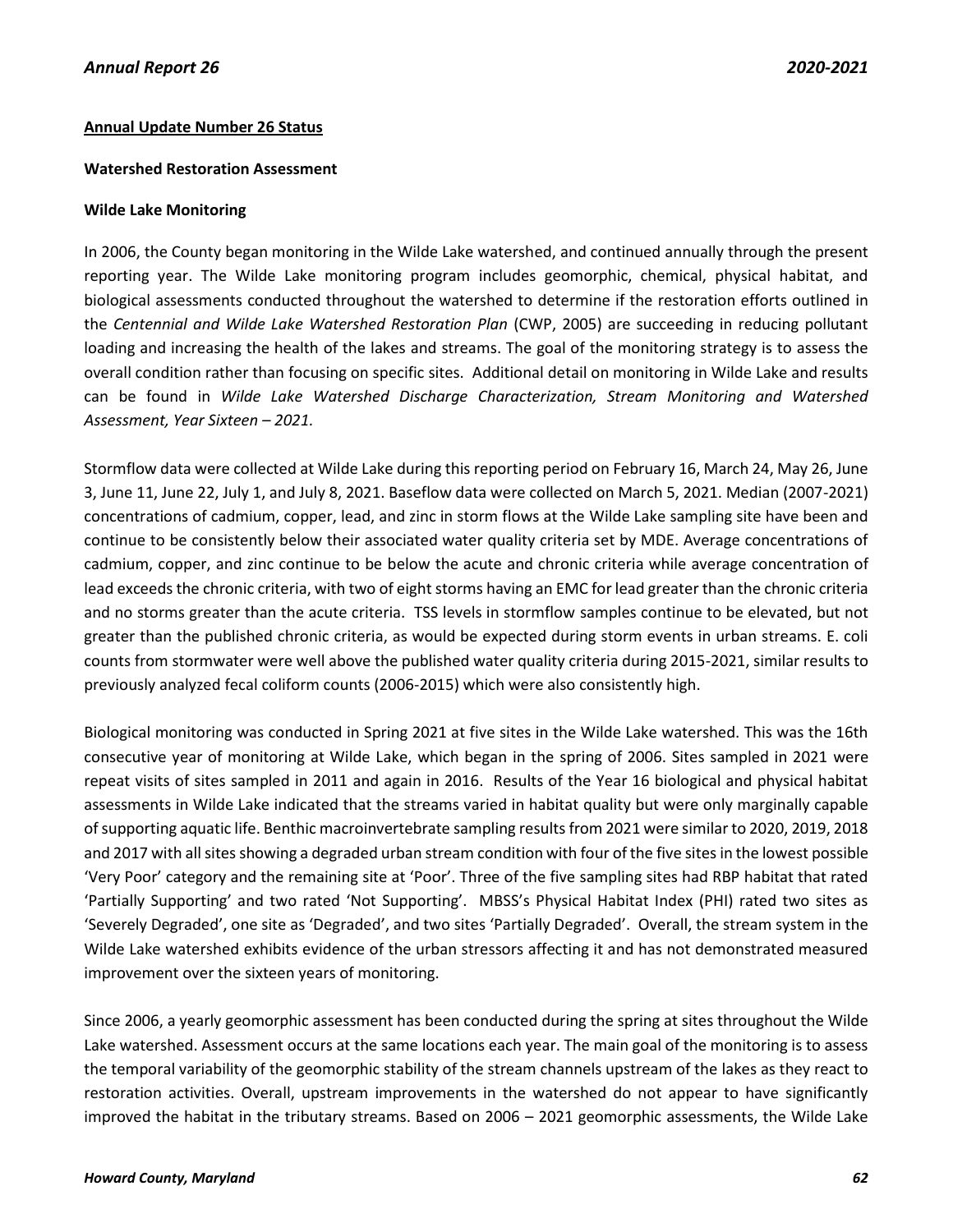mainstem continues to degrade with localized major changes in channel section and profile, especially in the downstream most reach. Changes in bed features include bank erosion, bar formation, and high sediment supply. Sediment deposition and transport are common with significant point bar and mid-channel accumulations in some areas, especially in the downstream reach. Bed and bank erosion is most evident along the downstream profile. Upstream reaches are not experiencing the same level of erosion as the downstream reach and have remained relatively stable over 2017-2021 period. A newly constructed stream restoration project in the upstream reach should provide increase stability to that portion of the watershed and reduce sediment supply to the downstream reaches. A riparian buffer is lacking along most of the channel, likely contributing to bank erosion and instability.

### **Red Hill Branch Monitoring**

In 2009, the County began monitoring in the Red Hill Branch watershed, which has continued annually through the present. The Red Hill Branch monitoring program includes geomorphic, chemical, physical habitat, and biological assessments conducted within and downstream of restoration projects to determine if the restoration are succeeding in reducing pollutant loading and increasing the health of the stream system. What follows is a brief summary of monitoring activities and results for 2021. More detail and results can be found in the annual report, Red Hill Branch Restoration Monitoring Year 12 – 2020-2021.

Stormflow data were collected at the permanent water quality monitoring station at the Red Hill Branch site at Meadowbrook Park on November 11, 2020, February 16, March 18, March 24, June 3, June 10, June 22, and July 1, 2021. Baseflow samples were also collected at these sites on March 5, 2021. Event mean concentrations of storm runoff ranged from 1.54 – 5.82 mg/mL for total nitrogen, 10 – 139 mg/mL for TSS, and 0.03 – 0.58 mg/mL for total phosphorus. Average metal concentrations at Meadowbrook Park were below their respective acute and chronic MDE criteria for lead, copper, and zinc. The February 16<sup>th</sup> storm event had copper and lead EMCs above the chronic criteria for each metal and the June 10<sup>th</sup> storm had copper ECM greater than the chronic criteria. E. coli levels for all samples continued to be well above the published water quality criteria, similar to results throughout the period of record.

A biological monitoring program was initiated in Red Hill Branch during the spring of 2010 and has continued annually. The program includes the collection and analysis of the macroinvertebrate community, physical habitat assessments, and measurements of in situ water chemistry. Biological assessments involve macroinvertebrate sampling at three sites located at the downstream end of the major drainage areas within the Red Hill Branch subwatershed as well as a fourth control site located in an adjacent watershed. The monitoring stations are being used for the assessment of restoration activities in this watershed. In Red Hill Branch, post-restoration monitoring results indicate a subwatershed in an overall degraded ecological condition, with little change from the first two years of pre-restoration monitoring. During 2021, two of the four sites were classified as 'Very Poor' and the other two were classified as 'Poor' for biological condition, with BIBI scores of from 1.33 to 2.67: slightly better results than during 2020. Habitat assessments during 2021 were nearly identical to 2020 results with all three Red Hill Branch sites and the control rated 'Degraded' for the Maryland PHI and classified as 'Non-Supporting' for the control site and two Red Hill Branch sites, and 'Partially Supporting' for the other Red Hill Branch site for the RBP habitat assessment. The biological community and habitat continue to fluctuate slightly from year-to-year, with 2021 results a slight increase from 2020, but remain in a degraded condition and have not shown any significant improvement after restoration.

Geomorphic assessments in the Red Hill Branch subwatershed were conducted in May and June of 2021, ten years after the completion of the Bramhope Lane stream restoration project, to evaluate the effectiveness of this and other restoration projects undertaken in this subwatershed. Assessments were conducted at three sites, one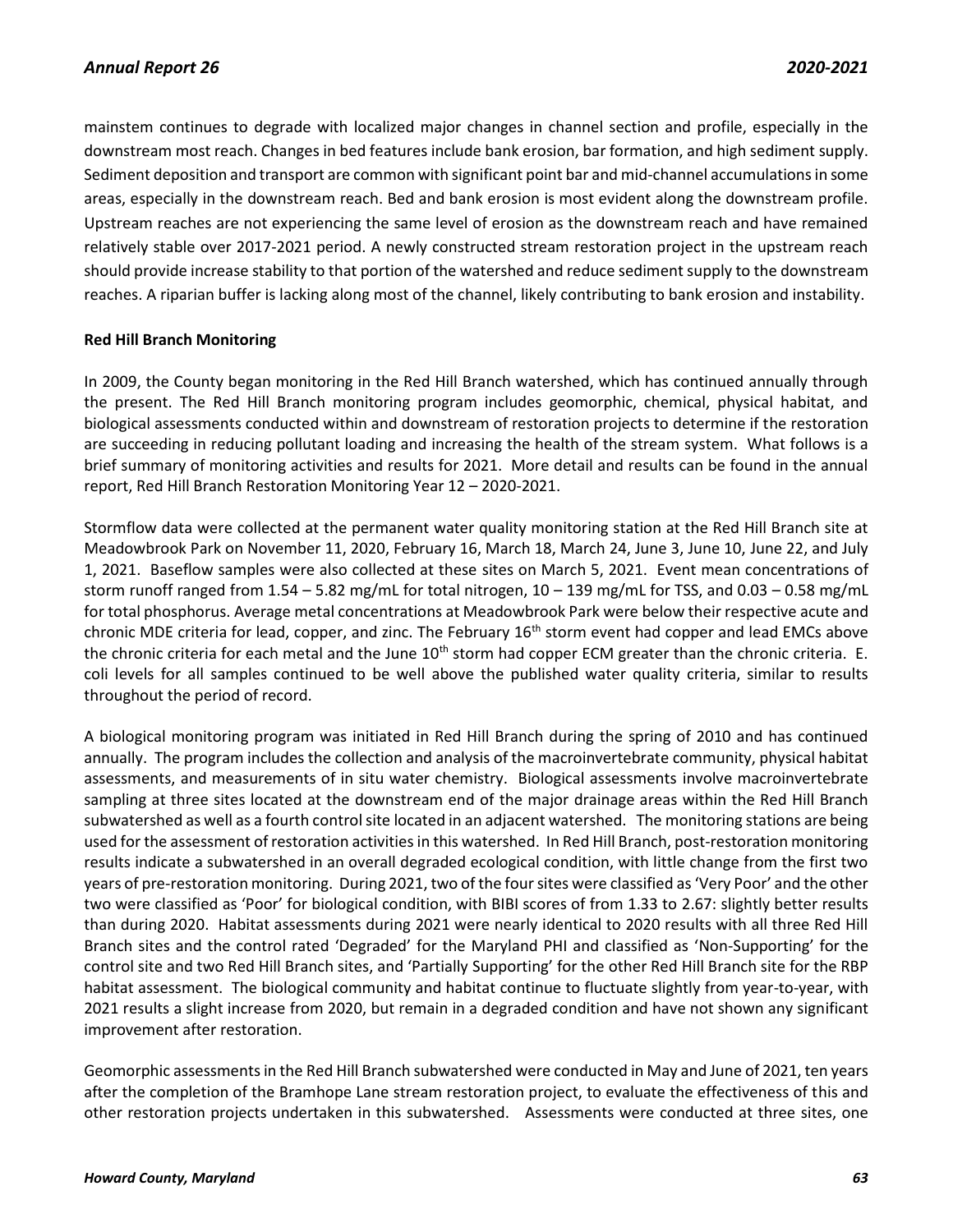within the lower portion of the restoration site, one downstream of the restoration site, and one on a similar channel in an adjacent watershed intended to serve as a control. Assessment included longitudinal profiles, permanently monumented cross-section surveys, pebble counts, substrate facies mapping, bulk-bar sample sieve analysis, and measurement of bed/bank pins and scour chains. In the years prior to restoration at all three reaches, bed features exhibited evidence of the continually shifting, dynamic nature of these urban systems, including deposition in some pools and bars, deepening of other pools, and shifting locations of riffle crests. At the two unrestored reaches, conditions have continued to be variable over the eight years of post-restoration monitoring with periods of erosion and deposition with the trend toward channel widening and deepening as is observed in suburban/urban streams in central Maryland. After restoration, there has been far less change in channel dimensions and profile, and notably less erosion during post restoration monitoring at the restoration reach. The restored reach is relatively stable with only small areas of bank erosion and deposition. The channel has aggraded approximately one foot in the restored reach between 2019 and 2021. This is likely due to a dislodged debris jam upstream of the survey area that contributed sediment downstream into the survey reach.

## **Dorsey Hall Monitoring**

The County began monitoring sites in Dorsey Hall project area in 2014 to assess new restoration activities in the Red Hill Branch watershed located downstream of the sites at Meadowbrook Park, Bramhope Lane stream restoration, and the Salterforth pond retrofit. Two sites were added, one on Red Hill Branch at Columbia Rd downstream of all restoration activities, and one site near the downstream end of Plumtree Branch upstream of its confluence with Red Hill Branch to measure effects of stormwater coming from the untreated Plumtree Branch. At each site chemical, biological, and physical habitat monitoring have been conducted annually. Full results of the monitoring are included in the report, *Dorsey Hall Restoration, Year 7, 2020-2021, Restoration Conditions Monitoring.*

Chemical monitoring at the Dorsey Hall project area consists of baseflow and stormflow chemical sampling for nitrogen, phosphorus, and sediment. Seven storm events were sampled at the Columbia Road and Plumtree Run sites during 2020-2021. Storms were sampled on November 11, 2020, February 16, March 24, May 26, June 3, June 10, and July 1, 2021. Baseflow samples were also collected at these sites on March 5, 2021. For the Columbia Rd site event mean concentrations ranged from 0.77 to 1.74 mg/mL for total nitrogen, 8 to 147 mg/mL for TSS, and 0.07 to 0.70 mg/mL for total phosphorus. At the Plumtree site event mean concentrations ranged from 0.39 to 2.70 mg/mL for total nitrogen, 34 to 268 mg/mL for TSS, and 0.17 to 0.51 mg/mL for total phosphorus.

Biological and physical habitat monitoring was conducted at these sites during spring of 2021 and narrative ratings for both sites were the same as those from 2020 and 2019. Identically to 2020 results, both sites scored a 1.33 and rated 'Very Poor' for biological condition. Habitat results have been similar throughout the post-restoration period. Maryland's PHI results for the Dorsey Hall sites again show both sites falling into the lowest 'Severely Degraded' category with scores of 46.2 for Columbia Rd and 34.6 for Plumtree. The RBP habitat results were nearly identical to 2020 results with both sites in the 'Not Supporting' category with scores of 48% and 51% of reference. The physical habitat results show that both sites are severely impacted, most likely from urban development with no evidence yet of ecological uplift after restoration.

### **Annual Data Submittal**

Monitoring reports associated with Assessment of Controls monitoring including the programs summarized above, and the Rumsey Run Stormwater Management Assessment described below, can be found in the narrative files associated with the NPDES Geodatabase submittal. Also included are the monitoring site locations and drainage areas in the MonitoringSite and MonitoringDrainageArea feature classes.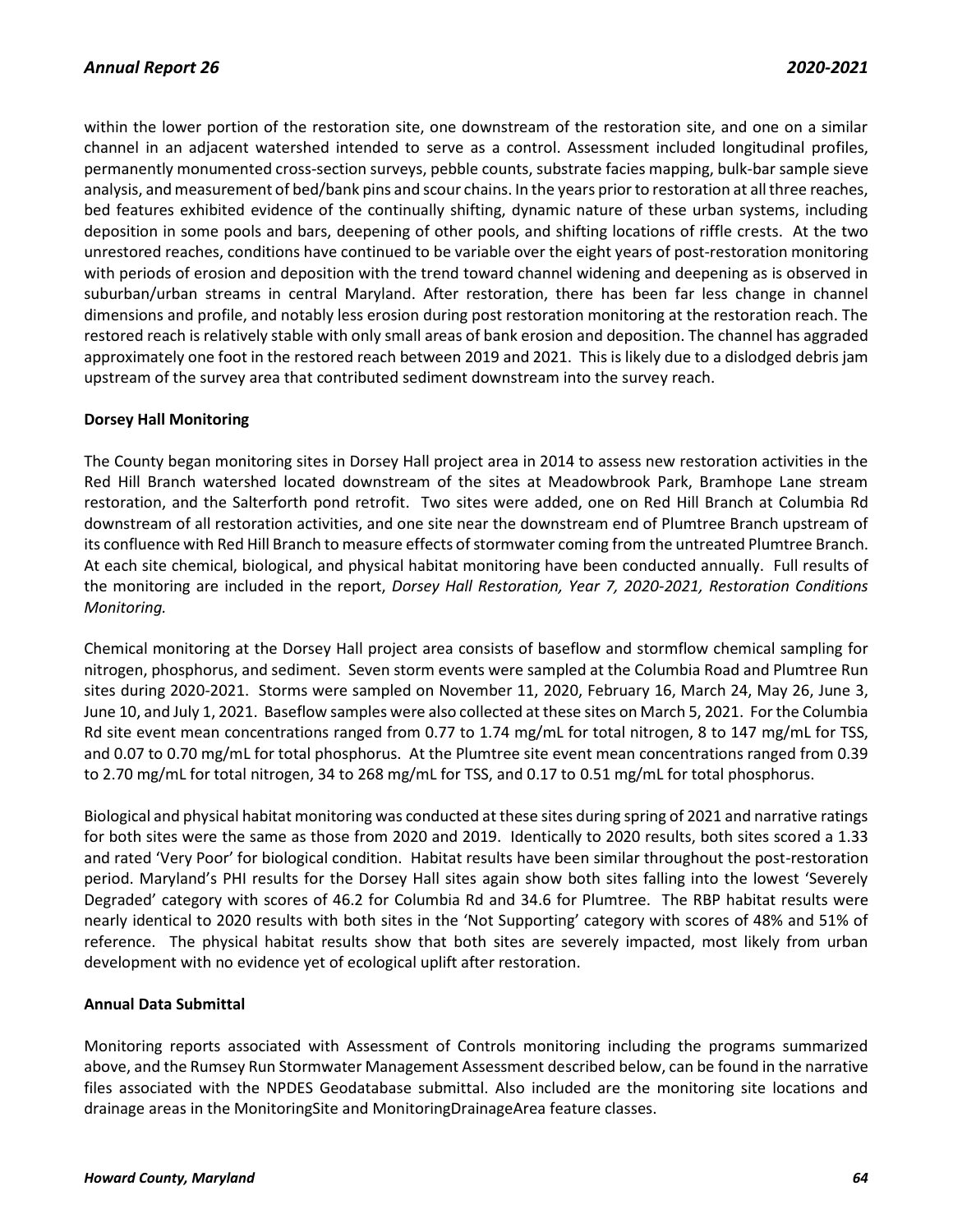The required chemical monitoring results and EMCs are found in the County's geodatabase submittal in the ChemicalMonitoring table for Wilde Lake and Meadowbrook (Red Hill). The County chose again this year, as it has the past four years, to also report on other monitoring that is being conducted above the NPDES requirements at several sites. These sites are partially funded by Chesapeake and Atlantic Coastal Bays funding and are focused on assessing watershed restoration; therefore, the County chose to include them. Because they are not NPDES compliance specific sites, they do not have all data as required by the NPDES permit. These sites are associated with the Dorsey Hall project (Plumtree - PT and Columbia Road - CR). For these sites data from FY2021 were added to previously submitted data from FY16, FY17, FY18, FY19, and FY20.

The required biological monitoring data are included in the BiologicalMonitoring table for the Wilde Lake and Red Hill monitoring projects. As with the chemical data, there are additional biological data submitted for the Dorsey Hall monitoring project.

At this time, the County has no requests for modification to its monitoring program.

## *2. Stormwater Management Assessment*

*The County shall continue monitoring the Rumsey Run (tributary to Red Hill Branch) watershed, or select and submit for MDE's approval an alternative project for determining the effectiveness of stormwater management practices for stream channel protection. Physical stream monitoring protocols shall include:*

- *a. An annual stream profile and survey of permanently monumented cross-sections in Rumsey Run to evaluate channel stability in conjunction with surrounding and on-going commercial development;*
- *b. A comparison of the annual stream profile and survey of the permanently monumented crosssections with baseline conditions for assessing areas of aggradation and degradation; and*
- *c. A hydrologic and/or hydraulic model shall be used (e.g., TR-20, HEC-2, HEC-RAS, HSPF, SWMM, etc.) in the fourth year of the permit to analyze the effects of rainfall; discharge rates; stage; and, if necessary, continuous flow on channel geometry.*

### **Annual Update Number 26 Status**

In 2011, to evaluate the effectiveness of recent stormwater controls from developed sites for stream channel protection, Howard County, with MDE concurrence, chose an unnamed tributary to Red Hill Branch (hereafter called Rumsey Run) within the Red Hill Branch subwatershed to study and analyze. The County is monitoring the effectiveness of the 2000 Maryland Stormwater Design Manual and other innovative stormwater management technologies through geomorphic assessments, limited runoff investigations, and modeling in Rumsey Run. The Rumsey Run study area was investigated because it includes developments with a variety of stormwater management measures, including unmanaged areas, wet ponds, underground storage, permeable pavement in one parking lot, and level spreaders at a townhouse complex and at single family residences. A full report of Rumsey Run monitoring methods, data analysis, and results are provided in the Evaluation of the Effectiveness of Maryland Stormwater Management Practices on Rumsey Run Channel Stability Year Ten – 2021 report, produced as a standalone document and submitted as part of the Annual Update.

It is noted that some bankfull parameters from previous annual reports were revised in this report based on the Regional Curve regression equation results for the Piedmont Region of Maryland. In 2021, all bankfull values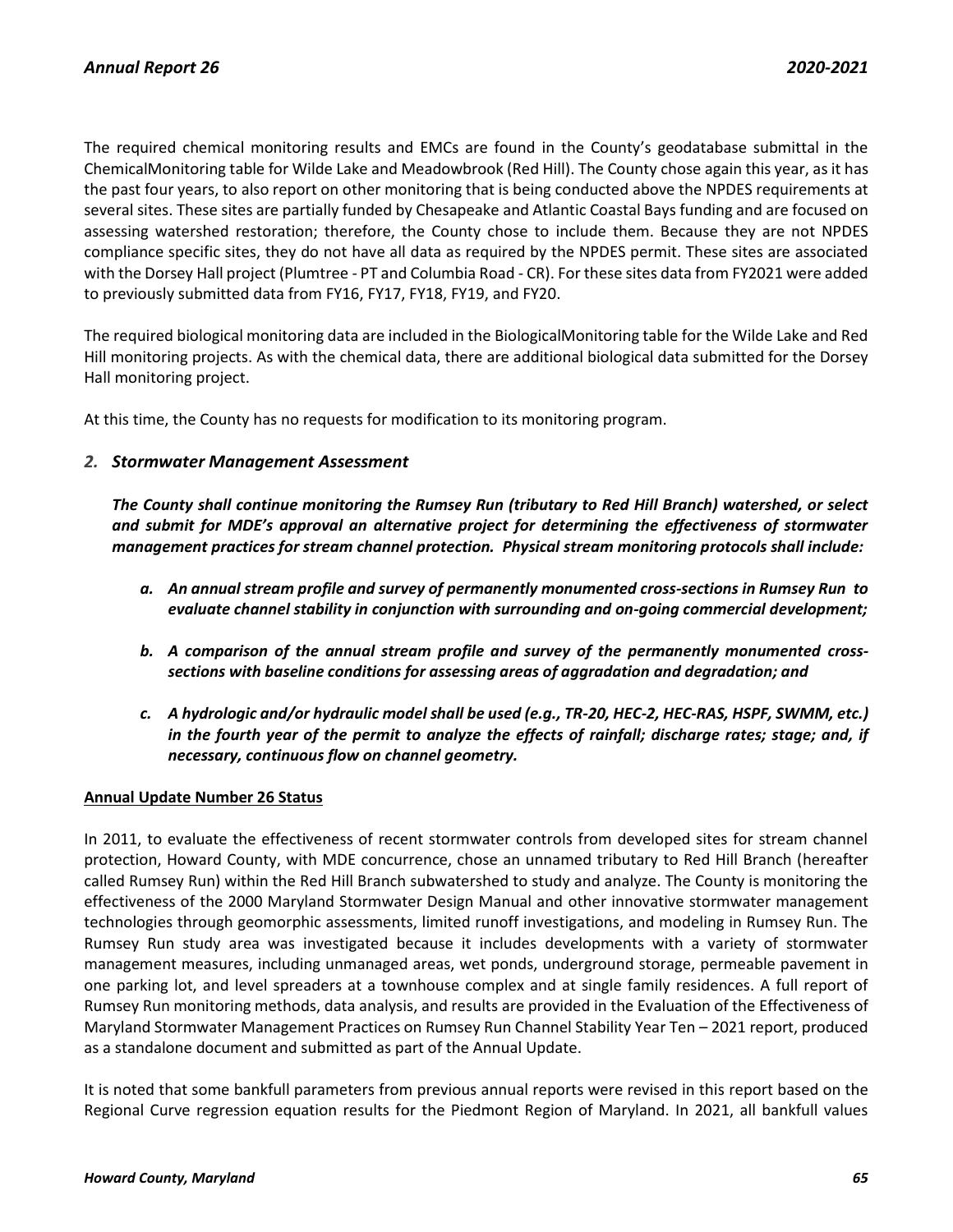# *Annual Report 26 2020-2021*

between 2017-2020 were re-evaluated at each cross-section to ensure consistent comparison of annual data results.

The Upper Reach receives unmanaged drainage from an industrial park with high levels of impervious surfaces. As expected, this study confirms the Upper Reach is the least stable, with numerous headcuts and cross-sections that show widening and downcutting. Higher valley and channel slopes in this section have exacerbated the degradation by accelerating the unmanaged flows and increasing sheer stress. Over the duration of the study years, the Upper Reach has seen the largest variations in cross-sections and longitudinal profile data and the greatest tendency toward entrenchment, to the point that exposed infrastructure needed to be protected by the placement of gravel and riprap throughout the reach.

The Middle Reach contains the Montjoy subdivision, which was completed in 2006 and includes ESD practices for stormwater management and MDE 2000 channel protection criteria. Of the three Reaches, the longitudinal profile in this Reach has seen the least amount of change across the monitoring years. The Middle Reach has a slightly lower slope than the Upper Reach, likely buffering the channel from bed and bank erosion, when compared to the Upper Reach. Sediment eroded from the Upper Reach may be settling out in the Middle Reach and contributing to the overall aggradation observed within this reach. The Middle Reach has remained relatively stable and contains cross-sections with the least amount of measured change in terms of cross-sectional area and downcutting observed across monitoring years.

The Lower Reach is below a development constructed with contemporary stormwater management. Similar to the Middle Reach, the Lower Reach has experienced aggradation likely associated with instream sources of fine material eroding from the bed and bank upstream and settling further downstream. The Lower Reach has seen more gradual variation in channel dimensions and loss of pools overtime, which may be influenced by cumulative upstream activity. Given the nature of the watershed where three stormwater ponds mitigate runoff from only a portion of the watershed that was recently developed, it is difficult to determine the ameliorating effects of these stormwater facilities on stormwater flows in the developed areas compared to the pre-developed condition. Cross-sections in the Lower Reach show that the channel has become slightly wider over time.

The overall results of the geomorphic assessment indicate that current stormwater management practices in the drainage areas of the Middle and Lower Reaches, designed according to channel protection criteria requirements, are associated with reduced rates of stream degradation when compared with a reach that does not have stormwater management within its drainage area. It is suggested from this study that installation of stormwater retention BMPs hinders channel succession by attenuating peak flows and reducing shear stresses on the channel banks, which can be seen in the small annual variations observed in the longitudinal profile and cross-section analyses of the Middle and Lower Reaches, when compared to the larger annual variations in the Upper Reach.

### **Additional Assessment of Controls:**

**Countywide Biomonitoring Program** Howard County performs annual Countywide biological stream monitoring to characterize stream and watershed health. There is currently no specific NPDES MS4 requirement to complete this type of monitoring, however the County recognizes the importance in understanding the conditions of its stream systems. Data are used for general characterization, to support watershed assessment and management efforts, and to track conditions over time. Because there is no specific requirement, Howard County is presenting a summary of the program here and current reports are submitted for MDE's use; however specific site locations and site data are not included in the NPDES geodatabase. The included report is, *Howard County Biological*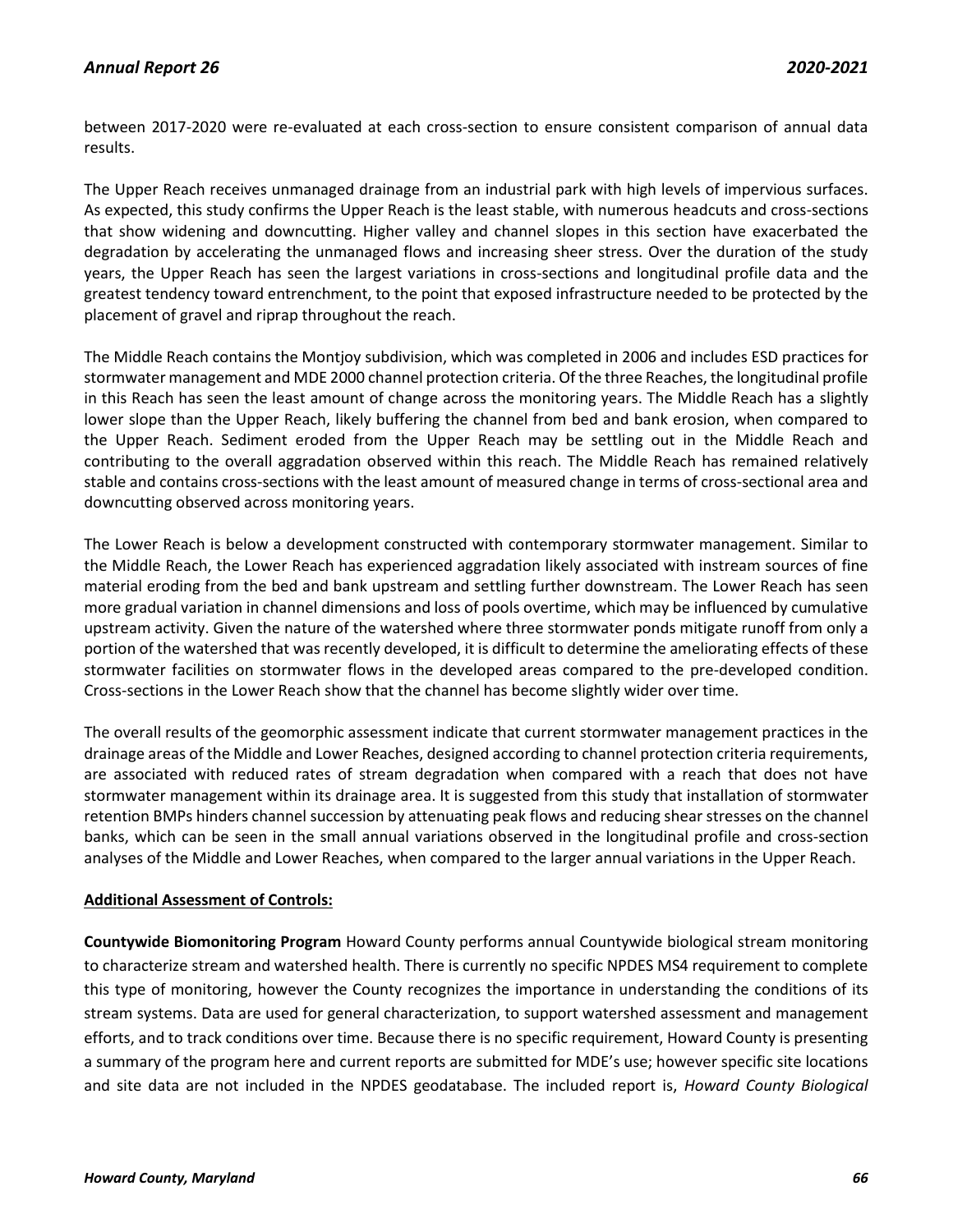# *Annual Report 26 2020-2021*

*Monitoring and Assessment South Branch Patapsco River and Patapsco River Lower Branch A Watersheds – 2021.* 

### *Program Overview*

The Howard County Department of Public Works Stormwater Management Division initiated the Howard County Biological Monitoring and Assessment Program in the spring of 2001. The County initiated the monitoring program to establish a baseline ecological stream condition for all the County's watersheds. The program involves monitoring the biological health and physical condition of the County's water resources and is designed on a fiveyear rotating basis such that each of the County's 15 watersheds, or primary sampling units (PSU) will be sampled once every five years.

Round 1 was completed from 2001 to 2003, Round 2 from 2005-2009, and Round 3 from 2012-2016, with 10 randomly selected sites sampled in each PSU. The current year of sampling (2020-2021) is the fourth year of Round 4. To allow for paired site comparisons with previous Rounds, a total of four sites from Round One (2001), Round Two (2005), and Round Three (2012) were selected for resampling in each PSU. The remaining six sites in each PSU were randomly selected.

The monitoring in each round involved sampling instream water quality, collection and analysis of the biological community (benthic macroinvertebrates) using Maryland Biological Stream Survey (MBSS) protocols, cross section analysis, particle size distribution, and assessment of the physical habitat using the United States Environmental Protection Agency's (EPA) Rapid Bioassessment Protocols (RBP). The sampling methods used are compatible with those used in the third round (2012-2016) with updates where applicable. All data collection occurred between March 1st and April 30th of 2021, as required by the MBSS protocols.

### *2021 Results*

Biological and physical habitat assessment results for 2021 in Patapsco River Lower Branch A and South Branch Patapsco River indicate one subwatershed that is impaired (Patapsco River Lower Branch A) and one that is unimpaired (South Branch Patapsco River). Four of the 20 benthic macroinvertebrate samples received a rating of 'Good', five received a rating of 'Fair', five received a rating of 'Poor' and six received a 'Very Poor' rating.

Overall, the physical habitat conditions were rated as 'Non-Supporting' for both subwatersheds. Only one site received 'Supporting' physical habitat rating, eight sites received a 'Non-Supporting' physical habitat rating, and the remaining sites (55%) were rated as 'Partially Supporting' (11 sites). The geomorphic assessment results indicate a variable system. Nearly half (40%) of the channels sampled throughout the subwatersheds were classified as incised B channels, 30% were classified as C channels, 10% were E channels, and the remaining 20% were categorized as unstable F channels. Gravel, sand, and cobble were the dominant substrate types in the majority of sampling reaches.

The average percentage of impervious area in the combined subwatersheds is 12.7%. Imperviousness for the areas draining to each sampling site range from 11.2% to 28.1% in the Patapsco River Lower Branch B and from 2.2% to 10.6% in the South Branch Patapsco subwatersheds.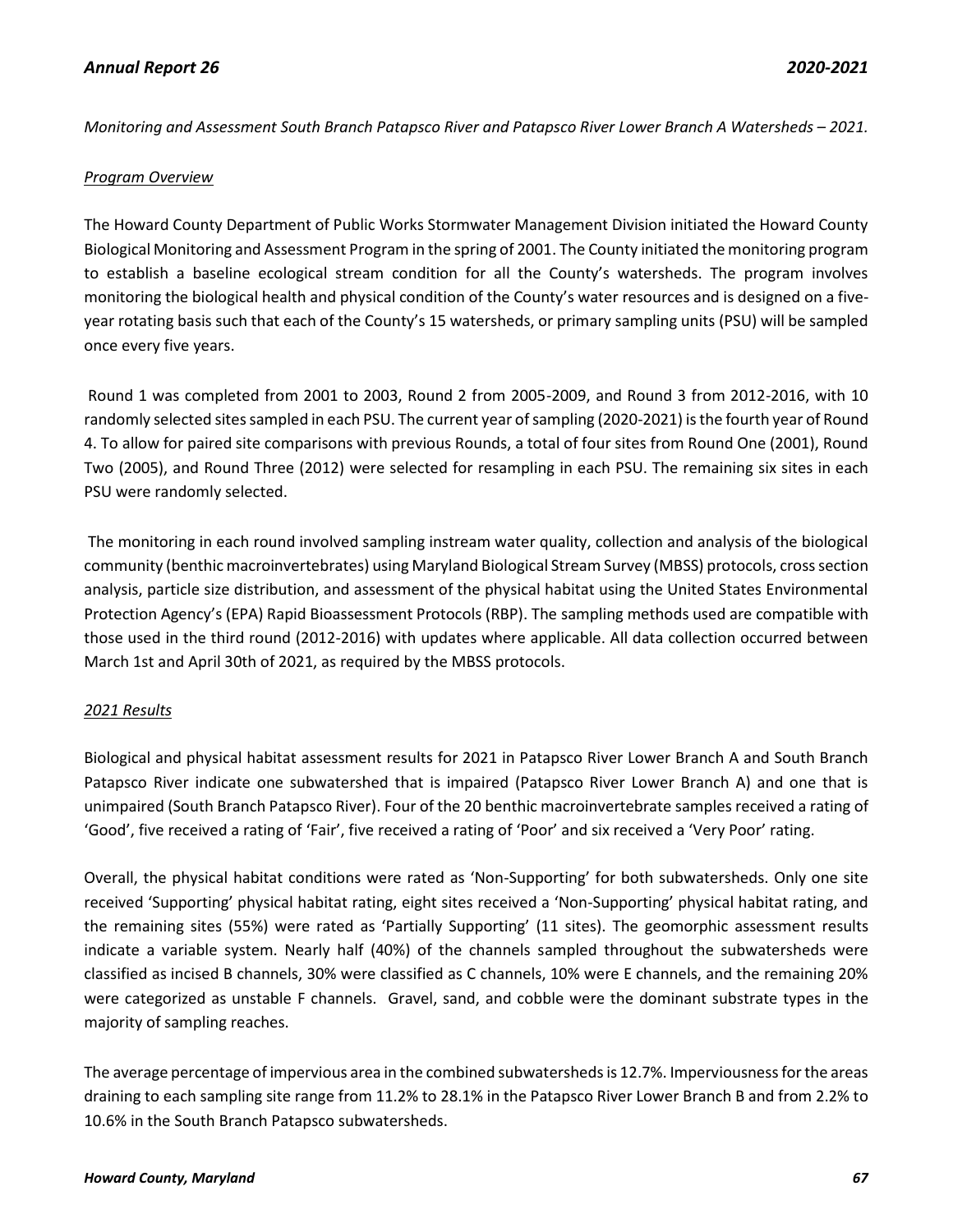Pearson correlations between the BIBI scores and physical habitat index scores (PHI and RBP) did not show significant relationships, suggesting that physical habitat index scores are not a reliable predictor of biological condition in these watersheds. Specific conductivity and BIBI scores showed a weak negative correlation that was not statistically significant. A strong positive correlation was observed between impervious percent and specific conductivity, suggesting that increased conductivity is related to increased urban runoff from impervious surfaces. Results of the 2021 assessment indicate impaired biological conditions remain in the Patapsco River Lower Branch A subwatershed, while the South Branch Patapsco is slightly above the impairment threshold. No statistically significant changes in mean BIBI scores have been observed in these subwatersheds over time. Average habitat assessment scores in South Branch Patapsco were found to be significantly higher in 2015 when compared to all other years. This may be a result of the subjectivity of habitat assessment scoring and the fact that different teams conducted the assessments each year.

# *G. Program Funding*

- 1. *Annually, a fiscal analysis of the capital, operation, and maintenance expenditures necessary to comply with all conditions of this permit shall be submitted as required in PART V. below.*
- 2. *Adequate program funding to comply with all conditions of this permit maintained. Lack of funding does not constitute a justification for noncompliance with the terms of this permit.*

### **Annual Update Number 26 Status**

Howard County appropriated more than \$90 million to implement various aspects of NPDES activities and associated work during permit years FY06 through the first half of FY16 (the first half of FY16 is used since the County's new permit was issued halfway through FY16). The County continues to appropriate significant funding for its current permit, which was issued midway through FY16. Funding for the second half of FY16 through FY21 has exceeded the amount from FY06 through the first half of FY16. The Fiscal Analysis table in the geodatabase database has been completed to report on the funding for the current reporting period.

The database breaks out the funding into capital costs, operational costs, and information on the Watershed Protection and Restoration Fund (WPRF), as well as allowing the County to provide optional breakdowns for more specific task funding including maintenance. Capital costs include but are not limited to stream restoration and SWM construction projects, site-specific post-construction monitoring, and the purchase of monitoring equipment. Operational costs include but are not limited to County staff salaries, supplies, annually repeated expenses such as biological, physical, and chemical monitoring at NPDES program sites, illicit discharge inspections, SWM facility inspections, and public outreach efforts.

It's important to note that, for FY22, the County received significant funding in the form of a \$75 million Water Infrastructure Finance and Innovation Act (WIFIA) loan for the construction of the Ellicott City flood mitigation tunnel. This funding is not normal or expected year after year, and it is still unclear whether the project will have any water quality co-benefits that would be quantified as equivalent impervious acre credits.

The County was selected in FY21 to receive a \$2 million grant from the Chesapeake and Atlantic Coastal Bays Trust Fund for constructing a water quality project; however, the funds will not be available until FY22 due to State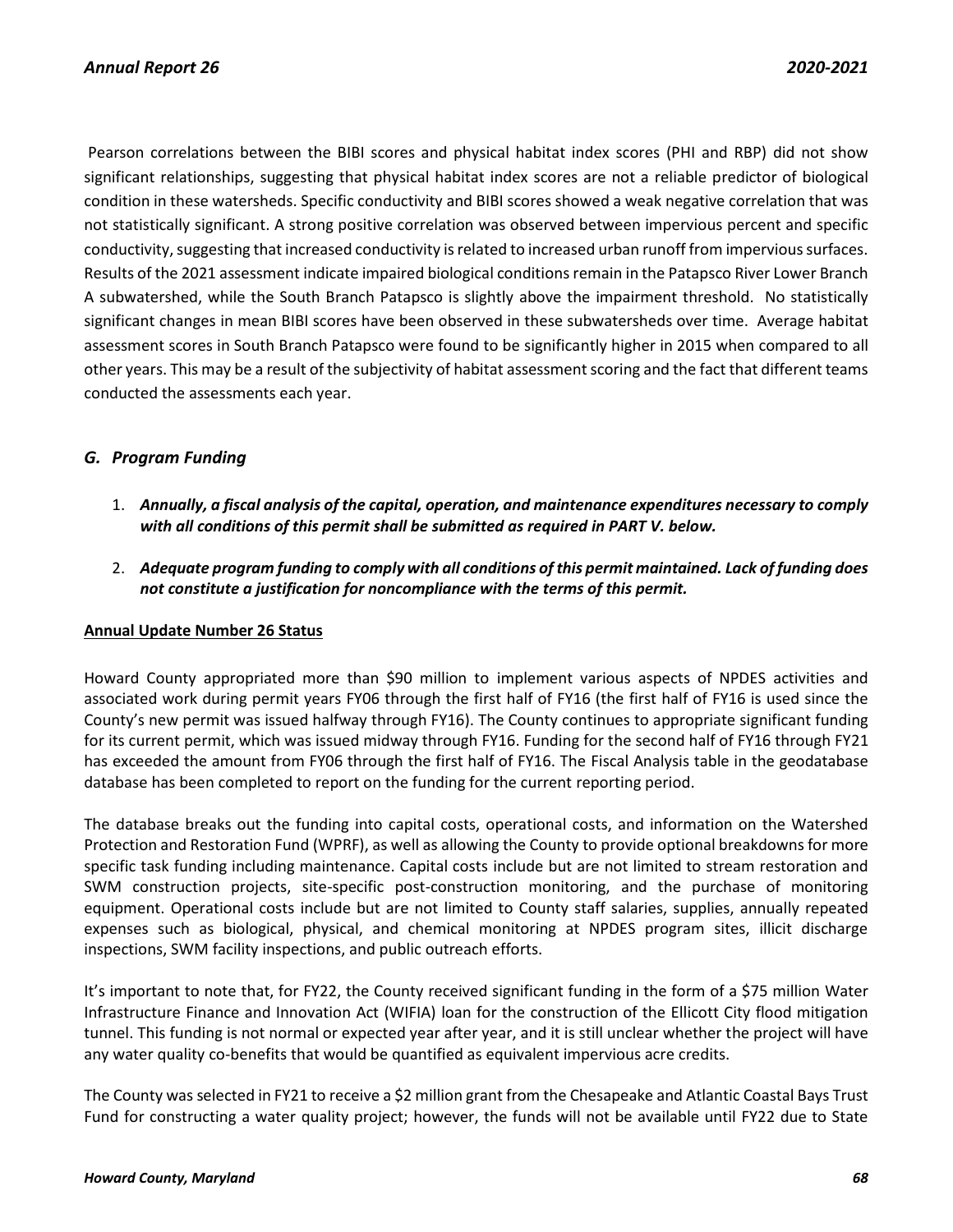budgetary issues in FY21. These grant funds help the County leverage its available capital funds to be able to complete even more NPDES related water quality projects.

The County intends to maintain an adequate level of funding throughout the administratively continued permit term. As noted in previous Annual Updates, all funding shown herein and proposed is subject to yearly approval by the County Council and the County Executive.

### **Watershed Protection and Restoration Fund (WPRF)**

In March of 2013, the County adopted legislation to enact the WPRF to be charged based on the number of 500 square-foot impervious units for all properties. In July of 2013 the legislation was amended to modify the manner in which residential properties were charged based on the size of the parcel. Three tiers were established, and the rates for townhomes, properties less than ¼ acre, and properties greater than ¼ acre are charged \$15, \$45, and \$90 per year, respectively. In addition, programs were established to provide reduced fees for agriculturally assessed properties and non-profit properties if they met certain criteria identified that reduced the potential for impact. Further, residential and commercial project reimbursement and fee credit programs were established for property owners that choose to add additional stormwater BMPs to their parcel or update existing BMPs to provide water quality.

In 2016, Council Resolution CR 37-2016 amended the WPRF Assistance Program for nonresidential properties. The Fee is deemed a hardship for nonresidential properties that do not qualify as not for profits if the Fee exceeds a percentage of the total property tax bill. The property owner then pays a Fee equal to that percentage of the total property tax due for the property. In 2019 the percentage was 5%, which was a 15% decrease from the original hardship percentage cap and will remain the cap going forward. The WPRF funds are budgeted among various County agencies to fund programs such as:

- BMP controls to manage stormwater flow and reduce pollutants
- Storm drain infrastructure, operation, repairs and upgrades
- MS4 permit compliance including monitoring and enforcement
- Stormwater education, outreach, and incentive programs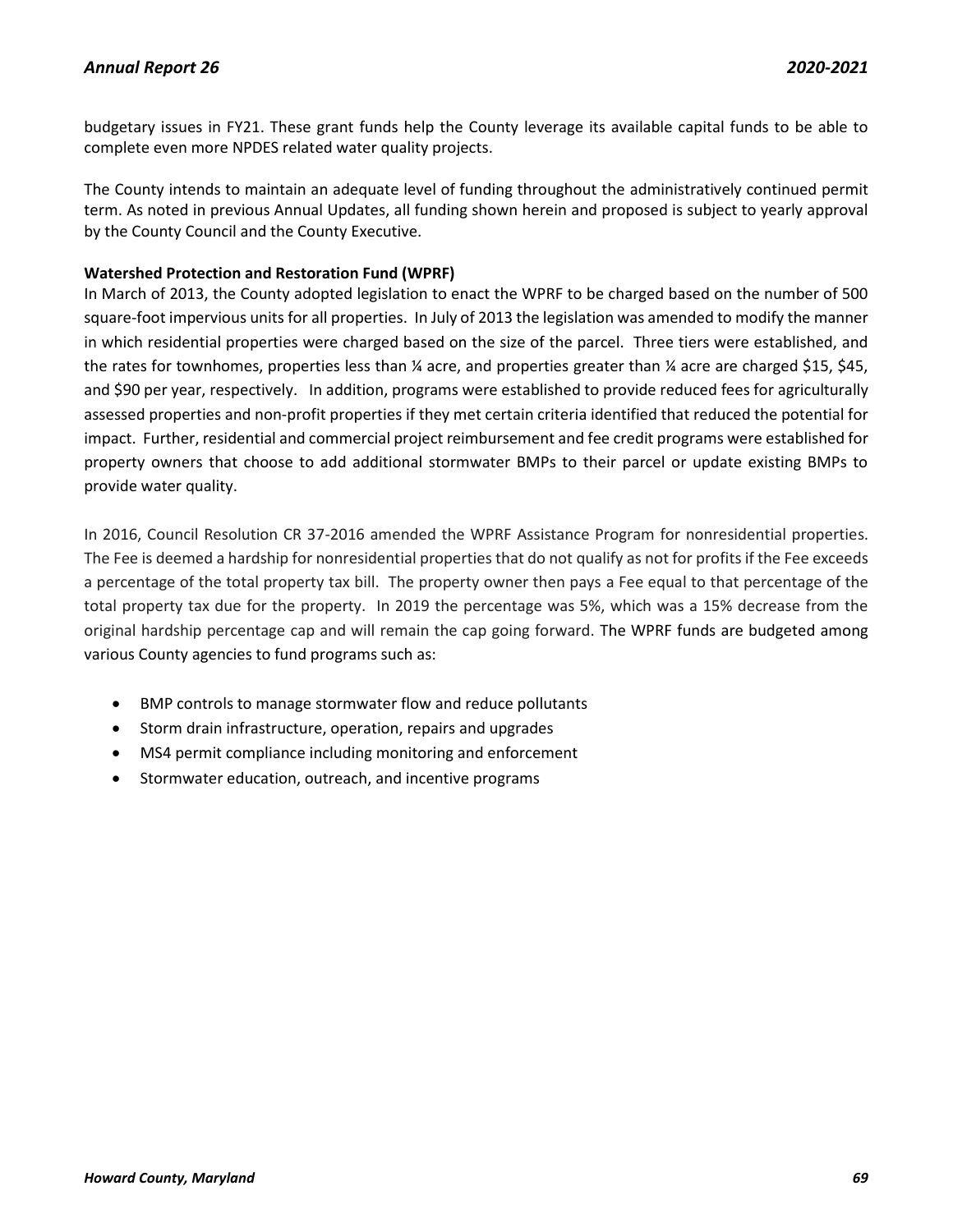# *Section III. Program Review and Annual Progress Reporting*

### *A. Annual Reporting*

As required by the NPDES permit, the County is submitting all Annual Update Databases electronically using a large file sharing system. In addition to the required databases, the SWPPP reports, monitoring reports, and the NPDES Contact List are included as narrative files, and additional Source Identification GIS files are included.

## *B. Reapplication for NPDES Stormwater Discharge Permit*

*This permit is effective for no more than five years, unless administratively continued by MDE. Continuation or reissuance of this permit beyond this permit term will require Howard County to reapply for NPDES stormwater discharge permit coverage in its fourth year annual report. Failure to reapply for coverage constitutes a violation of this permit. As part of this application process, Howard County shall submit to MDE an executive summary of its NPDES stormwater management program that specifically describes how the County is meeting the overall goal to ensure that each County watershed has been thoroughly evaluated and its progress in implementing water quality improvements. This application shall be used to gauge the effectiveness of the County's NPDES stormwater program and will provide guidance for developing future permit conditions. At a minimum, the application summary shall include:*

- *1. Howard County's NPDES stormwater program goals;*
- *2. Program summaries for the permit term regarding:*
	- *a. Illicit discharge detection and elimination results;*
	- *b. Restoration plan status including County totals for impervious acres, impervious acres controlled by stormwater management, the current status of water quality improvement projects and acres managed, and documentation of progress toward meeting stormwater WLAs developed under EPA approved TMDLs;*
	- *c. Pollutant load reductions as a result of this permit and an evaluation of whether TMDLs are being achieved;*
	- *d. Impervious acres compared to the baseline and twenty percent restoration requirement in PART IV.E.2.a.; and*
	- *e. Other relevant data and information for describing County programs;*
- *3. Program operation and capital improvement costs for the permit term; and*
- *4. Descriptions of any proposed permit condition changes based on analyses of the successes and failures of the County's efforts to comply with the conditions of this permit.*

With Annual Report 23, Howard County formally reapplied for NPDES stormwater discharge permit coverage. Attachment 1 of MDE's August 2, 2019, comment letter acknowledges that the FY2018 Annual Report 23 serves as the County's reapplication for the NPDES stormwater discharge permit. Howard County's next permit will be the County's fifth-generation NPDES stormwater discharge permit.

In August 2018, MDE shared with the County draft language of the Assessment of Controls section of the next generation permit. The County met with MDE on September 21, 2018, to discuss the draft permit conditions associated with this section. In August 2019, MDE shared draft language for all sections of the permit except Part IV. Section E. Restoration for Total Maximum Daily Loads and Chesapeake Bay, which was still under development. The County appreciates the opportunity to review and discuss the draft permit language and would be interested in reviewing future iterations of the next generation permit, as they become available. At this time, the County is not requesting any specific changes to permit conditions but may request changes and provide comments on future drafts and tentative determinations of its fifth-generation NPDES stormwater discharge permit.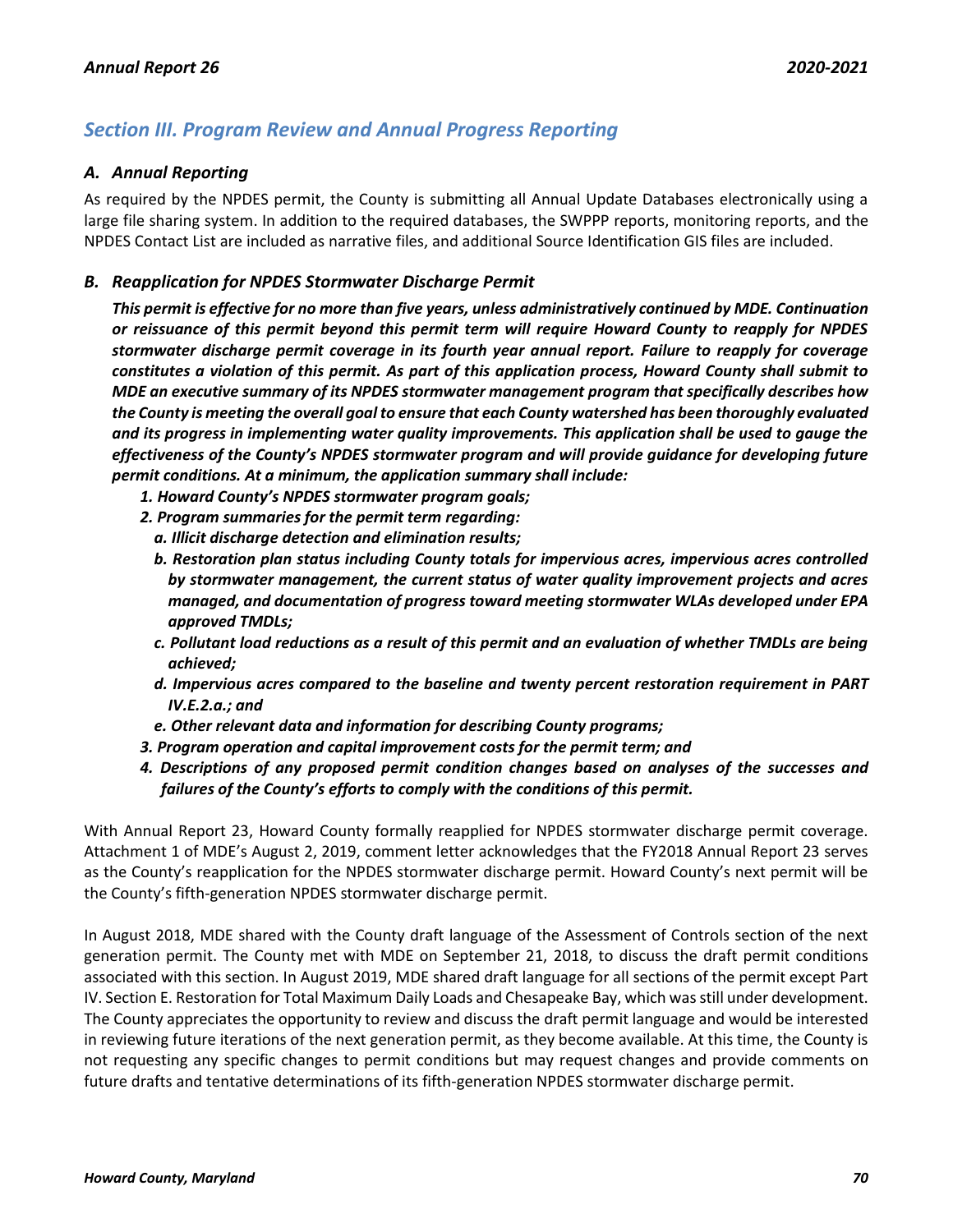# *Section IV. Special Programmatic Conditions*

## *A. Chesapeake Bay Restoration by 2025*

*A Chesapeake Bay TMDL has been developed by the EPA for the six Bay States (Delaware, Maryland, New York, Pennsylvania, Virginia, and West Virginia) and the District of Columbia.* 

*The TMDL describes the level of effort that will be necessary for meeting water quality criteria and restoring Chesapeake Bay. This permit is requiring compliance with the Chesapeake Bay TMDL through the use of a strategy that calls for the restoration of twenty percent of previously developed impervious land with little or no controls within this five year permit term as described in Maryland's Watershed Implementation Plan. The TMDL is an aggregate of nonpoint sources or the load allocation (LA), and point sources or WLA, and a margin of safety. The State is required to issue NPDES permits to point source discharges that are consistent with the assumptions of any applicable TMDL, including those approved subsequent to permit issuance.*

*Urban stormwater is defined in the CWA as a point source discharge and will subsequently be a part of Maryland's WLA. The NPDES stormwater permits can play a significant role in regulating pollutants from Maryland's urban sector and in the development of Chesapeake Bay Watershed Implementation Plans. Therefore, Maryland's NPDES stormwater permits issued to Howard County and other municipalities will require coordination with MDE's Watershed Implementation Plan and be used as the regulatory backbone for controlling urban pollutants toward meeting the Chesapeake Bay TMDL by 2025.*

## *B. Comprehensive Planning*

*Howard County shall cooperate with other agencies during the completion of the Water Resources Element (WRE) as required by the Maryland Economic Growth, Resources Protection and Planning Act of 1992 (Article 66B, Annotated Code of Maryland). Such cooperation shall entail all reasonable actions authorized by law and shall not be restricted by the responsibilities attributed to other entities by separate State statute, including but not limited to reviewing and approving plans and appropriating funds.*

### **Annual Update Number 26 Status**

The County recognizes the importance of the Chesapeake Bay restoration effort and has been working with MDE and other municipalities to help achieve the goals of the 2014 Bay Agreement. The following paragraphs describe Howard County's recent and ongoing participation in programs that address the Chesapeake Bay water quality goals.

### **Patuxent Reservoirs Technical Advisory Committee**

In 1996, Howard County joined Montgomery County, Prince George's County, WSSC, Maryland National Capital Park and Planning Commission (MNCPPC), HSCD, and Montgomery Soil Conservation District (MSCD) in signing the Patuxent Reservoirs Watershed Protection Agreement. The Agreement recognized the importance of protecting the long-term biological, physical and chemical integrity of the watershed. The Agreement established a Policy Board and a Technical Advisory Committee (TAC) to oversee implementation of a protection strategy for the watershed.

The TAC has developed a list of priority resources in the watershed: the reservoirs and drinking water supply; terrestrial habitat; stream systems; aquatic biota; rural character and landscape; and public awareness and stewardship. Each priority resource has designated goals and implementation items for the TAC to restore and maintain the resource. TAC member implementation activities have included water quality monitoring and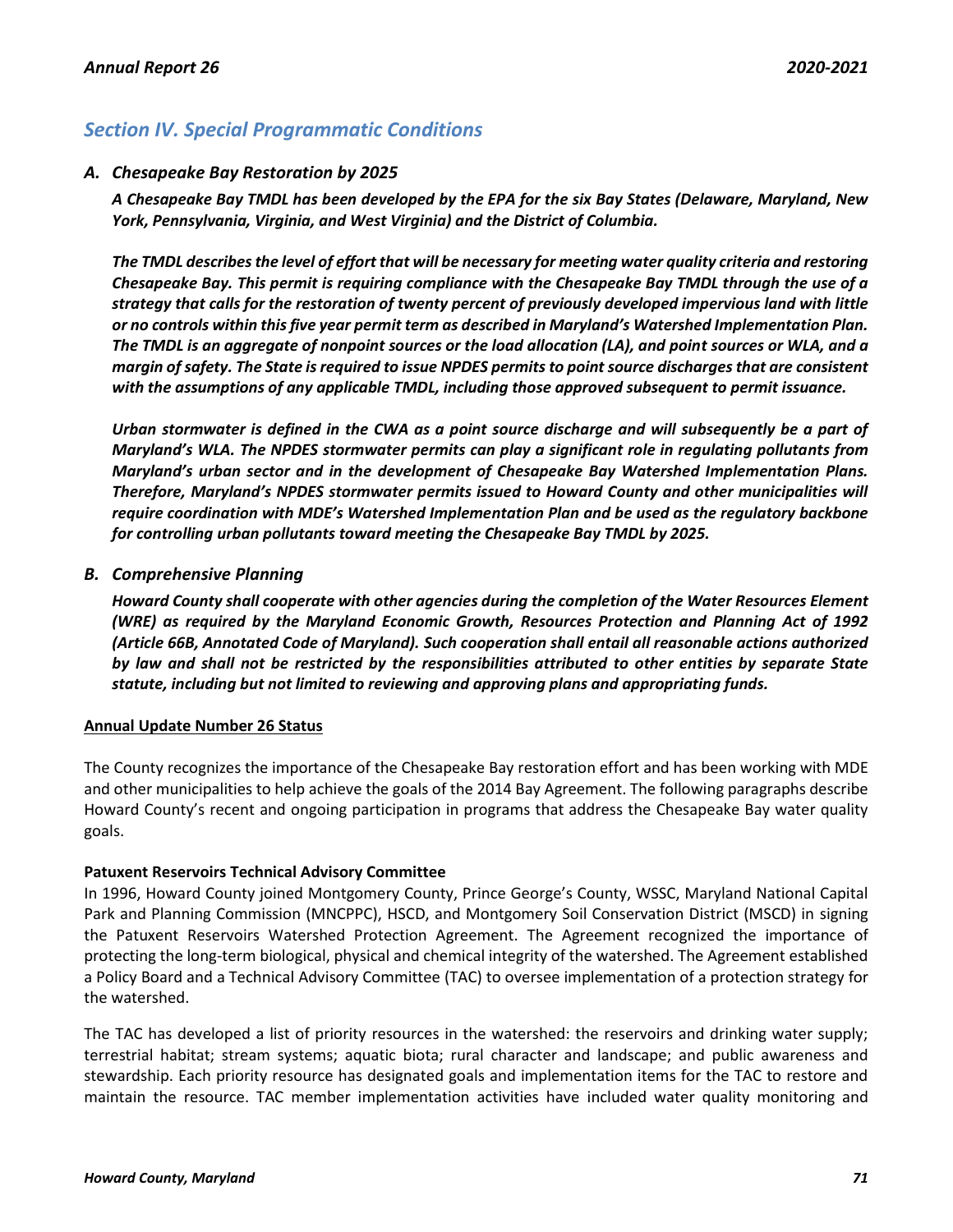modeling, implementing agricultural best management practices, stormwater retrofits and stream channel restoration, and public outreach and education.

TAC member agencies continued work in the following areas: TMDL implementation for the Patuxent Reservoirs, agricultural BMP implementation, reservoir monitoring, and public outreach. Reservoir monitoring was scaled back in 2020 due to the Covid-19 pandemic but resumed in 2021.

- In 2014, the TAC revised the Patuxent Reservoirs Protection Strategy Memorandum of Understanding, which established an Agricultural BMP Cost Share Program, to make more properties eligible for the program and increase the types of BMPs the program would fund. WSSC and Howard County renewed program funding for HSCD; MSCD funds have been spent, but a request for additional funds is on hold until Montgomery County determines the funding source for their match.
- In 2016 the TAC conducted research related to road salt impacts in the watershed and recommended the Policy Board form an interjurisdictional workgroup to develop a comprehensive salt reduction plan for the watershed. In 2018 the WSSC convened its first Salt Summit to bring together State and local agencies to discuss road salt management efforts. A second summit was held in October 2019, where attendees agreed to form workgroups to investigate management/policy, monitoring and public outreach, prior to the next summit. TAC membership for the workgroups was determined, and the workgroups held their kickoff meetings in 2021.
- **■** In 2018, the TAC completed its assessment of progress toward TMDL implementation and began assessing opportunities to increase implementation efforts. In 2019 the TAC determined that planting riparian buffers was the most cost-effective BMP to help achieve the TMDLs. In 2020, the TAC began an effort to revise the implementation analysis for the Triadelphia sediment TMDL and the Rocky Gorge phosphorus TMDL.
- In 2019 the TAC continued efforts to establish a central location to gather GIS data layers from each County to create watershed-scale maps. These efforts were given a significant boost at the annual Policy Board meeting, when Prince George's County offered assistance from their GIS staff. These efforts continued in 2020, and the first project for the mapping effort is to determine areas in need of riparian buffer planting.

The TAC produces an Annual Report that documents the TAC's accomplishments for the past year and priorities for the upcoming year.

Howard County's major initiatives in the Patuxent Reservoirs watershed include several capital projects as well as ongoing biomonitoring and public outreach activities. Two stream restoration projects known as the Cherry Creek and Cherrytree Farms are complete, one pond repair/retrofit (Cherrytree Farms pond and outfall repair project) is complete, and a pond repair/stream restoration project (Cherrytree Farms 1 / 2 project) is currently under design in the Cherrytree Farm neighborhood in the Rocky Gorge reservoir watershed. The first round of biomonitoring was conducted in the reservoir's watershed in 2001 and 2003, and a second round of monitoring was done in the Cattail Creek and Brighton Dam watersheds in 2005 and in the Rocky Gorge watershed in 2009. The third and fourth rounds of biomonitoring were conducted in 2012 and 2017 in the Upper and Lower Brighton Dam and Cattail Creek watersheds.

## **Patuxent River Commission**

Howard County is a member of the Patuxent River Commission, which provides oversight for implementation of the Patuxent River Policy Plan and development of the Chesapeake Bay Watershed Implementation Plan (WIP). The Policy Plan is a land management strategy to reduce nonpoint source pollution and protect and restore habitat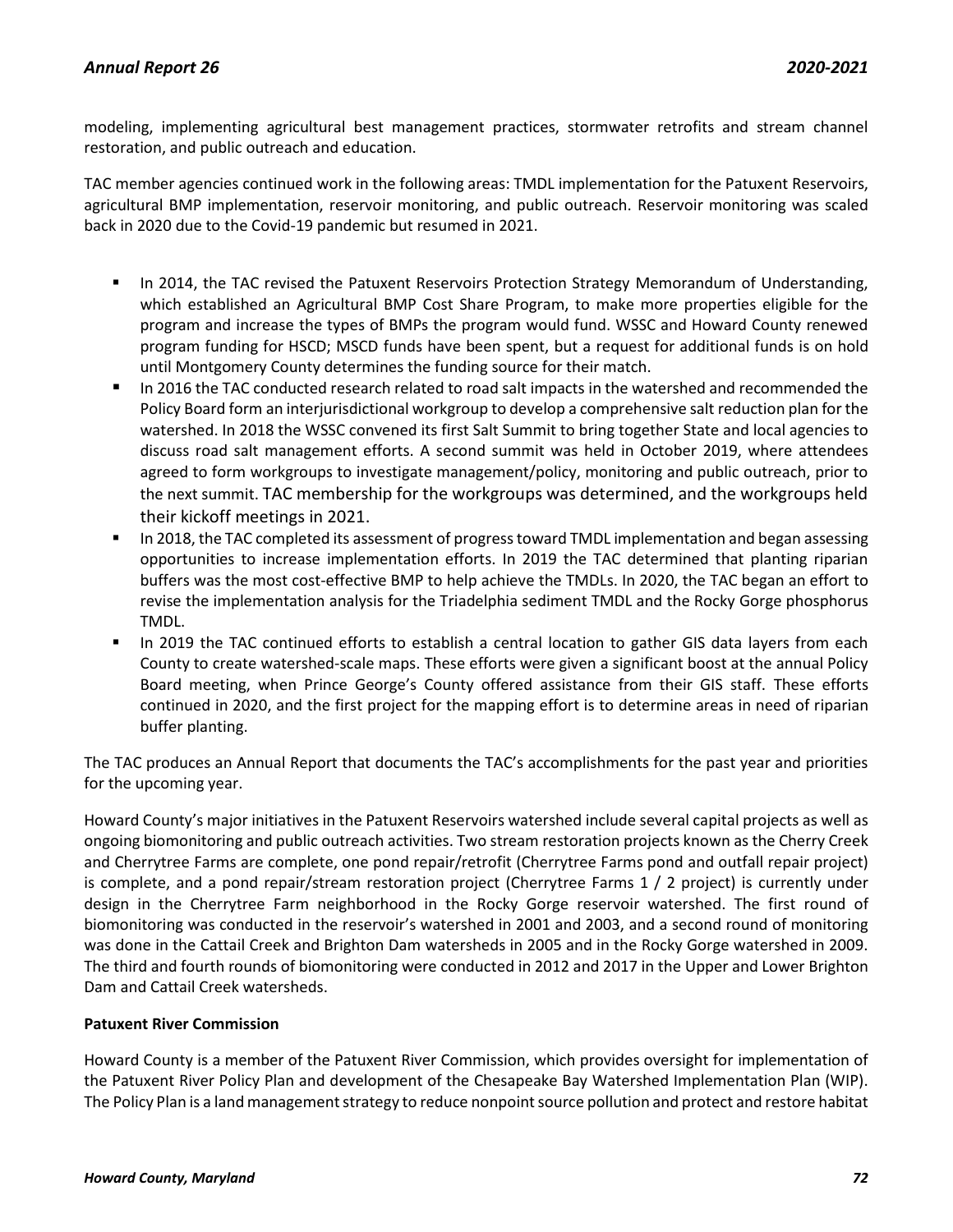in the Patuxent River watershed. The WIP specifies actions to achieve pollutant load reductions from wastewater treatment plants, septic systems, agriculture and urban stormwater, to meet the Chesapeake Bay Total Maximum Daily Loads for nitrogen, phosphorus and sediment. In 2014, the Commission adopted an update to the Policy Plan to reflect the new Bay TMDLs. This update was subsequently adopted by the local member jurisdictions, including Howard County, and approved by the Maryland General Assembly in 2016. For more information about the Patuxent River Commission, please see the Maryland Department of Planning web page at: <https://planning.maryland.gov/Pages/OurWork/PaxRiverComm/PatuxentRiverCommInfo.aspx>

#### **Water Resources Element**

The Howard County Water Resources Element (WRE), adopted in April 2010, is an amendment to PlanHoward 2030 that adds Policies and Actions intended to ensure that the County has adequate water resource capacities to meet future growth needs through 2030. In particular, the WRE seeks to ensure a safe and adequate supply of drinking water, and adequate land and water capacity for the treatment of wastewater and stormwater. The WRE reflects the opportunities and limitations presented by local and regional water resources. It is intended to improve protection of land and water resources and to address water resource goals within the context of local and State smart growth policies. The WRE is available on the County web page at: <https://www.howardcountymd.gov/sites/default/files/media/2016-03/WRE201004.pdf> .

### **Cooperative Project with the U.S. Geological Survey**

Howard County continues cost-sharing for the cost to operate a U.S. Geological Survey (USGS) flow gauging station on the Little Patuxent River near Savage, MD.

#### **Maryland Water Monitoring Council**

The County continues to participate in the MWMC's annual conferences, which was held virtually in 2021.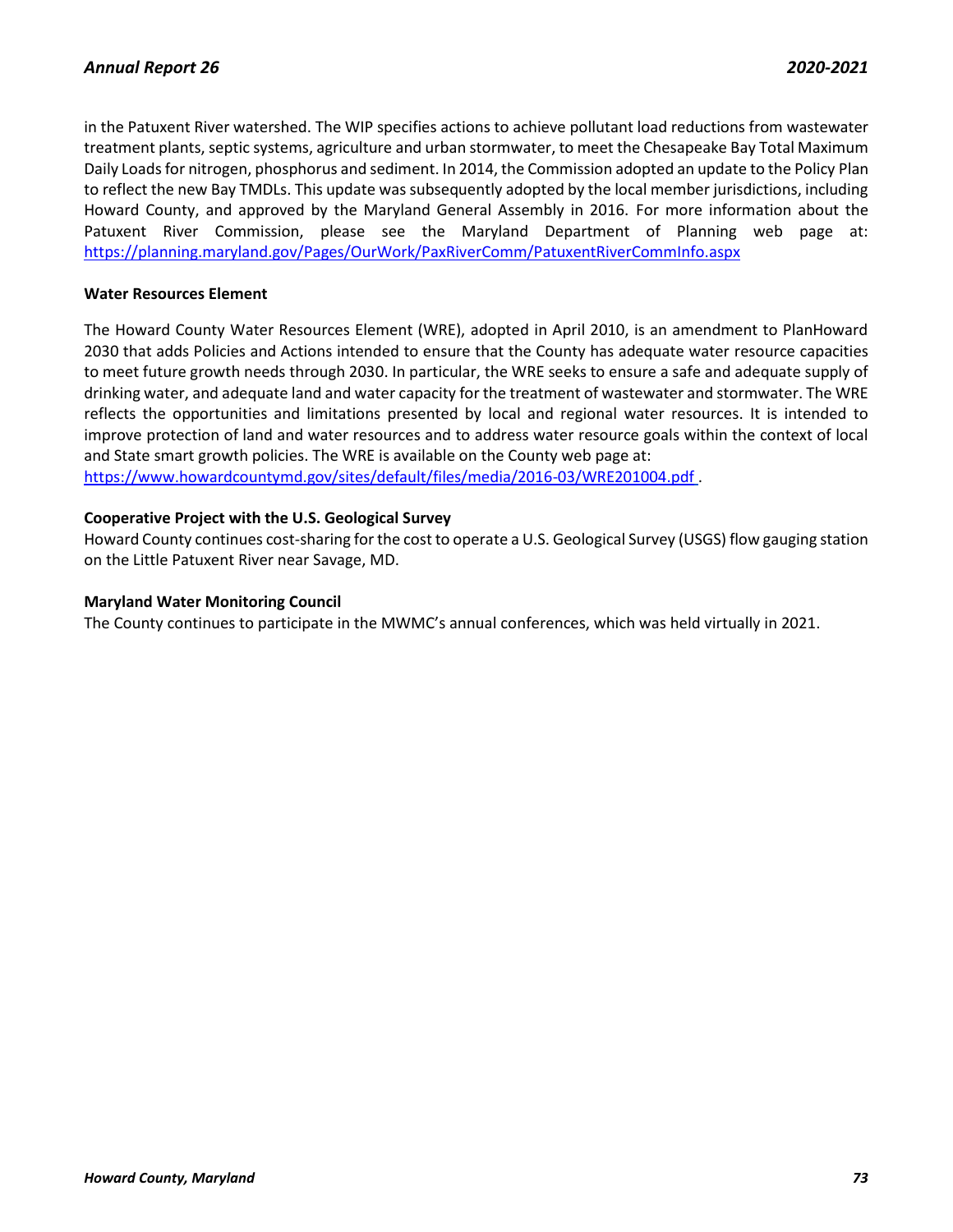# *References*

Barbour, M.T., J. Gerritsen, B.D. Snyder, and J.B. Stribling. 1999. Rapid Bioassessment Protocols for Use in Streams and Wadeable Rivers: Periphyton, Benthic Macroinvertebrates and Fish, Second Edition. EPA 841-B-99- 002. U.S. Environmental Protection Agency, Office of Water, Washington DC.

Chesapeake Stormwater Network. 2017. U-6 Elimination of Individual Nutrient Discharges from Gray Infrastructure. Retrieved from:<http://chesapeakestormwater.net/bmp-resources/illicit-discharge-detection/>

Chesapeake Bay Program. 2014. Expert Panel Report on removal Rates for the Elimination of Discovered Nutrient Discharges from Grey Infrastructure. Retrieved from: [https://www.chesapeakebay.net/documents/grey\\_infrastructure\\_expert\\_panel\\_report\\_102714.pdf](https://www.chesapeakebay.net/documents/grey_infrastructure_expert_panel_report_102714.pdf)

Federal Highway Administration Agency, 2003. Stormwater Best Management Practices in an Ultra-Urban Setting. Accessed in May 2003 at [https://www.environment.fhwa.dot.gov/env\\_topics/water/ultraurban\\_bmp\\_rpt/index.aspx](https://www.environment.fhwa.dot.gov/env_topics/water/ultraurban_bmp_rpt/index.aspx)

Howard County. Draft - Howard County Fiscal 2013 Capital Budget. Ellicott City, Maryland. 2012.

Howard County DPW/SWMD. 2005. Centennial and Wilde Lake Watershed Restoration Plan. Prepared by the Center for Watershed Protection and Tetra Tech, Inc. for Howard County, MD. September.

Howard County DPW/SWMD. 2009. Upper Little Patuxent River Watershed Management Plan. Prepared by KCI Technologies, Inc. for Howard County, MD. September.

Howard County. National Pollutant Elimination System Permit Application for Operators of Municipal Separate Storm Sewer Systems. Part 1. Ellicott City, Maryland. July 1993.

Howard County. National Pollutant Elimination System Permit Application for Operators of Municipal Separate Storm Sewer Systems. Part 2. Ellicott City, Maryland. April 1995.

Howard County. *NPDES Permit No. MS-HO-95-008 Annual Update Number 1-5*. Ellicott City, Maryland. April 1996 – April 2000, respectively.

Howard County. *NPDES Permit No. 00-DP-3318 Annual Update Number 6-10*. Columbia, Maryland. June 2001 – June 2005, respectively.

Howard County. *NPDES Permit No. 00-DP-3318 Annual Update Number 11-18*. Columbia, Maryland. June 2006 – June 2013, respectively.

Howard County. 2017. Dorsey Hall Year 3 (2016-2017) – Post Restoration Conditions Monitoring. Prepared by KCI Technologies Inc. for Howard County, MD.

Howard County. 2017. Evaluation of Maryland Stormwater Management Methods in Rumsey Run – Year 6 (2017). Prepared by Straughan Environmental, Inc. for Howard County, MD.

Howard County. 2017. Turf Valley Restoration Year 4 (2016-2017) – Post Restoration Conditions Monitoring. Prepared by KCI Technologies Inc. for Howard County, MD.